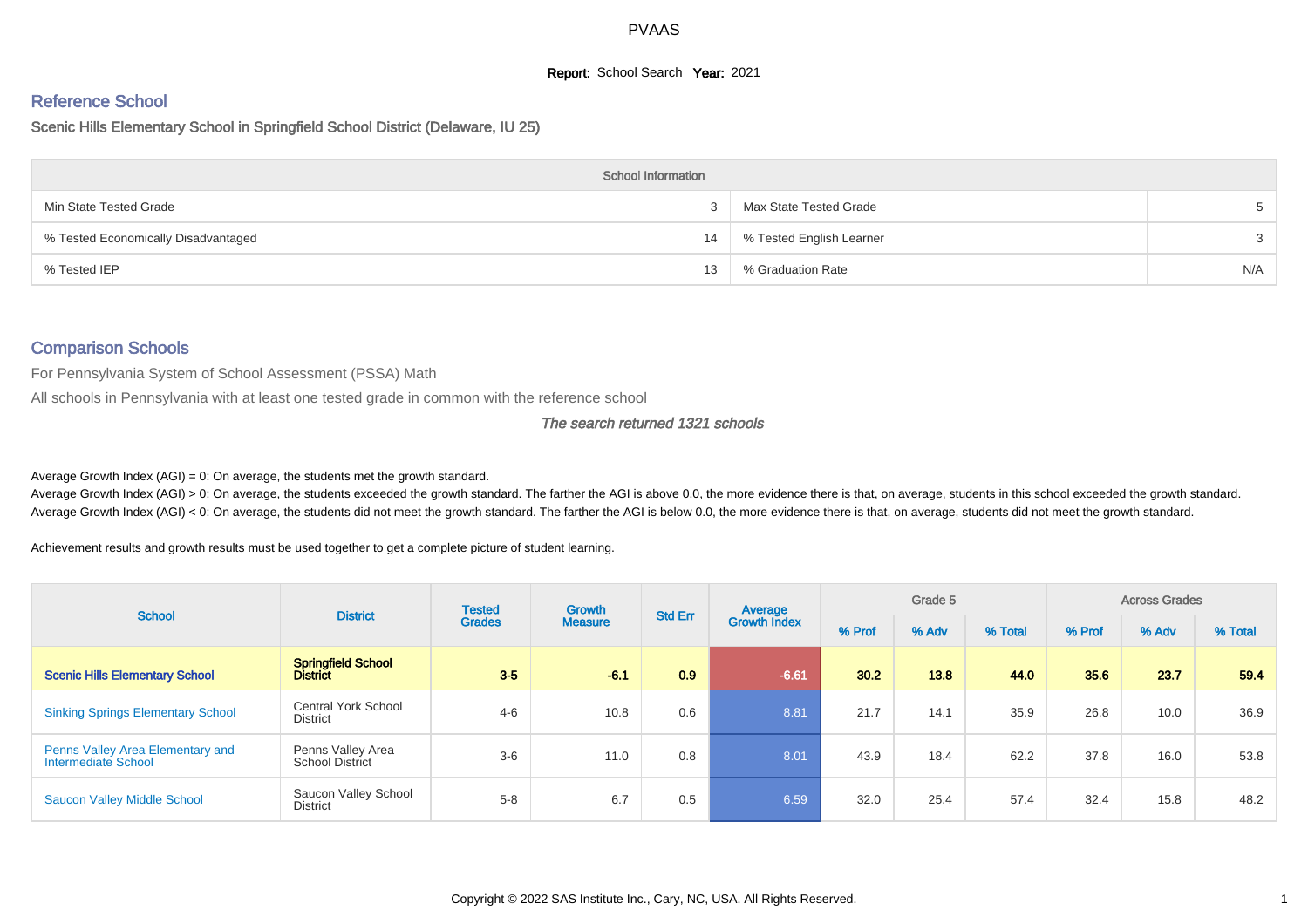| <b>School</b>                              | <b>District</b>                                   | <b>Tested</b> | Growth         | <b>Std Err</b> |                                |        | Grade 5 |         |        | <b>Across Grades</b> |         |
|--------------------------------------------|---------------------------------------------------|---------------|----------------|----------------|--------------------------------|--------|---------|---------|--------|----------------------|---------|
|                                            |                                                   | <b>Grades</b> | <b>Measure</b> |                | <b>Average</b><br>Growth Index | % Prof | % Adv   | % Total | % Prof | % Adv                | % Total |
| <b>Scenic Hills Elementary School</b>      | Springfield School<br>District                    | $3-5$         | $-6.1$         | 0.9            | $-6.61$                        | 30.2   | 13.8    | 44.0    | 35.6   | 23.7                 | 59.4    |
| <b>Hopewell Elementary School</b>          | Oxford Area School<br><b>District</b>             | $5-6$         | 7.0            | 0.6            | 6.02                           | 24.0   | 8.0     | 32.0    | 26.2   | 7.6                  | 33.8    |
| David E Williams Middle School             | Montour School<br><b>District</b>                 | $5 - 8$       | 5.0            | 0.4            | 1.98                           | 32.2   | 25.4    | 57.6    | 29.0   | 28.2                 | 57.1    |
| <b>Bear Creek School</b>                   | Elizabethtown Area<br><b>School District</b>      | $4 - 6$       | 4.7            | 0.5            | 8.80                           | 30.0   | 22.8    | 52.8    | 27.5   | 16.8                 | 44.3    |
| <b>Butler Middle School</b>                | <b>Butler Area School</b><br><b>District</b>      | $5-6$         | 4.6            | 0.4            | 10.39                          | 36.8   | 13.9    | 50.6    | 29.7   | 9.5                  | 39.2    |
| Landisville Intermediate Center            | <b>Hempfield School</b><br><b>District</b>        | $4 - 6$       | 8.1            | 0.8            | 6.58                           | 29.9   | 20.4    | 50.4    | 30.0   | 22.0                 | 51.9    |
| <b>Hickory Grove Elementary School</b>     | <b>Brookville Area School</b><br><b>District</b>  | $3-6$         | 9.0            | 0.9            | 2.61                           | 16.8   | 13.9    | 30.7    | 24.6   | 11.6                 | 36.1    |
| <b>Manheim Central Middle School</b>       | Manheim Central<br><b>School District</b>         | $5 - 8$       | 2.8            | 0.4            | 6.56                           | 25.4   | 7.6     | 33.0    | 21.2   | 6.2                  | 27.4    |
| <b>Circle Of Seasons Charter School</b>    | <b>Circle Of Seasons</b><br><b>Charter School</b> | $3 - 8$       | 12.3           | 1.2            | 6.19                           | 20.0   | 5.7     | 25.7    | 20.9   | 7.9                  | 28.8    |
| <b>Donaldson Elementary School</b>         | West Allegheny<br>School District                 | $3-5$         | 12.6           | 1.2            | 10.25                          | 40.7   | 48.4    | 89.0    | 35.5   | 48.7                 | 84.2    |
| John R Bonfield Elementary School          | <b>Warwick School</b><br><b>District</b>          | $3-6$         | 9.5            | 1.0            | 6.98                           | 33.0   | 9.9     | 42.9    | 27.4   | 9.9                  | 37.3    |
| <b>Eshleman Elementary School</b>          | Penn Manor School<br><b>District</b>              | $3-6$         | 13.0           | 1.4            | 5.48                           | 34.1   | 27.3    | 61.4    | 32.9   | 25.9                 | 58.8    |
| <b>Reiffton School</b>                     | Exeter Township<br><b>School District</b>         | $5-6$         | 5.1            | 0.5            | 5.34                           | 28.9   | 9.8     | 38.6    | 28.0   | 9.4                  | 37.4    |
| <b>Radnor Elementary School</b>            | Radnor Township<br><b>School District</b>         | $3-5$         | 11.5           | 1.2            | 9.26                           | 40.7   | 41.8    | 82.4    | 41.5   | 33.5                 | 75.0    |
| Conewago Valley Intermediate School        | Conewago Valley<br>School District                | $4 - 6$       | 4.5            | $0.5\,$        | 5.10                           | 26.6   | 8.8     | 35.4    | 28.1   | 10.1                 | 38.2    |
| <b>Franklin Township Elementary School</b> | Gettysburg Area<br>School District                | $3-5$         | 12.8           | 1.5            | 8.64                           | 31.8   | 24.2    | 56.1    | 30.4   | 25.5                 | 55.9    |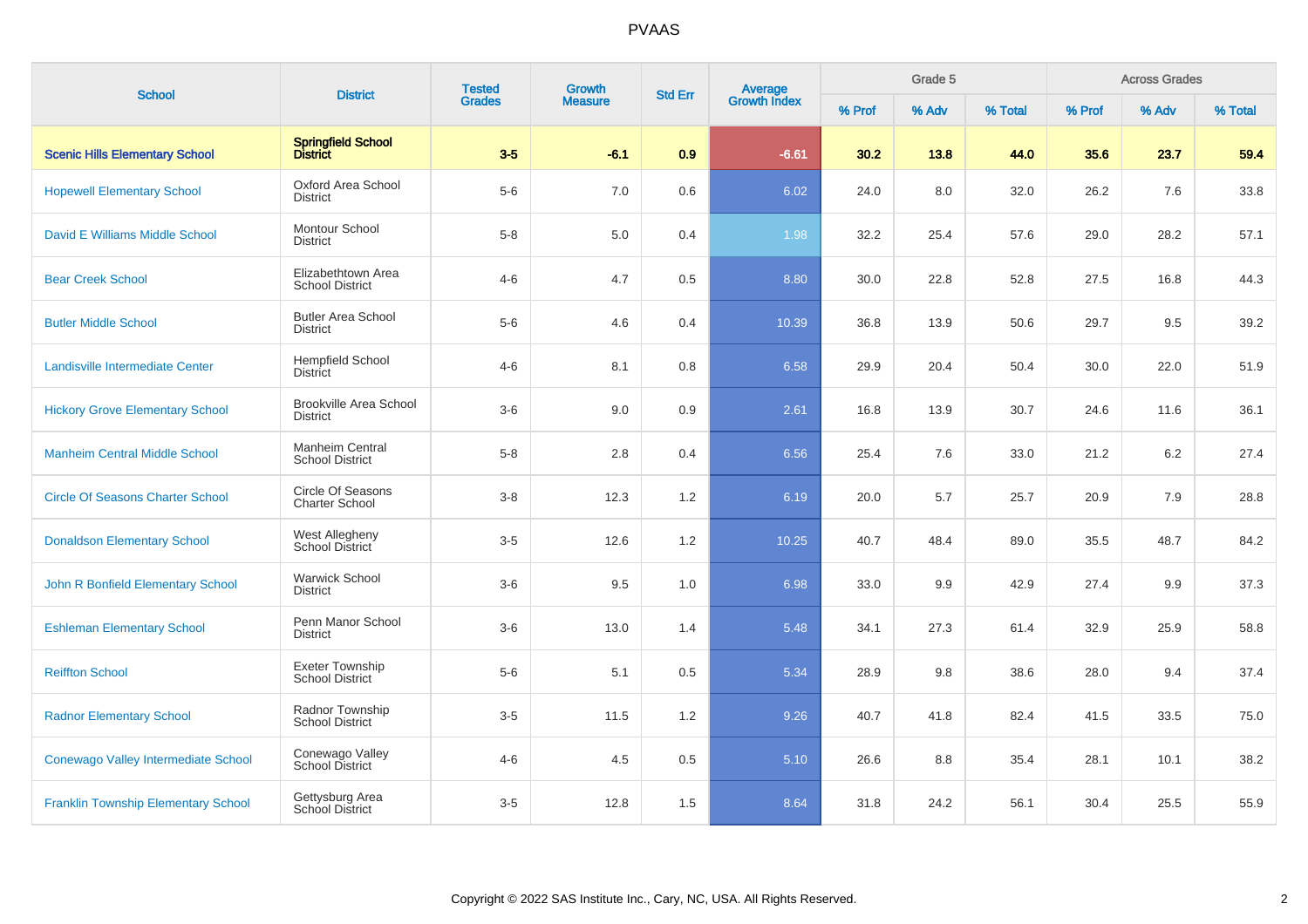| <b>School</b>                         | <b>Tested</b><br>Growth<br><b>District</b><br><b>Grades</b><br><b>Measure</b> | <b>Std Err</b> | <b>Average</b><br>Growth Index |     | Grade 5 |        | <b>Across Grades</b> |         |        |       |         |
|---------------------------------------|-------------------------------------------------------------------------------|----------------|--------------------------------|-----|---------|--------|----------------------|---------|--------|-------|---------|
|                                       |                                                                               |                |                                |     |         | % Prof | % Adv                | % Total | % Prof | % Adv | % Total |
| <b>Scenic Hills Elementary School</b> | Springfield School<br>District                                                | $3-5$          | $-6.1$                         | 0.9 | $-6.61$ | 30.2   | 13.8                 | 44.0    | 35.6   | 23.7  | 59.4    |
| <b>Elk Lake Elementary School</b>     | Elk Lake School<br><b>District</b>                                            | $3-6$          | 7.5                            | 0.9 | 3.81    | 17.5   | 3.8                  | 21.2    | 27.7   | 8.9   | 36.6    |
| <b>Chief Shikellamy School</b>        | Shikellamy School<br><b>District</b>                                          | $3-5$          | 14.0                           | 1.7 | 8.23    | 18.2   | 10.9                 | 29.1    | 20.5   | 5.1   | 25.6    |
| <b>James W Parker Middle School</b>   | General Mclane<br><b>School District</b>                                      | $5-8$          | 3.9                            | 0.5 | $-0.36$ | 36.9   | 15.4                 | 52.4    | 29.2   | 14.5  | 43.8    |
| <b>Homer-Center Elementary School</b> | Homer-Center School<br><b>District</b>                                        | $3-6$          | 9.3                            | 1.1 | 5.28    | 31.8   | 17.5                 | 49.2    | 30.2   | 8.1   | 38.3    |
| Lewistown Intermediate School         | Mifflin County School<br><b>District</b>                                      | $4 - 5$        | 6.7                            | 0.8 | 8.06    | 26.5   | 9.5                  | 36.0    | 24.7   | 7.0   | 31.7    |
| <b>North Hills Elementary School</b>  | <b>Central York School</b><br><b>District</b>                                 | $3-6$          | 5.2                            | 0.6 | 3.49    | 18.4   | 6.6                  | 25.0    | 18.0   | 5.2   | 23.2    |
| <b>Lenape Elementary School</b>       | Armstrong School<br><b>District</b>                                           | $3-6$          | 6.7                            | 0.9 | 4.35    | 20.6   | 14.1                 | 34.8    | 25.1   | 9.0   | 34.1    |
| <b>Towanda Area Elementary School</b> | Towanda Area School<br><b>District</b>                                        | $3-6$          | 6.0                            | 0.8 | 2.92    | 22.7   | 15.1                 | 37.8    | 21.0   | 11.6  | 32.6    |
| <b>Merion Elementary School</b>       | Lower Merion School<br><b>District</b>                                        | $3-5$          | 9.9                            | 1.3 | 7.75    | 22.3   | 60.6                 | 83.0    | 28.4   | 56.5  | 84.9    |
| <b>Linntown Elementary School</b>     | Lewisburg Area<br><b>School District</b>                                      | $4 - 5$        | 8.7                            | 1.1 | 7.69    | 33.9   | 28.6                 | 62.5    | 30.7   | 31.9  | 62.6    |
| <b>Frankstown Elementary School</b>   | Hollidaysburg Area<br>School District                                         | $3-6$          | 6.5                            | 0.8 | 7.09    | 26.7   | 21.0                 | 47.6    | 32.4   | 15.6  | 47.9    |
| <b>Central Columbia Middle School</b> | Central Columbia<br><b>School District</b>                                    | $5-8$          | 3.8                            | 0.5 | 2.24    | 30.5   | 25.2                 | 55.6    | 30.5   | 21.4  | 51.8    |
| <b>Skippack Elementary School</b>     | Perkiomen Valley<br><b>School District</b>                                    | $3-5$          | 8.1                            | 1.1 | 7.61    | 31.4   | 24.8                 | 56.2    | 36.3   | 24.0  | 60.3    |
| <b>Clark Wood Elementary School</b>   | Northern Tioga School<br><b>District</b>                                      | $3-6$          | 10.9                           | 1.4 | 5.02    | 35.1   | 13.5                 | 48.6    | 30.6   | 6.4   | 36.9    |
| <b>Foot Of Ten Elementary School</b>  | Hollidaysburg Area<br>School District                                         | $3-6$          | 7.3                            | 1.0 | 2.80    | 30.6   | 16.7                 | 47.2    | 28.0   | 13.2  | 41.2    |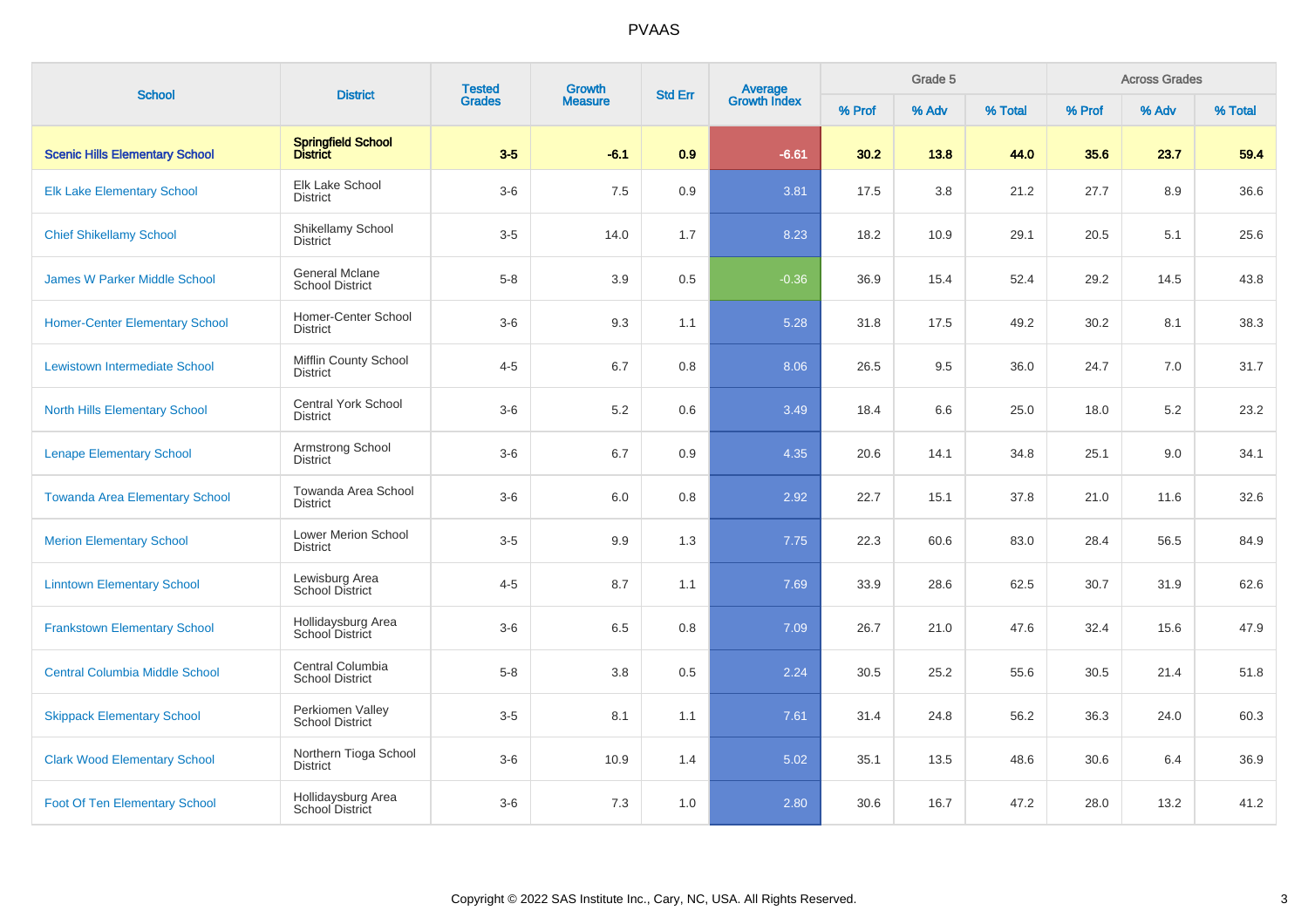| <b>School</b>                                           | <b>District</b>                                      | <b>Tested</b> | Growth         | <b>Std Err</b> |                                |        | Grade 5 |         |        | <b>Across Grades</b> |         |
|---------------------------------------------------------|------------------------------------------------------|---------------|----------------|----------------|--------------------------------|--------|---------|---------|--------|----------------------|---------|
|                                                         |                                                      | <b>Grades</b> | <b>Measure</b> |                | <b>Average</b><br>Growth Index | % Prof | % Adv   | % Total | % Prof | % Adv                | % Total |
| <b>Scenic Hills Elementary School</b>                   | Springfield School<br>District                       | $3-5$         | $-6.1$         | 0.9            | $-6.61$                        | 30.2   | 13.8    | 44.0    | 35.6   | 23.7                 | 59.4    |
| <b>Hershey Intermediate Elementary</b><br><b>School</b> | Derry Township<br>School District                    | $4 - 5$       | 6.9            | 0.9            | 7.58                           | 39.3   | 28.6    | 68.0    | 36.4   | 28.8                 | 65.2    |
| <b>Standing Stone Elementary School</b>                 | Huntingdon Area<br>School District                   | $3-5$         | 11.2           | 1.5            | 7.57                           | 18.5   | 10.8    | 29.2    | 21.2   | 8.6                  | 29.8    |
| <b>Mid Valley Elementary Center</b>                     | Mid Valley School<br><b>District</b>                 | $3-6$         | 5.9            | 0.8            | 5.30                           | 22.9   | 10.4    | 33.3    | 21.8   | $7.2\,$              | 29.0    |
| <b>Universal Daroff Charter School</b>                  | <b>Universal Daroff</b><br><b>Charter School</b>     | $3-8$         | 6.1            | 0.8            | 4.64                           | 1.6    | 1.6     | 3.2     | 2.2    | 0.3                  | 2.5     |
| <b>Cold Spring Elementary School</b>                    | <b>Central Bucks School</b><br><b>District</b>       | $3-6$         | 7.9            | 1.1            | 7.04                           | 47.5   | 21.3    | 68.8    | 37.9   | 21.0                 | 58.9    |
| <b>Wallingford Elementary School</b>                    | Wallingford-<br>Swarthmore School<br><b>District</b> | $3-5$         | 9.5            | 1.3            | 7.46                           | 42.2   | 36.1    | 78.3    | 40.7   | 39.1                 | 79.8    |
| <b>Marion-Walker Elementary School</b>                  | <b>Bellefonte Area</b><br><b>School District</b>     | $3-5$         | 10.4           | 1.4            | 7.44                           | 35.7   | 31.4    | 67.1    | 37.2   | 28.7                 | 66.0    |
| <b>John Beck Elementary School</b>                      | <b>Warwick School</b><br><b>District</b>             | $3-6$         | 7.9            | 1.1            | 5.36                           | 49.2   | 16.4    | 65.6    | 36.8   | 17.8                 | 54.6    |
| <b>Wilson Elementary School</b>                         | <b>West Allegheny</b><br>School District             | $3-5$         | 10.5           | 1.4            | 7.37                           | 27.3   | 48.0    | 75.3    | 29.9   | 49.8                 | 79.6    |
| <b>Salford Hills Elementary School</b>                  | Souderton Area<br><b>School District</b>             | $3-5$         | 10.6           | 1.4            | 7.36                           | 44.1   | 32.4    | 76.5    | 37.1   | 37.1                 | 74.2    |
| <b>Mountain View Elementary School</b>                  | Mountain View School<br><b>District</b>              | $3-6$         | 6.8            | 1.1            | 5.98                           | 28.3   | 1.7     | 30.0    | 18.8   | 2.2                  | 21.1    |
| <b>Liberty-Valley Elementary School</b>                 | Danville Area School<br><b>District</b>              | $3-5$         | 7.0            | 1.0            | 7.33                           | 33.8   | 25.6    | 59.4    | 32.0   | 24.2                 | 56.1    |
| <b>S S Palmer Elementary School</b>                     | Palmerton Area<br><b>School District</b>             | $3-6$         | 7.5            | 1.0            | 0.15                           | 30.5   | 10.2    | 40.7    | 30.8   | 4.7                  | 35.6    |
| <b>Southside Elementary School</b>                      | Huntingdon Area<br><b>School District</b>            | $3-5$         | 11.7           | 1.7            | 7.04                           | 30.6   | 16.3    | 46.9    | 26.1   | 17.6                 | 43.7    |
| <b>Jamison Elementary School</b>                        | <b>Central Bucks School</b><br><b>District</b>       | $3-6$         | 6.5            | 1.0            | 6.58                           | 25.4   | 34.3    | 59.7    | 35.7   | 27.4                 | 63.1    |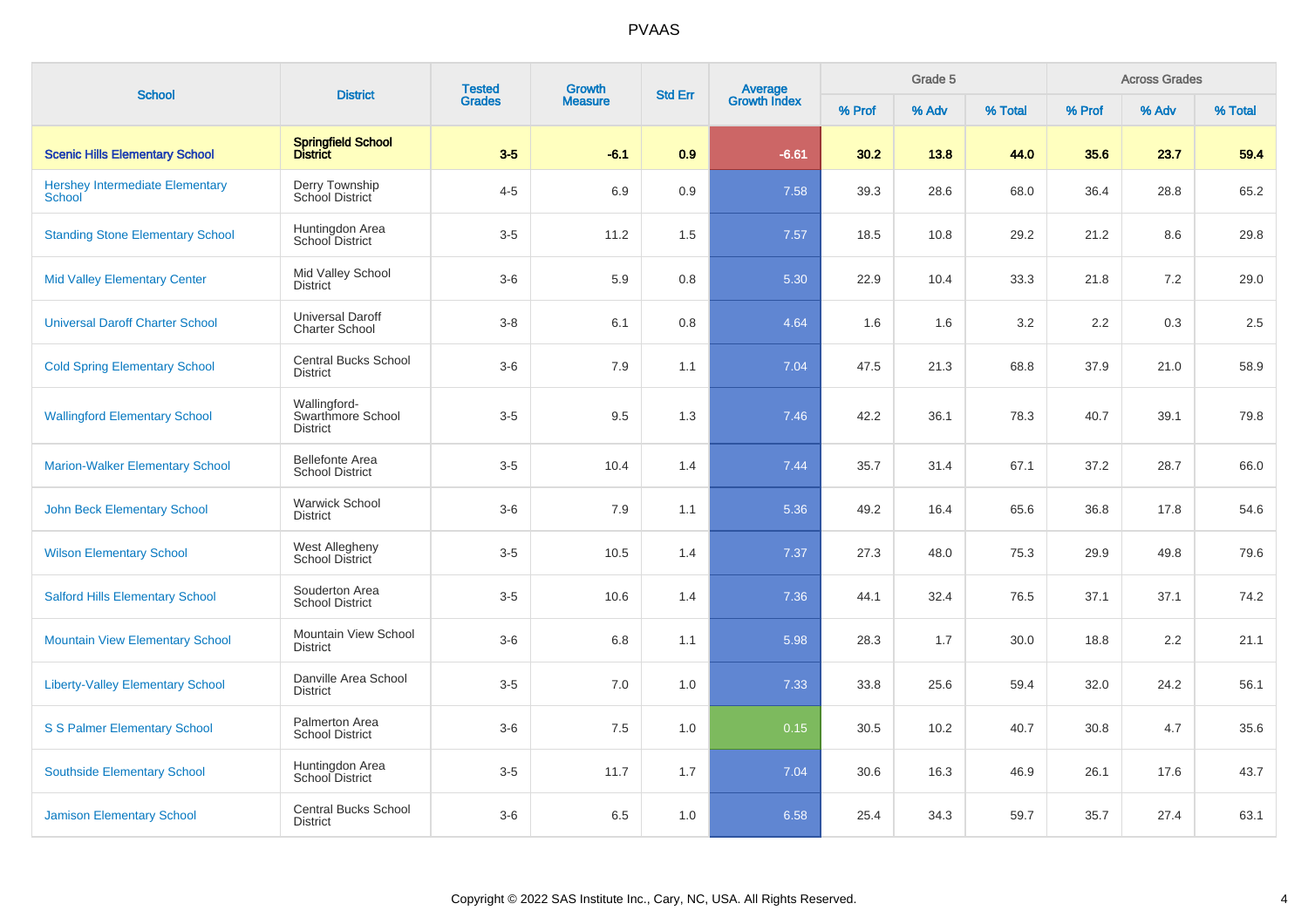| <b>School</b>                             |                                                    | <b>Tested</b><br>Growth<br><b>District</b><br><b>Grades</b><br><b>Measure</b> |        | <b>Std Err</b> | <b>Average</b><br>Growth Index |        | Grade 5 |         | <b>Across Grades</b> |       |         |  |
|-------------------------------------------|----------------------------------------------------|-------------------------------------------------------------------------------|--------|----------------|--------------------------------|--------|---------|---------|----------------------|-------|---------|--|
|                                           |                                                    |                                                                               |        |                |                                | % Prof | % Adv   | % Total | % Prof               | % Adv | % Total |  |
| <b>Scenic Hills Elementary School</b>     | Springfield School<br>District                     | $3-5$                                                                         | $-6.1$ | 0.9            | $-6.61$                        | 30.2   | 13.8    | 44.0    | 35.6                 | 23.7  | 59.4    |  |
| <b>Trinity North Elementary School</b>    | <b>Trinity Area School</b><br><b>District</b>      | $3-5$                                                                         | 10.8   | 1.6            | 6.94                           | 43.3   | 15.0    | 58.3    | 30.9                 | 10.1  | 41.0    |  |
| <b>Marshall Elementary School</b>         | North Allegheny<br>School District                 | $3-5$                                                                         | 6.7    | 1.0            | 6.89                           | 31.0   | 45.8    | 76.8    | 37.3                 | 38.8  | 76.1    |  |
| <b>Blacklick Valley Elementary Center</b> | <b>Blacklick Valley</b><br>School District         | $3-6$                                                                         | 10.2   | 1.5            | 3.84                           | 24.1   | 6.9     | 31.0    | 26.8                 | 13.7  | 40.5    |  |
| <b>Saegertown Elementary School</b>       | Penncrest School<br><b>District</b>                | $3-6$                                                                         | 7.6    | 1.1            | 4.81                           | 32.1   | 12.5    | 44.6    | 26.6                 | 8.9   | 35.4    |  |
| <b>George A Ferrell Elementary School</b> | East Lycoming School<br><b>District</b>            | $3-6$                                                                         | 12.8   | 1.9            | 5.46                           | 50.0   | 31.2    | 81.2    | 38.7                 | 22.7  | 61.3    |  |
| <b>Wattsburg Area Middle School</b>       | Wattsburg Area<br>School District                  | $5-9$                                                                         | 4.1    | 0.6            | 5.67                           | 25.0   | 18.2    | 43.2    | 26.1                 | 14.0  | 40.0    |  |
| <b>Houck Elementary School</b>            | Lebanon School<br><b>District</b>                  | $3-5$                                                                         | 11.8   | 1.7            | 6.78                           | 23.6   | 7.3     | 30.9    | 13.7                 | 5.0   | 18.6    |  |
| <b>Bedminster Elementary School</b>       | Pennridge School<br>District                       | $3-5$                                                                         | 8.7    | 1.3            | 6.76                           | 41.5   | 25.6    | 67.1    | 45.7                 | 21.2  | 66.8    |  |
| <b>Avon Grove Intermediate School</b>     | Avon Grove School<br><b>District</b>               | $3-6$                                                                         | 3.3    | 0.5            | 5.35                           | 28.6   | 23.2    | 51.8    | 30.3                 | 18.6  | 48.9    |  |
| <b>Brockway Area Elementary School</b>    | Brockway Area School<br><b>District</b>            | $3-6$                                                                         | 6.4    | 1.0            | $-0.39$                        | 35.4   | 17.7    | 53.2    | 32.5                 | 25.1  | 57.6    |  |
| <b>Wayne Elementary School</b>            | Radnor Township<br><b>School District</b>          | $3-5$                                                                         | 8.6    | 1.3            | 6.63                           | 28.7   | 43.7    | 72.4    | 27.5                 | 39.4  | 67.0    |  |
| <b>Eagle View Middle School</b>           | <b>Cumberland Valley</b><br><b>School District</b> | $5-8$                                                                         | 2.8    | 0.4            | 6.62                           |        |         |         | 28.0                 | 12.1  | 40.1    |  |
| South Eastern Intermediate School         | South Eastern School<br><b>District</b>            | $5-6$                                                                         | 4.2    | 0.6            | 3.41                           | 21.6   | 15.9    | 37.5    | 23.7                 | 15.3  | 39.0    |  |
| <b>Snyder Elementary School</b>           | Sayre Area School<br><b>District</b>               | $3-6$                                                                         | 5.9    | 1.1            | 5.60                           | 21.3   | 6.6     | 27.9    | 31.0                 | 8.8   | 39.8    |  |
| <b>Hampden Elementary School</b>          | <b>Cumberland Valley</b><br><b>School District</b> | $3-5$                                                                         | 8.5    | 1.3            | 6.58                           | 34.5   | 34.5    | 69.0    | 34.1                 | 31.4  | 65.5    |  |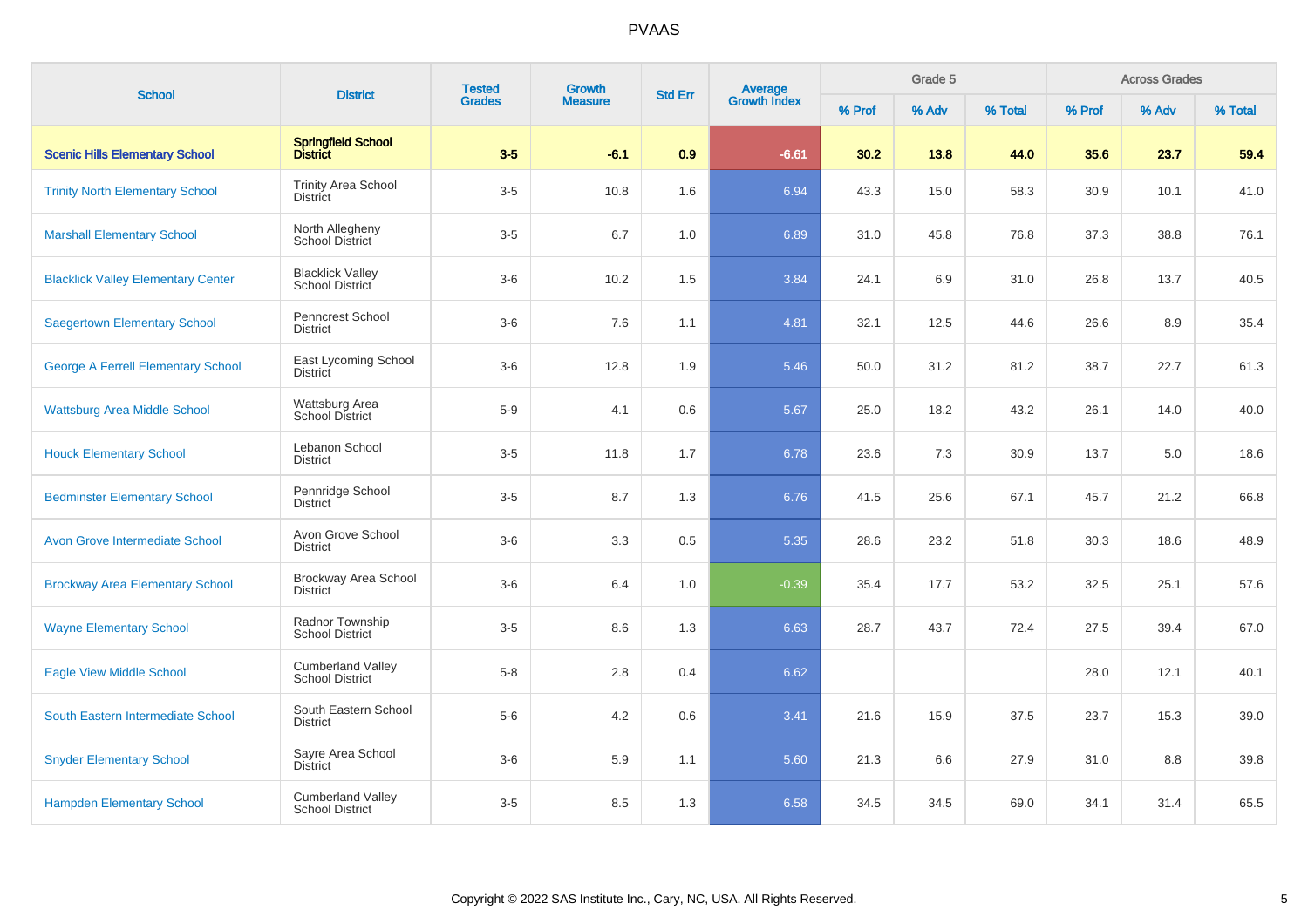| <b>School</b>                                       | <b>District</b>                                    | <b>Tested</b> | Growth         | <b>Std Err</b> | <b>Average</b><br>Growth Index |        | Grade 5 |         |        | <b>Across Grades</b> |         |
|-----------------------------------------------------|----------------------------------------------------|---------------|----------------|----------------|--------------------------------|--------|---------|---------|--------|----------------------|---------|
|                                                     |                                                    | <b>Grades</b> | <b>Measure</b> |                |                                | % Prof | % Adv   | % Total | % Prof | % Adv                | % Total |
| <b>Scenic Hills Elementary School</b>               | Springfield School<br>District                     | $3-5$         | $-6.1$         | 0.9            | $-6.61$                        | 30.2   | 13.8    | 44.0    | 35.6   | 23.7                 | 59.4    |
| <b>Green Ridge Elementary School</b>                | <b>Cumberland Valley</b><br><b>School District</b> | $3-5$         | 9.1            | 1.4            | 6.53                           | 30.6   | 29.2    | 59.7    | 33.6   | 30.7                 | 64.3    |
| <b>Conneaut Lake Middle School</b>                  | <b>Conneaut School</b><br><b>District</b>          | $5-8$         | 4.6            | 0.7            | 2.25                           | 18.9   | 6.8     | 25.7    | 18.0   | 7.9                  | 25.9    |
| <b>Rohrerstown Elementary School</b>                | <b>Hempfield School</b><br><b>District</b>         | $3-6$         | 7.3            | 1.1            | 2.98                           | 35.0   | 21.7    | 56.7    | 31.2   | 17.2                 | 48.4    |
| <b>Fort Allen Elementary School</b>                 | Hempfield Area<br><b>School District</b>           | $3-5$         | 9.5            | 1.5            | 6.46                           | 36.2   | 13.0    | 49.3    | 25.1   | 19.0                 | 44.1    |
| <b>Priestley School</b>                             | Shikellamy School<br><b>District</b>               | $3-5$         | 10.2           | 1.6            | 6.41                           | 28.3   | 18.9    | 47.2    | 29.6   | 16.4                 | 45.9    |
| <b>Franklin Elementary School</b>                   | North Allegheny<br>School District                 | $3-5$         | 8.9            | 1.4            | 6.30                           | 32.4   | 57.8    | 90.1    | 29.2   | 52.2                 | 81.5    |
| <b>Cynwyd School</b>                                | Lower Merion School<br><b>District</b>             | $3-5$         | 8.4            | 1.3            | 6.29                           | 36.1   | 36.1    | 72.3    | 36.3   | 44.4                 | 80.7    |
| <b>Otto-Eldred Elementary School</b>                | <b>Otto-Eldred School</b><br><b>District</b>       | $3-6$         | 8.4            | 1.3            | 3.75                           | 23.8   | 28.6    | 52.4    | 31.8   | 15.9                 | 47.7    |
| <b>Riverside Elementary School East</b>             | Riverside School<br><b>District</b>                | $3-6$         | 5.2            | 0.8            | 5.52                           | 18.6   | 7.8     | 26.5    | 20.8   | 7.1                  | 27.9    |
| <b>Smethport Area Elementary School</b>             | Smethport Area<br>School District                  | $3-6$         | 7.1            | 1.1            | 1.97                           | 29.2   | 8.3     | 37.5    | 23.6   | 11.8                 | 35.5    |
| <b>North Clarion County Elementary School</b>       | North Clarion County<br><b>School District</b>     | $3-6$         | 7.7            | 1.3            | 4.09                           | 34.1   | 6.8     | 40.9    | 30.8   | 11.3                 | 42.1    |
| <b>Smoketown Elementary School</b>                  | Conestoga Valley<br>School District                | $3-6$         | 5.9            | 1.0            | 2.84                           | 26.5   | 10.3    | 36.8    | 30.7   | 13.1                 | 43.8    |
| <b>New Hope-Solebury Upper Elementary</b><br>School | New Hope-Solebury<br>School District               | $3-5$         | 7.7            | 1.3            | 6.16                           | 39.8   | 25.8    | 65.6    | 38.8   | 27.6                 | 66.4    |
| <b>Chester Community Charter School</b>             | <b>Chester Community</b><br>Charter School         | $3-8$         | 3.5            | 0.6            | 3.31                           | 0.7    | 0.7     | 1.5     | 2.1    | 0.4                  | 2.5     |
| <b>Farrell Area Es/Lms</b>                          | <b>Farrell Area School</b><br><b>District</b>      | $3-6$         | 7.7            | 1.3            | 1.12                           | 15.6   | 0.0     | 15.6    | 16.4   | 2.3                  | 18.6    |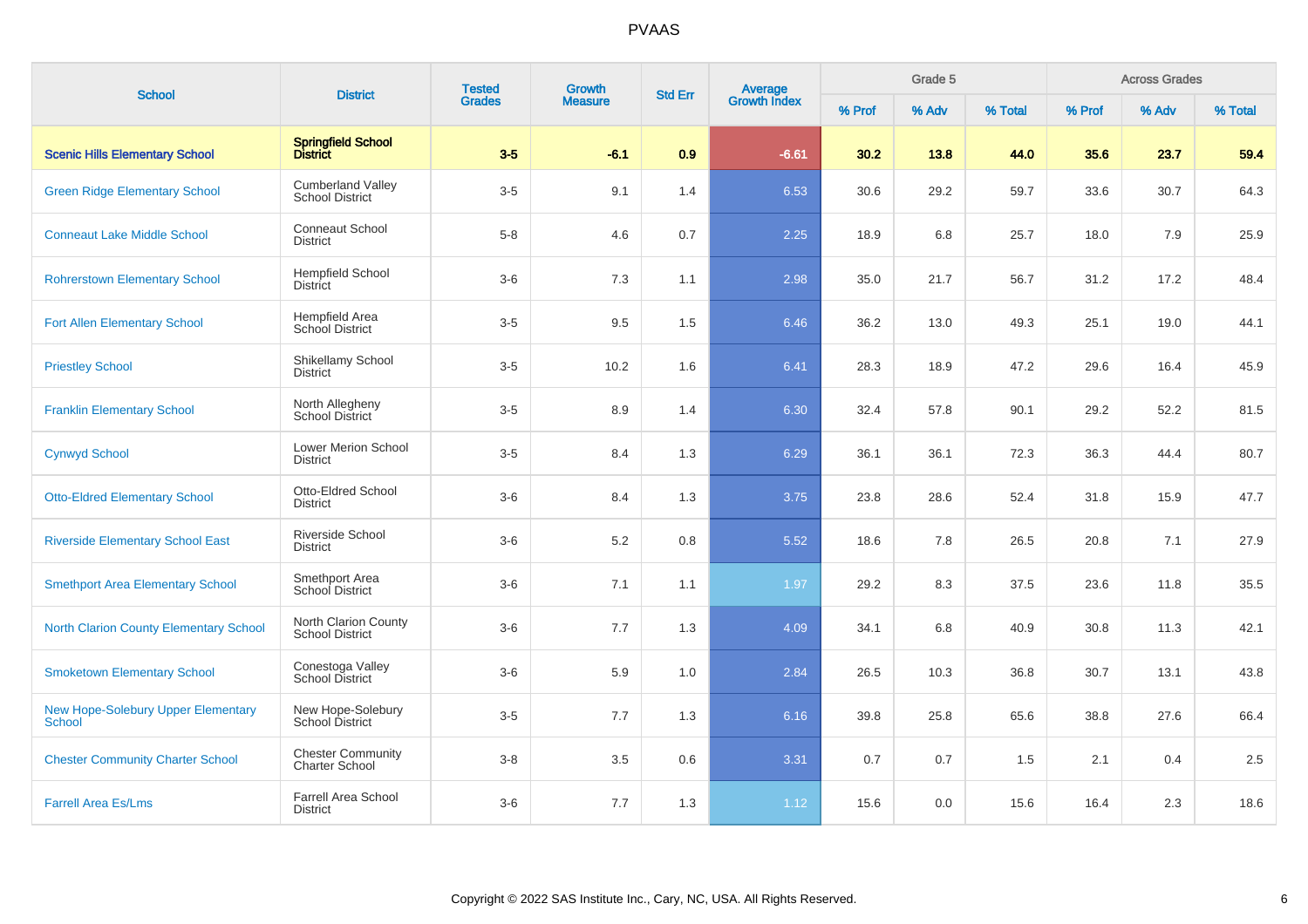| <b>School</b>                           | <b>District</b>                                | <b>Tested</b> | Growth         | <b>Std Err</b> |                                |        | Grade 5 |         |        | <b>Across Grades</b> |         |
|-----------------------------------------|------------------------------------------------|---------------|----------------|----------------|--------------------------------|--------|---------|---------|--------|----------------------|---------|
|                                         |                                                | <b>Grades</b> | <b>Measure</b> |                | <b>Average</b><br>Growth Index | % Prof | % Adv   | % Total | % Prof | % Adv                | % Total |
| <b>Scenic Hills Elementary School</b>   | Springfield School<br>District                 | $3-5$         | $-6.1$         | 0.9            | $-6.61$                        | 30.2   | 13.8    | 44.0    | 35.6   | 23.7                 | 59.4    |
| <b>Austin Area Elementary School</b>    | Austin Area School<br><b>District</b>          | $3-6$         | 13.5           | 2.3            | 2.65                           | 23.1   | 15.4    | 38.5    | 19.0   | 11.9                 | 31.0    |
| South Mountain Elementary School        | Northern York County<br><b>School District</b> | $3-5$         | 7.8            | 1.3            | 6.00                           | 27.2   | 16.0    | 43.2    | 25.3   | 16.4                 | 41.8    |
| Defranco Elementary School (8450)       | <b>Bangor Area School</b><br><b>District</b>   | $5-6$         | 4.0            | 0.7            | 2.65                           | 20.3   | 24.8    | 45.1    | 23.4   | 19.5                 | 42.9    |
| <b>Elderton Elementary School</b>       | Armstrong School<br><b>District</b>            | $3-6$         | 9.4            | 1.6            | 3.40                           | 23.1   | 15.4    | 38.5    | 26.0   | 15.0                 | 41.0    |
| <b>Esperanza Academy Charter School</b> | Esperanza Academy<br><b>Charter School</b>     | $4 - 11$      | 2.8            | 0.5            | 5.89                           |        |         |         | 1.8    | 0.0                  | 1.8     |
| <b>New Bloomfield Elementary School</b> | West Perry School<br><b>District</b>           | $3-5$         | 9.2            | 1.6            | 5.87                           | 18.2   | 16.4    | 34.6    | 23.5   | 11.8                 | 35.3    |
| Spring-Ford Intermediate School 5th/6th | Spring-Ford Area<br>School District            | $5-6$         | 2.1            | 0.4            | 2.77                           | 36.6   | 13.0    | 49.6    | 34.9   | 14.8                 | 49.7    |
| <b>Grace B Luhrs Univ Elementary</b>    | Shippensburg Area<br>School District           | $3-5$         | 15.7           | 2.7            | 5.82                           | 30.0   | 25.0    | 55.0    | 23.1   | 15.4                 | 38.5    |
| Mifflinburg Area Intermediate School    | Mifflinburg Area<br>School District            | $3-5$         | 6.1            | 1.1            | 5.74                           | 31.4   | 12.1    | 43.6    | 35.0   | 10.4                 | 45.4    |
| <b>Central Mountain Middle School</b>   | Keystone Central<br>School District            | $5 - 8$       | 1.9            | 0.4            | 4.86                           | 18.8   | 9.4     | 28.2    | 15.4   | 5.7                  | 21.1    |
| <b>Wyland Elementary School</b>         | Hampton Township<br><b>School District</b>     | $3-5$         | 8.3            | 1.5            | 5.70                           | 30.8   | 30.8    | 61.5    | 34.2   | 37.6                 | 71.8    |
| <b>General Nash Elementary School</b>   | North Penn School<br><b>District</b>           | $3-6$         | 3.4            | 1.1            | 3.10                           | 40.0   | 12.7    | 52.7    | 36.3   | 17.5                 | 53.8    |
| <b>Dallas Intermediate School</b>       | <b>Dallas School District</b>                  | $3-5$         | 5.3            | 0.9            | 5.66                           | 43.8   | 15.6    | 59.4    | 39.8   | 21.2                 | 61.0    |
| <b>Montgomery Elementary School</b>     | North Penn School<br><b>District</b>           | $3-6$         | 5.0            | 0.9            | 2.72                           | 39.8   | 20.4    | 60.2    | 33.7   | 24.5                 | 58.2    |
| South Park Middle School                | South Park School<br><b>District</b>           | $5-8$         | 3.3            | 0.6            | 1.73                           | 33.3   | 11.9    | 45.2    | 26.4   | 12.4                 | 38.8    |
| <b>Vida Charter School</b>              | Vida Charter School                            | $3-6$         | 10.1           | 1.8            | 4.02                           | 23.1   | 19.2    | 42.3    | 20.4   | 7.8                  | 28.2    |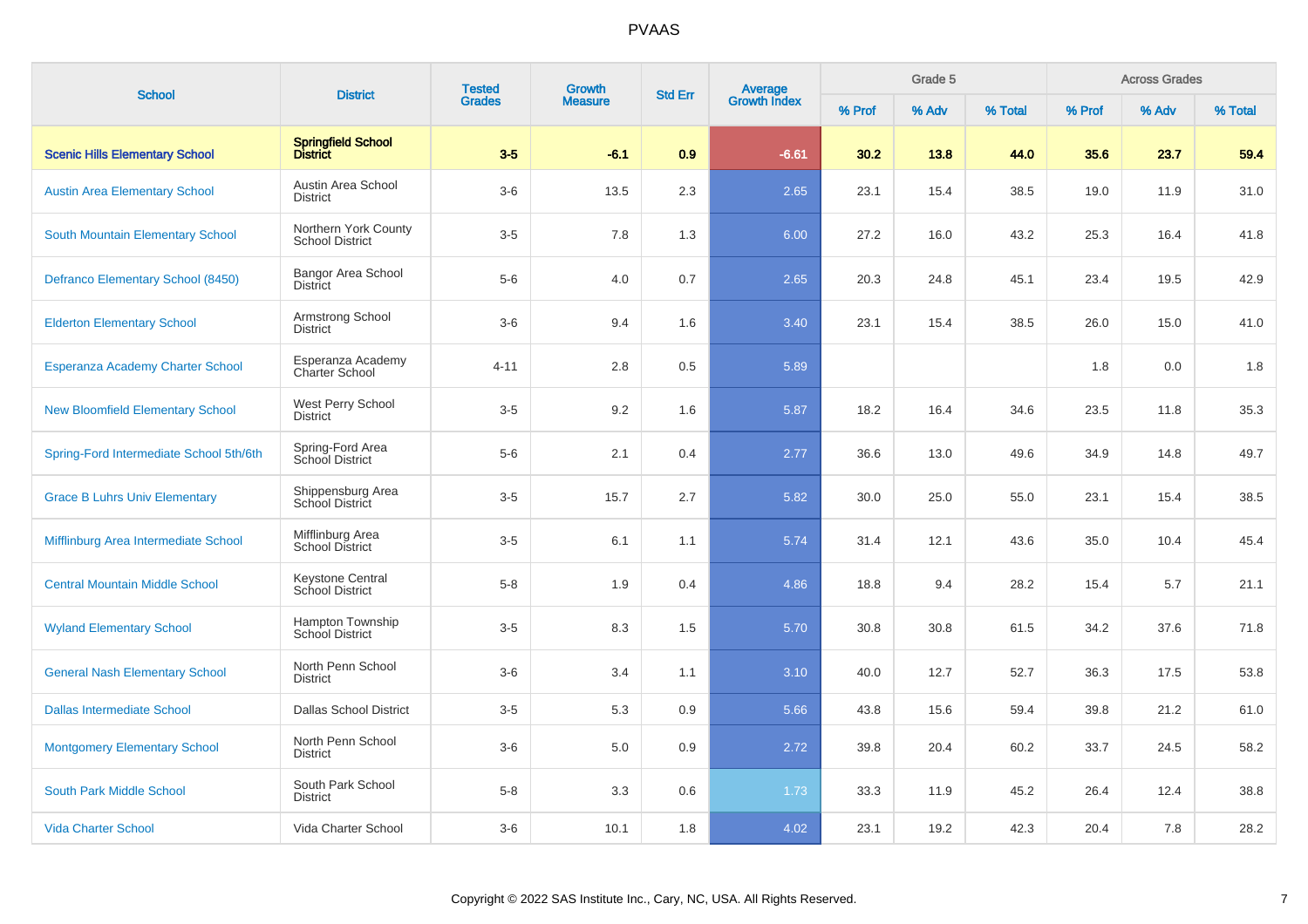| <b>School</b>                              | <b>District</b>                                         | <b>Tested</b> | Growth         | <b>Std Err</b> | <b>Average</b><br>Growth Index |        | Grade 5 |         |        | <b>Across Grades</b> |         |
|--------------------------------------------|---------------------------------------------------------|---------------|----------------|----------------|--------------------------------|--------|---------|---------|--------|----------------------|---------|
|                                            |                                                         | <b>Grades</b> | <b>Measure</b> |                |                                | % Prof | % Adv   | % Total | % Prof | % Adv                | % Total |
| <b>Scenic Hills Elementary School</b>      | Springfield School<br>District                          | $3-5$         | $-6.1$         | 0.9            | $-6.61$                        | 30.2   | 13.8    | 44.0    | 35.6   | 23.7                 | 59.4    |
| <b>Dubois Area Middle School</b>           | Dubois Area School<br><b>District</b>                   | $5 - 8$       | 2.1            | 0.4            | 2.90                           | 22.4   | 11.0    | 33.3    | 19.2   | 7.6                  | 26.8    |
| <b>First District Elementary School</b>    | <b>Crawford Central</b><br><b>School District</b>       | $3-6$         | 7.6            | 1.4            | 4.18                           | 33.3   | 18.2    | 51.5    | 24.9   | 8.1                  | 33.0    |
| <b>Knapp Elementary School</b>             | North Penn School<br><b>District</b>                    | $3-6$         | 4.2            | 1.1            | 3.79                           | 30.8   | 7.7     | 38.5    | 30.1   | 8.8                  | 38.9    |
| <b>Richland Elementary School</b>          | <b>Richland School</b><br><b>District</b>               | $3-6$         | 4.7            | 0.8            | 3.87                           | 40.8   | 21.4    | 62.1    | 38.5   | 19.1                 | 57.7    |
| <b>East Petersburg Elementary School</b>   | <b>Hempfield School</b><br><b>District</b>              | $3-6$         | 5.5            | 1.0            | 1.32                           | 29.7   | 8.1     | 37.8    | 28.4   | 14.4                 | 42.8    |
| Pennsylvania Virtual Charter School        | Pennsylvania Virtual<br>Charter School                  | $3 - 11$      | 3.5            | 0.6            | $-1.62$                        | 20.8   | 3.8     | 24.5    | 18.4   | 5.2                  | 23.5    |
| <b>Central Elementary School</b>           | Franklin Area School<br><b>District</b>                 | $3-6$         | $6.2\,$        | 1.1            | $-1.59$                        | 8.5    | 3.4     | 11.9    | 15.0   | 2.4                  | 17.4    |
| <b>Bear Creek Community Charter School</b> | <b>Bear Creek</b><br><b>Community Charter</b><br>School | $3-8$         | 4.4            | 0.8            | 0.17                           | 30.8   | 9.6     | 40.4    | 27.2   | 7.9                  | 35.1    |
| <b>Ephrata Intermediate School</b>         | Ephrata Area School<br><b>District</b>                  | $5-6$         | 2.1            | 0.5            | 4.14                           | 35.0   | 13.1    | 48.2    | 30.5   | 10.8                 | 41.3    |
| <b>Mohawk Elementary School</b>            | Mohawk Area School<br><b>District</b>                   | $3-6$         | 4.4            | 0.8            | 4.16                           | 26.2   | 4.8     | 31.1    | 27.8   | 10.4                 | 38.2    |
| <b>Upper Adams Intermediate School</b>     | Upper Adams School<br><b>District</b>                   | $4 - 6$       | 4.0            | 0.8            | $1.51$                         | 30.0   | 9.2     | 39.2    | 23.4   | 7.3                  | 30.7    |
| <b>Fritz Elementary School</b>             | Conestoga Valley<br><b>School District</b>              | $3-6$         | 3.5            | $0.9\,$        | 3.83                           | 20.5   | 14.5    | 34.9    | 19.9   | 10.1                 | 30.1    |
| <b>Lehighton Area Elementary Center</b>    | Lehighton Area School<br><b>District</b>                | $3-5$         | 5.1            | 1.0            | 5.26                           | 23.0   | 5.9     | 29.0    | 30.8   | 7.1                  | 37.9    |
| <b>Curwensville Area Elementary School</b> | Curwensville Area<br><b>School District</b>             | $3-6$         | 6.0            | 1.1            | 5.13                           | 43.9   | 17.1    | 61.0    | 36.9   | 16.0                 | 52.9    |
| <b>Turner Intermediate School</b>          | Wilkinsburg Borough<br><b>School District</b>           | $3-6$         | 3.6            | 1.4            | 2.59                           | 23.7   | 0.0     | 23.7    | 12.6   | 2.1                  | 14.7    |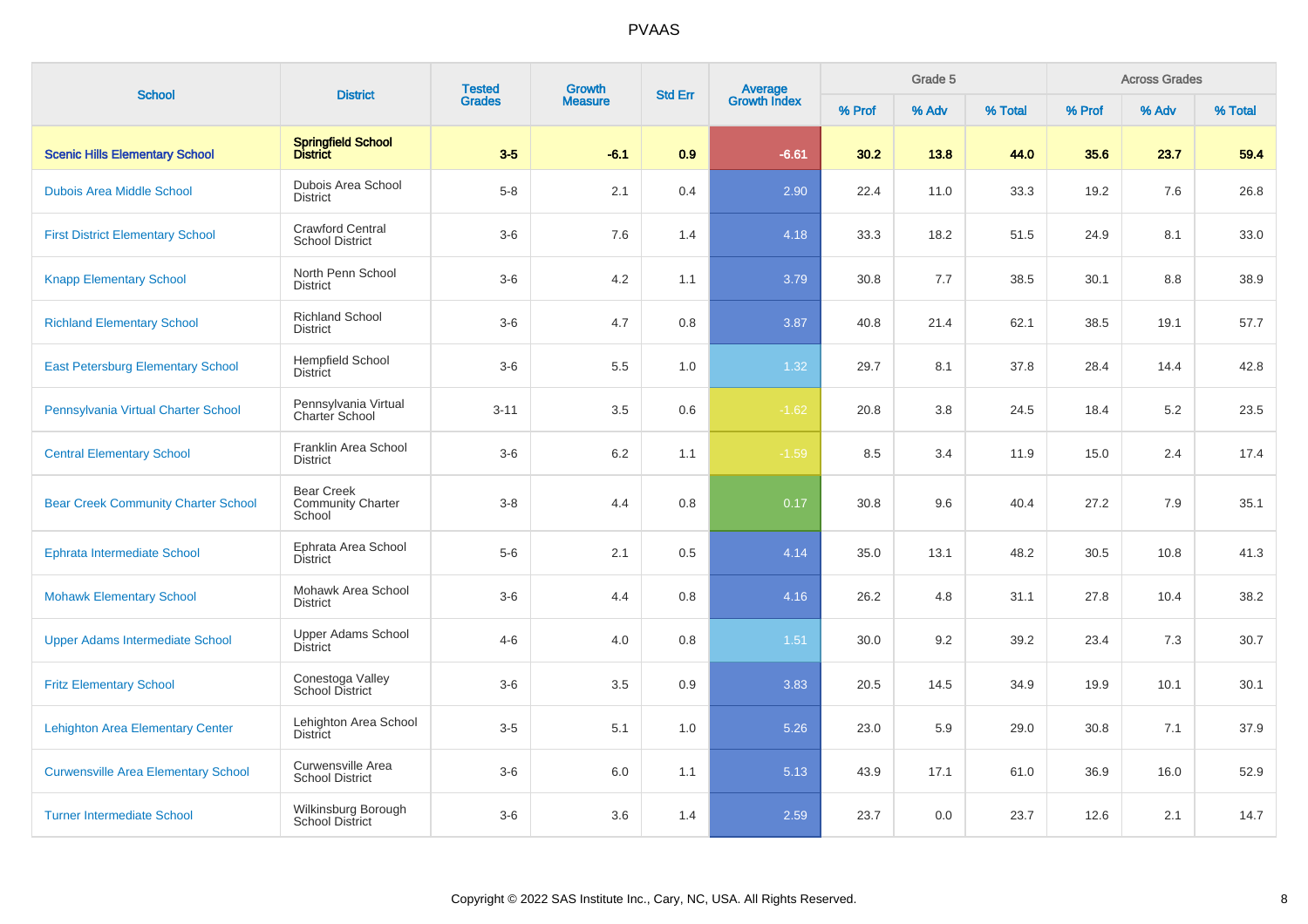| <b>School</b>                                           | <b>District</b>                                     | <b>Tested</b> | <b>Growth</b>  | <b>Std Err</b> | Average<br>Growth Index |        | Grade 5 |         |        | <b>Across Grades</b> |         |
|---------------------------------------------------------|-----------------------------------------------------|---------------|----------------|----------------|-------------------------|--------|---------|---------|--------|----------------------|---------|
|                                                         |                                                     | <b>Grades</b> | <b>Measure</b> |                |                         | % Prof | % Adv   | % Total | % Prof | % Adv                | % Total |
| <b>Scenic Hills Elementary School</b>                   | Springfield School<br>District                      | $3-5$         | $-6.1$         | 0.9            | $-6.61$                 | 30.2   | 13.8    | 44.0    | 35.6   | 23.7                 | 59.4    |
| Donald E. Schick School                                 | Loyalsock Township<br>School District               | $3-5$         | 5.8            | 1.1            | 5.23                    | 33.0   | 18.3    | 51.3    | 34.8   | 16.8                 | 51.6    |
| <b>Hatfield Elementary School</b>                       | North Penn School<br><b>District</b>                | $3-6$         | 5.8            | 1.1            | 3.29                    | 25.0   | 13.5    | 38.5    | 27.4   | 11.1                 | 38.5    |
| <b>Smithfield Elementary School</b>                     | Albert Gallatin Area<br><b>School District</b>      | $3-5$         | 9.9            | 1.9            | 5.22                    | 18.9   | 32.4    | 51.4    | 26.0   | 17.1                 | 43.1    |
| <b>Gwynedd Square Elementary School</b>                 | North Penn School<br><b>District</b>                | $3-6$         | 5.6            | 1.1            | $-1.16$                 | 32.8   | 23.0    | 55.7    | 37.3   | 24.6                 | 61.9    |
| <b>Rock L Butler Middle School</b>                      | Wellsboro Area<br><b>School District</b>            | $5 - 8$       | 3.0            | 0.6            | $-2.21$                 | 30.4   | 7.0     | 37.4    | 23.1   | 9.8                  | 32.9    |
| <b>Punxsutawney Area Elementary School</b>              | Punxsutawney Area<br>School District                | $3-6$         | 4.0            | 0.8            | $-0.41$                 | 37.0   | 6.5     | 43.5    | 30.8   | 13.6                 | 44.4    |
| <b>Belmont Hills Elementary School</b>                  | Lower Merion School<br><b>District</b>              | $3-5$         | 7.4            | 1.4            | 5.16                    | 34.3   | 37.1    | 71.4    | 31.7   | 40.2                 | 71.9    |
| <b>Bucks County Montessori Charter</b><br><b>School</b> | <b>Bucks County</b><br>Montessori Charter<br>School | $3-6$         | 9.5            | 1.8            | 4.28                    | 16.1   | 25.8    | 41.9    | 33.0   | 29.8                 | 62.8    |
| <b>West Rockhill Elementary School</b>                  | Pennridge School<br><b>District</b>                 | $3-5$         | 9.0            | 1.8            | 5.12                    | 34.7   | 18.4    | 53.1    | 38.5   | 20.8                 | 59.2    |
| <b>Lionville Elementary School</b>                      | Downingtown Area<br><b>School District</b>          | $3-5$         | 6.7            | 1.3            | 5.11                    | 45.0   | 30.0    | 75.0    | 38.1   | 24.6                 | 62.7    |
| <b>Denver Elementary School</b>                         | Cocalico School<br><b>District</b>                  | $3-5$         | 7.0            | 1.4            | 5.10                    | 22.1   | 28.6    | 50.6    | 30.4   | 22.7                 | 53.1    |
| <b>Russell B Walter Elementary School</b>               | Northern Tioga School<br><b>District</b>            | $3-6$         | 5.6            | 1.1            | $-2.44$                 | 19.2   | 3.8     | 23.1    | 31.2   | 11.7                 | 42.9    |
| <b>Gayman Elementary School</b>                         | <b>Central Bucks School</b><br><b>District</b>      | $3-6$         | 5.6            | 1.1            | 4.23                    | 50.0   | 18.5    | 68.5    | 44.0   | 19.6                 | 63.6    |
| <b>Northeast Bradford Elementary School</b>             | Northeast Bradford<br><b>School District</b>        | $3-6$         | 5.3            | 1.3            | 4.17                    | 40.0   | 12.5    | 52.5    | 36.6   | 7.4                  | 44.0    |
| <b>Park Hills Elementary School</b>                     | South Western School<br><b>District</b>             | $3-5$         | 6.5            | 1.3            | 4.97                    | 19.0   | 1.3     | 20.2    | 21.4   | 3.8                  | 25.2    |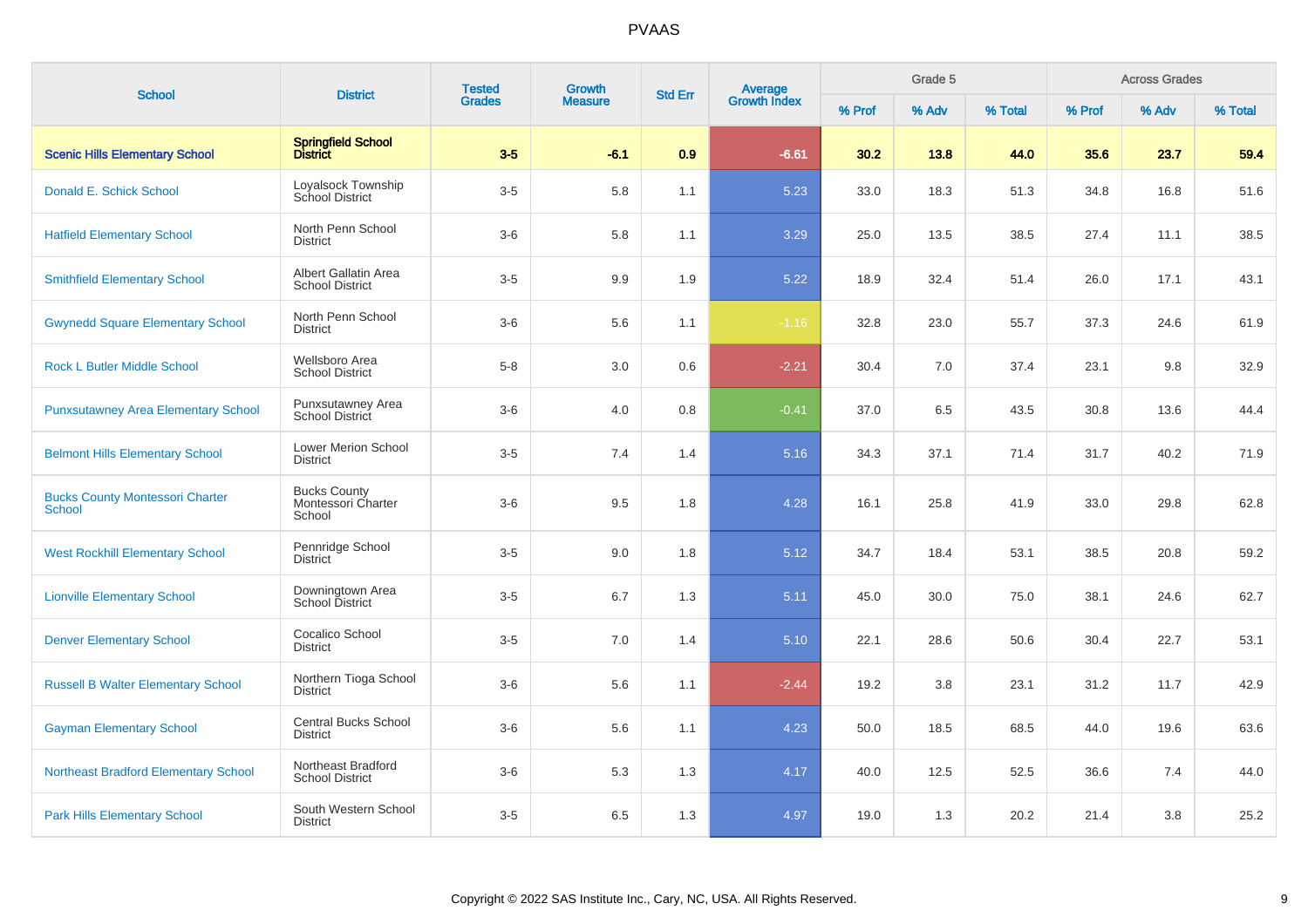| <b>School</b>                                       | <b>District</b>                                   | <b>Tested</b> | Growth         | <b>Std Err</b> |                                |        | Grade 5 |         |        | <b>Across Grades</b> |         |
|-----------------------------------------------------|---------------------------------------------------|---------------|----------------|----------------|--------------------------------|--------|---------|---------|--------|----------------------|---------|
|                                                     |                                                   | <b>Grades</b> | <b>Measure</b> |                | <b>Average</b><br>Growth Index | % Prof | % Adv   | % Total | % Prof | % Adv                | % Total |
| <b>Scenic Hills Elementary School</b>               | Springfield School<br>District                    | $3-5$         | $-6.1$         | 0.9            | $-6.61$                        | 30.2   | 13.8    | 44.0    | 35.6   | 23.7                 | 59.4    |
| Joseph C Ashkar Elementary School                   | East Lycoming School<br><b>District</b>           | $3-6$         | 5.1            | 1.0            | $-0.92$                        | 29.8   | 23.9    | 53.7    | 31.0   | 20.9                 | 51.9    |
| <b>West Penn Township Elementary School</b>         | Tamaqua Area School<br>District                   | $3-5$         | 9.1            | 1.9            | 4.86                           | 30.8   | 10.3    | 41.0    | 28.0   | 12.0                 | 40.0    |
| <b>Indian Valley Intermediate School</b>            | Mifflin County School<br><b>District</b>          | $4 - 5$       | 6.0            | 1.2            | 4.84                           | 27.3   | 12.5    | 39.8    | 25.6   | 10.8                 | 36.4    |
| <b>Infinity Charter School</b>                      | <b>Infinity Charter School</b>                    | $3-8$         | 5.9            | 1.2            | 0.44                           | 40.9   | 31.8    | 72.7    | 38.7   | 29.6                 | 68.3    |
| <b>Charles W Longer Elementary School</b>           | Hollidaysburg Area<br>School District             | $3-6$         | 2.5            | 1.1            | 2.40                           | 46.7   | 6.7     | 53.3    | 30.5   | 10.6                 | 41.2    |
| <b>Letort Elementary School</b>                     | Penn Manor School<br><b>District</b>              | $3-6$         | 6.8            | 1.4            | $-0.84$                        | 25.9   | 22.2    | 48.2    | 33.6   | 29.0                 | 62.5    |
| <b>West Hills Intermediate School</b>               | Armstrong School<br><b>District</b>               | $4 - 6$       | 3.3            | 0.7            | $-2.75$                        | 25.0   | 6.9     | 31.9    | 26.3   | 11.5                 | 37.8    |
| <b>Grover Cleveland Elementary School</b>           | Erie City School<br><b>District</b>               | $3-5$         | 7.0            | 1.5            | 4.76                           | 16.7   | 3.0     | 19.7    | 17.2   | 2.1                  | 19.3    |
| <b>Boyce Middle School</b>                          | <b>Upper Saint Clair</b><br>School District       | $5-6$         | 2.4            | 0.5            | 2.60                           | 36.3   | 35.5    | 71.8    | 38.9   | 31.2                 | 70.1    |
| <b>West Snyder Elementary School</b>                | Midd-West School<br><b>District</b>               | $3-5$         | 6.7            | 1.4            | 4.66                           | 28.6   | 11.4    | 40.0    | 29.8   | 10.5                 | 40.3    |
| Saint Clair Area Elementary/Middle<br><b>School</b> | Saint Clair Area<br><b>School District</b>        | $3-8$         | 1.1            | 0.9            | 1.29                           | 28.3   | 13.2    | 41.5    | 24.2   | 7.2                  | 31.4    |
| <b>Bridle Path Elementary School</b>                | North Penn School<br><b>District</b>              | $3-6$         | 4.5            | 1.0            | 1.58                           | 34.4   | 10.9    | 45.3    | 36.3   | 14.3                 | 50.6    |
| <b>Farmdale Elementary School</b>                   | <b>Hempfield School</b><br>District               | $3-6$         | 4.8            | 1.0            | 4.12                           | 35.1   | 14.9    | 50.0    | 34.0   | 18.6                 | 52.6    |
| <b>West End Elementary School</b>                   | <b>Crawford Central</b><br><b>School District</b> | $3-6$         | 5.4            | 1.2            | 3.49                           | 26.5   | 6.1     | 32.6    | 26.9   | 10.9                 | 37.7    |
| <b>Chestnut Ridge Middle School</b>                 | <b>Chestnut Ridge</b><br>School District          | $3 - 7$       | 3.3            | 0.7            | $-0.76$                        | 30.4   | 6.5     | 37.0    | 28.6   | 9.5                  | 38.1    |
| <b>Forest Hills Elementary School</b>               | <b>Forest Hills School</b><br><b>District</b>     | $3-6$         | 0.5            | 0.7            | 0.70                           | 34.1   | 21.2    | 55.3    | 28.8   | 14.4                 | 43.2    |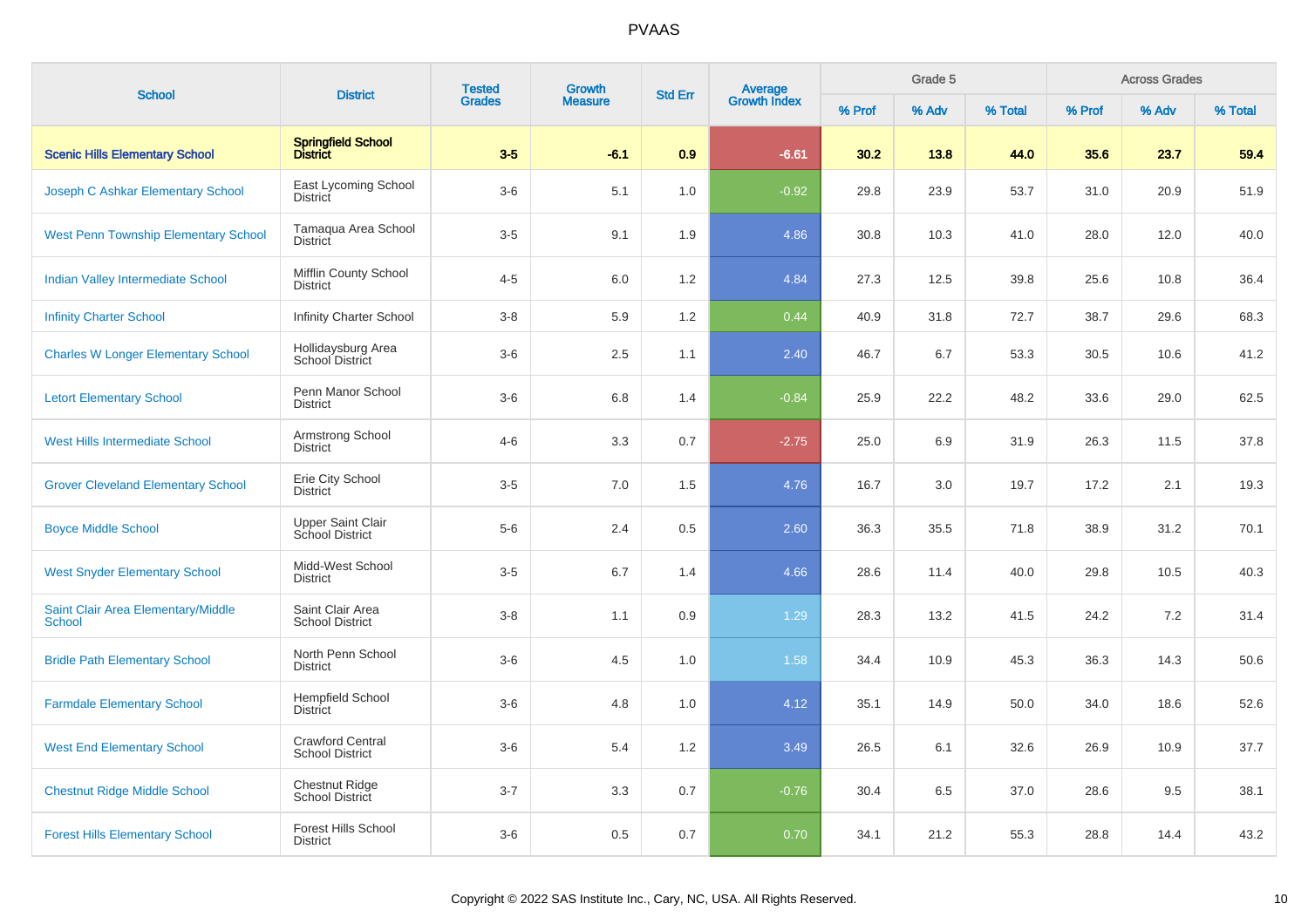| <b>School</b>                            | <b>District</b>                                      | <b>Tested</b> | Growth         | <b>Std Err</b> | Average<br>Growth Index |        | Grade 5 |         |        | <b>Across Grades</b> |         |
|------------------------------------------|------------------------------------------------------|---------------|----------------|----------------|-------------------------|--------|---------|---------|--------|----------------------|---------|
|                                          |                                                      | <b>Grades</b> | <b>Measure</b> |                |                         | % Prof | % Adv   | % Total | % Prof | % Adv                | % Total |
| <b>Scenic Hills Elementary School</b>    | Springfield School<br>District                       | $3-5$         | $-6.1$         | 0.9            | $-6.61$                 | 30.2   | 13.8    | 44.0    | 35.6   | 23.7                 | 59.4    |
| <b>Locust Grove Elementary School</b>    | Red Lion Area School<br><b>District</b>              | $3-6$         | 5.5            | 1.2            | 1.35                    | 27.4   | 13.7    | 41.2    | 27.3   | 14.6                 | 41.9    |
| <b>Edgewood Elementary School</b>        | Pennsbury School<br>District                         | $3-5$         | 6.0            | 1.3            | 4.54                    | 50.0   | 25.6    | 75.6    | 43.0   | 29.3                 | 72.3    |
| <b>Towamensing Elementary School</b>     | Palmerton Area<br><b>School District</b>             | $3-6$         | 7.0            | 1.6            | 4.45                    | 21.7   | 26.1    | 47.8    | 23.3   | 16.5                 | 39.8    |
| <b>Swarthmore-Rutledge School</b>        | Wallingford-<br>Swarthmore School<br><b>District</b> | $3-5$         | 5.8            | 1.3            | 4.52                    | 29.3   | 41.5    | 70.7    | 32.6   | 44.5                 | 77.1    |
| <b>Conewago Elementary School</b>        | Lower Dauphin School<br><b>District</b>              | $3-5$         | 9.9            | 2.2            | 4.51                    | 39.3   | 32.1    | 71.4    | 38.8   | 26.2                 | 65.0    |
| <b>Blain Elementary School</b>           | West Perry School<br>District                        | $3-5$         | 8.5            | 1.9            | 4.50                    | 25.6   | 25.6    | 51.2    | 29.8   | 22.6                 | 52.4    |
| <b>Choconut Valley Elementary School</b> | Montrose Area School<br><b>District</b>              | $3-6$         | 3.6            | 1.5            | 2.46                    | 19.2   | 30.8    | 50.0    | 33.3   | 9.5                  | 42.9    |
| <b>Purchase Line Elementary School</b>   | <b>Purchase Line School</b><br><b>District</b>       | $3-6$         | 3.1            | 1.1            | 2.81                    | 28.8   | 7.7     | 36.5    | 21.8   | 4.3                  | 26.1    |
| <b>Gladwyne School</b>                   | Lower Merion School<br><b>District</b>               | $3-5$         | 5.1            | 1.1            | 4.44                    | 22.4   | 52.3    | 74.8    | 27.6   | 52.3                 | 79.9    |
| <b>Lititz Elementary School</b>          | <b>Warwick School</b><br><b>District</b>             | $3-6$         | 4.8            | 1.1            | $-1.01$                 | 31.5   | 3.7     | 35.2    | 29.2   | 9.9                  | 39.1    |
| Tunkhannock Area Intermediate School     | Tunkhannock Area<br><b>School District</b>           | $3-6$         | 3.1            | 0.7            | 2.91                    | 19.8   | 8.8     | 28.7    | 20.4   | 6.2                  | 26.6    |
| <b>Twin Valley Middle School</b>         | Twin Valley School<br><b>District</b>                | $5-8$         | 1.9            | 0.4            | $-1.79$                 | 39.2   | 12.9    | 52.0    | 30.9   | 11.7                 | 42.5    |
| <b>Patricia A Guth Elementary School</b> | Pennridge School<br><b>District</b>                  | $3-5$         | 6.2            | 1.4            | 4.38                    | 27.5   | 5.8     | 33.3    | 29.4   | 11.4                 | 40.8    |
| <b>Bradford Hgts Elementary School</b>   | Downingtown Area<br><b>School District</b>           | $3-5$         | 5.8            | 1.3            | 4.37                    | 46.2   | 15.4    | 61.5    | 46.4   | 15.9                 | 62.3    |
| South Side Elementary School             | South Side Area<br><b>School District</b>            | $3-5$         | 6.7            | 1.5            | 4.37                    | 23.3   | 18.3    | 41.7    | 24.1   | 9.6                  | 33.7    |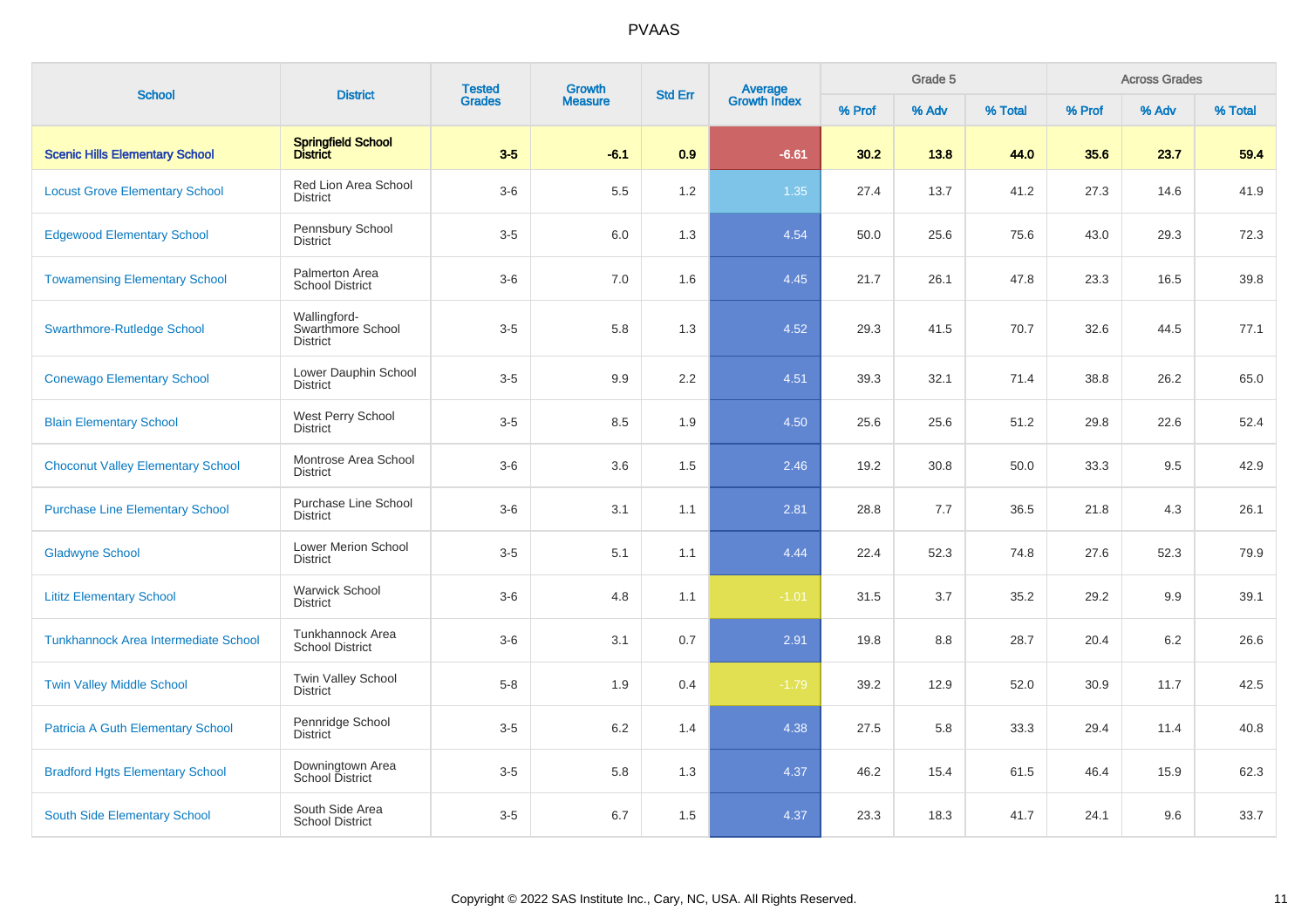| <b>School</b>                                  | <b>District</b>                                          | <b>Tested</b> | <b>Growth</b>  | <b>Std Err</b> |                                |        | Grade 5 |         |        | <b>Across Grades</b> |         |
|------------------------------------------------|----------------------------------------------------------|---------------|----------------|----------------|--------------------------------|--------|---------|---------|--------|----------------------|---------|
|                                                |                                                          | <b>Grades</b> | <b>Measure</b> |                | <b>Average</b><br>Growth Index | % Prof | % Adv   | % Total | % Prof | % Adv                | % Total |
| <b>Scenic Hills Elementary School</b>          | Springfield School<br>District                           | $3-5$         | $-6.1$         | 0.9            | $-6.61$                        | 30.2   | 13.8    | 44.0    | 35.6   | 23.7                 | 59.4    |
| <b>Spring Creek Elementary School</b>          | State College Area<br><b>School District</b>             | $3-5$         | 7.3            | 1.7            | 4.35                           | 44.9   | 36.7    | 81.6    | 43.8   | 32.8                 | 76.6    |
| <b>Grandview Elementary School</b>             | Derry Area School<br>District                            | $3-6$         | 4.8            | 1.1            | 4.34                           | 21.3   | 14.8    | 36.1    | 27.4   | 17.2                 | 44.6    |
| <b>Vernfield Elementary School</b>             | Souderton Area<br><b>School District</b>                 | $3-5$         | 6.1            | 1.4            | 4.32                           | 26.8   | 26.8    | 53.5    | 33.0   | 29.8                 | 62.8    |
| <b>Bridge Valley Elementary School</b>         | <b>Central Bucks School</b><br>District                  | $3-6$         | 3.8            | 0.9            | 2.21                           | 32.5   | 30.1    | 62.6    | 35.3   | 24.4                 | 59.7    |
| <b>Ward L Myers Elementary School</b>          | <b>Muncy School District</b>                             | $3-6$         | 4.3            | 1.0            | 0.40                           | 36.7   | 8.3     | 45.0    | 34.8   | 14.5                 | 49.3    |
| <b>Francis S Grandinetti Elementary School</b> | Ridgway Area School<br><b>District</b>                   | $3-5$         | 6.7            | 1.5            | 4.31                           | 36.7   | 20.0    | 56.7    | 28.2   | 24.9                 | 53.1    |
| Hannah Penn                                    | York City School<br><b>District</b>                      | $3 - 8$       | 3.8            | 0.9            | 2.25                           | 0.0    | 1.6     | 1.6     | 0.6    | 1.0                  | 1.6     |
| <b>Forrest Edwin School</b>                    | Philadelphia City<br>School District                     | $3-6$         | 7.7            | 1.8            | 1.61                           | 3.1    | 0.0     | 3.1     | 1.0    | 0.0                  | 1.0     |
| <b>Riverside Elementary School</b>             | <b>Riverside Beaver</b><br><b>County School District</b> | $3-5$         | 5.0            | 1.2            | 4.23                           | 21.9   | 12.5    | 34.4    | 32.5   | 15.3                 | 47.8    |
| <b>Winding Creek Elementary School</b>         | <b>Cumberland Valley</b><br><b>School District</b>       | $3-5$         | 4.4            | 1.0            | 4.20                           | 36.0   | 22.1    | 58.1    | 35.4   | 28.1                 | 63.5    |
| <b>Northern Elementary School</b>              | Northern York County<br><b>School District</b>           | $3-5$         | 7.0            | 1.7            | 4.19                           | 24.0   | 8.0     | 32.0    | 20.9   | 5.8                  | 26.6    |
| <b>Blue Bell Elementary School</b>             | Wissahickon School<br><b>District</b>                    | $3-5$         | 6.3            | 1.5            | 4.18                           | 45.8   | 23.7    | 69.5    | 39.2   | 31.0                 | 70.2    |
| <b>Clarion-Limestone Elementary School</b>     | Clarion-Limestone<br>Area School District                | $3-6$         | 4.5            | 1.1            | 3.95                           | 40.0   | 27.3    | 67.3    | 33.5   | 15.8                 | 49.3    |
| <b>Aston Elementary School</b>                 | Penn-Delco School<br><b>District</b>                     | $3-5$         | 5.7            | 1.4            | 4.15                           | 30.7   | 14.7    | 45.3    | 32.0   | 10.4                 | 42.3    |
| <b>Camp Curtin Academy</b>                     | Harrisburg City School<br><b>District</b>                | $5-8$         | 2.4            | 0.6            | $-1.00$                        | 0.8    | 0.0     | 0.8     | 0.4    | 0.0                  | 0.4     |
| <b>Montgomery Elementary School</b>            | Montgomery Area<br>School District                       | $3-6$         | 4.2            | 1.0            | 1.41                           | 25.7   | 10.8    | 36.5    | 29.6   | 17.4                 | 47.0    |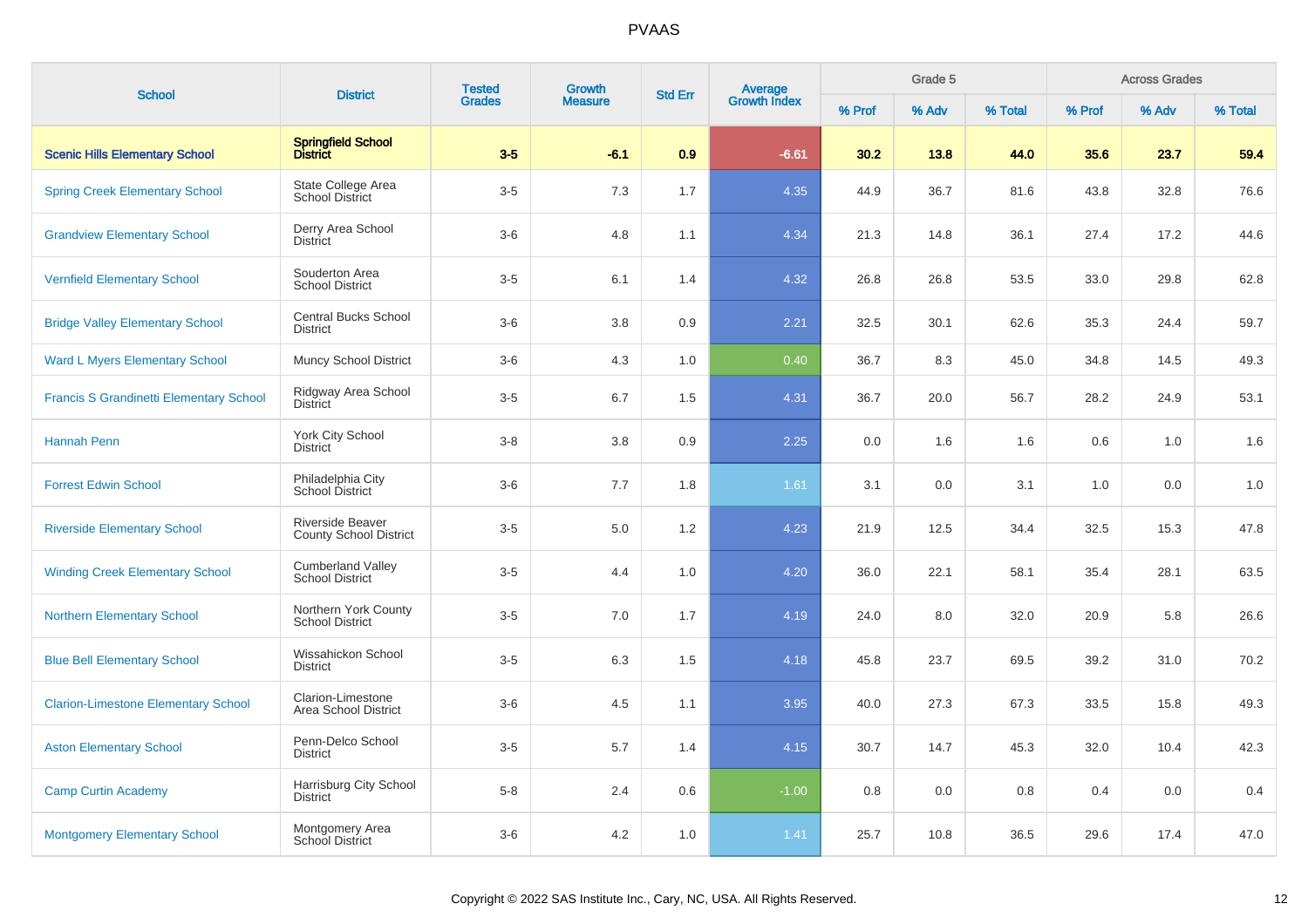| <b>School</b>                                                          | <b>District</b>                                                                     | <b>Tested</b><br><b>Growth</b><br><b>Grades</b><br><b>Measure</b> | <b>Average</b><br>Growth Index<br><b>Std Err</b> |     | Grade 5 |        |       | <b>Across Grades</b> |        |       |         |
|------------------------------------------------------------------------|-------------------------------------------------------------------------------------|-------------------------------------------------------------------|--------------------------------------------------|-----|---------|--------|-------|----------------------|--------|-------|---------|
|                                                                        |                                                                                     |                                                                   |                                                  |     |         | % Prof | % Adv | % Total              | % Prof | % Adv | % Total |
| <b>Scenic Hills Elementary School</b>                                  | Springfield School<br>District                                                      | $3-5$                                                             | $-6.1$                                           | 0.9 | $-6.61$ | 30.2   | 13.8  | 44.0                 | 35.6   | 23.7  | 59.4    |
| <b>Kutztown Elementary School</b>                                      | Kutztown Area School<br><b>District</b>                                             | $3-5$                                                             | 7.2                                              | 1.7 | 4.14    | 45.4   | 15.9  | 61.4                 | 39.9   | 21.7  | 61.5    |
| <b>Bellefonte Elementary School</b>                                    | <b>Bellefonte Area</b><br><b>School District</b>                                    | $3-5$                                                             | 7.7                                              | 1.9 | 4.12    | 31.7   | 2.4   | 34.2                 | 28.8   | 19.2  | 48.1    |
| <b>Baresville Elementary School</b>                                    | South Western School<br><b>District</b>                                             | $3-5$                                                             | 5.2                                              | 1.3 | 4.12    | 28.1   | 4.5   | 32.6                 | 30.7   | 7.6   | 38.2    |
| <b>Bywood Elementary School</b>                                        | <b>Upper Darby School</b><br><b>District</b>                                        | $3-5$                                                             | 6.3                                              | 1.5 | 4.10    | 1.7    | 1.7   | 3.3                  | 3.4    | 1.9   | 5.3     |
| <b>Glendale Elementary School</b>                                      | <b>Glendale School</b><br><b>District</b>                                           | $3-6$                                                             | 4.9                                              | 1.2 | 3.36    | 42.9   | 4.8   | 47.6                 | 33.7   | 6.8   | 40.5    |
| <b>Neason Hill Elementary School</b>                                   | <b>Crawford Central</b><br><b>School District</b>                                   | $3-6$                                                             | 5.7                                              | 1.4 | 2.01    | 25.8   | 3.2   | 29.0                 | 18.0   | 3.6   | 21.6    |
| <b>Berlin Brothersvalley Middle School</b>                             | <b>Berlin Brothersvalley</b><br><b>School District</b>                              | $5-8$                                                             | 2.2                                              | 0.8 | 2.75    | 34.0   | 15.1  | 49.1                 | 26.0   | 7.3   | 33.3    |
| <b>West Hempfield Elementary School</b>                                | Hempfield Area<br>School District                                                   | $3-5$                                                             | 5.3                                              | 1.3 | 4.05    | 31.6   | 11.4  | 43.0                 | 34.6   | 15.6  | 50.2    |
| <b>Ithan Elementary School</b>                                         | Radnor Township<br><b>School District</b>                                           | $3-5$                                                             | 5.9                                              | 1.5 | 4.01    | 31.8   | 37.9  | 69.7                 | 39.9   | 37.0  | 76.9    |
| <b>Trimmer Elementary School</b>                                       | West York Area<br><b>School District</b>                                            | $4 - 5$                                                           | 3.8                                              | 0.9 | 4.00    | 19.9   | 5.6   | 25.5                 | 23.8   | 6.9   | 30.7    |
| <b>Williams Valley Elementary School</b>                               | Williams Valley School<br><b>District</b>                                           | $3-6$                                                             | 3.8                                              | 1.2 | 3.22    | 33.3   | 7.1   | 40.5                 | 15.8   | 1.8   | 17.6    |
| The Philadelphia Charter School for Arts<br>and Sciences at HR Edmunds | The Philadelphia<br>Charter School for<br>Arts and Sciences at<br><b>HR Edmunds</b> | $3 - 8$                                                           | 1.7                                              | 0.6 | 2.75    | 6.4    | 0.0   | 6.4                  | 2.1    | 0.2   | 2.3     |
| <b>Greenfield Albert M School</b>                                      | Philadelphia City<br>School District                                                | $3 - 8$                                                           | 4.7                                              | 1.2 | 2.25    | 41.9   | 25.8  | 67.7                 | 34.6   | 26.1  | 60.6    |
| <b>Fitzwater Elementary School</b>                                     | <b>Upper Dublin School</b><br>District                                              | $3-5$                                                             | 5.9                                              | 1.5 | 3.98    | 33.9   | 24.2  | 58.1                 | 36.8   | 28.2  | 64.9    |
| <b>Westmont Hilltop Elementary School</b>                              | <b>Westmont Hilltop</b><br><b>School District</b>                                   | $3-6$                                                             | 1.8                                              | 0.8 | 2.16    | 28.0   | 11.0  | 39.0                 | 24.0   | 13.5  | 37.5    |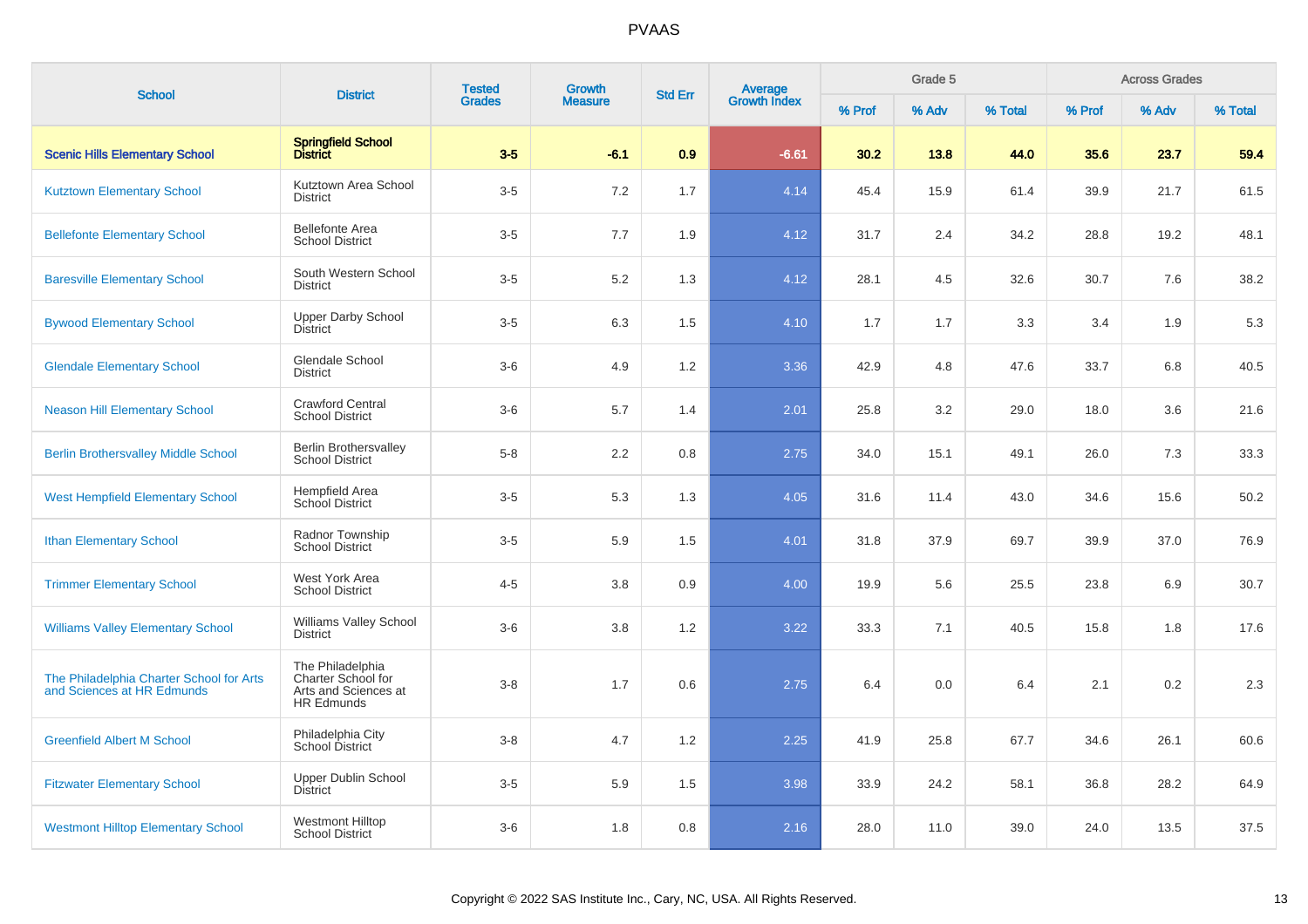| <b>School</b>                           | <b>District</b>                                  | <b>Tested</b> | <b>Growth</b>  |     | <b>Average</b><br>Growth Index<br><b>Std Err</b> |        | Grade 5 |         |        | <b>Across Grades</b> |         |
|-----------------------------------------|--------------------------------------------------|---------------|----------------|-----|--------------------------------------------------|--------|---------|---------|--------|----------------------|---------|
|                                         |                                                  | <b>Grades</b> | <b>Measure</b> |     |                                                  | % Prof | % Adv   | % Total | % Prof | % Adv                | % Total |
| <b>Scenic Hills Elementary School</b>   | Springfield School<br>District                   | $3-5$         | $-6.1$         | 0.9 | $-6.61$                                          | 30.2   | 13.8    | 44.0    | 35.6   | 23.7                 | 59.4    |
| <b>Greenwood Elementary School</b>      | Kennett Consolidated<br><b>School District</b>   | $3-5$         | 5.0            | 1.3 | 3.96                                             | 28.4   | 17.0    | 45.4    | 27.4   | 12.8                 | 40.2    |
| <b>Shoemaker Elementary School</b>      | East Penn School<br><b>District</b>              | $3-5$         | 4.7            | 1.2 | 3.95                                             | 37.8   | 20.4    | 58.2    | 34.8   | 22.1                 | 56.9    |
| Pennsylvania Cyber Charter School       | Pennsylvania Cyber<br>Charter School             | $3 - 11$      | 1.9            | 0.5 | $-0.55$                                          | 14.1   | 4.9     | 19.0    | 12.6   | 4.4                  | 17.1    |
| <b>Brownstown Elementary School</b>     | Conestoga Valley<br><b>School District</b>       | $3-6$         | 3.8            | 1.0 | $-0.72$                                          | 23.5   | 17.6    | 41.2    | 33.1   | 22.8                 | 55.9    |
| <b>United Elementary School</b>         | <b>United School District</b>                    | $3-6$         | 4.1            | 1.0 | 1.43                                             | 27.0   | 1.6     | 28.6    | 29.8   | 9.3                  | 39.1    |
| <b>Upper Merion Middle School</b>       | <b>Upper Merion Area</b><br>School District      | $5-8$         | $-1.3$         | 0.4 | $-2.97$                                          | 34.4   | 16.7    | 51.1    | 25.3   | 10.7                 | 36.0    |
| <b>Pocopson Elementary School</b>       | Unionville-Chadds<br><b>Ford School District</b> | $3-5$         | 4.4            | 1.1 | 3.87                                             | 41.3   | 34.9    | 76.2    | 38.3   | 40.1                 | 78.4    |
| <b>Highland Park Elementary School</b>  | <b>Upper Darby School</b><br>District            | $3-5$         | 4.7            | 1.2 | 3.86                                             | 12.5   | 1.0     | 13.5    | 16.6   | 2.0                  | 18.6    |
| <b>Case Avenue Elementary School</b>    | Sharon City School<br><b>District</b>            | $3-6$         | 3.8            | 1.0 | 1.96                                             | 20.0   | 4.0     | 24.0    | 17.4   | 5.4                  | 22.7    |
| <b>Baker Elementary School</b>          | Altoona Area School<br><b>District</b>           | $3-5$         | 9.3            | 2.4 | 3.80                                             | 41.7   | 12.5    | 54.2    | 33.7   | 14.8                 | 48.5    |
| <b>Hambright Elementary School</b>      | Penn Manor School<br><b>District</b>             | $3-6$         | 3.5            | 0.9 | 2.64                                             | 29.9   | 7.8     | 37.7    | 32.8   | 8.5                  | 41.3    |
| <b>Fern Hill Elementary School</b>      | West Chester Area<br><b>School District</b>      | $3-5$         | 6.2            | 1.6 | 3.80                                             | 40.0   | 26.0    | 66.0    | 34.8   | 26.2                 | 61.0    |
| <b>Ross Elementary School</b>           | Lake-Lehman School<br><b>District</b>            | $3-6$         | 6.0            | 1.6 | 2.13                                             | 28.6   | 5.7     | 34.3    | 27.8   | 4.6                  | 32.4    |
| <b>Westfield Area Elementary School</b> | Northern Tioga School<br><b>District</b>         | $3-6$         | 4.0            | 1.2 | 3.39                                             | 17.7   | 1.6     | 19.4    | 24.2   | 5.9                  | 30.1    |
| <b>Wrightsville Elementary School</b>   | Eastern York School<br><b>District</b>           | $3-5$         | 5.9            | 1.6 | 3.73                                             | 32.7   | 16.4    | 49.1    | 33.8   | 14.3                 | 48.1    |
| <b>Mountville Elementary School</b>     | <b>Hempfield School</b><br><b>District</b>       | $3-6$         | 4.1            | 1.1 | 2.87                                             | 32.9   | 5.7     | 38.6    | 24.7   | 10.5                 | 35.2    |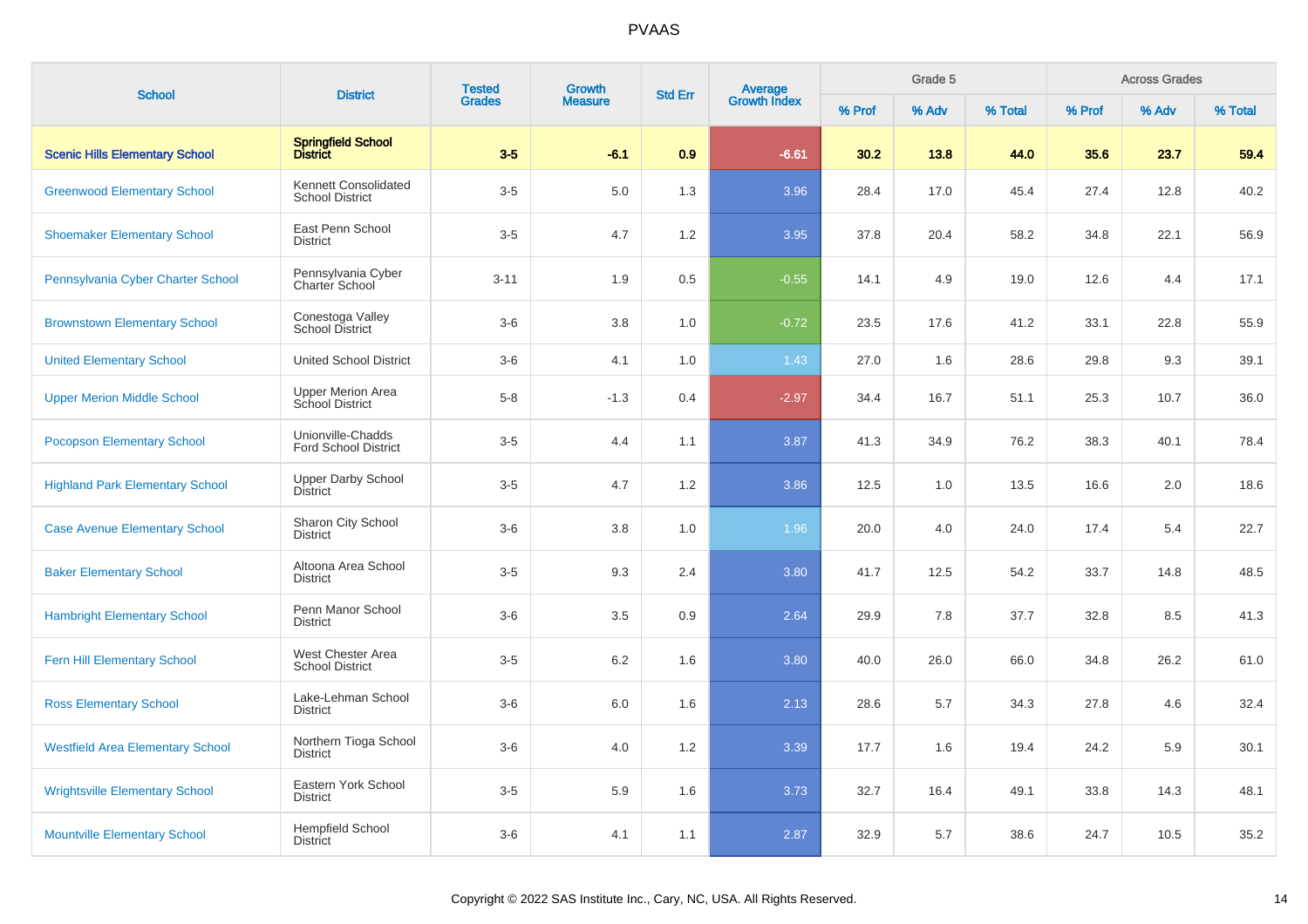| <b>School</b>                               | <b>District</b>                                  | <b>Tested</b> | Growth         | <b>Std Err</b> | <b>Average</b><br>Growth Index |        | Grade 5 |         |        | <b>Across Grades</b> |         |
|---------------------------------------------|--------------------------------------------------|---------------|----------------|----------------|--------------------------------|--------|---------|---------|--------|----------------------|---------|
|                                             |                                                  | <b>Grades</b> | <b>Measure</b> |                |                                | % Prof | % Adv   | % Total | % Prof | % Adv                | % Total |
| <b>Scenic Hills Elementary School</b>       | Springfield School<br>District                   | $3-5$         | $-6.1$         | 0.9            | $-6.61$                        | 30.2   | 13.8    | 44.0    | 35.6   | 23.7                 | 59.4    |
| <b>Clearview Elementary School</b>          | Bethlehem Area<br><b>School District</b>         | $3-5$         | 6.9            | 1.9            | 3.71                           | 19.0   | 9.5     | 28.6    | 23.2   | 7.1                  | 30.4    |
| <b>Grace Park Elementary School</b>         | <b>Ridley School District</b>                    | $3-5$         | 5.9            | 1.6            | 3.70                           | 29.6   | 14.8    | 44.4    | 27.3   | 13.9                 | 41.2    |
| <b>Highcliff Elementary School</b>          | North Hills School<br><b>District</b>            | $3-5$         | 5.0            | 1.4            | 3.70                           | 40.5   | 16.2    | 56.8    | 35.7   | 13.4                 | 49.2    |
| <b>Southern Elementary School</b>           | Southern York County<br><b>School District</b>   | $3-6$         | 3.9            | 1.1            | 0.59                           | 47.1   | 11.8    | 58.8    | 42.0   | 9.9                  | 51.9    |
| Upper Perkiomen 4th And 5th Grade<br>Center | <b>Upper Perkiomen</b><br>School District        | $4 - 5$       | 3.0            | 0.8            | 3.69                           | 26.0   | 11.8    | 37.8    | 25.5   | 11.3                 | 36.9    |
| <b>Hanover Elementary School</b>            | Bethlehem Area<br><b>School District</b>         | $3-5$         | 9.0            | 2.4            | 3.68                           | 25.0   | 37.5    | 62.5    | 28.6   | 42.9                 | 71.4    |
| <b>Ohara Elementary School</b>              | Fox Chapel Area<br>School District               | $3-5$         | 4.4            | 1.2            | 3.68                           | 34.0   | 48.0    | 82.0    | 26.7   | 56.2                 | 83.0    |
| <b>Southwest Elementary School</b>          | Lebanon School<br><b>District</b>                | $3-5$         | 5.6            | 1.5            | 3.65                           | 6.9    | 0.0     | 6.9     | 11.5   | 0.6                  | 12.0    |
| <b>Lathrop Street Elementary School</b>     | Montrose Area School<br><b>District</b>          | $3-6$         | 4.6            | 1.3            | 2.00                           | 19.5   | 12.2    | 31.7    | 21.5   | 9.1                  | 30.6    |
| <b>Devers School</b>                        | York City School<br><b>District</b>              | $3 - 8$       | 2.8            | 0.8            | 0.21                           | 1.9    | 1.9     | 3.8     | 3.1    | 0.3                  | 3.4     |
| <b>Beaver-Main Elementary School</b>        | <b>Bloomsburg Area</b><br><b>School District</b> | $3-5$         | 12.5           | 3.5            | 3.63                           | 50.0   | 25.0    | 75.0    | 37.2   | 17.6                 | 54.9    |
| <b>Ferguson School</b>                      | York City School<br><b>District</b>              | $3-8$         | 2.9            | 0.8            | 1.39                           | 0.0    | 0.0     | 0.0     | 0.6    | 0.0                  | 0.6     |
| <b>Walton Farm Elementary School</b>        | North Penn School<br><b>District</b>             | $3-6$         | 3.5            | 1.0            | $-3.52$                        | 30.8   | 9.2     | 40.0    | 31.3   | 18.7                 | 50.0    |
| <b>Mckinley School</b>                      | York City School<br><b>District</b>              | $3-8$         | 2.8            | 0.8            | $-0.14$                        | 4.1    | 4.1     | 8.2     | 3.2    | 1.7                  | 4.9     |
| <b>Lenkerville Elementary School</b>        | Millersburg Area<br>School District              | $3-5$         | 6.0            | 1.7            | 3.60                           | 38.0   | 20.0    | 58.0    | 35.6   | 17.8                 | 53.4    |
| <b>Provident Charter School</b>             | <b>Provident Charter</b><br>School               | $3 - 8$       | 3.6            | 1.0            | 0.77                           | 4.4    | 2.2     | 6.5     | 9.2    | 2.5                  | 11.7    |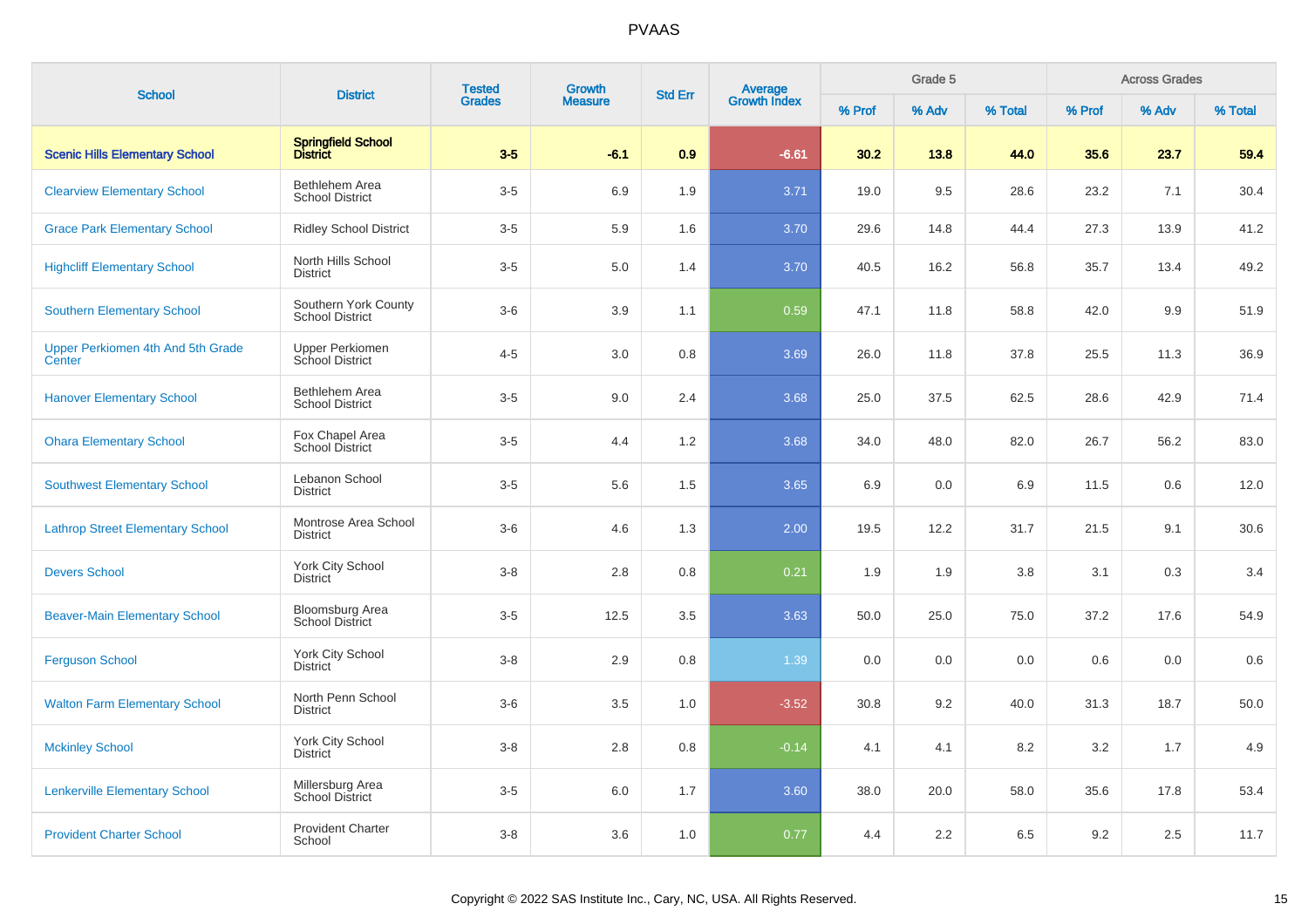| <b>School</b>                                         | <b>District</b>                                   | <b>Tested</b> | Growth         | <b>Std Err</b> | <b>Average</b><br>Growth Index |        | Grade 5 |         |        | <b>Across Grades</b> |         |
|-------------------------------------------------------|---------------------------------------------------|---------------|----------------|----------------|--------------------------------|--------|---------|---------|--------|----------------------|---------|
|                                                       |                                                   | <b>Grades</b> | <b>Measure</b> |                |                                | % Prof | % Adv   | % Total | % Prof | % Adv                | % Total |
| <b>Scenic Hills Elementary School</b>                 | Springfield School<br>District                    | $3-5$         | $-6.1$         | 0.9            | $-6.61$                        | 30.2   | 13.8    | 44.0    | 35.6   | 23.7                 | 59.4    |
| <b>WW Evans Memorial Elementary</b><br><b>School</b>  | Bloomsburg Area<br><b>School District</b>         | $3-5$         | 9.7            | 2.7            | 3.59                           | 31.6   | 36.8    | 68.4    | 27.6   | 18.4                 | 46.0    |
| <b>Bedford Elementary School</b>                      | <b>Bedford Area School</b><br><b>District</b>     | $3-5$         | 3.9            | 1.1            | 3.57                           | 34.4   | 4.2     | 38.7    | 35.2   | 12.7                 | 48.0    |
| <b>Durham-Nockamixon Elementary School</b>            | Palisades School<br><b>District</b>               | $3-5$         | 7.1            | 2.0            | 3.56                           | 32.4   | 13.5    | 46.0    | 43.9   | 22.0                 | 65.8    |
| <b>Beaty-Warren Middle School</b>                     | <b>Warren County School</b><br><b>District</b>    | $5-8$         | 1.9            | 0.5            | 3.19                           | 17.8   | 9.4     | 27.1    | 13.9   | 3.0                  | 16.8    |
| <b>Maxwell Elementary School</b>                      | Hempfield Area<br>School District                 | $3-5$         | 5.3            | 1.5            | 3.54                           | 38.3   | 11.7    | 50.0    | 38.0   | 26.5                 | 64.5    |
| <b>Seylar Elementary School</b>                       | Pennridge School<br><b>District</b>               | $3-5$         | 5.1            | 1.5            | 3.52                           | 38.8   | 22.4    | 61.2    | 38.6   | 22.8                 | 61.4    |
| <b>Universal Bluford Charter School</b>               | <b>Universal Bluford</b><br><b>Charter School</b> | $3-6$         | 4.8            | 1.4            | 1.60                           | 4.4    | 0.0     | 4.4     | 4.3    | 0.0                  | 4.3     |
| <b>Primos Elementary School</b>                       | <b>Upper Darby School</b><br><b>District</b>      | $3-5$         | 7.8            | 2.2            | 3.51                           | 21.4   | 3.6     | 25.0    | 18.3   | 1.2                  | 19.5    |
| <b>Gray's Woods Elementary School</b>                 | State College Area<br><b>School District</b>      | $3-5$         | 5.4            | 1.5            | 3.51                           | 28.3   | 21.7    | 50.0    | 32.2   | 29.2                 | 61.4    |
| <b>Corl Street Elementary School</b>                  | State College Area<br><b>School District</b>      | $3-5$         | 8.4            | 2.4            | 3.49                           | 20.8   | 58.3    | 79.2    | 27.9   | 48.8                 | 76.7    |
| South Butler Intermediate Elementary<br><b>School</b> | South Butler County<br><b>School District</b>     | $4 - 5$       | 3.4            | 1.0            | 3.49                           | 35.1   | 12.8    | 48.0    | 35.1   | 11.7                 | 46.8    |
| <b>Inglewood Elementary School</b>                    | North Penn School<br><b>District</b>              | $3-6$         | 2.8            | 1.2            | 2.47                           | 20.4   | 14.3    | 34.7    | 29.5   | 15.5                 | 45.0    |
| <b>New Garden Elementary School</b>                   | Kennett Consolidated<br><b>School District</b>    | $3-5$         | 4.9            | 1.4            | 3.47                           | 32.9   | 11.4    | 44.3    | 28.7   | 17.5                 | 46.2    |
| <b>Jefferson Hills Intermediate School</b>            | West Jefferson Hills<br><b>School District</b>    | $3-5$         | 2.5            | 0.7            | 3.47                           | 35.1   | 17.6    | 52.7    | 37.9   | 21.4                 | 59.3    |
| <b>Bellwood Antis Middle School</b>                   | Bellwood-Antis School<br><b>District</b>          | $5-8$         | 2.2            | 0.6            | $-2.63$                        | 18.2   | 4.6     | 22.7    | 18.4   | 8.8                  | 27.1    |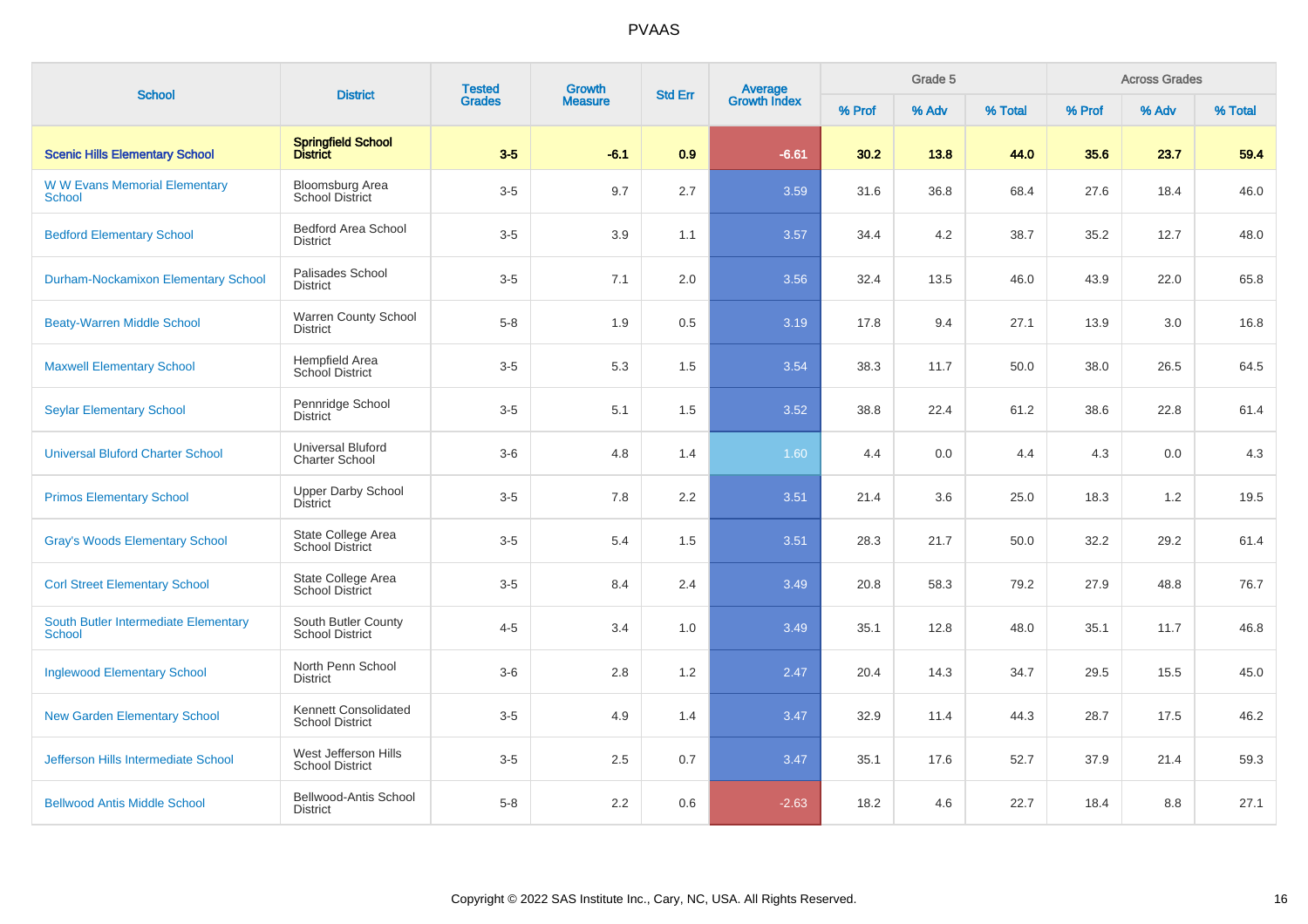| <b>School</b>                                             | <b>District</b>                                            | <b>Tested</b> | Growth         | <b>Std Err</b> |                                |        | Grade 5 |         |        | <b>Across Grades</b> |         |
|-----------------------------------------------------------|------------------------------------------------------------|---------------|----------------|----------------|--------------------------------|--------|---------|---------|--------|----------------------|---------|
|                                                           |                                                            | <b>Grades</b> | <b>Measure</b> |                | <b>Average</b><br>Growth Index | % Prof | % Adv   | % Total | % Prof | % Adv                | % Total |
| <b>Scenic Hills Elementary School</b>                     | Springfield School<br>District                             | $3-5$         | $-6.1$         | 0.9            | $-6.61$                        | 30.2   | 13.8    | 44.0    | 35.6   | 23.7                 | 59.4    |
| <b>Williamsburg Community Elementary</b><br><b>School</b> | Williamsburg<br><b>Community School</b><br><b>District</b> | $3-6$         | 5.0            | 1.4            | $-1.36$                        | 25.0   | 12.5    | 37.5    | 25.6   | 11.6                 | 37.2    |
| <b>Oakview Elementary School</b>                          | West Middlesex Area<br><b>School District</b>              | $4 - 6$       | 3.9            | 1.1            | 0.91                           | 21.7   | 21.7    | 43.5    | 34.5   | 8.2                  | 42.7    |
| <b>West Hanover Elementary School</b>                     | Central Dauphin<br><b>School District</b>                  | $3-5$         | 4.8            | 1.4            | 3.45                           | 31.9   | 34.7    | 66.7    | 32.9   | 24.7                 | 57.6    |
| <b>Rayne Elementary School</b>                            | <b>Marion Center Area</b><br><b>School District</b>        | $3-6$         | 4.6            | 1.3            | $-1.20$                        | 22.2   | 5.6     | 27.8    | 37.9   | 9.2                  | 47.1    |
| <b>Price Elementary School</b>                            | Lancaster School<br><b>District</b>                        | $3-5$         | 6.0            | 1.8            | 3.44                           | 8.7    | 2.2     | 10.9    | 9.9    | 0.7                  | 10.6    |
| <b>Conneaut Valley Middle School</b>                      | Conneaut School<br><b>District</b>                         | $5 - 8$       | 2.5            | 0.7            | 0.30                           | 26.8   | 8.9     | 35.7    | 23.9   | 5.6                  | 29.5    |
| <b>Bancroft Elementary School</b>                         | Kennett Consolidated<br><b>School District</b>             | $3-5$         | 4.5            | 1.3            | 3.43                           | 29.1   | 16.3    | 45.4    | 24.6   | 16.0                 | 40.6    |
| <b>Schuylkill Elementary School</b>                       | Phoenixville Area<br><b>School District</b>                | $3-5$         | 4.7            | 1.4            | 3.38                           | 32.4   | 23.9    | 56.3    | 36.6   | 17.9                 | 54.6    |
| <b>Unionville Elementary School</b>                       | Unionville-Chadds<br><b>Ford School District</b>           | $3-5$         | 6.1            | 1.8            | 3.38                           | 34.1   | 27.3    | 61.4    | 37.5   | 27.3                 | 64.8    |
| <b>Central Elementary School</b>                          | <b>Hampton Township</b><br><b>School District</b>          | $3-5$         | 5.1            | 1.5            | 3.38                           | 34.4   | 35.9    | 70.3    | 36.1   | 38.0                 | 74.2    |
| <b>Amosland Elementary School</b>                         | <b>Ridley School District</b>                              | $3-5$         | 4.7            | 1.4            | 3.37                           | 31.9   | 15.3    | 47.2    | 27.4   | 16.7                 | 44.1    |
| Susquenita Middle School                                  | Susquenita School<br><b>District</b>                       | $5-8$         | 1.6            | 0.6            | 2.87                           | 24.0   | 15.7    | 39.7    | 18.0   | 8.2                  | 26.2    |
| N Hopewell-Winterstown Elementary<br><b>School</b>        | Red Lion Area School<br><b>District</b>                    | $3-6$         | 5.1            | 1.5            | 1.53                           | 18.5   | 3.7     | 22.2    | 31.6   | 14.5                 | 46.2    |
| Franklin Regional Intermediate School                     | Franklin Regional<br>School District                       | $3-5$         | 3.8            | 1.1            | 3.36                           | 34.9   | 21.7    | 56.6    | 33.8   | 28.3                 | 62.1    |
| Donegal Intermediate School                               | Donegal School<br><b>District</b>                          | $3-6$         | 2.1            | 0.6            | 1.12                           | 18.1   | 9.9     | 28.0    | 22.0   | 9.9                  | 32.0    |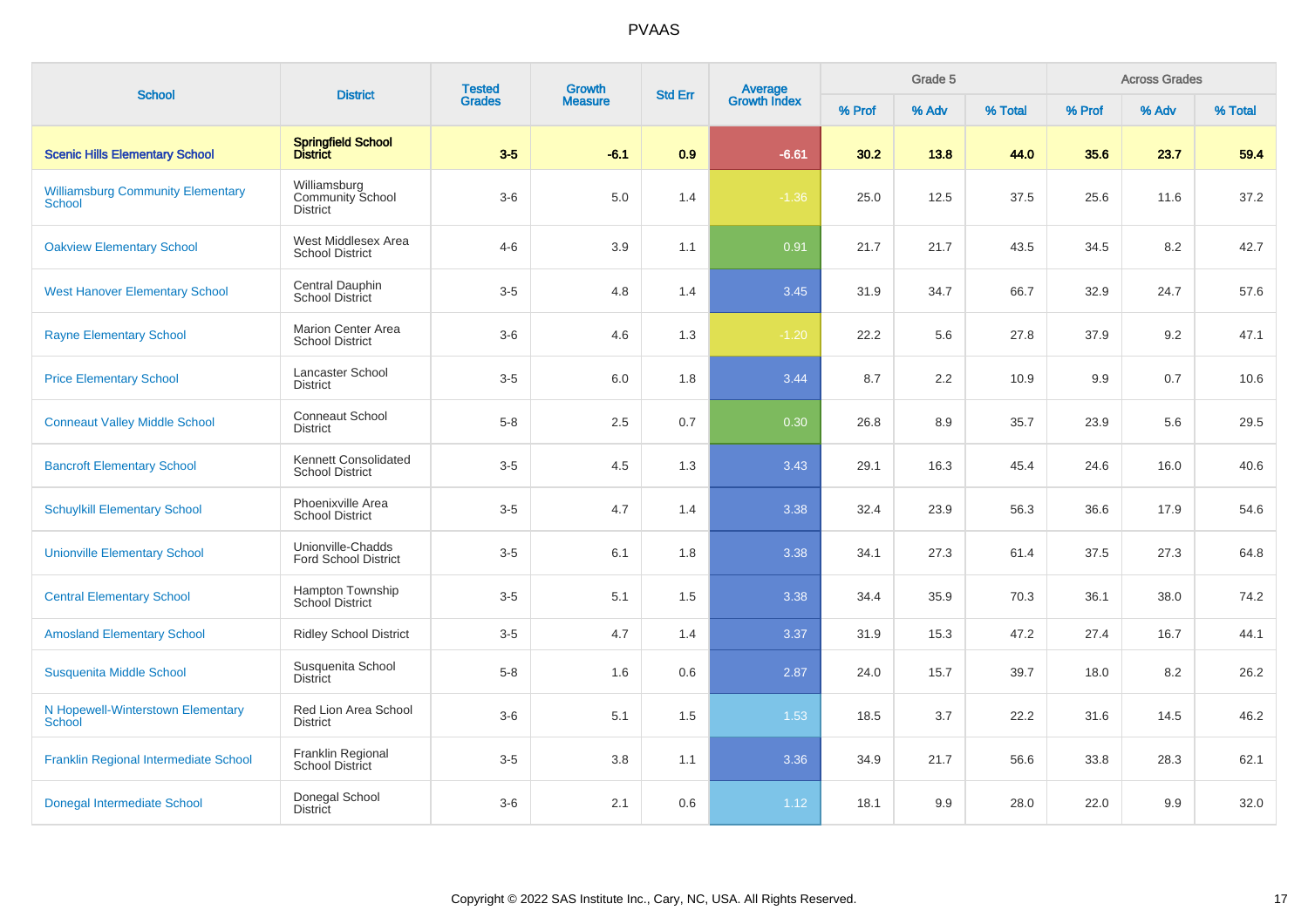| <b>School</b>                                                   | <b>District</b>                                             | <b>Tested</b> | <b>Growth</b>  | <b>Std Err</b> | Average<br>Growth Index |        | Grade 5 |         |        | <b>Across Grades</b> |         |
|-----------------------------------------------------------------|-------------------------------------------------------------|---------------|----------------|----------------|-------------------------|--------|---------|---------|--------|----------------------|---------|
|                                                                 |                                                             | <b>Grades</b> | <b>Measure</b> |                |                         | % Prof | % Adv   | % Total | % Prof | % Adv                | % Total |
| <b>Scenic Hills Elementary School</b>                           | Springfield School<br>District                              | $3-5$         | $-6.1$         | 0.9            | $-6.61$                 | 30.2   | 13.8    | 44.0    | 35.6   | 23.7                 | 59.4    |
| <b>Robert Benjamin Wiley Community</b><br><b>Charter School</b> | Robert Benjamin<br><b>Wiley Community</b><br>Charter School | $3 - 8$       | 2.8            | 0.8            | $-0.20$                 | 7.0    | 2.3     | 9.3     | 5.7    | 1.7                  | 7.4     |
| <b>Avon Grove Charter School</b>                                | Avon Grove Charter<br>School                                | $3 - 11$      | 1.8            | 0.6            | 1.59                    | 22.1   | 6.6     | 28.7    | 24.3   | 10.2                 | 34.6    |
| <b>Alburtis Elementary School</b>                               | East Penn School<br><b>District</b>                         | $3-5$         | 5.4            | 1.6            | 3.34                    | 30.8   | 13.5    | 44.2    | 31.8   | 16.2                 | 48.0    |
| <b>Stonehurst Hills Elementary School</b>                       | <b>Upper Darby School</b><br><b>District</b>                | $3-5$         | 6.2            | 1.9            | 3.31                    | 2.4    | 0.0     | 2.4     | 6.2    | 0.0                  | 6.2     |
| <b>Diehl School</b>                                             | Erie City School<br><b>District</b>                         | $3-5$         | 4.9            | 1.5            | 3.30                    | 1.6    | 1.6     | 3.3     | 4.3    | 1.1                  | 5.4     |
| <b>Iroquois Elementary School</b>                               | Iroquois School<br><b>District</b>                          | $3-6$         | 3.2            | 1.0            | $-1.26$                 | 37.7   | 10.4    | 48.0    | 28.3   | 13.2                 | 41.4    |
| <b>Lawnton Elementary School</b>                                | Central Dauphin<br>School District                          | $3-5$         | 6.7            | 2.0            | 3.28                    | 26.3   | 0.0     | 26.3    | 22.6   | 5.1                  | 27.7    |
| <b>Pequea Elementary School</b>                                 | Penn Manor School<br><b>District</b>                        | $3-6$         | 4.4            | 1.4            | $-0.66$                 | 54.0   | 12.0    | 66.0    | 35.8   | 19.9                 | 55.7    |
| <b>Pickering Valley Elementary School</b>                       | Downingtown Area<br>School District                         | $3-5$         | 4.6            | 1.4            | 3.26                    | 32.9   | 42.9    | 75.7    | 37.8   | 41.1                 | 78.9    |
| <b>Union Canal Elementary School</b>                            | Cornwall-Lebanon<br><b>School District</b>                  | $3-5$         | 5.0            | 1.5            | 3.26                    | 32.8   | 8.2     | 41.0    | 25.6   | 7.3                  | 32.9    |
| <b>Farmersville Elementary School</b>                           | Bethlehem Area<br><b>School District</b>                    | $3-5$         | 8.4            | 2.6            | 3.25                    | 28.0   | 20.0    | 48.0    | 32.8   | 18.8                 | 51.6    |
| <b>Cougar Academy</b>                                           | Harrisburg City School<br><b>District</b>                   | $3 - 10$      | 3.8            | 1.2            | 0.76                    | 0.0    | 0.0     | 0.0     | 2.2    | 0.0                  | 2.2     |
| <b>Jefferson Elementary School</b>                              | Mt Lebanon School<br><b>District</b>                        | $3-5$         | 5.5            | 1.7            | 3.23                    | 30.9   | 47.3    | 78.2    | 31.0   | 51.4                 | 82.4    |
| <b>Middle Paxton Elementary School</b>                          | Central Dauphin<br><b>School District</b>                   | $3-5$         | 5.7            | 1.8            | 3.23                    | 34.9   | 18.6    | 53.5    | 35.2   | 21.1                 | 56.2    |
| <b>Radio Park Elementary School</b>                             | State College Area<br><b>School District</b>                | $3-5$         | 5.3            | 1.6            | 3.23                    | 23.6   | 43.6    | 67.3    | 27.2   | 55.1                 | 82.3    |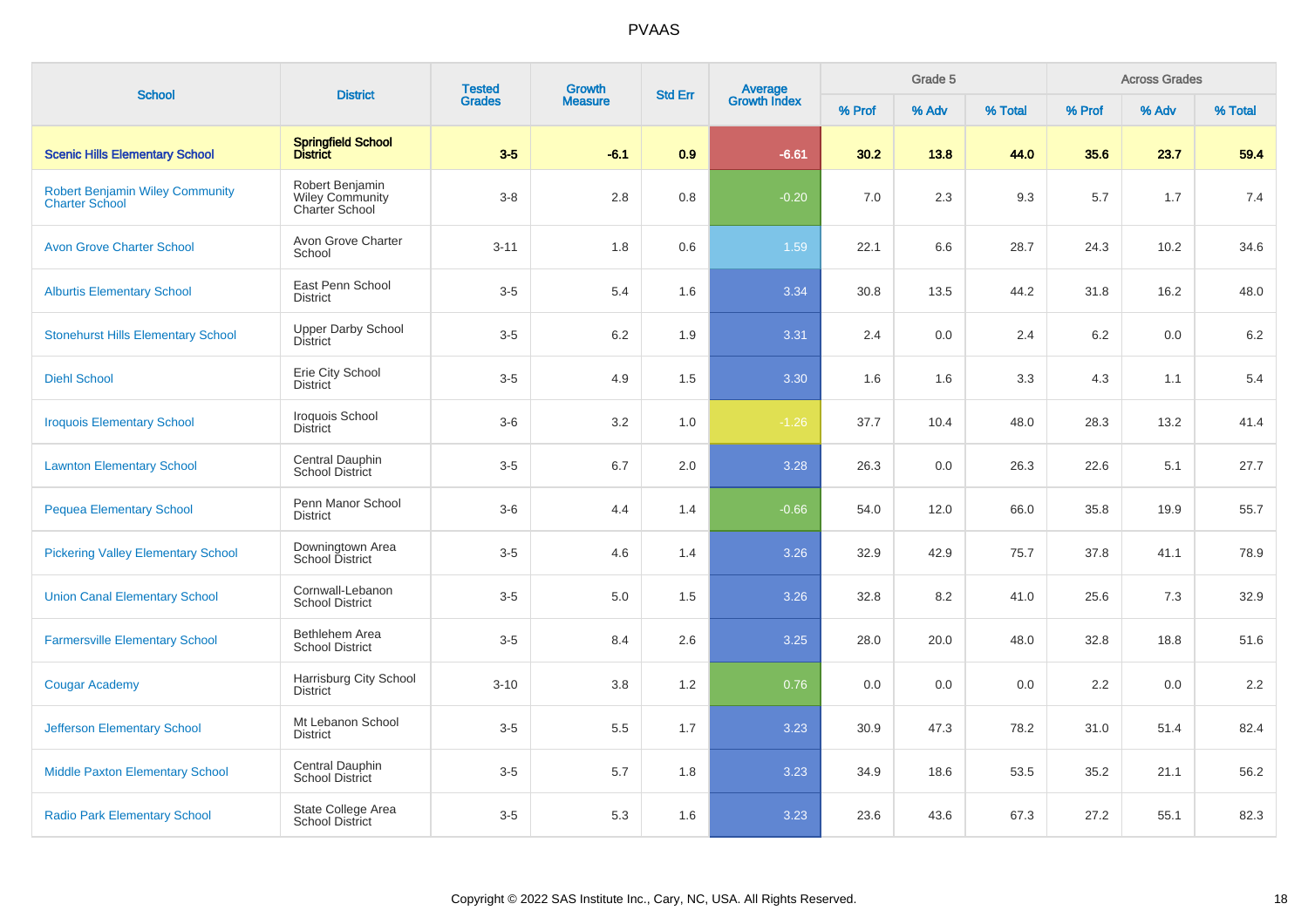| <b>School</b>                                              | <b>District</b>                                    | <b>Tested</b><br><b>Grades</b> | Growth         | <b>Std Err</b> |                                |        | Grade 5 |         |        | <b>Across Grades</b> |         |
|------------------------------------------------------------|----------------------------------------------------|--------------------------------|----------------|----------------|--------------------------------|--------|---------|---------|--------|----------------------|---------|
|                                                            |                                                    |                                | <b>Measure</b> |                | <b>Average</b><br>Growth Index | % Prof | % Adv   | % Total | % Prof | % Adv                | % Total |
| <b>Scenic Hills Elementary School</b>                      | <b>Springfield School</b><br><b>District</b>       | $3-5$                          | $-6.1$         | 0.9            | $-6.61$                        | 30.2   | 13.8    | 44.0    | 35.6   | 23.7                 | 59.4    |
| <b>Tredyffrin-Easttown Middle School</b>                   | Tredyffrin-Easttown<br><b>School District</b>      | $5 - 8$                        | 1.9            | 0.6            | 0.85                           | 39.6   | 34.2    | 73.9    | 34.1   | 32.8                 | 66.8    |
| <b>Valley Forge Middle School</b>                          | Tredyffrin-Easttown<br>School District             | $5-8$                          | 1.9            | 0.6            | 1.56                           | 33.6   | 38.1    | 71.6    | 33.6   | 35.0                 | 68.6    |
| <b>Souderton Charter School Collaborative</b>              | Souderton Charter<br>School Collaborative          | $3 - 8$                        | 4.0            | 1.3            | 0.31                           | 51.8   | 22.2    | 74.1    | 40.1   | 26.8                 | 66.9    |
| California Area Intermediate Middle<br><b>School</b>       | California Area School<br><b>District</b>          | $5-6$                          | 1.3            | 1.1            | 1.18                           | 27.3   | 5.4     | 32.7    | 20.2   | 2.5                  | 22.7    |
| <b>Gwyn-Nor Elementary School</b>                          | North Penn School<br><b>District</b>               | $3-6$                          | 3.5            | 1.1            | 2.03                           | 31.2   | 18.0    | 49.2    | 30.2   | 14.5                 | 44.7    |
| <b>Dorseyville Middle School</b>                           | Fox Chapel Area<br>School District                 | $4 - 8$                        | 1.4            | 0.4            | 3.15                           |        |         |         | 30.9   | 28.7                 | 59.6    |
| <b>James Gettys Elementary School</b>                      | Gettysburg Area<br>School District                 | $3-5$                          | 4.5            | 1.5            | 3.12                           | 36.8   | 10.3    | 47.1    | 30.8   | 20.4                 | 51.2    |
| <b>Hooverville Elementary School</b>                       | Waynesboro Area<br>School District                 | $3-5$                          | 5.4            | 1.7            | 3.10                           | 27.7   | 21.3    | 48.9    | 23.7   | 16.7                 | 40.4    |
| <b>Franklin Regional Primary School</b>                    | Franklin Regional<br><b>School District</b>        | $3-5$                          | 4.0            | 1.3            | 3.07                           | 37.0   | 24.7    | 61.7    | 32.6   | 36.7                 | 69.3    |
| <b>Mars Area Centennial School</b>                         | Mars Area School<br><b>District</b>                | $5-6$                          | 1.9            | 0.6            | $-2.33$                        | 31.3   | 20.9    | 52.2    | 32.0   | 22.7                 | 54.6    |
| <b>West Point Elementary School</b>                        | Hempfield Area<br><b>School District</b>           | $3-5$                          | 4.5            | 1.5            | 3.05                           | 38.7   | 19.4    | 58.1    | 40.8   | 22.3                 | 63.0    |
| <b>Fred L Aiken Elementary School</b>                      | Keystone Oaks School<br><b>District</b>            | $3-5$                          | 6.1            | 2.0            | 3.02                           | 27.3   | 30.3    | 57.6    | 27.1   | 24.7                 | 51.8    |
| <b>Silver Spring Elementary School</b>                     | <b>Cumberland Valley</b><br><b>School District</b> | $3-5$                          | 4.1            | 1.4            | 3.01                           | 33.3   | 25.6    | 59.0    | 31.1   | 29.8                 | 60.9    |
| James F Baugher Elementary School                          | Milton Area School<br><b>District</b>              | $3-5$                          | 3.7            | 1.3            | 2.98                           | 22.5   | 11.2    | 33.7    | 24.3   | 8.1                  | 32.4    |
| <b>Conemaugh Township Area Elementary</b><br><b>School</b> | Conemaugh Township<br>Area School District         | $3-5$                          | 4.6            | 1.5            | 2.98                           | 51.6   | 22.6    | 74.2    | 43.0   | 33.7                 | 76.7    |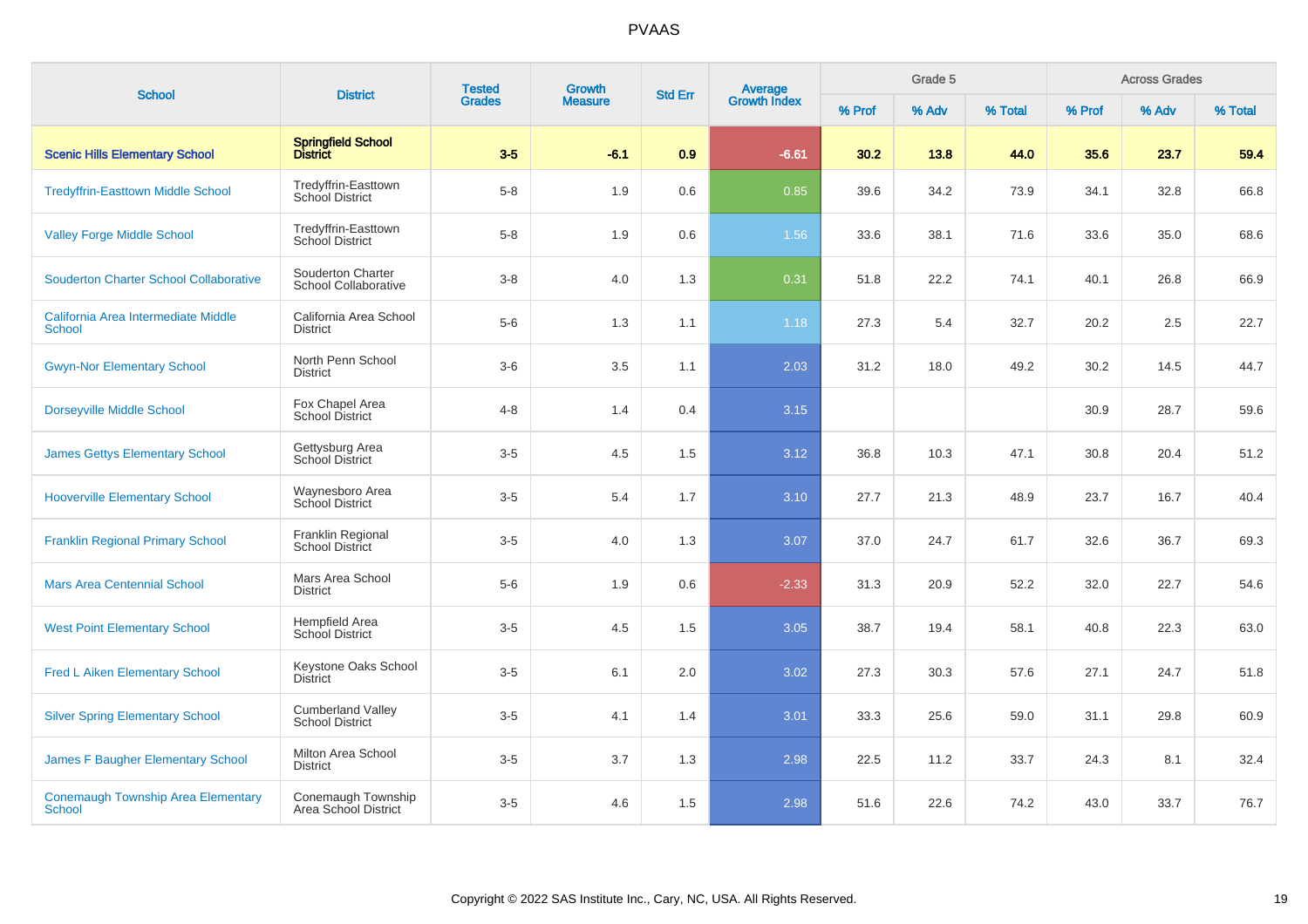| <b>School</b>                                                   | <b>District</b>                                    | <b>Tested</b> | Growth         | <b>Std Err</b> |                                |        | Grade 5 |         |        | <b>Across Grades</b> |         |
|-----------------------------------------------------------------|----------------------------------------------------|---------------|----------------|----------------|--------------------------------|--------|---------|---------|--------|----------------------|---------|
|                                                                 |                                                    | <b>Grades</b> | <b>Measure</b> |                | <b>Average</b><br>Growth Index | % Prof | % Adv   | % Total | % Prof | % Adv                | % Total |
| <b>Scenic Hills Elementary School</b>                           | Springfield School<br>District                     | $3-5$         | $-6.1$         | 0.9            | $-6.61$                        | 30.2   | 13.8    | 44.0    | 35.6   | 23.7                 | 59.4    |
| <b>Klein Elementary School</b>                                  | <b>Harbor Creek School</b><br>District             | $3-6$         | 3.3            | 1.1            | $-0.43$                        | 39.3   | 12.5    | 51.8    | 41.5   | 24.6                 | 66.2    |
| <b>Discovery Charter School</b>                                 | <b>Discovery Charter</b><br>School                 | $3 - 8$       | 2.6            | 0.9            | $-0.94$                        | 8.5    | 2.1     | 10.6    | 5.2    | 1.1                  | 6.2     |
| <b>Avonworth Elementary School</b>                              | Avonworth School<br><b>District</b>                | $3-6$         | 2.1            | 0.7            | 0.56                           | 33.8   | 25.5    | 59.3    | 36.0   | 22.8                 | 58.8    |
| <b>Sarah W Starkweather Elementary</b><br><b>School</b>         | West Chester Area<br><b>School District</b>        | $3-5$         | 4.4            | 1.5            | 2.97                           | 35.8   | 19.4    | 55.2    | 40.0   | 17.2                 | 57.2    |
| <b>Hillendale Elementary School</b>                             | Unionville-Chadds<br><b>Ford School District</b>   | $3-5$         | 4.8            | 1.6            | 2.96                           | 35.6   | 33.9    | 69.5    | 39.4   | 37.2                 | 76.7    |
| <b>Northside Elementary School</b>                              | Palmyra Area School<br><b>District</b>             | $3-5$         | 5.1            | 1.7            | 2.96                           | 39.6   | 14.6    | 54.2    | 37.0   | 17.3                 | 54.3    |
| <b>Hallowell Elementary School</b>                              | Hatboro-Horsham<br><b>School District</b>          | $3-5$         | 4.5            | 1.5            | 2.95                           | 23.7   | 8.5     | 32.2    | 26.5   | 8.4                  | 34.9    |
| <b>Panther Valley Intermediate School</b>                       | Panther Valley School<br><b>District</b>           | $4 - 6$       | 2.4            | 0.8            | $-0.77$                        | 11.5   | 1.9     | 13.5    | 10.1   | 1.3                  | 11.4    |
| <b>Irving Elementary School</b>                                 | Altoona Area School<br><b>District</b>             | $3-5$         | 5.7            | 1.9            | 2.95                           | 44.4   | 19.4    | 63.9    | 43.9   | 20.4                 | 64.3    |
| <b>Sru Elementary School</b>                                    | Athens Area School<br><b>District</b>              | $3-5$         | 5.3            | 1.8            | 2.94                           | 23.9   | 8.7     | 32.6    | 27.4   | 10.5                 | 37.9    |
| Southern Columbia Middle School                                 | Southern Columbia<br>Area School District          | $5-8$         | 1.8            | 0.6            | $-0.84$                        | 34.7   | 9.7     | 44.4    | 24.0   | 7.8                  | 31.8    |
| <b>Harding Elementary School</b>                                | Lebanon School<br><b>District</b>                  | $3-5$         | 4.0            | 1.4            | 2.91                           | 11.7   | 2.6     | 14.3    | 9.6    | 1.6                  | 11.2    |
| <b>Bermudian Springs Middle School</b>                          | <b>Bermudian Springs</b><br><b>School District</b> | $5 - 8$       | 0.4            | 0.5            | 0.81                           | 22.1   | 12.4    | 34.5    | 17.8   | 6.5                  | 24.3    |
| <b>Audrielle Lynch-Ellen Bustin Elementary</b><br><b>School</b> | Athens Area School<br>District                     | $3-5$         | 4.2            | 1.4            | 2.91                           | 36.4   | 4.6     | 40.9    | 32.0   | 8.2                  | 40.3    |
| <b>Blue Mountain Elementary East School</b>                     | <b>Blue Mountain School</b><br><b>District</b>     | $3-5$         | 3.7            | 1.3            | 2.91                           | 26.2   | 15.5    | 41.7    | 30.3   | 15.6                 | 45.9    |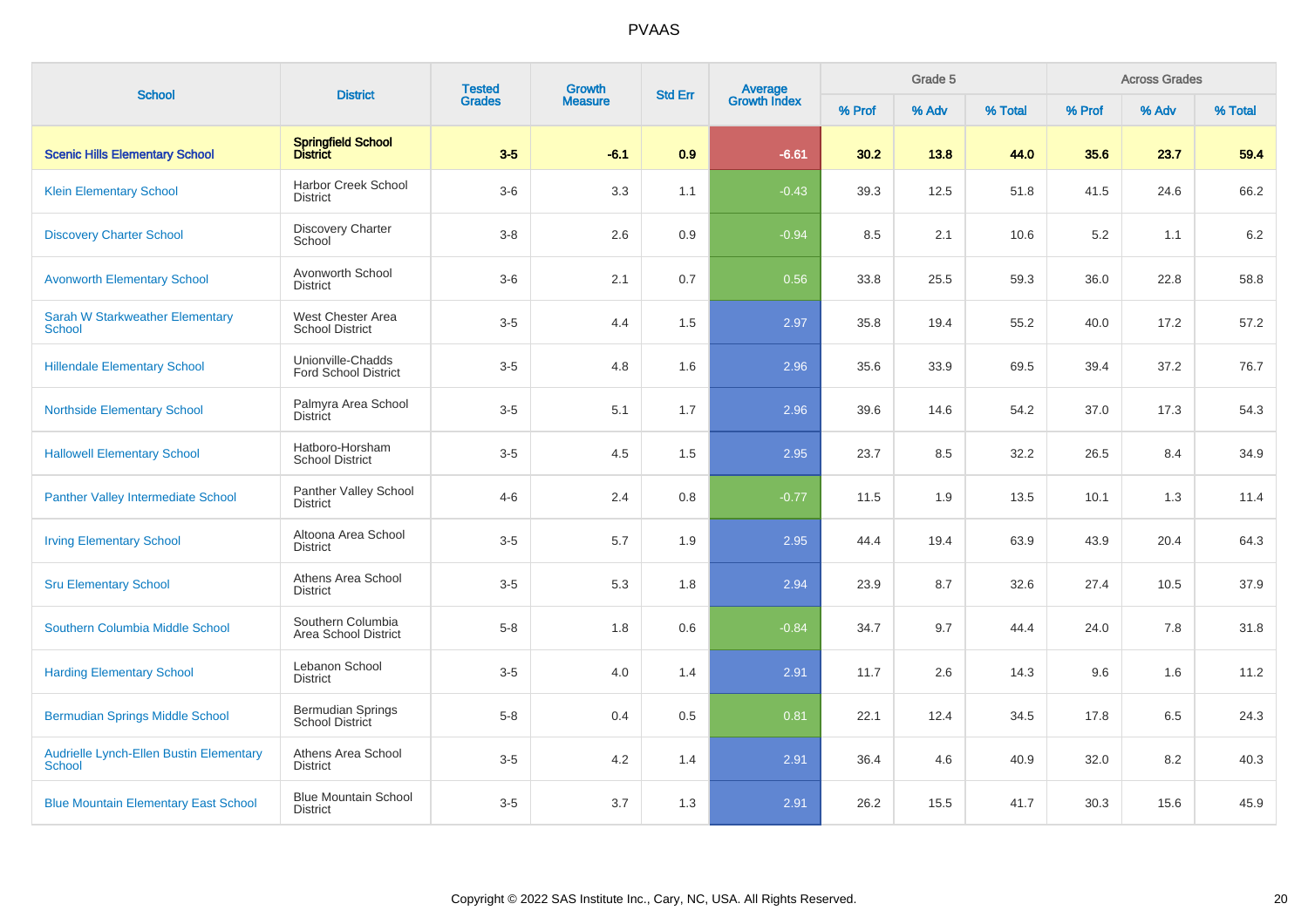| <b>School</b>                           | <b>District</b>                                    | <b>Tested</b> | <b>Growth</b>  | <b>Std Err</b> |                                |        | Grade 5 |         |        | <b>Across Grades</b> |         |
|-----------------------------------------|----------------------------------------------------|---------------|----------------|----------------|--------------------------------|--------|---------|---------|--------|----------------------|---------|
|                                         |                                                    | <b>Grades</b> | <b>Measure</b> |                | <b>Average</b><br>Growth Index | % Prof | % Adv   | % Total | % Prof | % Adv                | % Total |
| <b>Scenic Hills Elementary School</b>   | <b>Springfield School</b><br><b>District</b>       | $3-5$         | $-6.1$         | 0.9            | $-6.61$                        | 30.2   | 13.8    | 44.0    | 35.6   | 23.7                 | 59.4    |
| <b>East Hanover Elementary School</b>   | Lower Dauphin School<br><b>District</b>            | $3-5$         | 4.7            | 1.6            | 2.89                           | 23.1   | 32.7    | 55.8    | 28.6   | 23.2                 | 51.8    |
| <b>Pfaff Elementary School</b>          | Quakertown<br><b>Community School</b><br>District  | $3-5$         | 5.2            | 1.8            | 2.89                           | 53.5   | 18.6    | 72.1    | 34.9   | 20.5                 | 55.4    |
| Iron Forge Elementary School            | South Middleton<br><b>School District</b>          | $3-5$         | 2.9            | 1.0            | 2.86                           | 28.8   | 22.7    | 51.5    | 31.6   | 23.8                 | 55.3    |
| <b>Oak Ridge Elementary School</b>      | Souderton Area<br><b>School District</b>           | $3-5$         | 3.9            | 1.4            | 2.86                           | 30.3   | 38.2    | 68.4    | 30.1   | 36.5                 | 66.7    |
| <b>Dillsburg Elementary School</b>      | Northern York County<br><b>School District</b>     | $3-5$         | 3.9            | 1.4            | 2.85                           | 31.0   | 11.3    | 42.2    | 37.7   | 16.9                 | 54.6    |
| <b>Preston School</b>                   | Wayne Highlands<br>School District                 | $3 - 8$       | 4.2            | 1.5            | 2.77                           | 7.1    | 14.3    | 21.4    | 24.0   | 11.0                 | 35.0    |
| <b>Lower Gwynedd Elementary School</b>  | Wissahickon School<br><b>District</b>              | $3-5$         | 3.8            | 1.3            | 2.84                           | 29.3   | 37.3    | 66.7    | 33.9   | 35.5                 | 69.3    |
| Aspira Bilingual Cyber Charter School   | Aspira Bilingual Cyber<br>Charter School           | $3 - 11$      | 4.2            | 1.5            | 2.84                           |        |         |         | 1.6    | 0.0                  | 1.6     |
| <b>Springfield Elementary School</b>    | <b>Palisades School</b><br><b>District</b>         | $3-5$         | 6.5            | 2.3            | 2.83                           | 31.0   | 10.3    | 41.4    | 30.7   | 23.9                 | 54.6    |
| <b>Washington Intermediate School</b>   | New Castle Area<br><b>School District</b>          | $3-5$         | 2.4            | 0.8            | 2.83                           | 4.4    | 0.5     | 4.8     | 4.1    | 0.7                  | 4.8     |
| <b>Lincoln Elementary School</b>        | Mt Lebanon School<br>District                      | $3-5$         | 4.6            | 1.6            | 2.81                           | 45.3   | 30.2    | 75.5    | 36.9   | 33.8                 | 70.7    |
| <b>Monroe Elementary School</b>         | <b>Cumberland Valley</b><br><b>School District</b> | $3-5$         | 4.6            | 1.7            | 2.81                           | 41.2   | 27.4    | 68.6    | 32.6   | 26.7                 | 59.4    |
| <b>Miller Heights Elementary School</b> | Bethlehem Area<br><b>School District</b>           | $3-5$         | 6.7            | 2.4            | 2.81                           | 33.3   | 20.8    | 54.2    | 35.5   | 29.0                 | 64.5    |
| <b>Resica Elementary School</b>         | East Stroudsburg Area<br><b>School District</b>    | $3-5$         | $5.0\,$        | 1.8            | 2.79                           | 20.8   | 4.2     | 25.0    | 20.6   | 5.3                  | 26.0    |
| <b>Cranberry Elementary School</b>      | Cranberry Area<br>School District                  | $3-6$         | 2.5            | 0.9            | 1.85                           | 27.3   | 10.4    | 37.7    | 25.6   | 4.4                  | 30.0    |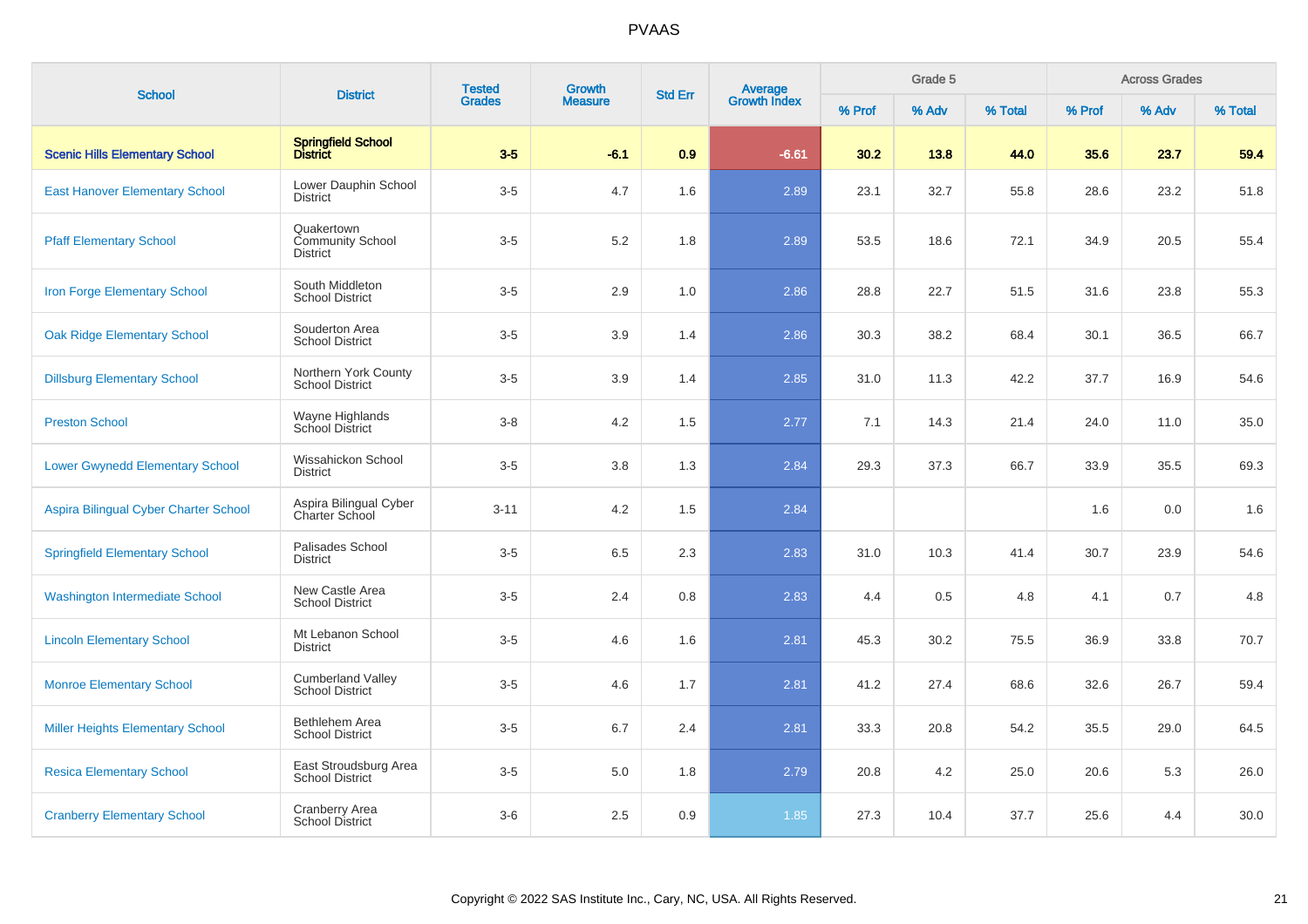| <b>School</b>                             | <b>District</b>                                                      | <b>Tested</b> |                | <b>Growth</b><br><b>Std Err</b> |                                |        | Grade 5 |         |        | <b>Across Grades</b> |         |
|-------------------------------------------|----------------------------------------------------------------------|---------------|----------------|---------------------------------|--------------------------------|--------|---------|---------|--------|----------------------|---------|
|                                           |                                                                      | <b>Grades</b> | <b>Measure</b> |                                 | <b>Average</b><br>Growth Index | % Prof | % Adv   | % Total | % Prof | % Adv                | % Total |
| <b>Scenic Hills Elementary School</b>     | <b>Springfield School</b><br><b>District</b>                         | $3-5$         | $-6.1$         | 0.9                             | $-6.61$                        | 30.2   | 13.8    | 44.0    | 35.6   | 23.7                 | 59.4    |
| <b>Shrewsbury Elementary School</b>       | Southern York County<br><b>School District</b>                       | $3-6$         | 3.0            | 1.1                             | $-1.93$                        | 18.6   | 5.1     | 23.7    | 26.5   | 11.0                 | 37.6    |
| <b>Evergreen Elementary School</b>        | Perkiomen Valley<br><b>School District</b>                           | $3-5$         | 3.5            | 1.3                             | 2.77                           | 39.5   | 24.4    | 64.0    | 42.6   | 19.3                 | 61.9    |
| <b>Middlesex Elementary School</b>        | <b>Cumberland Valley</b><br><b>School District</b>                   | $3-5$         | 4.6            | 1.7                             | 2.76                           | 38.5   | 7.7     | 46.2    | 29.8   | 17.2                 | 47.0    |
| Gettysburg Montessori Charter School      | Gettysburg Montessori<br><b>Charter School</b>                       | $3-6$         | 5.4            | 1.9                             | 2.18                           | 19.0   | 19.0    | 38.1    | 19.2   | 9.6                  | 28.7    |
| <b>Pine Road Elementary School</b>        | Lower Moreland<br><b>Township School</b><br><b>District</b>          | $3-5$         | 2.6            | 0.9                             | 2.74                           | 27.3   | 27.3    | 54.6    | 33.7   | 18.4                 | 52.2    |
| <b>Davis Elementary School</b>            | <b>Centennial School</b><br><b>District</b>                          | $3-5$         | 3.1            | 1.1                             | 2.74                           | 29.1   | 8.2     | 37.3    | 30.6   | 10.0                 | 40.6    |
| <b>Makefield Elementary School</b>        | Pennsbury School<br><b>District</b>                                  | $3-5$         | 4.1            | 1.5                             | 2.72                           | 21.7   | 23.3    | 45.0    | 23.6   | 28.7                 | 52.2    |
| <b>Hillsdale Elementary School</b>        | West Chester Area<br><b>School District</b>                          | $3-5$         | 4.0            | 1.5                             | 2.71                           | 38.1   | 15.9    | 54.0    | 33.2   | 24.9                 | 58.0    |
| <b>Rockwood Area Elementary School</b>    | Rockwood Area<br><b>School District</b>                              | $3-6$         | 3.5            | 1.3                             | 2.61                           | 34.2   | 12.2    | 46.3    | 22.6   | 12.0                 | 34.6    |
| <b>Bethel Elementary School</b>           | Tulpehocken Area<br><b>School District</b>                           | $3-6$         | $-0.0$         | 1.3                             | $-0.03$                        | 35.1   | 16.2    | 51.4    | 27.9   | 12.8                 | 40.8    |
| Maureen M Welch Elementary School         | <b>Council Rock School</b><br><b>District</b>                        | $3-6$         | 2.5            | 1.0                             | $-1.58$                        | 28.0   | 10.7    | 38.7    | 33.4   | 15.5                 | 49.0    |
| <b>Blairsville Elementary School</b>      | <b>Blairsville-Saltsburg</b><br><b>School District</b>               | $3-5$         | 4.1            | 1.5                             | 2.67                           | 27.9   | 13.1    | 41.0    | 25.7   | 8.9                  | 34.6    |
| <b>Widener Partnership Charter School</b> | <b>Widener Partnership</b><br><b>Charter School</b>                  | $3 - 7$       | 2.8            | 1.0                             | $-0.33$                        | 0.0    | 0.0     | 0.0     | 1.4    | 0.5                  | 1.9     |
| <b>Trumbauersville Elementary School</b>  | Quakertown<br><b>Community School</b><br><b>District</b>             | $3-5$         | 4.0            | 1.5                             | 2.64                           | 24.6   | 29.5    | 54.1    | 31.4   | 27.3                 | 58.8    |
| <b>West Phila. Achievement Ces</b>        | West Philadelphia<br>Achievement Charter<br><b>Elementary School</b> | $3-5$         | 4.2            | 1.6                             | 2.63                           | 6.7    | 0.0     | 6.7     | 2.8    | 0.5                  | $3.2\,$ |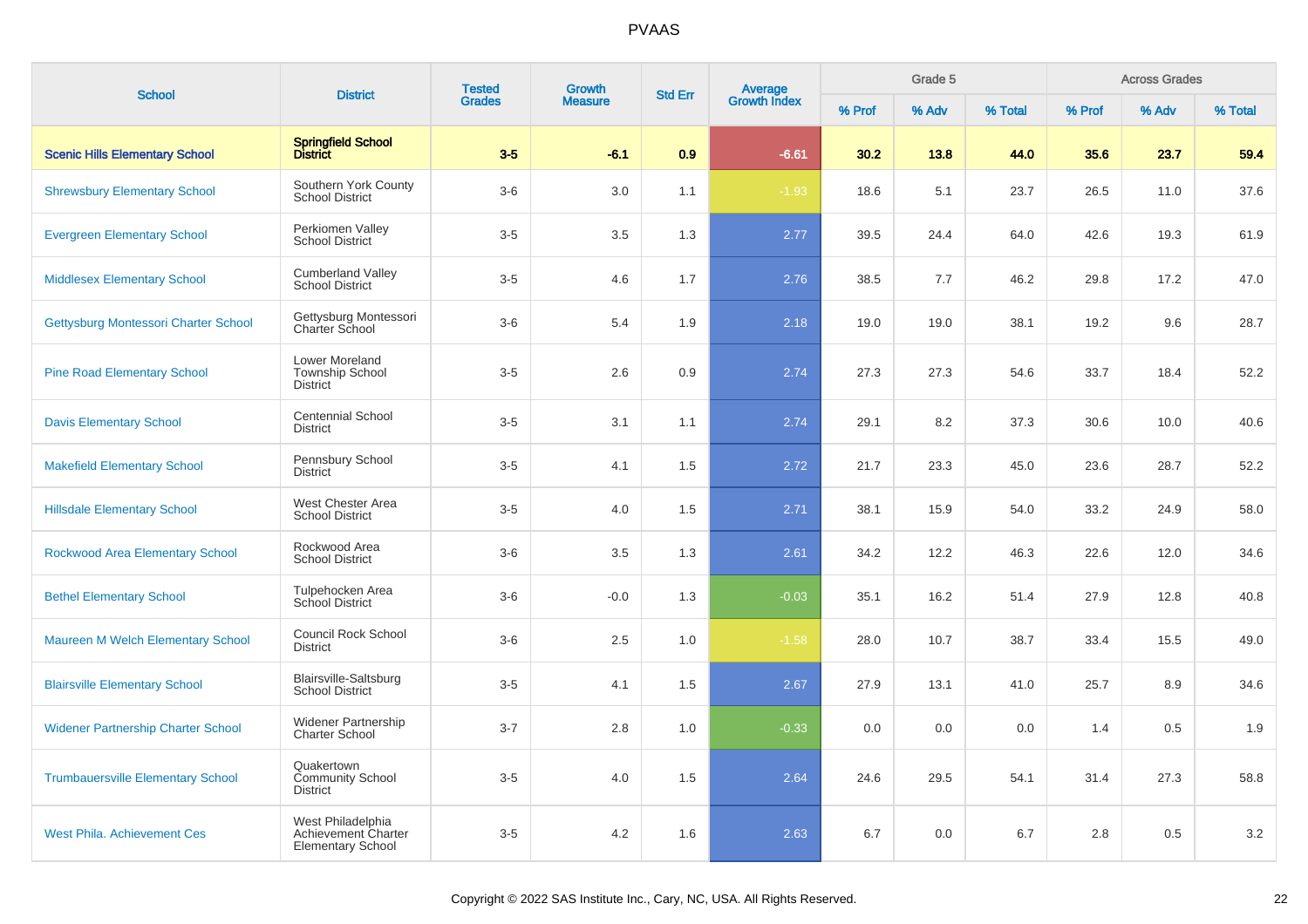| <b>School</b>                          | <b>District</b>                                    | <b>Tested</b><br><b>Grades</b> | Growth         | <b>Std Err</b> |                                |        | Grade 5 |         |        | <b>Across Grades</b> |         |
|----------------------------------------|----------------------------------------------------|--------------------------------|----------------|----------------|--------------------------------|--------|---------|---------|--------|----------------------|---------|
|                                        |                                                    |                                | <b>Measure</b> |                | <b>Average</b><br>Growth Index | % Prof | % Adv   | % Total | % Prof | % Adv                | % Total |
| <b>Scenic Hills Elementary School</b>  | Springfield School<br>District                     | $3-5$                          | $-6.1$         | 0.9            | $-6.61$                        | 30.2   | 13.8    | 44.0    | 35.6   | 23.7                 | 59.4    |
| <b>Butler Elementary School</b>        | <b>Central Bucks School</b><br>District            | $3-6$                          | 2.2            | $0.9\,$        | $-1.83$                        | 33.3   | 16.1    | 49.4    | 35.5   | 20.8                 | 56.3    |
| <b>Shallow Brook Inter School</b>      | Northeastern York<br><b>School District</b>        | $4 - 6$                        | 1.8            | 0.8            | 2.18                           | 35.7   | 15.2    | 50.9    | 28.1   | 12.0                 | 40.1    |
| <b>Marshall Thurgood</b>               | Philadelphia City<br>School District               | $3 - 8$                        | 4.5            | 1.8            | 2.58                           |        |         |         | 3.7    | 0.9                  | 4.6     |
| <b>Sugarcreek Elementary School</b>    | Karns City Area<br><b>School District</b>          | $3-6$                          | 3.8            | 1.5            | 2.36                           | 21.4   | 17.9    | 39.3    | 28.2   | 4.8                  | 33.1    |
| Kathryn D. Markley Elementary School   | <b>Great Valley School</b><br><b>District</b>      | $3-5$                          | 3.4            | 1.3            | 2.57                           | 31.2   | 28.8    | 60.0    | 32.3   | 27.5                 | 59.8    |
| <b>Kutz Elementary School</b>          | <b>Central Bucks School</b><br><b>District</b>     | $3-6$                          | 2.6            | 1.0            | 0.24                           | 40.7   | 17.0    | 57.6    | 38.0   | 25.1                 | 63.1    |
| <b>Jackson Elementary School</b>       | Central Cambria<br><b>School District</b>          | $3-5$                          | 5.0            | 2.0            | 2.53                           | 27.8   | 8.3     | 36.1    | 26.5   | 11.2                 | 37.8    |
| <b>Groveland Elementary School</b>     | <b>Central Bucks School</b><br><b>District</b>     | $3-6$                          | 2.0            | 0.8            | 2.06                           | 25.7   | 16.2    | 41.9    | 33.0   | 15.0                 | 48.0    |
| <b>Schwenksville Elementary School</b> | Perkiomen Valley<br><b>School District</b>         | $3-5$                          | 3.7            | 1.5            | 2.51                           | 41.3   | 17.5    | 58.7    | 41.6   | 15.8                 | 57.4    |
| Penn Wood Elementary School            | West Chester Area<br><b>School District</b>        | $3-5$                          | 3.5            | 1.4            | 2.51                           | 30.6   | 15.3    | 45.8    | 37.6   | 17.1                 | 54.6    |
| <b>Kunkel Elementary School</b>        | Middletown Area<br><b>School District</b>          | $3-5$                          | 3.5            | 1.4            | 2.50                           | 31.4   | 7.1     | 38.6    | 29.4   | 14.1                 | 43.5    |
| <b>Mercer Area Elementary School</b>   | Mercer Area School<br><b>District</b>              | $3-6$                          | 2.6            | 1.0            | 1.09                           | 32.8   | 15.5    | 48.3    | 33.2   | 15.4                 | 48.6    |
| <b>Ebenezer Elementary School</b>      | Cornwall-Lebanon<br><b>School District</b>         | $3-5$                          | 2.9            | 1.2            | 2.50                           | 28.0   | 6.0     | 34.0    | 25.4   | 5.0                  | 30.4    |
| <b>Robison Elementary School</b>       | Fort Leboeuf School<br>District                    | $3-5$                          | 3.6            | 1.4            | 2.49                           | 41.8   | 38.8    | 80.6    | 40.4   | 34.7                 | 75.1    |
| <b>Sporting Hill Elementary School</b> | <b>Cumberland Valley</b><br><b>School District</b> | $3-5$                          | 3.1            | 1.3            | 2.49                           | 20.9   | 29.7    | 50.6    | 29.3   | 27.1                 | 56.4    |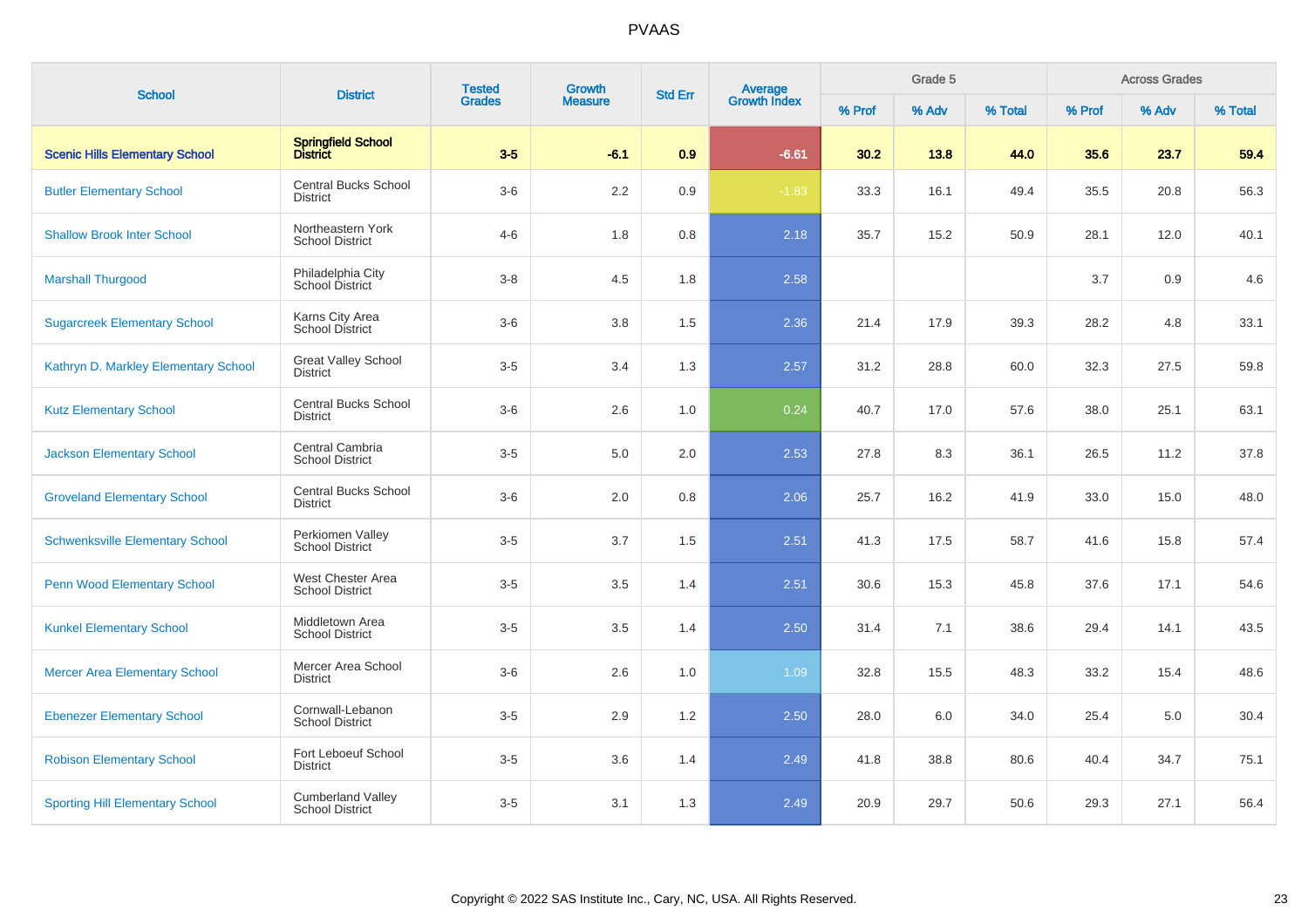| <b>School</b>                                             | <b>District</b>                                          | <b>Tested</b> | <b>Growth</b>  | <b>Std Err</b> |                                |        | Grade 5 |         |        | <b>Across Grades</b> |         |
|-----------------------------------------------------------|----------------------------------------------------------|---------------|----------------|----------------|--------------------------------|--------|---------|---------|--------|----------------------|---------|
|                                                           |                                                          | <b>Grades</b> | <b>Measure</b> |                | <b>Average</b><br>Growth Index | % Prof | % Adv   | % Total | % Prof | % Adv                | % Total |
| <b>Scenic Hills Elementary School</b>                     | Springfield School<br>District                           | $3-5$         | $-6.1$         | 0.9            | $-6.61$                        | 30.2   | 13.8    | 44.0    | 35.6   | 23.7                 | 59.4    |
| <b>Lehigh Elementary School</b>                           | Northampton Area<br>School District                      | $3-5$         | 5.1            | 2.0            | 2.49                           | 32.4   | 11.8    | 44.1    | 43.1   | 13.0                 | 56.1    |
| <b>Valley Elementary School</b>                           | Bensalem Township<br><b>School District</b>              | $3-6$         | 2.3            | 0.9            | $-0.05$                        | 9.0    | 2.6     | 11.5    | 13.4   | 3.8                  | 17.2    |
| <b>Linden Elementary School</b>                           | Central Bucks School<br><b>District</b>                  | $3-6$         | 3.2            | 1.3            | 0.02                           | 42.9   | 19.0    | 61.9    | 38.6   | 28.5                 | 67.0    |
| <b>Harris School</b>                                      | Southeast Delco<br><b>School District</b>                | $3-8$         | 2.7            | 1.1            | 0.14                           | 12.0   | 0.0     | 12.0    | 4.7    | 0.5                  | 5.3     |
| <b>Colwyn Elementary School</b>                           | William Penn School<br><b>District</b>                   | $3-6$         | 4.9            | 2.0            | $-0.17$                        | 10.0   | 5.0     | 15.0    | 10.4   | 1.5                  | 11.9    |
| <b>Shenango Elementary School</b>                         | Shenango Area<br>School District                         | $3-6$         | 2.5            | 1.0            | $-1.30$                        | 25.0   | 7.1     | 32.1    | 27.1   | 11.8                 | 38.9    |
| <b>Richland Elementary School</b>                         | Quakertown<br><b>Community School</b><br><b>District</b> | $3-5$         | 3.9            | 1.6            | 2.46                           | 30.4   | 7.1     | 37.5    | 25.0   | 12.2                 | 37.2    |
| <b>Rowland Academy</b>                                    | Harrisburg City School<br><b>District</b>                | $5-8$         | 1.4            | 0.6            | $-3.28$                        | 1.0    | 0.0     | 1.0     | 1.5    | 1.3                  | 2.9     |
| <b>Valley Elementary/Middle School</b>                    | Hazleton Area School<br><b>District</b>                  | $3-8$         | 2.7            | 1.1            | $-0.49$                        | 15.2   | 3.0     | 18.2    | 13.3   | 2.6                  | 15.9    |
| <b>Washington Heights Elementary School</b>               | West Shore School<br><b>District</b>                     | $3-5$         | 4.0            | 1.6            | 2.45                           | 24.1   | 8.6     | 32.8    | 19.3   | 7.4                  | 26.7    |
| <b>Centre Learning Community Charter</b><br><b>School</b> | Centre Learning<br><b>Community Charter</b><br>School    | $5-8$         | 4.9            | 2.0            | 2.45                           |        |         |         | 24.1   | 18.5                 | 42.6    |
| <b>Titus Elementary School</b>                            | <b>Central Bucks School</b><br><b>District</b>           | $3-6$         | 2.2            | 0.9            | $1.30$                         | 40.5   | 17.6    | 58.1    | 31.4   | 19.4                 | 50.8    |
| <b>Nether Providence Elementary School</b>                | Wallingford-<br>Swarthmore School<br><b>District</b>     | $3-5$         | 3.5            | 1.5            | 2.41                           | 44.6   | 21.5    | 66.2    | 40.4   | 24.7                 | 65.0    |
| <b>Clearview Elementary School</b>                        | Red Lion Area School<br><b>District</b>                  | $3-6$         | 3.3            | 1.4            | 0.32                           | 26.5   | 17.6    | 44.1    | 22.1   | 10.7                 | 32.9    |
| <b>Warren L Miller Elementary School</b>                  | Southern Tioga<br>School District                        | $3-6$         | 1.7            | 1.1            | 1.48                           | 21.6   | 0.0     | 21.6    | 25.4   | 5.4                  | 30.8    |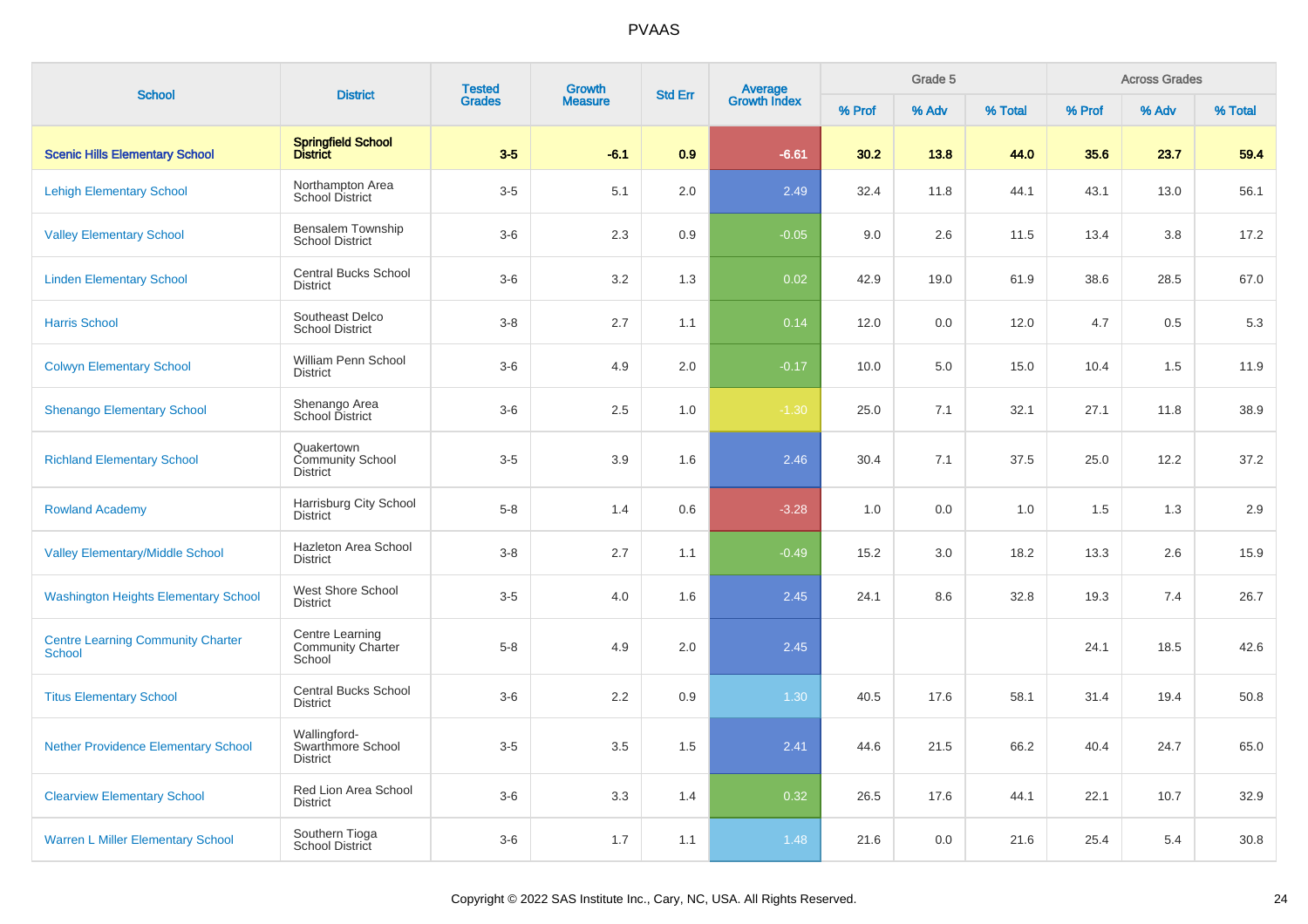| <b>School</b>                               | <b>District</b>                              | <b>Tested</b> | Growth         | <b>Std Err</b> |                                |        | Grade 5 |         |        | <b>Across Grades</b> |         |
|---------------------------------------------|----------------------------------------------|---------------|----------------|----------------|--------------------------------|--------|---------|---------|--------|----------------------|---------|
|                                             |                                              | <b>Grades</b> | <b>Measure</b> |                | <b>Average</b><br>Growth Index | % Prof | % Adv   | % Total | % Prof | % Adv                | % Total |
| <b>Scenic Hills Elementary School</b>       | Springfield School<br>District               | $3-5$         | $-6.1$         | 0.9            | $-6.61$                        | 30.2   | 13.8    | 44.0    | 35.6   | 23.7                 | 59.4    |
| <b>Shannock Valley Elementary School</b>    | Armstrong School<br>District                 | $3-6$         | 2.6            | 1.3            | 2.05                           | 26.1   | 13.0    | 39.1    | 26.1   | 16.5                 | 42.6    |
| <b>Quarry Hill Elementary School</b>        | Pennsbury School<br><b>District</b>          | $3-5$         | 3.4            | 1.4            | 2.35                           | 31.3   | 32.8    | 64.2    | 40.9   | 27.8                 | 68.7    |
| <b>Franconia Elementary School</b>          | Souderton Area<br><b>School District</b>     | $3-5$         | 3.3            | 1.4            | 2.35                           | 45.1   | 18.3    | 63.4    | 33.3   | 22.1                 | 55.4    |
| <b>Economy Elementary School</b>            | Ambridge Area School<br><b>District</b>      | $3-5$         | 3.8            | 1.6            | 2.34                           | 28.6   | 10.7    | 39.3    | 30.6   | 17.2                 | 47.8    |
| <b>Hillcrest Elementary School</b>          | <b>Upper Darby School</b><br><b>District</b> | $3-5$         | 3.3            | 1.4            | 2.31                           | 14.1   | 5.1     | 19.2    | 15.2   | 5.2                  | 20.4    |
| <b>Cairnbrook Elementary School</b>         | Shade-Central City<br><b>School District</b> | $3-6$         | 4.5            | 1.9            | 0.60                           | 18.8   | 0.0     | 18.8    | 29.6   | 2.3                  | 31.8    |
| <b>Hope For Hyndman Charter School</b>      | Hope For Hyndman<br>Charter School           | $3 - 11$      | 4.1            | 1.8            | 2.31                           |        |         |         | 9.9    | 1.2                  | 11.1    |
| <b>Bennetts Valley Elementary School</b>    | Saint Marys Area<br><b>School District</b>   | $3-5$         | 6.4            | 2.8            | 2.30                           | 52.9   | 0.0     | 52.9    | 35.0   | 5.0                  | 40.0    |
| <b>Blue Ridge Elementary School</b>         | <b>Blue Ridge School</b><br>District         | $3-5$         | 3.3            | 1.4            | 2.30                           | 23.3   | 5.5     | 28.8    | 29.6   | 5.8                  | 35.4    |
| <b>West Vincent Elementary School</b>       | Owen J Roberts<br><b>School District</b>     | $3-6$         | 2.3            | 1.0            | 1.59                           | 33.8   | 31.0    | 64.8    | 39.8   | 27.6                 | 67.4    |
| <b>Lincoln Elementary School</b>            | East Penn School<br><b>District</b>          | $3-5$         | 3.5            | 1.5            | 2.29                           | 35.5   | 12.9    | 48.4    | 30.5   | 13.2                 | 43.7    |
| <b>Penn Valley School</b>                   | Lower Merion School<br><b>District</b>       | $3-5$         | 2.6            | 1.2            | 2.27                           | 22.9   | 48.6    | 71.4    | 27.5   | 50.5                 | 78.0    |
| Lackawanna Trail Elementary Center          | Lackawanna Trail<br><b>School District</b>   | $3-6$         | 2.4            | 1.1            | $-0.71$                        | 21.8   | 9.1     | 30.9    | 31.4   | 13.1                 | 44.4    |
| <b>Brandywine-Wallace Elementary School</b> | Downingtown Area<br><b>School District</b>   | $3-5$         | 3.3            | 1.5            | 2.25                           | 48.4   | 21.0    | 69.4    | 49.3   | 17.1                 | 66.4    |
| <b>East Goshen Elementary School</b>        | West Chester Area<br><b>School District</b>  | $3-5$         | 3.5            | 1.6            | 2.24                           | 49.1   | 21.0    | 70.2    | 41.2   | 33.3                 | 74.6    |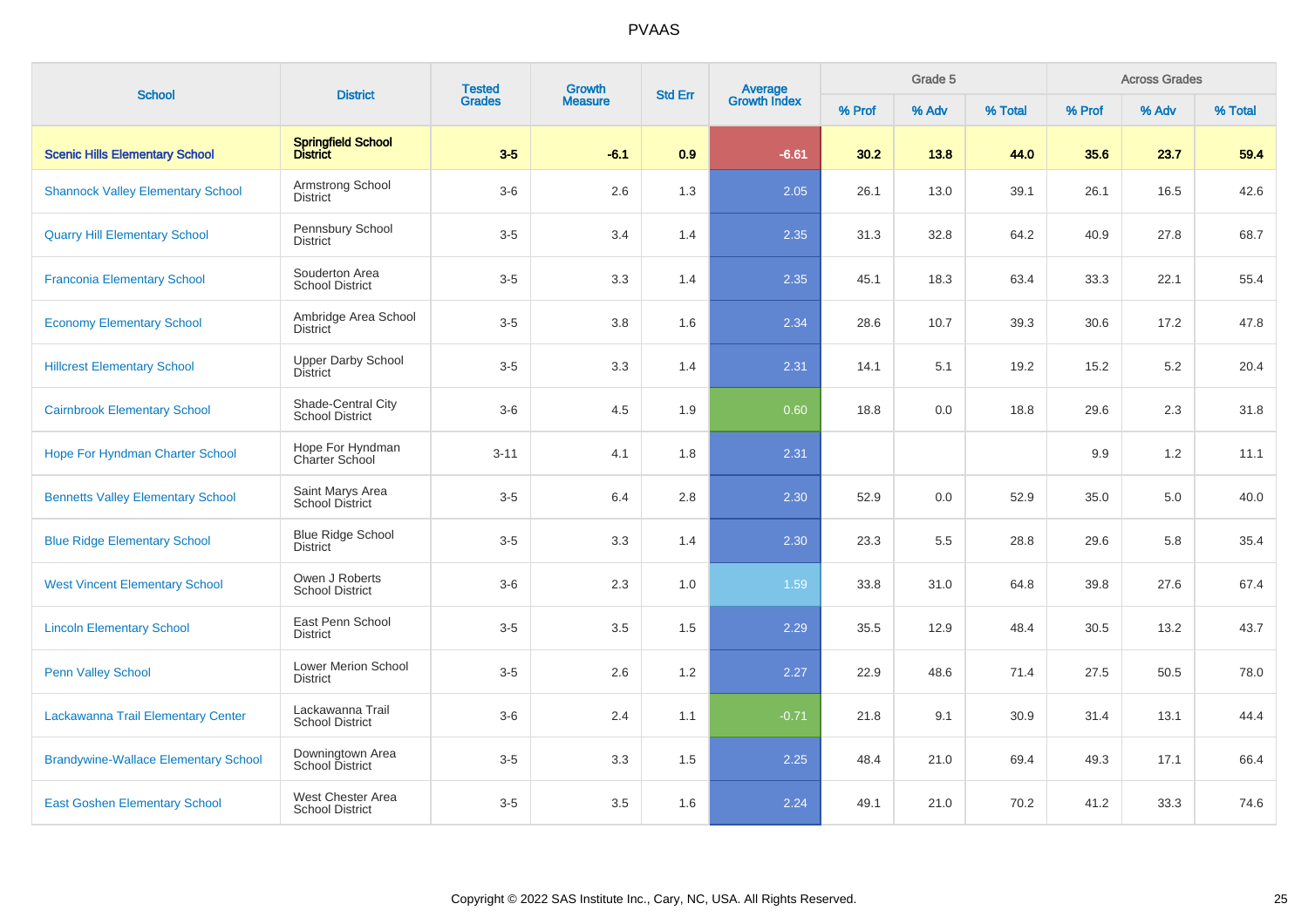| <b>School</b>                             | <b>District</b>                                  | <b>Tested</b> | Growth         | <b>Std Err</b> | <b>Average</b><br>Growth Index |        | Grade 5 |         |         | <b>Across Grades</b> |         |
|-------------------------------------------|--------------------------------------------------|---------------|----------------|----------------|--------------------------------|--------|---------|---------|---------|----------------------|---------|
|                                           |                                                  | <b>Grades</b> | <b>Measure</b> |                |                                | % Prof | % Adv   | % Total | % Prof  | % Adv                | % Total |
| <b>Scenic Hills Elementary School</b>     | Springfield School<br>District                   | $3-5$         | $-6.1$         | 0.9            | $-6.61$                        | 30.2   | 13.8    | 44.0    | 35.6    | 23.7                 | 59.4    |
| <b>Howard Elementary School</b>           | <b>Bald Eagle Area</b><br>School District        | $3-5$         | 7.1            | 3.2            | 2.23                           | 53.8   | 46.2    | 100.0   | 41.5    | 34.2                 | 75.6    |
| <b>West Manheim Elementary School</b>     | South Western School<br><b>District</b>          | $3-5$         | 2.7            | 1.2            | 2.22                           | 26.0   | 6.2     | 32.3    | 25.9    | 10.4                 | 36.3    |
| <b>Juniata Elementary School</b>          | Juniata County School<br><b>District</b>         | $3-5$         | 2.6            | 1.2            | 2.21                           | 21.0   | 5.0     | 26.0    | 18.6    | 5.1                  | 23.6    |
| <b>Wyalusing Valley Elementary School</b> | <b>Wyalusing Area</b><br>School District         | $3-6$         | 1.9            | 0.9            | 0.43                           | 12.0   | 4.8     | 16.9    | 18.9    | 5.6                  | 24.4    |
| Southern Lehigh Intermediate School       | Southern Lehigh<br>School District               | $4 - 6$       | $-1.2$         | 0.6            | $-1.85$                        | 33.9   | 21.0    | 54.8    | 31.6    | 23.8                 | 55.4    |
| <b>E M Crouthamel Elementary School</b>   | Souderton Area<br><b>School District</b>         | $3-5$         | 3.6            | 1.6            | 2.19                           | 32.1   | 17.0    | 49.1    | 34.5    | 16.2                 | 50.7    |
| Meyersdale Area Elementary School         | Meyersdale Area<br>School District               | $3-5$         | 3.5            | 1.6            | 2.19                           | 35.2   | 9.3     | 44.4    | 30.7    | 10.5                 | 41.2    |
| <b>Ben Franklin School</b>                | Uniontown Area<br><b>School District</b>         | $3 - 8$       | $-5.5$         | 1.1            | $-4.99$                        | 15.8   | 10.5    | 26.3    | 14.7    | 3.8                  | 18.5    |
| <b>Trinity East Elementary School</b>     | <b>Trinity Area School</b><br><b>District</b>    | $3-5$         | 3.2            | 1.5            | 2.18                           | 31.9   | 20.3    | 52.2    | 36.4    | 20.1                 | 56.5    |
| <b>Elco Intermd School</b>                | Eastern Lebanon<br><b>County School District</b> | $3-5$         | 1.9            | 0.9            | 2.18                           | 19.8   | 7.9     | 27.7    | 23.8    | 8.2                  | 32.1    |
| <b>Overlook School</b>                    | Abington School<br>District                      | $3-6$         | 2.5            | 1.2            | 0.77                           | 20.0   | 14.0    | 34.0    | 27.2    | 13.0                 | 40.2    |
| <b>Ardmore Avenue School</b>              | William Penn School<br><b>District</b>           | $3-6$         | 3.1            | 1.4            | $-0.13$                        | 14.0   | 0.0     | 14.0    | 10.8    | 1.8                  | 12.6    |
| <b>Macungie Elementary School</b>         | East Penn School<br><b>District</b>              | $3-5$         | 3.1            | 1.4            | 2.15                           | 31.3   | 9.0     | 40.3    | 30.1    | 15.5                 | 45.6    |
| <b>Clairton Elementary School</b>         | Clairton City School<br><b>District</b>          | $3-5$         | 3.7            | 1.7            | 2.14                           | 6.1    | 2.0     | 8.2     | $6.2\,$ | 0.6                  | 6.8     |
| <b>Middle Years Alternative</b>           | Philadelphia City<br>School District             | $5 - 8$       | 4.9            | 2.3            | 2.14                           |        |         |         | 2.4     | 0.0                  | 2.4     |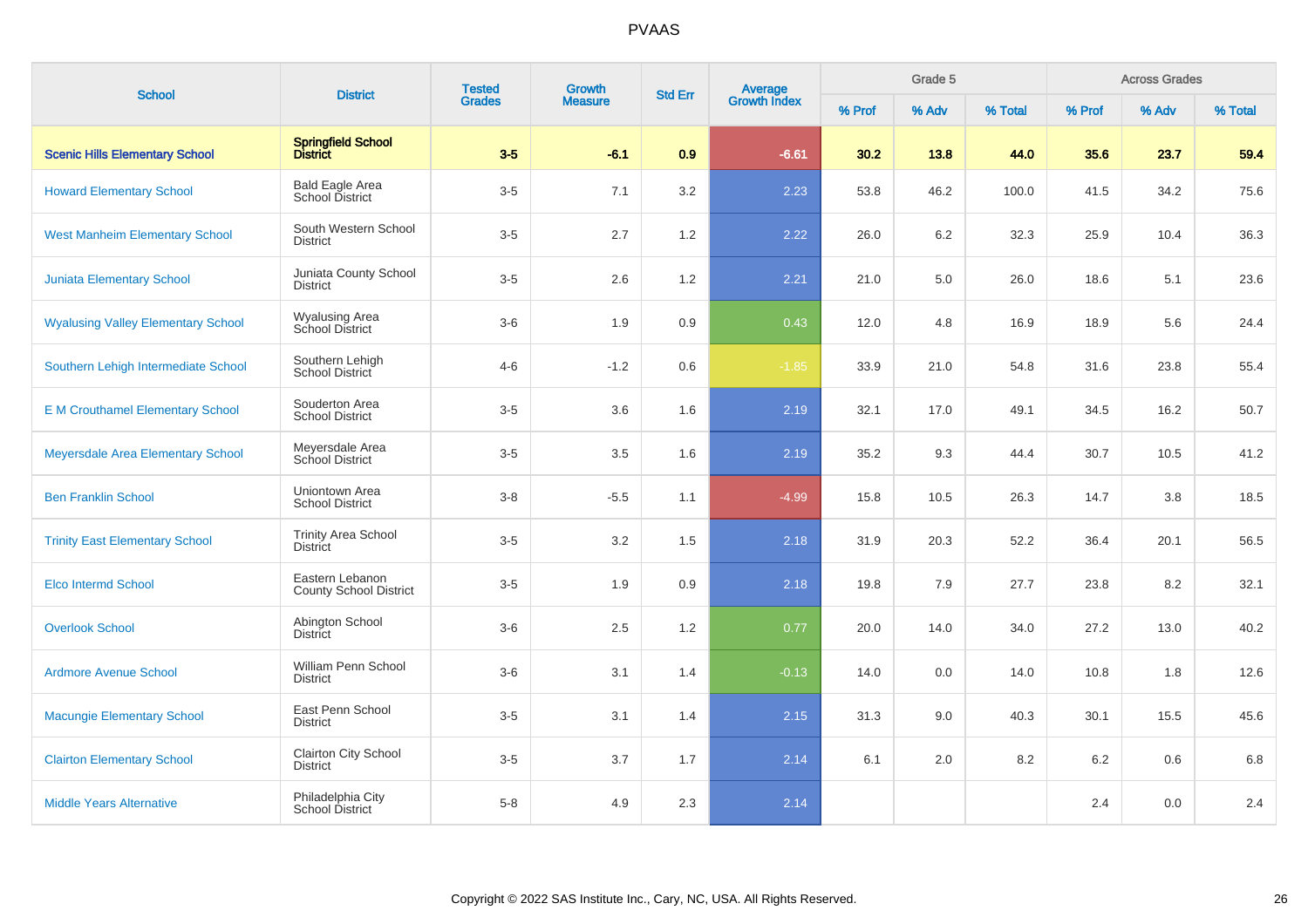| <b>School</b>                              | <b>District</b>                             | <b>Tested</b> | Growth         | <b>Std Err</b> | <b>Average</b><br>Growth Index |        | Grade 5 |         |         | <b>Across Grades</b> |         |
|--------------------------------------------|---------------------------------------------|---------------|----------------|----------------|--------------------------------|--------|---------|---------|---------|----------------------|---------|
|                                            |                                             | <b>Grades</b> | <b>Measure</b> |                |                                | % Prof | % Adv   | % Total | % Prof  | % Adv                | % Total |
| <b>Scenic Hills Elementary School</b>      | Springfield School<br>District              | $3-5$         | $-6.1$         | 0.9            | $-6.61$                        | 30.2   | 13.8    | 44.0    | 35.6    | 23.7                 | 59.4    |
| <b>Galeton Area School</b>                 | Galeton Area School<br><b>District</b>      | $3 - 11$      | 2.7            | 1.3            | $-0.05$                        | 29.2   | 20.8    | 50.0    | 19.4    | 7.0                  | 26.4    |
| <b>Reeceville Elementary School</b>        | Coatesville Area<br><b>School District</b>  | $3-5$         | 4.2            | 2.0            | 2.13                           | 16.2   | 2.7     | 18.9    | 9.4     | 6.2                  | 15.6    |
| <b>Shady Grove Elementary School</b>       | Wissahickon School<br><b>District</b>       | $3-5$         | 2.4            | 1.1            | 2.12                           | 25.2   | 26.2    | 51.4    | 26.5    | 32.5                 | 59.0    |
| <b>Metzgar Elementary School</b>           | Greensburg Salem<br>School District         | $3-5$         | 4.2            | 2.0            | 2.12                           | 38.2   | 17.6    | 55.9    | 30.5    | 13.3                 | 43.8    |
| <b>Manavon Elementary School</b>           | Phoenixville Area<br><b>School District</b> | $3-5$         | 2.5            | 1.2            | 2.11                           | 45.8   | 14.6    | 60.4    | 35.0    | 19.9                 | 54.9    |
| <b>New Holland Elementary</b>              | Eastern Lancaster<br>County School District | $3-6$         | 2.2            | 1.1            | 1.22                           | 32.7   | 10.9    | 43.6    | 29.8    | 8.0                  | 37.8    |
| <b>Howe Elementary School</b>              | Mt Lebanon School<br><b>District</b>        | $3-5$         | 3.5            | 1.6            | 2.10                           | 36.0   | 36.0    | 72.0    | 36.3    | 32.9                 | 69.2    |
| <b>Manheim Elementary School</b>           | South Western School<br><b>District</b>     | $3-5$         | 4.5            | 2.1            | 2.09                           | 17.2   | 17.2    | 34.5    | 25.7    | 15.9                 | 41.6    |
| <b>Barkley Elementary School</b>           | Phoenixville Area<br><b>School District</b> | $3-5$         | 3.4            | 1.6            | 2.08                           | 26.9   | 11.5    | 38.5    | 24.9    | 11.6                 | 36.4    |
| <b>Independence Charter School</b>         | Independence Charter<br>School              | $3-8$         | 1.4            | 0.7            | $-5.14$                        | 13.7   | 4.1     | 17.8    | 19.7    | 7.2                  | 26.9    |
| <b>Canton Area Elementary School</b>       | Canton Area School<br><b>District</b>       | $3-6$         | 2.3            | 1.1            | $-0.60$                        | 34.6   | 11.5    | 46.2    | 31.6    | 8.9                  | 40.5    |
| <b>West Bradford Elementary School</b>     | Downingtown Area<br>School District         | $3-5$         | 2.7            | 1.3            | 2.06                           | 47.6   | 10.7    | 58.3    | 41.6    | 22.7                 | 64.3    |
| <b>Lycoming Valley Intermediate School</b> | Williamsport Area<br><b>School District</b> | $4 - 6$       | 1.4            | 0.7            | $-1.40$                        | 31.5   | 13.4    | 45.0    | 26.5    | 13.4                 | 39.9    |
| <b>Twin Rivers Elementary School</b>       | Mckeesport Area<br><b>School District</b>   | $3-5$         | 2.6            | 1.3            | 2.06                           | 4.6    | 4.6     | 9.2     | 9.2     | 3.0                  | 12.2    |
| <b>Duquesne Elementary School</b>          | Duquesne City School<br><b>District</b>     | $3-6$         | $1.2$          | 1.3            | 0.96                           | 6.0    | 2.0     | 8.0     | $3.5\,$ | 1.7                  | $5.2\,$ |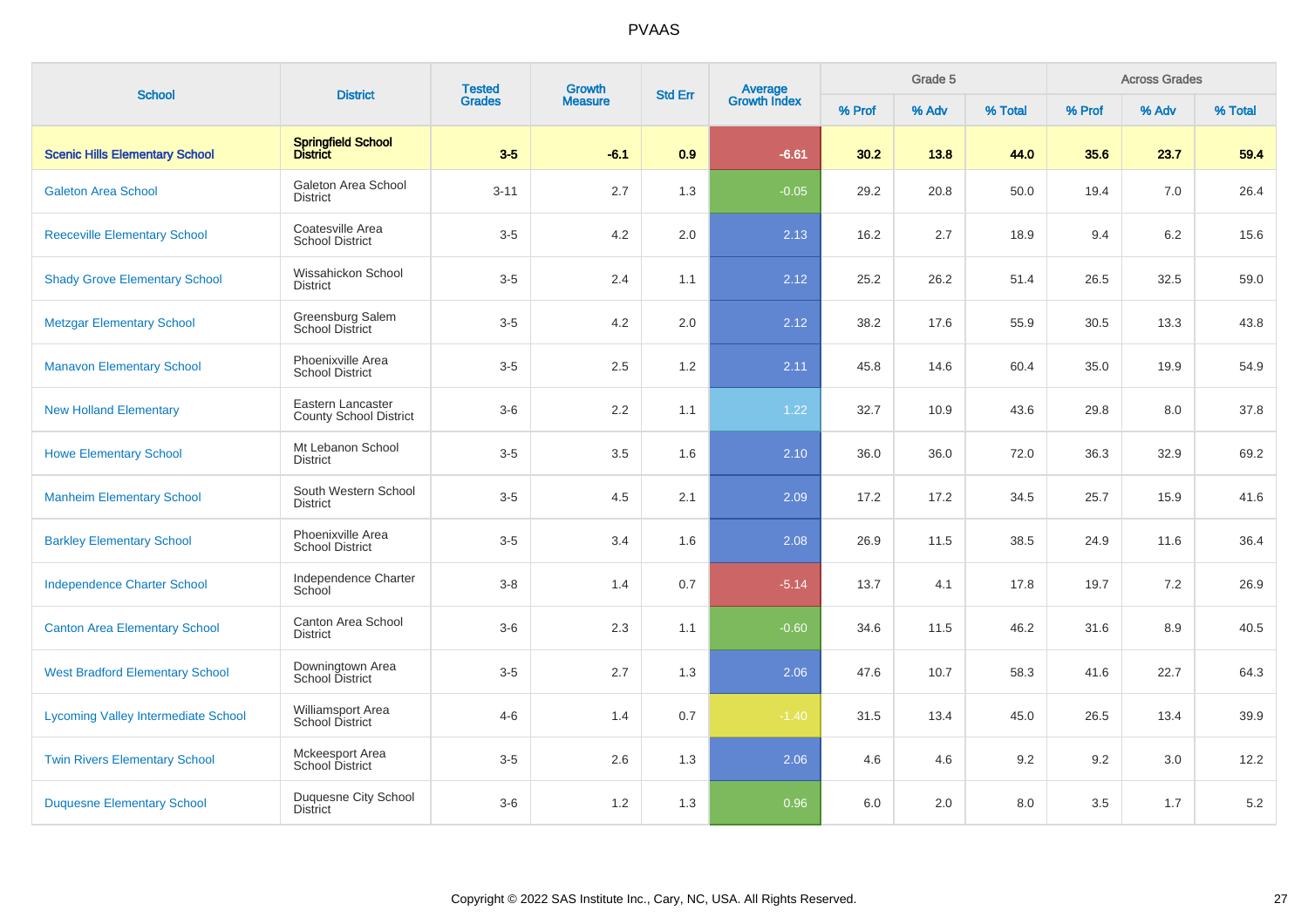| <b>School</b>                                                  | <b>District</b>                                            | <b>Tested</b><br><b>Grades</b> | Growth         | <b>Std Err</b> | <b>Average</b><br>Growth Index |        | Grade 5 |         |        | <b>Across Grades</b> |         |
|----------------------------------------------------------------|------------------------------------------------------------|--------------------------------|----------------|----------------|--------------------------------|--------|---------|---------|--------|----------------------|---------|
|                                                                |                                                            |                                | <b>Measure</b> |                |                                | % Prof | % Adv   | % Total | % Prof | % Adv                | % Total |
| <b>Scenic Hills Elementary School</b>                          | <b>Springfield School</b><br><b>District</b>               | $3-5$                          | $-6.1$         | 0.9            | $-6.61$                        | 30.2   | 13.8    | 44.0    | 35.6   | 23.7                 | 59.4    |
| <b>Second District Elementary School</b>                       | <b>Crawford Central</b><br><b>School District</b>          | $3-6$                          | 2.7            | 1.3            | 1.69                           | 17.5   | 7.5     | 25.0    | 15.9   | 4.6                  | 20.5    |
| <b>North Wales Elementary School</b>                           | North Penn School<br><b>District</b>                       | $3-6$                          | 0.2            | 1.3            | 0.14                           | 34.0   | 12.8    | 46.8    | 30.0   | 15.6                 | 45.6    |
| <b>Hamilton Elementary School</b>                              | Carlisle Area School<br><b>District</b>                    | $3-5$                          | 3.6            | 1.8            | 2.04                           | 20.0   | 4.4     | 24.4    | 17.4   | 3.8                  | 21.2    |
| <b>Elmwood Academy</b>                                         | Mechanicsburg Area<br>School District                      | $4 - 5$                        | 1.4            | 0.7            | 2.03                           | 27.0   | 14.7    | 41.8    | 28.6   | 13.7                 | 42.3    |
| <b>Westtown-Thornbury Elementary School</b>                    | West Chester Area<br><b>School District</b>                | $3-5$                          | 3.1            | 1.5            | 2.03                           | 29.5   | 8.2     | 37.7    | 39.5   | 15.9                 | 55.4    |
| <b>Youngsville Elementary School</b>                           | Warren County School<br><b>District</b>                    | $3-5$                          | 3.5            | 1.7            | 2.03                           | 10.9   | 6.5     | 17.4    | 13.5   | 2.7                  | 16.2    |
| <b>Redbank Valley Intermediate School</b>                      | Redbank Valley<br><b>School District</b>                   | $3-5$                          | 2.8            | 1.4            | 2.02                           | 34.3   | 20.0    | 54.3    | 29.2   | 16.8                 | 46.0    |
| <b>Ad Prima Charter School</b>                                 | Ad Prima Charter<br>School                                 | $3 - 8$                        | 1.5            | 0.8            | $-4.74$                        | 8.3    | 0.0     | 8.3     | 10.9   | 0.7                  | 11.6    |
| <b>Chatham Park Elementary School</b>                          | Haverford Township<br><b>School District</b>               | $3-5$                          | 2.5            | 1.2            | 1.99                           | 36.0   | 36.0    | 71.9    | 36.3   | 37.3                 | 73.7    |
| <b>Mckee Elementary School</b>                                 | <b>West Allegheny</b><br>School District                   | $3-5$                          | 2.5            | 1.3            | 1.95                           | 29.4   | 27.1    | 56.5    | 36.1   | 29.5                 | 65.6    |
| Juniata Gap Elementary School                                  | Altoona Area School<br><b>District</b>                     | $3-5$                          | 2.8            | 1.5            | 1.94                           | 25.0   | 17.2    | 42.2    | 28.9   | 12.4                 | 41.2    |
| <b>Easton Arts Academy Elementary</b><br><b>Charter School</b> | Easton Arts Academy<br><b>Elementary Charter</b><br>School | $3-5$                          | 4.8            | 2.4            | 1.94                           | 4.2    | 16.7    | 20.8    | 12.6   | 3.9                  | 16.5    |
| <b>Freire Charter School</b>                                   | Freire Charter School                                      | $5 - 11$                       | 1.2            | 0.6            | $-3.49$                        | 0.0    | 0.0     | 0.0     | 3.3    | 0.0                  | 3.3     |
| Roy A. Hunt Elementary School                                  | New Kensington-<br>Arnold School District                  | $3-6$                          | 1.6            | 0.8            | $-3.82$                        | 9.2    | 0.9     | 10.1    | 14.8   | 3.5                  | 18.3    |
| <b>Park Forest Elementary School</b>                           | State College Area<br><b>School District</b>               | $3-5$                          | 3.0            | 1.6            | 1.92                           | 39.7   | 20.7    | 60.3    | 35.3   | 26.6                 | 61.8    |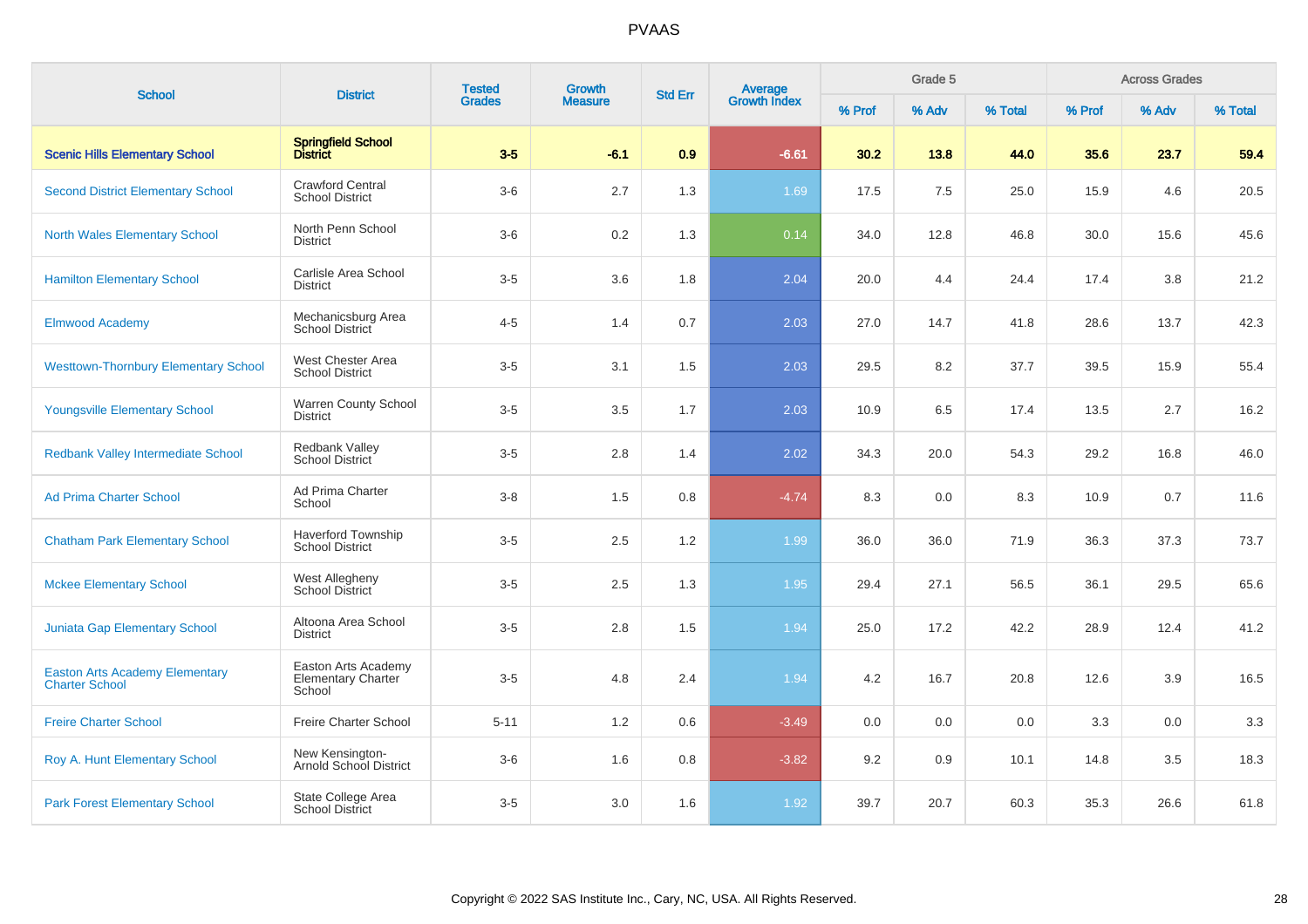| <b>School</b>                          | <b>District</b>                                  | <b>Tested</b> | Growth         | <b>Std Err</b> | <b>Average</b><br>Growth Index |        | Grade 5 |         |         | <b>Across Grades</b> |         |
|----------------------------------------|--------------------------------------------------|---------------|----------------|----------------|--------------------------------|--------|---------|---------|---------|----------------------|---------|
|                                        |                                                  | <b>Grades</b> | <b>Measure</b> |                |                                | % Prof | % Adv   | % Total | % Prof  | % Adv                | % Total |
| <b>Scenic Hills Elementary School</b>  | <b>Springfield School</b><br><b>District</b>     | $3-5$         | $-6.1$         | 0.9            | $-6.61$                        | 30.2   | 13.8    | 44.0    | 35.6    | 23.7                 | 59.4    |
| Wilmington Area Middle School          | Wilmington Area<br><b>School District</b>        | $5 - 8$       | $-0.8$         | 0.8            | $-0.99$                        | 36.8   | 10.5    | 47.4    | 22.6    | 4.8                  | 27.4    |
| <b>Benner Elementary School</b>        | <b>Bellefonte Area</b><br><b>School District</b> | $3-5$         | 3.9            | 2.0            | 1.92                           | 32.4   | 23.5    | 55.9    | 37.8    | 21.1                 | 58.9    |
| Catasauqua Middle School               | Catasauqua Area<br><b>School District</b>        | $5 - 8$       | 1.2            | 0.6            | $-0.41$                        | 12.2   | 5.6     | 17.8    | 13.0    | 4.5                  | 17.5    |
| <b>Glen Acres Elementary School</b>    | West Chester Area<br><b>School District</b>      | $3-5$         | 2.9            | 1.5            | 1.90                           | 38.3   | 10.0    | 48.3    | 39.2    | 22.6                 | 61.9    |
| <b>Pleasantville Elementary School</b> | <b>Titusville Area School</b><br><b>District</b> | $3-5$         | 3.6            | 1.9            | 1.90                           | 29.3   | 14.6    | 43.9    | 33.6    | 13.6                 | 47.3    |
| <b>Mary C Howse Elementary School</b>  | West Chester Area<br><b>School District</b>      | $3-5$         | 3.0            | 1.6            | 1.89                           | 30.4   | 33.9    | 64.3    | 31.9    | 31.3                 | 63.2    |
| <b>Kulp Elementary School</b>          | North Penn School<br><b>District</b>             | $3-6$         | 1.9            | 1.0            | 1.41                           | 29.4   | 16.2    | 45.6    | 25.6    | 12.2                 | 37.8    |
| <b>Sandycreek Elementary School</b>    | Franklin Area School<br><b>District</b>          | $3-6$         | 1.4            | 1.3            | 1.10                           | 25.6   | 12.8    | 38.5    | 27.4    | 8.4                  | 35.8    |
| <b>Pfeiffer-Burleigh School</b>        | Erie City School<br><b>District</b>              | $3-5$         | 2.6            | 1.4            | 1.87                           | 1.4    | 1.4     | 2.8     | 6.0     | 1.0                  | 7.0     |
| Lehman-Jackson Elementary School       | Lake-Lehman School<br><b>District</b>            | $3-6$         | 2.3            | 1.2            | $-0.84$                        | 39.5   | 14.0    | 53.5    | 32.4    | 9.9                  | 42.3    |
| <b>Salladasburg Elementary School</b>  | Jersey Shore Area<br><b>School District</b>      | $3-5$         | 4.1            | 2.2            | 1.87                           | 27.6   | 27.6    | 55.2    | 37.0    | 22.8                 | 59.8    |
| Midland Elementary/Middle School       | Midland Borough<br>School District               | $3-8$         | 2.3            | 1.2            | $-0.52$                        | 10.3   | 6.9     | 17.2    | 15.7    | 2.9                  | 18.6    |
| <b>Russell Byers Charter School</b>    | Russell Byers Charter<br>School                  | $3-8$         | 1.5            | 0.8            | $-0.79$                        | 3.6    | 0.0     | 3.6     | 3.2     | 1.9                  | 5.2     |
| <b>Sto-Rox Upper Elementary School</b> | Sto-Rox School<br>District                       | $4 - 6$       | 1.7            | 0.9            | 0.56                           | 4.4    | 1.1     | 5.5     | $2.8\,$ | 0.8                  | 3.6     |
| <b>Foster Elementary School</b>        | Mt Lebanon School<br><b>District</b>             | $3-5$         | 3.6            | 2.0            | 1.82                           | 40.0   | 34.3    | 74.3    | 44.4    | 35.4                 | 79.8    |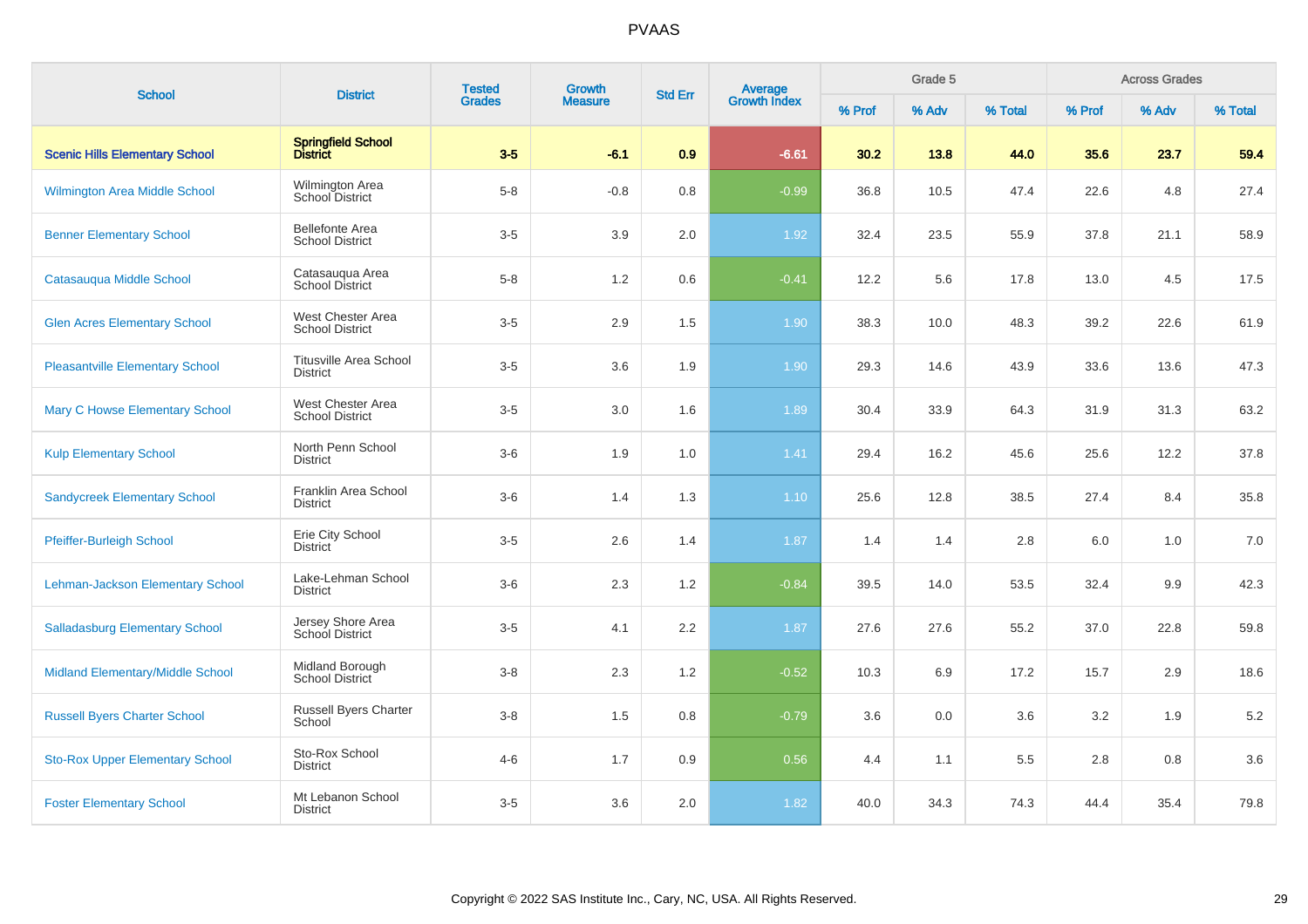| <b>School</b>                                             | <b>District</b>                                | <b>Tested</b> | Growth         | <b>Std Err</b> |                                |        | Grade 5 |         |        | <b>Across Grades</b> |         |
|-----------------------------------------------------------|------------------------------------------------|---------------|----------------|----------------|--------------------------------|--------|---------|---------|--------|----------------------|---------|
|                                                           |                                                | <b>Grades</b> | <b>Measure</b> |                | <b>Average</b><br>Growth Index | % Prof | % Adv   | % Total | % Prof | % Adv                | % Total |
| <b>Scenic Hills Elementary School</b>                     | Springfield School<br>District                 | $3-5$         | $-6.1$         | 0.9            | $-6.61$                        | 30.2   | 13.8    | 44.0    | 35.6   | 23.7                 | 59.4    |
| <b>Leola Elementary School</b>                            | Conestoga Valley<br><b>School District</b>     | $3-6$         | 1.7            | 1.2            | 1.43                           | 11.9   | 4.8     | 16.7    | 16.4   | 6.6                  | 23.0    |
| <b>Mount Rock Elementary School</b>                       | <b>Big Spring School</b><br><b>District</b>    | $3-5$         | 2.8            | 1.6            | 1.81                           | 28.6   | 17.9    | 46.4    | 32.5   | 20.1                 | 52.6    |
| <b>Blue Mountain Elementary Cressona</b><br><b>School</b> | <b>Blue Mountain School</b><br><b>District</b> | $3-5$         | 2.5            | 1.4            | 1.81                           | 41.7   | 23.6    | 65.3    | 41.8   | 18.8                 | 60.6    |
| <b>Middleburg Elementary School</b>                       | Midd-West School<br><b>District</b>            | $3-5$         | 2.6            | 1.5            | 1.79                           | 31.2   | 10.9    | 42.2    | 26.9   | 8.1                  | 35.0    |
| <b>Gilbertsville Elementary School</b>                    | Boyertown Area<br>School District              | $3-5$         | 2.5            | 1.4            | 1.78                           | 28.4   | 14.9    | 43.3    | 32.2   | 10.1                 | 42.3    |
| <b>Tamaqua Elementary School</b>                          | Tamaqua Area School<br><b>District</b>         | $3-5$         | 2.6            | 1.4            | 1.78                           | 27.5   | 8.7     | 36.2    | 29.5   | 6.3                  | 35.8    |
| <b>Paxtonia Elementary School</b>                         | Central Dauphin<br>School District             | $3-5$         | 2.2            | 1.2            | 1.77                           | 29.3   | 20.2    | 49.5    | 30.7   | 16.3                 | 47.0    |
| <b>Childs George W School</b>                             | Philadelphia City<br>School District           | $3 - 8$       | 3.1            | 1.8            | 0.25                           | 0.0    | 0.0     | 0.0     | 8.8    | 2.6                  | 11.5    |
| <b>Easterly Parkway Elementary School</b>                 | State College Area<br><b>School District</b>   | $3-5$         | 4.7            | 2.7            | 1.76                           | 27.3   | 45.4    | 72.7    | 29.6   | 33.0                 | 62.5    |
| <b>Caln Elementary School</b>                             | Coatesville Area<br><b>School District</b>     | $3-5$         | 3.0            | 1.7            | 1.76                           | 13.0   | 11.1    | 24.1    | 10.5   | 8.3                  | 18.8    |
| <b>East Fallowfield Elementary School</b>                 | Coatesville Area<br><b>School District</b>     | $3-5$         | 3.0            | 1.7            | 1.75                           | 24.0   | 8.0     | 32.0    | 18.5   | 6.2                  | 24.7    |
| <b>Greenville Elementary School</b>                       | Greenville Area<br><b>School District</b>      | $3-6$         | 0.8            | 0.9            | 0.84                           | 34.4   | 4.4     | 38.9    | 29.3   | 6.0                  | 35.3    |
| <b>Lawton Henry W School</b>                              | Philadelphia City<br>School District           | $3-5$         | 5.5            | 3.2            | 1.74                           | 19.0   | 0.0     | 19.0    | 12.1   | 0.0                  | 12.1    |
| <b>Chicora Elementary School</b>                          | Karns City Area<br><b>School District</b>      | $3-6$         | 1.9            | 1.1            | 1.49                           | 24.6   | 4.9     | 29.5    | 26.1   | 1.8                  | 27.9    |
| <b>Hosack Elementary School</b>                           | North Allegheny<br>School District             | $3-5$         | 3.0            | 1.7            | 1.74                           | 27.1   | 39.6    | 66.7    | 29.6   | 38.5                 | 68.0    |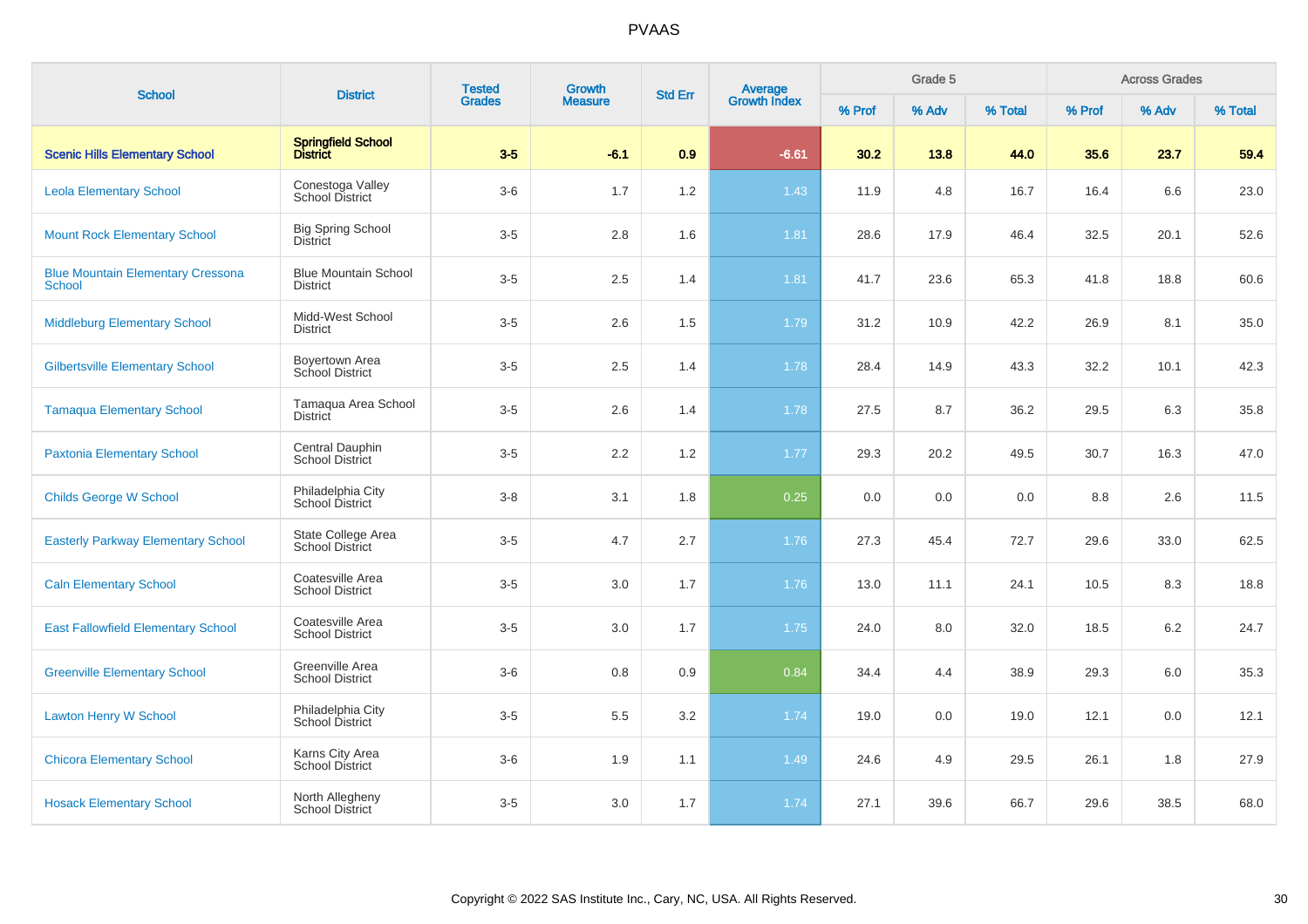| <b>School</b>                                    | <b>District</b>                                     | <b>Tested</b> | <b>Growth</b>  | <b>Std Err</b> | <b>Average</b><br>Growth Index |        | Grade 5 |         |        | <b>Across Grades</b> |         |
|--------------------------------------------------|-----------------------------------------------------|---------------|----------------|----------------|--------------------------------|--------|---------|---------|--------|----------------------|---------|
|                                                  |                                                     | <b>Grades</b> | <b>Measure</b> |                |                                | % Prof | % Adv   | % Total | % Prof | % Adv                | % Total |
| <b>Scenic Hills Elementary School</b>            | Springfield School<br>District                      | $3-5$         | $-6.1$         | 0.9            | $-6.61$                        | 30.2   | 13.8    | 44.0    | 35.6   | 23.7                 | 59.4    |
| <b>Bellaire Elementary School</b>                | Carlisle Area School<br><b>District</b>             | $3-5$         | 2.8            | 1.6            | 1.74                           | 15.8   | 8.8     | 24.6    | 19.6   | 6.1                  | 25.7    |
| <b>Stony Creek Elementary School</b>             | Wissahickon School<br><b>District</b>               | $3-5$         | 2.3            | 1.4            | 1.73                           | 35.5   | 34.2    | 69.7    | 32.6   | 46.3                 | 78.8    |
| <b>Waynesburg Central Elementary School</b>      | <b>Central Greene</b><br><b>School District</b>     | $3-6$         | $-2.3$         | 0.8            | $-2.79$                        | 16.8   | 3.0     | 19.8    | 17.4   | 3.9                  | 21.2    |
| Dallastown Area Intermediate School              | Dallastown Area<br><b>School District</b>           | $4 - 6$       | 0.8            | 0.4            | $-1.21$                        | 25.9   | 13.1    | 39.0    | 29.8   | 14.7                 | 44.4    |
| <b>Horace Mann Elementary School</b>             | Indiana Area School<br><b>District</b>              | $4 - 5$       | 2.1            | 1.2            | 1.70                           | 31.1   | 24.4    | 55.6    | 30.4   | 26.9                 | 57.3    |
| <b>Mastery Charter School - Thomas</b><br>Campus | <b>Mastery Charter</b><br>School - Thomas<br>Campus | $3 - 10$      | 1.5            | 0.9            | $-1.26$                        | 10.8   | 0.0     | 10.8    | 8.6    | 0.8                  | 9.4     |
| <b>Grace S Beck School</b>                       | Shikellamy School<br><b>District</b>                | $3-5$         | 3.2            | 1.9            | 1.69                           | 16.7   | 5.6     | 22.2    | 22.0   | 4.6                  | 26.6    |
| <b>Oak Flat Elementary School</b>                | <b>Big Spring School</b><br><b>District</b>         | $3-5$         | 3.0            | 1.8            | 1.68                           | 34.8   | 13.0    | 47.8    | 40.5   | 20.6                 | 61.1    |
| <b>General Wayne Elementary School</b>           | <b>Great Valley School</b><br><b>District</b>       | $3-5$         | 2.4            | 1.5            | 1.67                           | 31.9   | 23.2    | 55.1    | 35.0   | 26.2                 | 61.2    |
| <b>Uwchlan Hills Elementary School</b>           | Downingtown Area<br>School District                 | $3-5$         | 2.5            | 1.5            | 1.66                           | 49.2   | 32.8    | 82.0    | 43.7   | 35.0                 | 78.6    |
| <b>Walnut Street Elementary School</b>           | William Penn School<br><b>District</b>              | $3-6$         | 3.3            | 2.0            | 0.56                           | 6.7    | 0.0     | 6.7     | 7.3    | 0.0                  | 7.3     |
| <b>Hartwood Elementary School</b>                | Fox Chapel Area<br>School District                  | $3-5$         | 2.6            | 1.6            | 1.65                           | 33.9   | 50.8    | 84.8    | 28.7   | 51.9                 | 80.7    |
| <b>East Bradford Elementary School</b>           | West Chester Area<br><b>School District</b>         | $3-5$         | 3.0            | 1.8            | 1.65                           | 32.5   | 17.5    | 50.0    | 33.8   | 30.3                 | 64.1    |
| <b>Universal Creighton Charter School</b>        | Universal Creighton<br>Charter School               | $3-8$         | 1.1            | 0.7            | $-0.80$                        | 11.9   | 1.2     | 13.1    | 8.6    | 4.4                  | 13.1    |
| Jeannette Mckee Elementary School                | Jeannette City School<br><b>District</b>            | $3-6$         | 1.8            | 1.1            | $-1.37$                        | 12.5   | 0.0     | 12.5    | 17.1   | 3.3                  | 20.4    |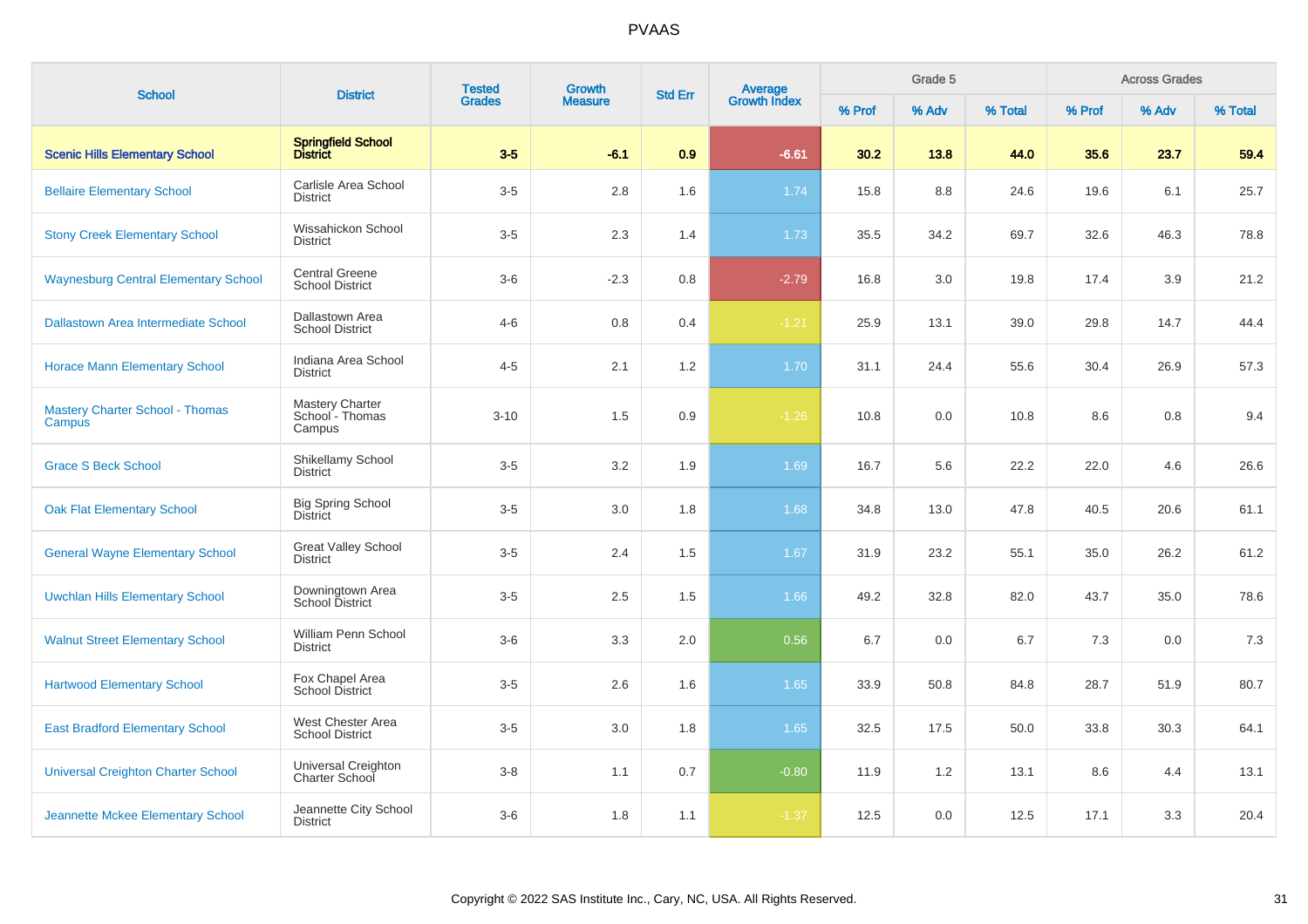| <b>School</b>                                           | <b>District</b>                                            | <b>Tested</b> | <b>Growth</b>  | <b>Std Err</b> | <b>Average</b><br>Growth Index |        | Grade 5 |         |        | <b>Across Grades</b> |         |
|---------------------------------------------------------|------------------------------------------------------------|---------------|----------------|----------------|--------------------------------|--------|---------|---------|--------|----------------------|---------|
|                                                         |                                                            | <b>Grades</b> | <b>Measure</b> |                |                                | % Prof | % Adv   | % Total | % Prof | % Adv                | % Total |
| <b>Scenic Hills Elementary School</b>                   | Springfield School<br>District                             | $3-5$         | $-6.1$         | 0.9            | $-6.61$                        | 30.2   | 13.8    | 44.0    | 35.6   | 23.7                 | 59.4    |
| <b>Carl G Renn Elementary School</b>                    | East Lycoming School<br>District                           | $3-6$         | 1.8            | 1.5            | $1.21$                         | 41.7   | 19.4    | 61.1    | 37.5   | 17.9                 | 55.4    |
| Mt Holly Springs Elementary School                      | Carlisle Area School<br><b>District</b>                    | $3-5$         | 3.9            | 2.4            | 1.60                           | 26.1   | 0.0     | 26.1    | 16.0   | 1.2                  | 17.3    |
| <b>Sugartown Elementary School</b>                      | <b>Great Valley School</b><br><b>District</b>              | $3-5$         | 2.2            | 1.3            | 1.60                           | 26.5   | 16.9    | 43.4    | 26.8   | 17.2                 | 43.9    |
| <b>North Side Elementary School</b>                     | Central Dauphin<br><b>School District</b>                  | $3-5$         | 1.9            | 1.2            | 1.60                           | 24.5   | 14.7    | 39.2    | 30.8   | 11.4                 | 42.2    |
| <b>Brownsville Area Elementary School</b>               | <b>Brownsville Area</b><br><b>School District</b>          | $3-5$         | 2.3            | 1.4            | 1.60                           | 17.3   | 4.0     | 21.3    | 14.4   | 1.8                  | 16.2    |
| <b>Mcintyre Elementary School</b>                       | North Hills School<br><b>District</b>                      | $3-5$         | 2.2            | 1.4            | 1.59                           | 28.0   | 14.6    | 42.7    | 29.8   | 21.6                 | 51.5    |
| <b>Clark Elementary School</b>                          | <b>Harbor Creek School</b><br><b>District</b>              | $3-6$         | 1.9            | 1.2            | 1.25                           | 33.3   | 33.3    | 66.7    | 40.7   | 18.0                 | 58.7    |
| <b>Shanksville-Stonycreek Elementary</b><br>School      | Shanksville-<br>Stonycreek School<br><b>District</b>       | $3-5$         | 4.9            | 3.1            | 1.58                           | 28.6   | 0.0     | 28.6    | 30.4   | 0.0                  | 30.4    |
| <b>Dutch Ridge Elementary School</b>                    | Beaver Area School<br><b>District</b>                      | $3-6$         | 1.2            | 0.7            | 0.21                           | 36.2   | 23.8    | 60.0    | 33.6   | 33.0                 | 66.6    |
| <b>Hillcrest Intermediate School</b>                    | Norwin School District                                     | $5-6$         | 0.7            | 0.4            | $-1.67$                        | 31.7   | 25.2    | 56.9    | 34.6   | 22.9                 | 57.5    |
| <b>Weisenberg Elementary School</b>                     | Northwestern Lehigh<br><b>School District</b>              | $3-5$         | 2.2            | 1.4            | 1.54                           | 32.3   | 9.2     | 41.5    | 35.0   | 7.5                  | 42.5    |
| <b>Carnegie Elementary School</b>                       | Carlynton School<br><b>District</b>                        | $3-6$         | 0.9            | 1.2            | 0.78                           | 11.3   | 13.2    | 24.5    | 24.1   | 6.8                  | 30.9    |
| South Fayette Intermediate School                       | South Fayette<br>Township School<br><b>District</b>        | $3-5$         | 1.1            | 0.7            | 1.52                           | 37.5   | 23.5    | 61.0    | 35.3   | 35.5                 | 70.8    |
| <b>Mastery Charter School John Wister</b><br>Elementary | <b>Mastery Charter</b><br>School John Wister<br>Elementary | $3-5$         | 3.9            | 2.6            | 1.52                           | 5.0    | 0.0     | 5.0     | 2.9    | 0.0                  | 2.9     |
| Larry J. Macaluso Elementary School                     | Red Lion Area School<br><b>District</b>                    | $3-6$         | 1.5            | 1.0            | 1.22                           | 31.1   | 6.8     | 37.8    | 31.9   | 7.0                  | 38.9    |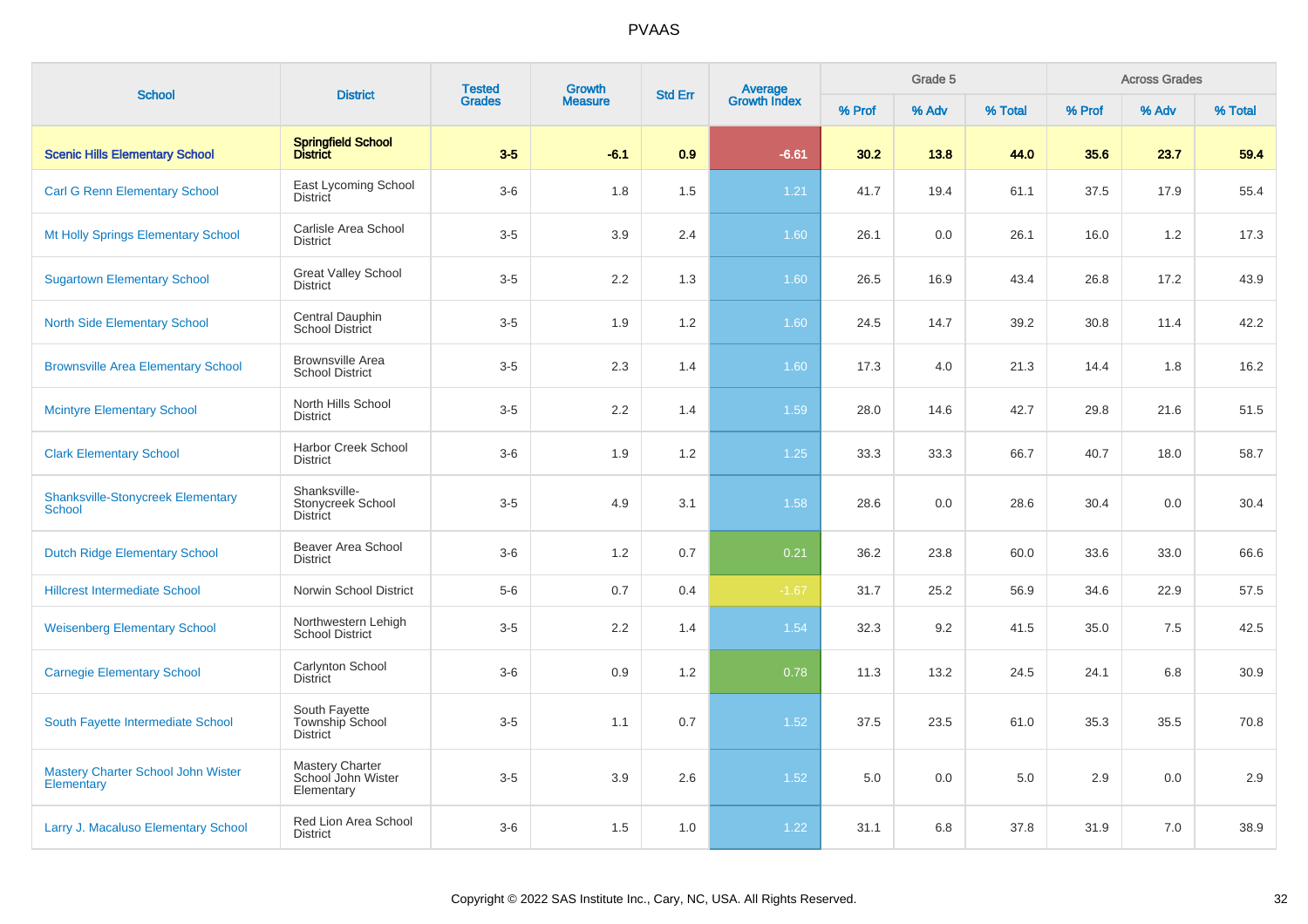| <b>School</b>                                         | <b>District</b>                                    | <b>Tested</b> | <b>Growth</b>  | <b>Std Err</b> | <b>Average</b><br>Growth Index |        | Grade 5 |         |        | <b>Across Grades</b><br>% Adv |         |
|-------------------------------------------------------|----------------------------------------------------|---------------|----------------|----------------|--------------------------------|--------|---------|---------|--------|-------------------------------|---------|
|                                                       |                                                    | <b>Grades</b> | <b>Measure</b> |                |                                | % Prof | % Adv   | % Total | % Prof |                               | % Total |
| <b>Scenic Hills Elementary School</b>                 | Springfield School<br>District                     | $3-5$         | $-6.1$         | 0.9            | $-6.61$                        | 30.2   | 13.8    | 44.0    | 35.6   | 23.7                          | 59.4    |
| <b>Montgomery Elementary School</b>                   | <b>Tuscarora School</b><br><b>District</b>         | $3-5$         | 2.6            | 1.8            | 1.49                           | 20.0   | 11.1    | 31.1    | 25.6   | 8.6                           | 34.2    |
| <b>Shaull Elementary School</b>                       | <b>Cumberland Valley</b><br><b>School District</b> | $3-5$         | 2.1            | 1.4            | 1.49                           | 38.4   | 39.7    | 78.1    | 32.2   | 42.6                          | 74.8    |
| <b>Dunmore Elementary Center</b>                      | Dunmore School<br><b>District</b>                  | $3-6$         | $-0.4$         | 0.9            | $-0.43$                        | 26.4   | 9.7     | 36.1    | 23.3   | 8.1                           | 31.4    |
| <b>Disston Hamilton School</b>                        | Philadelphia City<br>School District               | $3-8$         | 4.6            | 3.1            | 1.49                           |        |         |         | 0.0    | 0.0                           | 0.0     |
| Octorara Intermediate School                          | Octorara Area School<br><b>District</b>            | $5-6$         | 1.1            | 0.8            | 1.37                           | 25.7   | 6.7     | 32.4    | 21.4   | 5.4                           | 26.8    |
| <b>Taggart John H School</b>                          | Philadelphia City<br>School District               | $3 - 8$       | 2.6            | 2.0            | 1.32                           | 0.0    | 0.0     | 0.0     | 5.0    | 1.0                           | 6.1     |
| <b>Rhodes E Washington School</b>                     | Philadelphia City<br>School District               | $3-8$         | 2.5            | 1.7            | 1.45                           |        |         |         | 0.0    | 0.0                           | 0.0     |
| Juniata Valley Elementary School                      | Juniata Valley School<br><b>District</b>           | $3-5$         | 2.6            | 1.8            | 1.45                           | 23.3   | 4.6     | 27.9    | 25.4   | 6.5                           | 31.9    |
| <b>Vision Academy Charter School</b>                  | Vision Academy<br>Charter School                   | $3 - 8$       | 1.7            | 1.1            | $-0.80$                        | 11.1   | 0.0     | 11.1    | 6.4    | 1.6                           | 8.0     |
| <b>Portage Area Elementary School</b>                 | Portage Area School<br><b>District</b>             | $3-6$         | 1.8            | 1.2            | $-0.00$                        | 28.6   | 7.1     | 35.7    | 34.3   | 15.2                          | 49.5    |
| Young Scholars Of Central PA Charter<br><b>School</b> | Young Scholars Of<br>Central PA Charter<br>School  | $3 - 8$       | 1.7            | 1.2            | $-0.29$                        | 31.8   | 9.1     | 40.9    | 21.7   | 11.1                          | 32.8    |
| <b>St Thomas Elementary School</b>                    | Tuscarora School<br><b>District</b>                | $3-5$         | 2.1            | 1.5            | 1.42                           | 19.0   | 3.2     | 22.2    | 16.0   | 2.5                           | 18.5    |
| <b>Marshall Academy</b>                               | Harrisburg City School<br><b>District</b>          | $5 - 8$       | 2.4            | 1.7            | 1.42                           |        |         |         | 0.0    | 0.0                           | 0.0     |
| <b>Morton Thomas G School</b>                         | Philadelphia City<br><b>School District</b>        | $3-5$         | 4.0            | 2.8            | 1.42                           | 0.0    | 0.0     | 0.0     | 2.0    | 0.0                           | 2.0     |
| <b>Southern Middle School</b>                         | Reading School<br><b>District</b>                  | $5-8$         | 1.1            | 0.8            | 0.16                           | 5.5    | 1.4     | 6.8     | 2.1    | 0.8                           | 2.9     |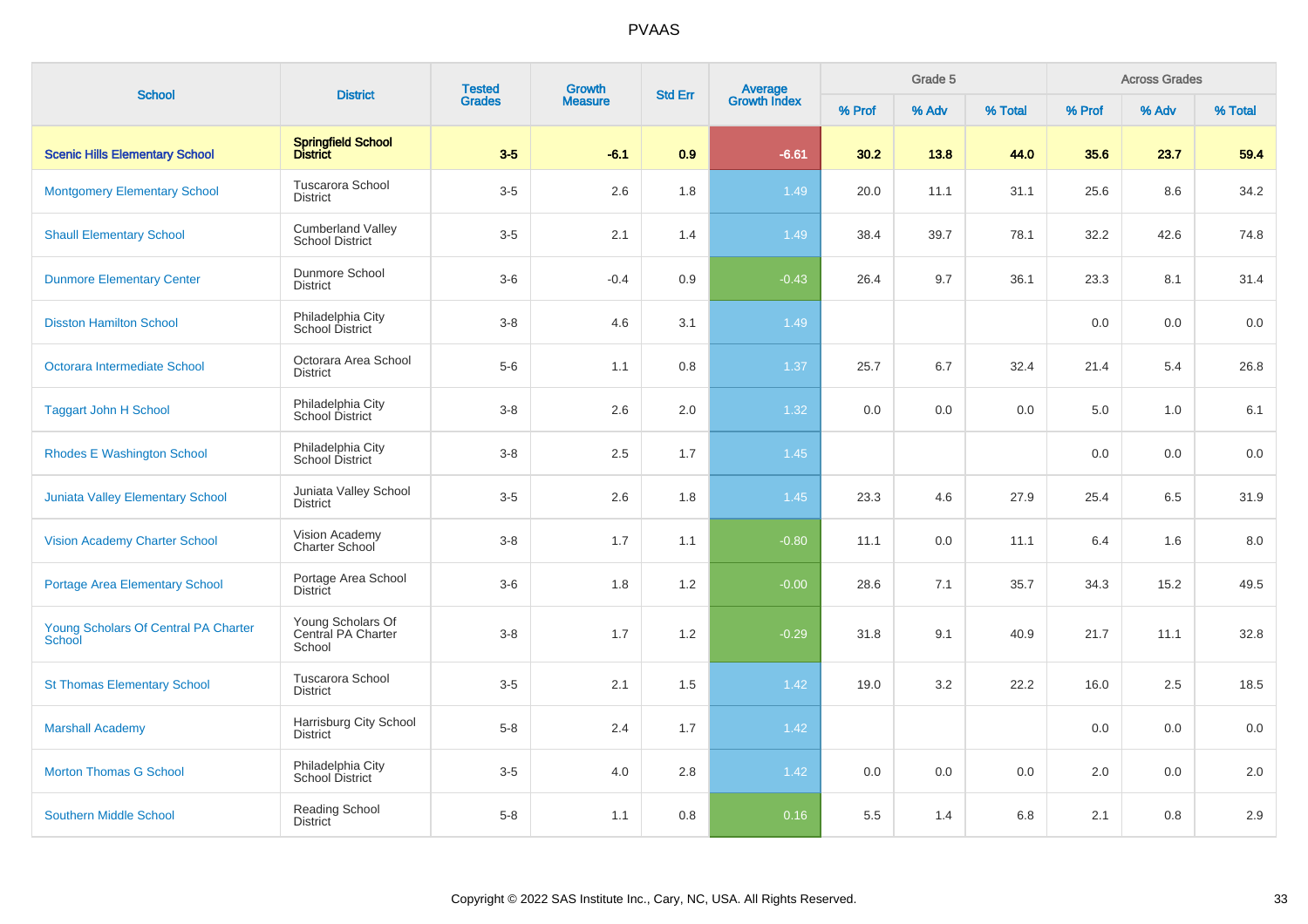| <b>School</b>                                      | <b>District</b>                                        | <b>Tested</b> | <b>Growth</b>  | <b>Std Err</b> |                                |        | Grade 5 |         |        | <b>Across Grades</b> |         |
|----------------------------------------------------|--------------------------------------------------------|---------------|----------------|----------------|--------------------------------|--------|---------|---------|--------|----------------------|---------|
|                                                    |                                                        | <b>Grades</b> | <b>Measure</b> |                | <b>Average</b><br>Growth Index | % Prof | % Adv   | % Total | % Prof | % Adv                | % Total |
| <b>Scenic Hills Elementary School</b>              | Springfield School<br>District                         | $3-5$         | $-6.1$         | 0.9            | $-6.61$                        | 30.2   | 13.8    | 44.0    | 35.6   | 23.7                 | 59.4    |
| Northwestern Lehigh Elementary School              | Northwestern Lehigh<br><b>School District</b>          | $3-5$         | 2.1            | 1.5            | 1.41                           | 19.4   | 12.9    | 32.3    | 22.1   | 12.7                 | 34.8    |
| <b>Colonial Elementary School</b>                  | <b>Colonial School</b><br><b>District</b>              | $4 - 5$       | 0.9            | 0.7            | 1.40                           | 32.7   | 27.3    | 60.0    | 33.4   | 24.5                 | 57.8    |
| <b>Poff Elementary School</b>                      | Hampton Township<br>School District                    | $3-5$         | 2.3            | 1.7            | 1.40                           | 36.7   | 40.8    | 77.6    | 32.7   | 44.4                 | 77.1    |
| <b>Big Beaver Elementary School</b>                | <b>Big Beaver Falls Area</b><br><b>School District</b> | $3-5$         | 2.3            | 1.6            | 1.40                           | 28.6   | 0.0     | 28.6    | 30.7   | 0.7                  | 31.4    |
| <b>Union Memorial Elementary School</b>            | Union Area School<br><b>District</b>                   | $3-5$         | 2.6            | 1.9            | 1.39                           | 41.0   | 12.8    | 53.8    | 35.0   | 12.4                 | 47.4    |
| <b>Southwark School</b>                            | Philadelphia City<br><b>School District</b>            | $3-8$         | 1.7            | 1.2            | $-0.10$                        | 2.8    | 2.8     | 5.6     | 4.3    | 2.7                  | 6.9     |
| Upper Dauphin Area Middle School                   | Upper Dauphin Area<br>School District                  | $5-8$         | 1.0            | 0.7            | $-4.36$                        | 9.7    | 4.8     | 14.5    | 18.0   | 6.9                  | 24.9    |
| Mcadoo-Kelayres Elementary/Middle<br><b>School</b> | Hazleton Area School<br><b>District</b>                | $3-8$         | 1.7            | 1.2            | $-0.37$                        | 3.8    | 0.0     | 3.8     | 1.2    | 0.0                  | 1.2     |
| <b>Fell Charter School</b>                         | <b>Fell Charter School</b>                             | $3-8$         | 1.1            | 2.2            | 0.51                           | 25.0   | 0.0     | 25.0    | 17.1   | 4.0                  | 21.0    |
| <b>Trinity South Elementary School</b>             | <b>Trinity Area School</b><br><b>District</b>          | $3-5$         | 2.1            | 1.5            | 1.36                           | 48.4   | 14.5    | 62.9    | 38.0   | 21.2                 | 59.1    |
| <b>Kissel Hill Elementary School</b>               | <b>Warwick School</b><br><b>District</b>               | $3-6$         | 1.4            | 1.0            | 0.70                           | 30.6   | 8.1     | 38.7    | 29.1   | 12.7                 | 41.8    |
| <b>Willow Lane Elementary School</b>               | East Penn School<br><b>District</b>                    | $3-5$         | 1.5            | 1.1            | 1.35                           | 37.5   | 8.0     | 45.5    | 33.3   | 16.7                 | 50.0    |
| <b>W B Evans Magnet School</b>                     | William Penn School<br><b>District</b>                 | $3-6$         | 2.6            | 1.9            | $-0.22$                        | 5.9    | 0.0     | 5.9     | 5.5    | 1.1                  | 6.6     |
| W.A. Mccreery Elementary School                    | <b>Marion Center Area</b><br><b>School District</b>    | $3-6$         | 1.6            | 1.2            | 0.29                           | 27.5   | 10.0    | 37.5    | 26.8   | 13.1                 | 39.9    |
| <b>Eisenhower Elementary School</b>                | <b>Warren County School</b><br><b>District</b>         | $3-5$         | 2.4            | 1.8            | 1.33                           | 32.6   | 7.0     | 39.5    | 31.2   | 7.2                  | 38.4    |
| <b>Lake-Noxen Elementary School</b>                | Lake-Lehman School<br><b>District</b>                  | $3-6$         | 2.0            | 1.5            | $-1.43$                        | 21.9   | 9.4     | 31.2    | 29.6   | 6.7                  | 36.3    |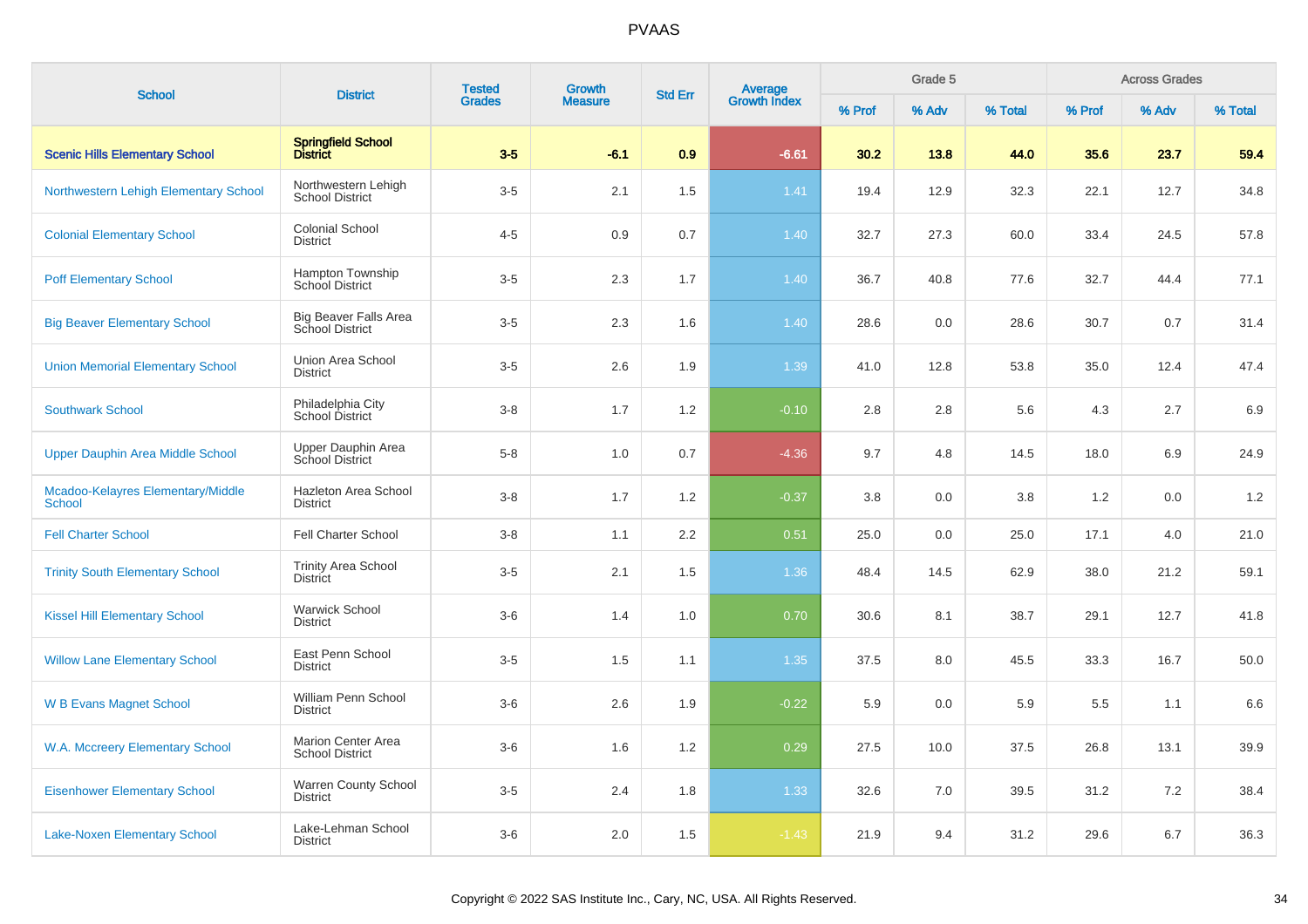| <b>School</b>                                             | <b>District</b>                                   | <b>Tested</b> | Growth         | <b>Std Err</b> | <b>Average</b><br>Growth Index |        | Grade 5 |         |        | <b>Across Grades</b> |         |
|-----------------------------------------------------------|---------------------------------------------------|---------------|----------------|----------------|--------------------------------|--------|---------|---------|--------|----------------------|---------|
|                                                           |                                                   | <b>Grades</b> | <b>Measure</b> |                |                                | % Prof | % Adv   | % Total | % Prof | % Adv                | % Total |
| <b>Scenic Hills Elementary School</b>                     | Springfield School<br>District                    | $3-5$         | $-6.1$         | 0.9            | $-6.61$                        | 30.2   | 13.8    | 44.0    | 35.6   | 23.7                 | 59.4    |
| <b>South Elementary School</b>                            | Perkiomen Valley<br><b>School District</b>        | $3-5$         | 1.7            | 1.3            | 1.32                           | 32.2   | 20.7    | 52.9    | 34.5   | 25.4                 | 59.9    |
| <b>Benjamin Chambers Elementary School</b>                | Chambersburg Area<br><b>School District</b>       | $3-5$         | 1.9            | 1.5            | 1.31                           | 11.4   | 4.3     | 15.7    | 10.8   | 2.4                  | 13.2    |
| <b>Mount Nittany Elementary School</b>                    | State College Area<br><b>School District</b>      | $3-5$         | 2.3            | 1.8            | 1.31                           | 13.6   | 27.3    | 40.9    | 20.7   | 37.9                 | 58.6    |
| Lehigh Valley Dual Language Charter<br><b>School</b>      | Lehigh Valley Dual<br>Language Charter<br>School  | $3-8$         | 3.1            | 2.3            | 0.53                           | 0.0    | 0.0     | 0.0     | 4.2    | 0.0                  | 4.2     |
| <b>Lengel Middle School</b>                               | Pottsville Area School<br><b>District</b>         | $5-8$         | $-0.6$         | 0.5            | $-1.33$                        | 21.4   | 12.2    | 33.6    | 17.1   | 5.6                  | 22.7    |
| <b>French Creek Elementary School</b>                     | Owen J Roberts<br><b>School District</b>          | $3-6$         | 0.5            | 1.1            | 0.46                           | 37.7   | 20.3    | 58.0    | 38.2   | 16.5                 | 54.8    |
| <b>Ellwood School</b>                                     | Philadelphia City<br>School District              | $3-5$         | 4.3            | 3.3            | 1.29                           | 0.0    | 0.0     | 0.0     | 0.0    | 0.0                  | 0.0     |
| <b>Paradise Elementary School</b>                         | Pequea Valley School<br><b>District</b>           | $3-6$         | 0.3            | 1.0            | 0.28                           | 16.7   | 7.6     | 24.2    | 18.0   | 3.3                  | 21.2    |
| <b>West Reading Elementary Center</b>                     | <b>Wyomissing Area</b><br>School District         | $5-6$         | $-0.8$         | 0.8            | $-1.09$                        | 32.2   | 13.6    | 45.8    | 31.1   | 10.5                 | 41.7    |
| <b>Paxinosa Elementary School</b>                         | Easton Area School<br><b>District</b>             | $3-5$         | 2.2            | 1.7            | 1.26                           | 5.4    | 0.0     | 5.4     | 7.4    | 2.7                  | 10.1    |
| <b>West Forest Elementary School</b>                      | Forest Area School<br><b>District</b>             | $3-6$         | 2.0            | 2.3            | 0.89                           | 41.7   | 0.0     | 41.7    | 29.1   | 5.4                  | 34.6    |
| <b>Seven Generations Charter School</b>                   | <b>Seven Generations</b><br><b>Charter School</b> | $3-5$         | 2.5            | 2.0            | 1.26                           | 24.3   | 5.4     | 29.7    | 25.6   | 5.6                  | 31.2    |
| <b>Avalon Elementary School</b>                           | Northgate School<br><b>District</b>               | $3-6$         | 2.1            | 1.7            | $-1.30$                        | 4.8    | 14.3    | 19.0    | 15.1   | 8.5                  | 23.6    |
| <b>Port Allegany Elementary School</b>                    | Port Allegany School<br><b>District</b>           | $3-6$         | 1.2            | 1.0            | 0.78                           | 20.0   | 5.7     | 25.7    | 17.5   | 5.4                  | 23.0    |
| <b>Mastery Charter School-Clymer</b><br><b>Elementary</b> | Mastery Charter<br>School - Clymer<br>Elementary  | $3-6$         | 1.9            | 1.5            | 0.88                           | 0.0    | 0.0     | 0.0     | 2.6    | 0.8                  | 3.4     |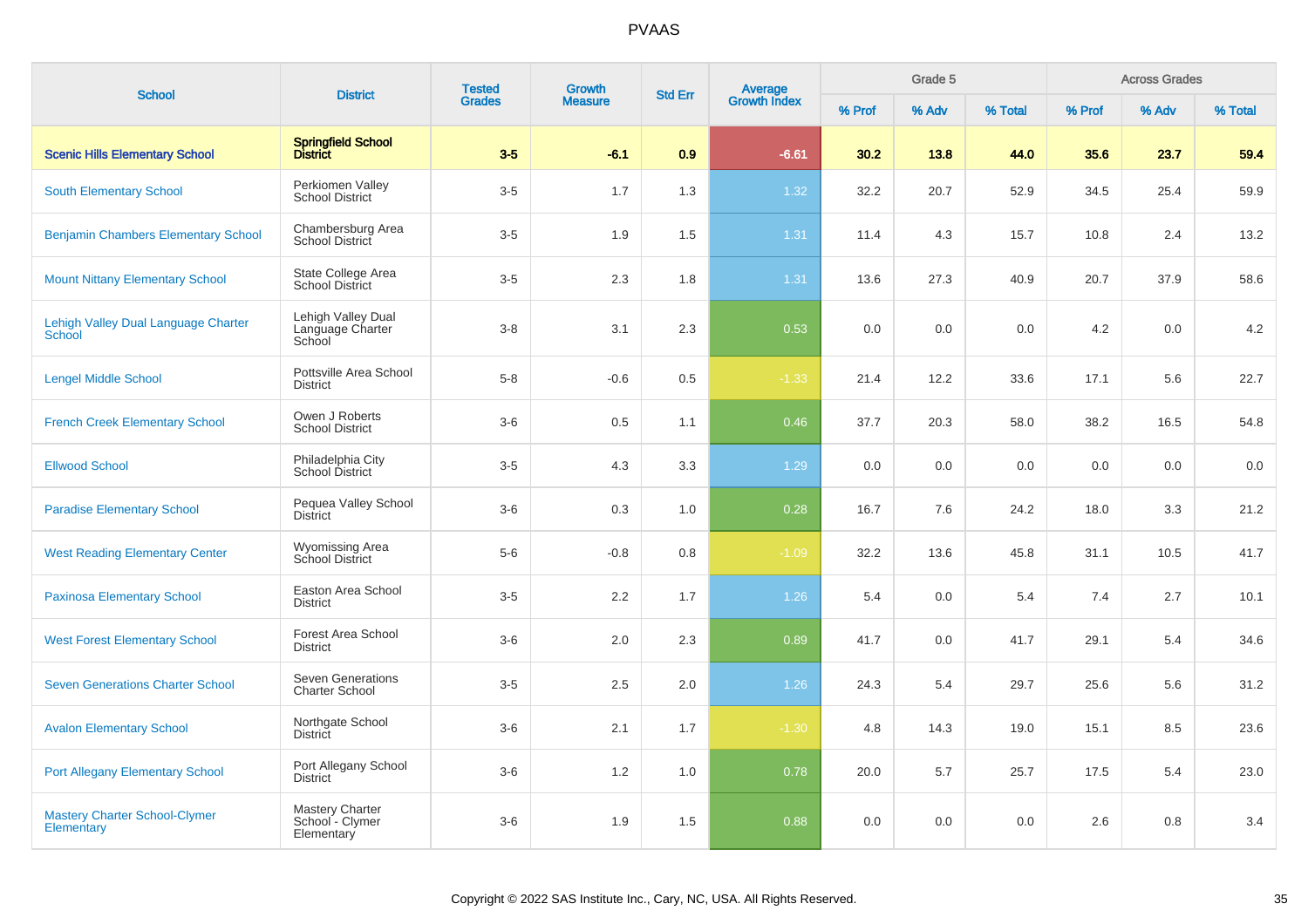| <b>School</b>                                             | <b>District</b>                                              | <b>Tested</b><br><b>Grades</b> | <b>Growth</b><br><b>Measure</b> | <b>Std Err</b>   | <b>Average</b><br>Growth Index | Grade 5 |       |         | <b>Across Grades</b> |       |         |
|-----------------------------------------------------------|--------------------------------------------------------------|--------------------------------|---------------------------------|------------------|--------------------------------|---------|-------|---------|----------------------|-------|---------|
|                                                           |                                                              |                                |                                 |                  |                                | % Prof  | % Adv | % Total | % Prof               | % Adv | % Total |
| <b>Scenic Hills Elementary School</b>                     | Springfield School<br>District                               | $3-5$                          | $-6.1$                          | 0.9              | $-6.61$                        | 30.2    | 13.8  | 44.0    | 35.6                 | 23.7  | 59.4    |
| <b>Hamilton Andrew School</b>                             | Philadelphia City<br>School District                         | $3-8$                          | 4.1                             | 3.4              | 1.22                           |         |       |         | 1.9                  | 0.0   | 1.9     |
| <b>Markham Elementary School</b>                          | Mt Lebanon School<br><b>District</b>                         | $3-5$                          | 2.1                             | 1.8              | 1.21                           | 43.2    | 36.4  | 79.6    | 34.5                 | 49.3  | 83.8    |
| <b>Sugar Valley Rural Charter School</b>                  | <b>Sugar Valley Rural</b><br>Charter School                  | $3 - 11$                       | $-0.5$                          | 1.0              | $-0.55$                        | 26.3    | 5.3   | 31.6    | 16.0                 | 2.8   | 18.9    |
| <b>Lakeland Elementary School - Mayfield</b><br>Campus    | <b>Lakeland School</b><br><b>District</b>                    | $3-6$                          | 1.7                             | 1.4              | $-0.33$                        | 35.5    | 3.2   | 38.7    | 25.6                 | 3.0   | 28.6    |
| <b>Adamstown Elementary School</b>                        | Cocalico School<br><b>District</b>                           | $3-5$                          | 1.8                             | 1.5              | 1.20                           | 33.3    | 8.3   | 41.7    | 32.2                 | 8.6   | 40.8    |
| <b>Shamona Creek Elementary School</b>                    | Downingtown Area<br>School District                          | $3-5$                          | 1.4                             | $1.2\,$          | 1.20                           | 32.3    | 38.5  | 70.8    | 33.6                 | 36.4  | 70.0    |
| <b>Richard Allen Preparatory Charter</b><br><b>School</b> | <b>Richard Allen</b><br><b>Preparatory Charter</b><br>School | $5 - 8$                        | 0.8                             | 0.7              | $-3.21$                        | 0.0     | 0.0   | 0.0     | 1.1                  | 0.3   | 1.4     |
| <b>Culbertson Elementary School</b>                       | Marple Newtown<br><b>School District</b>                     | $3-5$                          | 2.0                             | 1.7              | 1.19                           | 28.6    | 30.6  | 59.2    | 33.0                 | 24.7  | 57.7    |
| <b>Spring Forge Intermediate School</b>                   | Northeastern York<br><b>School District</b>                  | $4 - 6$                        | 1.0                             | 0.8              | $-0.00$                        | 28.8    | 12.6  | 41.4    | 26.7                 | 11.7  | 38.4    |
| <b>Coudersport Area Elementary School</b>                 | Coudersport Area<br><b>School District</b>                   | $3-6$                          | 1.4                             | 1.2              | $-0.50$                        | 35.7    | 3.6   | 39.3    | 24.6                 | 6.3   | 30.9    |
| <b>Carter And Macrae Elementary School</b>                | Lancaster School<br><b>District</b>                          | $3-5$                          | 2.6                             | $2.2\phantom{0}$ | 1.19                           | 8.8     | 0.0   | 8.8     | 5.4                  | 0.0   | 5.4     |
| <b>Curtin Intermediate School</b>                         | Williamsport Area<br><b>School District</b>                  | $4 - 6$                        | 0.8                             | 0.7              | $-5.06$                        | 18.1    | 8.1   | 26.2    | 20.3                 | 11.1  | 31.3    |
| Kelly John B School                                       | Philadelphia City<br>School District                         | $3-5$                          | 4.1                             | 3.5              | 1.19                           | 7.1     | 7.1   | 14.3    | 5.1                  | 2.6   | 7.7     |
| <b>Claysburg-Kimmel Elementary School</b>                 | Claysburg-Kimmel<br><b>School District</b>                   | $3-6$                          | 1.3                             | 1.1              | $-1.62$                        | 29.7    | 6.2   | 35.9    | 29.1                 | 7.9   | 37.0    |
| <b>Haine Middle School</b>                                | Seneca Valley School<br><b>District</b>                      | $5-6$                          | 0.6                             | 0.5              | 0.32                           | 28.7    | 21.5  | 50.2    | 32.1                 | 15.8  | 47.9    |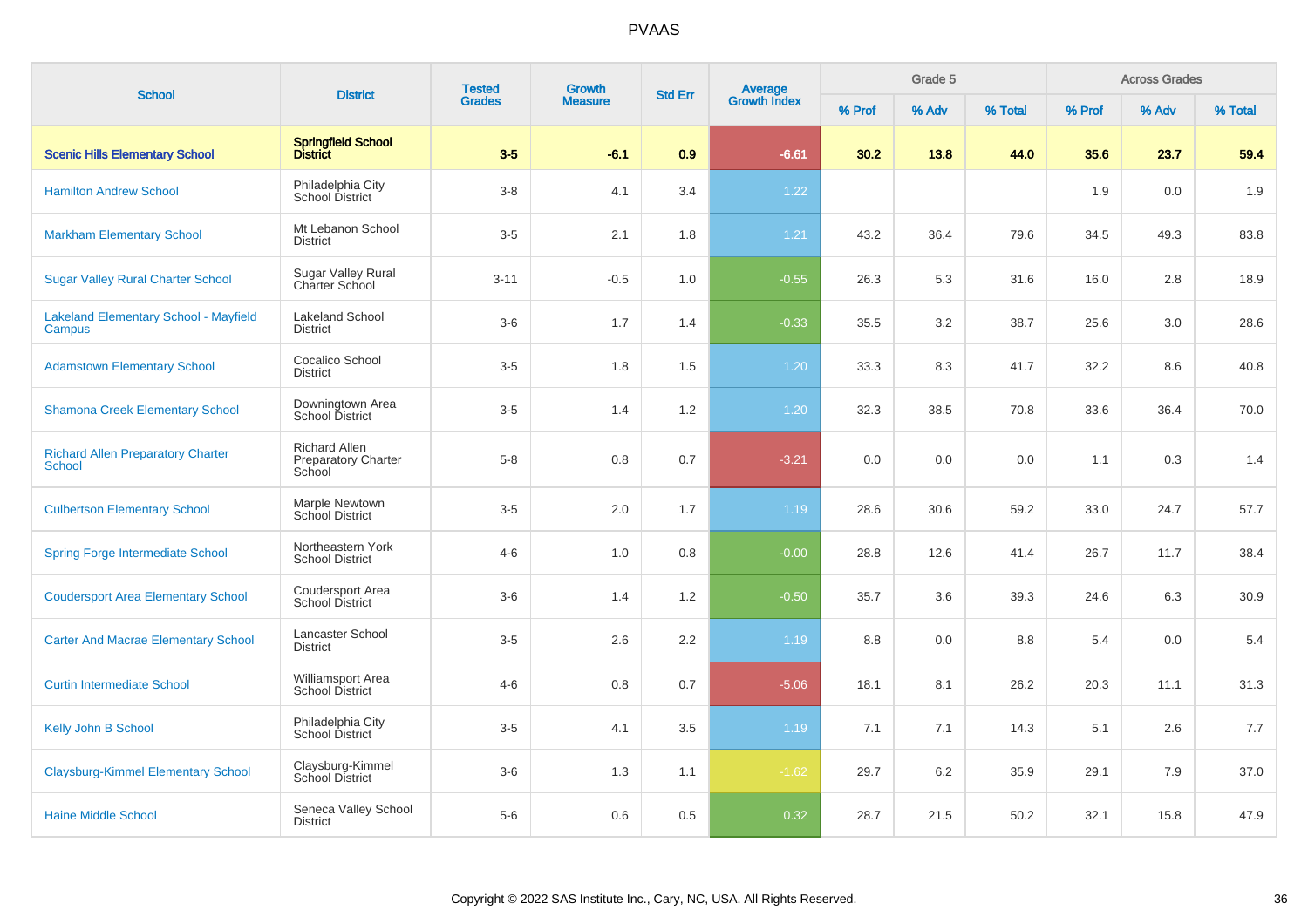| <b>School</b>                               | <b>District</b>                                | <b>Tested</b> | Growth         | <b>Std Err</b> |                                |        | Grade 5 |         |        | <b>Across Grades</b> |         |
|---------------------------------------------|------------------------------------------------|---------------|----------------|----------------|--------------------------------|--------|---------|---------|--------|----------------------|---------|
|                                             |                                                | <b>Grades</b> | <b>Measure</b> |                | <b>Average</b><br>Growth Index | % Prof | % Adv   | % Total | % Prof | % Adv                | % Total |
| <b>Scenic Hills Elementary School</b>       | Springfield School<br>District                 | $3-5$         | $-6.1$         | 0.9            | $-6.61$                        | 30.2   | 13.8    | 44.0    | 35.6   | 23.7                 | 59.4    |
| <b>Spring Farms Elementary School</b>       | Southern Huntingdon<br>County School District  | $3-5$         | 2.5            | 2.2            | 1.17                           | 25.8   | 12.9    | 38.7    | 20.4   | 9.1                  | 29.6    |
| <b>Moshannon Valley Elementary School</b>   | Moshannon Valley<br><b>School District</b>     | $3-6$         | 1.4            | 1.2            | $-0.10$                        | 19.6   | 13.0    | 32.6    | 20.7   | 10.3                 | 31.0    |
| <b>Londonderry Elementary School</b>        | Lower Dauphin School<br><b>District</b>        | $3-5$         | 2.2            | 1.9            | 1.17                           | 29.7   | 2.7     | 32.4    | 25.0   | 13.8                 | 38.8    |
| <b>Charles Kelly Elementary School</b>      | <b>Upper Darby School</b><br><b>District</b>   | $3-5$         | 3.0            | 2.5            | 1.17                           | 9.5    | 0.0     | 9.5     | 6.4    | 3.2                  | 9.5     |
| <b>Mckinley Elementary School</b>           | Erie City School<br><b>District</b>            | $3-5$         | 1.9            | 1.7            | 1.16                           | 5.0    | 1.7     | 6.7     | 5.5    | 1.1                  | 6.6     |
| <b>Penn Alexander School</b>                | Philadelphia City<br>School District           | $3-8$         | 1.5            | 1.3            | $-0.76$                        | 29.2   | 37.5    | 66.7    | 28.3   | 36.7                 | 65.0    |
| <b>Holland Elementary School</b>            | <b>Council Rock School</b><br><b>District</b>  | $3-6$         | 1.2            | 1.1            | 0.65                           | 28.6   | 20.0    | 48.6    | 32.3   | 21.3                 | 53.5    |
| <b>Rhoads James School</b>                  | Philadelphia City<br>School District           | $3 - 8$       | 3.8            | 3.3            | 1.14                           |        |         |         | 1.8    | 3.5                  | 5.3     |
| <b>Sellersville Elementary School</b>       | Pennridge School<br><b>District</b>            | $3-5$         | 1.9            | 1.6            | 1.13                           | 42.9   | 10.7    | 53.6    | 41.0   | 12.2                 | 53.2    |
| <b>Maple Glen Elementary School</b>         | Upper Dublin School<br>District                | $3-5$         | 1.5            | 1.4            | 1.13                           | 42.1   | 32.9    | 75.0    | 41.6   | 35.4                 | 77.0    |
| <b>Mastery Charter School - Mann Campus</b> | <b>Mastery Charter</b><br>School-Mann Campus   | $3-6$         | 1.8            | 1.6            | $-1.82$                        | 4.0    | 4.0     | 8.0     | 2.2    | 1.4                  | 3.6     |
| <b>Pollock Robert B School</b>              | Philadelphia City<br>School District           | $3-6$         | 2.5            | 2.2            | 0.29                           | 11.1   | 5.6     | 16.7    | 11.8   | 4.7                  | 16.5    |
| <b>Springton Manor Elementary School</b>    | Downingtown Area<br><b>School District</b>     | $3-5$         | 1.6            | 1.4            | 1.11                           | 38.9   | 20.8    | 59.7    | 35.4   | 28.6                 | 64.1    |
| <b>Wind Gap Middle School</b>               | Pen Argyl Area School<br>District <sup>-</sup> | $4 - 8$       | 0.7            | 0.6            | 1.04                           | 26.4   | 12.6    | 39.1    | 21.7   | 7.0                  | 28.8    |
| <b>Victory Elementary School</b>            | Franklin Area School<br><b>District</b>        | $3-6$         | 1.6            | 1.5            | 0.20                           | 44.8   | 6.9     | 51.7    | 33.3   | 5.4                  | 38.8    |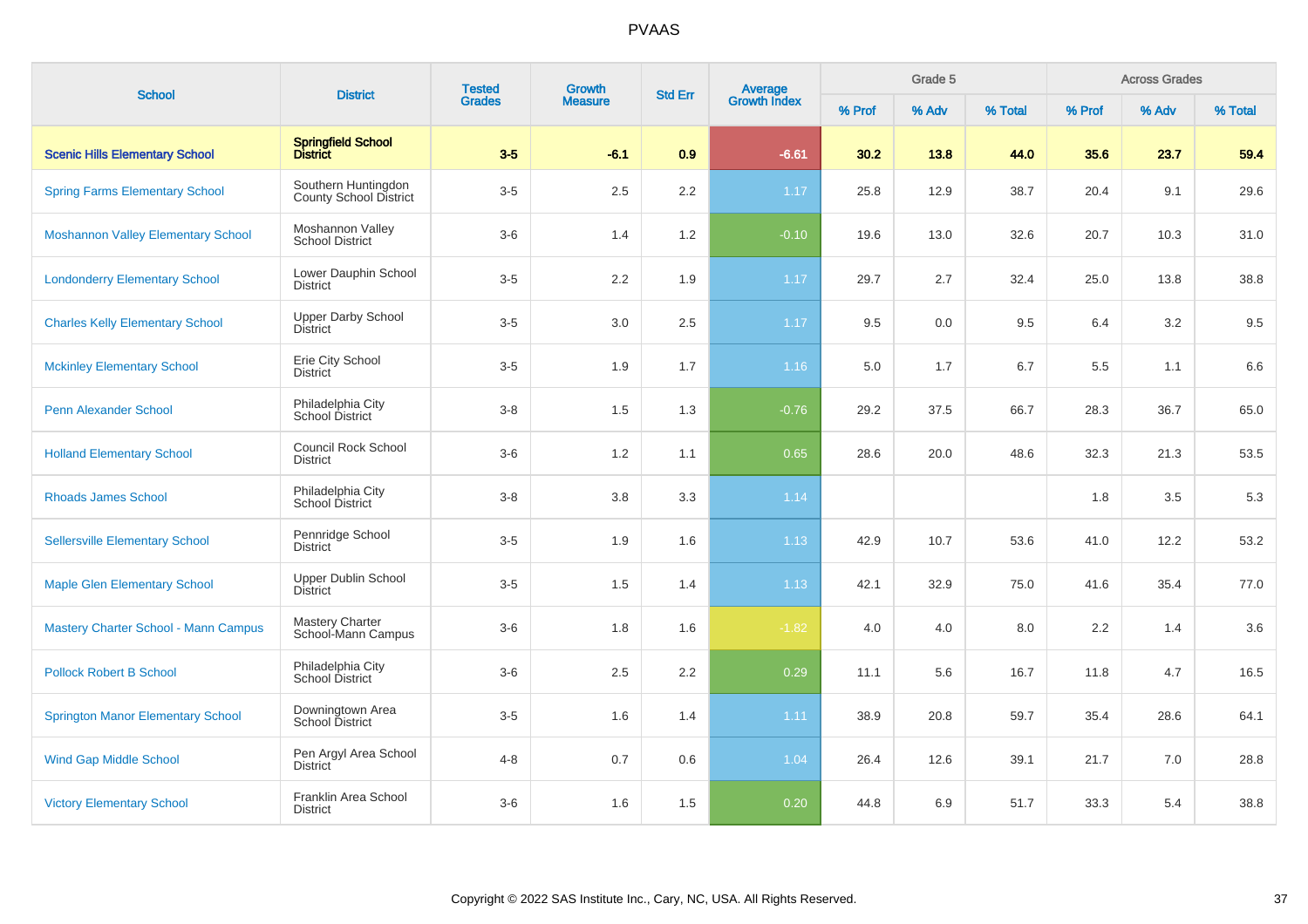| <b>School</b>                             | <b>District</b>                                          | <b>Tested</b><br><b>Grades</b> | Growth         | <b>Std Err</b> |                                |         | Grade 5 |         |         | <b>Across Grades</b> |         |
|-------------------------------------------|----------------------------------------------------------|--------------------------------|----------------|----------------|--------------------------------|---------|---------|---------|---------|----------------------|---------|
|                                           |                                                          |                                | <b>Measure</b> |                | <b>Average</b><br>Growth Index | % Prof  | % Adv   | % Total | % Prof  | % Adv                | % Total |
| <b>Scenic Hills Elementary School</b>     | Springfield School<br>District                           | $3-5$                          | $-6.1$         | 0.9            | $-6.61$                        | 30.2    | 13.8    | 44.0    | 35.6    | 23.7                 | 59.4    |
| <b>Comegys Benjamin B School</b>          | Philadelphia City<br>School District                     | $3 - 8$                        | 2.6            | 2.4            | $-1.77$                        | $0.0\,$ | 0.0     | $0.0\,$ | $0.0\,$ | 0.0                  | 0.0     |
| <b>Benjamin Rush Elementary School</b>    | Bensalem Township<br><b>School District</b>              | $3-6$                          | 1.4            | 1.2            | 0.18                           | 4.6     | 2.3     | 7.0     | 5.3     | 3.7                  | 9.0     |
| <b>Elkins Park School</b>                 | Cheltenham School<br><b>District</b>                     | $5-6$                          | $-1.0$         | 0.8            | $-1.20$                        | 19.8    | 16.7    | 36.5    | 20.8    | 11.3                 | 32.0    |
| <b>Fairview Elementary School</b>         | Fox Chapel Area<br><b>School District</b>                | $3-5$                          | 1.5            | 1.4            | 1.07                           | 38.2    | 52.6    | 90.8    | 32.1    | 59.5                 | 91.6    |
| <b>Asbury Elementary School</b>           | Millcreek Township<br><b>School District</b>             | $3-5$                          | 1.4            | 1.3            | 1.06                           | 29.1    | 30.2    | 59.3    | 35.2    | 26.0                 | 61.2    |
| <b>Marion Elementary School</b>           | Chambersburg Area<br>School District                     | $3-5$                          | 2.3            | 2.1            | 1.06                           | 13.3    | 20.0    | 33.3    | 12.0    | 7.2                  | 19.3    |
| <b>Martinsburg Elementary School</b>      | Spring Cove School<br><b>District</b>                    | $3-5$                          | 1.1            | 1.1            | 1.05                           | 18.5    | 8.4     | 26.9    | 27.7    | 10.9                 | 38.6    |
| <b>Claysville Elementary School</b>       | <b>Mcguffey School</b><br><b>District</b>                | $3-5$                          | 1.5            | 1.4            | 1.05                           | 30.6    | 2.8     | 33.3    | 27.8    | 7.9                  | 35.6    |
| <b>Wingate Elementary School</b>          | <b>Bald Eagle Area</b><br>School District                | $3-5$                          | 1.6            | 1.5            | 1.04                           | 33.3    | 6.4     | 39.7    | 29.6    | 9.5                  | 39.1    |
| <b>Cornwall Elementary School</b>         | Cornwall-Lebanon<br><b>School District</b>               | $3-5$                          | 1.4            | 1.4            | 1.04                           | 27.6    | 13.2    | 40.8    | 34.4    | 12.1                 | 46.5    |
| <b>Cornwall Terrace Elementary School</b> | <b>Wilson School District</b>                            | $3-5$                          | 1.6            | 1.5            | 1.02                           | 32.3    | 19.4    | 51.6    | 29.1    | 20.2                 | 49.3    |
| <b>Feltonville Intermediate School</b>    | Philadelphia City<br>School District                     | $3-5$                          | 2.8            | 2.7            | 1.02                           | 0.0     | 0.0     | 0.0     | 5.6     | 0.0                  | 5.6     |
| Pittsburgh Langley K-8                    | Pittsburgh School<br><b>District</b>                     | $3-8$                          | $-1.9$         | 1.0            | $-1.92$                        | 2.5     | 0.0     | 2.5     | 2.8     | 1.2                  | 4.0     |
| <b>Warwick Elementary School</b>          | <b>Central Bucks School</b><br><b>District</b>           | $3-6$                          | 0.6            | 1.0            | 0.56                           | 45.6    | 11.8    | 57.4    | 39.1    | 18.0                 | 57.1    |
| <b>Quakertown Elementary School</b>       | Quakertown<br><b>Community School</b><br><b>District</b> | $3-5$                          | 1.9            | 1.9            | 1.01                           | 34.2    | 10.5    | 44.7    | 24.6    | 10.2                 | 34.8    |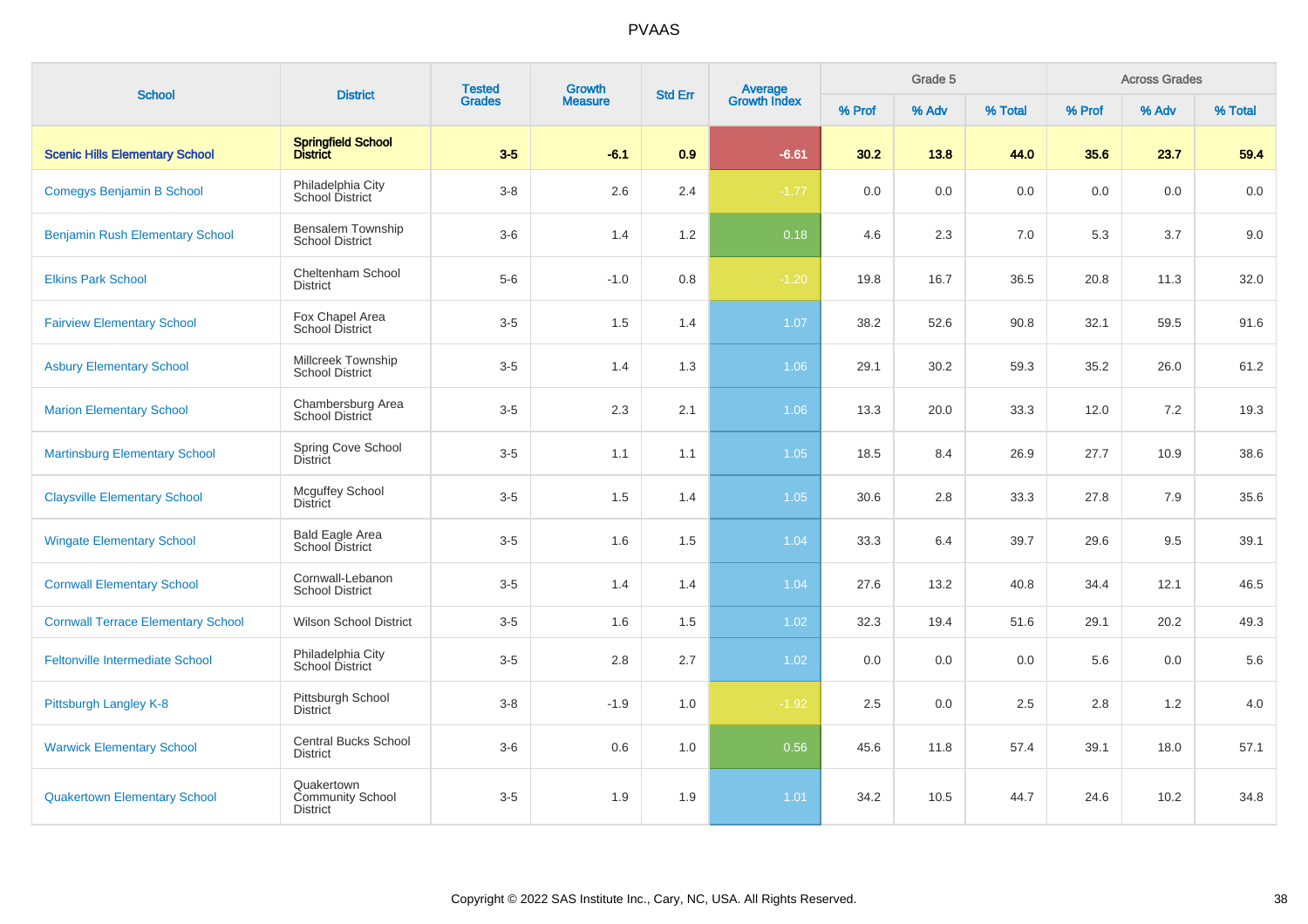| <b>School</b>                                          | <b>District</b>                                   | <b>Tested</b><br><b>Grades</b> | Growth         | <b>Std Err</b> | <b>Average</b><br>Growth Index |        | Grade 5 |         |        | <b>Across Grades</b> |         |
|--------------------------------------------------------|---------------------------------------------------|--------------------------------|----------------|----------------|--------------------------------|--------|---------|---------|--------|----------------------|---------|
|                                                        |                                                   |                                | <b>Measure</b> |                |                                | % Prof | % Adv   | % Total | % Prof | % Adv                | % Total |
| <b>Scenic Hills Elementary School</b>                  | <b>Springfield School</b><br><b>District</b>      | $3-5$                          | $-6.1$         | 0.9            | $-6.61$                        | 30.2   | 13.8    | 44.0    | 35.6   | 23.7                 | 59.4    |
| <b>Mowrie A Ebner Elementary School</b>                | Altoona Area School<br><b>District</b>            | $3-5$                          | 1.8            | 1.8            | 1.00                           | 37.8   | 4.4     | 42.2    | 23.0   | 3.0                  | 25.9    |
| <b>Neshannock Memorial Elementary</b><br><b>School</b> | Neshannock Township<br><b>School District</b>     | $3-6$                          | 0.9            | 0.9            | 0.99                           | 26.7   | 15.6    | 42.2    | 26.5   | 11.0                 | 37.5    |
| Keystone Academy Charter School                        | Keystone Academy<br>Charter School                | $3 - 8$                        | 0.8            | 0.8            | 0.11                           | 12.3   | 5.3     | 17.5    | 12.4   | 2.8                  | 15.1    |
| <b>Clermont Elementary School</b>                      | Solanco School<br><b>District</b>                 | $3-5$                          | 1.4            | 1.5            | 0.97                           | 26.9   | 3.0     | 29.8    | 24.9   | 10.0                 | 34.8    |
| <b>Carroll Elementary School</b>                       | West Perry School<br>District                     | $3-5$                          | 1.6            | 1.6            | 0.97                           | 24.5   | 7.6     | 32.1    | 28.4   | 11.6                 | 40.0    |
| <b>Intermediate School</b>                             | <b>Governor Mifflin</b><br><b>School District</b> | $5-6$                          | 0.5            | 0.6            | $-0.88$                        | 20.5   | 9.3     | 29.8    | 19.6   | 7.0                  | 26.6    |
| <b>Hillcrest Elementary School</b>                     | <b>Council Rock School</b><br><b>District</b>     | $3-6$                          | 1.0            | 1.1            | $-0.52$                        | 25.4   | 17.9    | 43.3    | 33.8   | 26.0                 | 59.8    |
| Deburgos Bilingual Magnet Middle<br>School             | Philadelphia City<br>School District              | $3 - 8$                        | 2.1            | 2.2            | 0.96                           |        |         |         | 3.3    | 1.7                  | 5.0     |
| Penn Wynne School                                      | <b>Lower Merion School</b><br><b>District</b>     | $3-5$                          | 1.1            | 1.2            | 0.95                           | 30.9   | 49.1    | 80.0    | 28.7   | 50.3                 | 79.0    |
| <b>Cornell Elementary School</b>                       | <b>Cornell School District</b>                    | $3-6$                          | 1.4            | 1.5            | $-2.66$                        | 10.0   | 6.7     | 16.7    | 16.8   | 4.4                  | 21.2    |
| <b>Howe Julia Ward School</b>                          | Philadelphia City<br>School District              | $3-5$                          | 2.5            | 2.7            | 0.94                           | 0.0    | 0.0     | 0.0     | 0.0    | 0.0                  | 0.0     |
| <b>Greencastle-Antrim Elementary School</b>            | Greencastle-Antrim<br><b>School District</b>      | $3-5$                          | 0.8            | 0.9            | 0.94                           | 28.2   | 15.8    | 44.1    | 28.9   | 16.2                 | 45.2    |
| <b>Providence Elementary School</b>                    | Solanco School<br><b>District</b>                 | $3-5$                          | 1.8            | 2.0            | 0.93                           | 8.3    | 0.0     | 8.3     | 24.5   | 3.6                  | 28.1    |
| <b>West Oak Lane Charter School</b>                    | West Oak Lane<br><b>Charter School</b>            | $3 - 8$                        | 0.7            | 0.7            | $-2.07$                        | 2.6    | 1.3     | 3.8     | 6.1    | 0.7                  | 6.8     |
| <b>Universal Alcorn Charter School</b>                 | <b>Universal Alcorn</b><br><b>Charter School</b>  | $3 - 8$                        | $-0.7$         | 0.8            | $-0.87$                        | 7.7    | 1.9     | 9.6     | 6.4    | 1.7                  | 8.1     |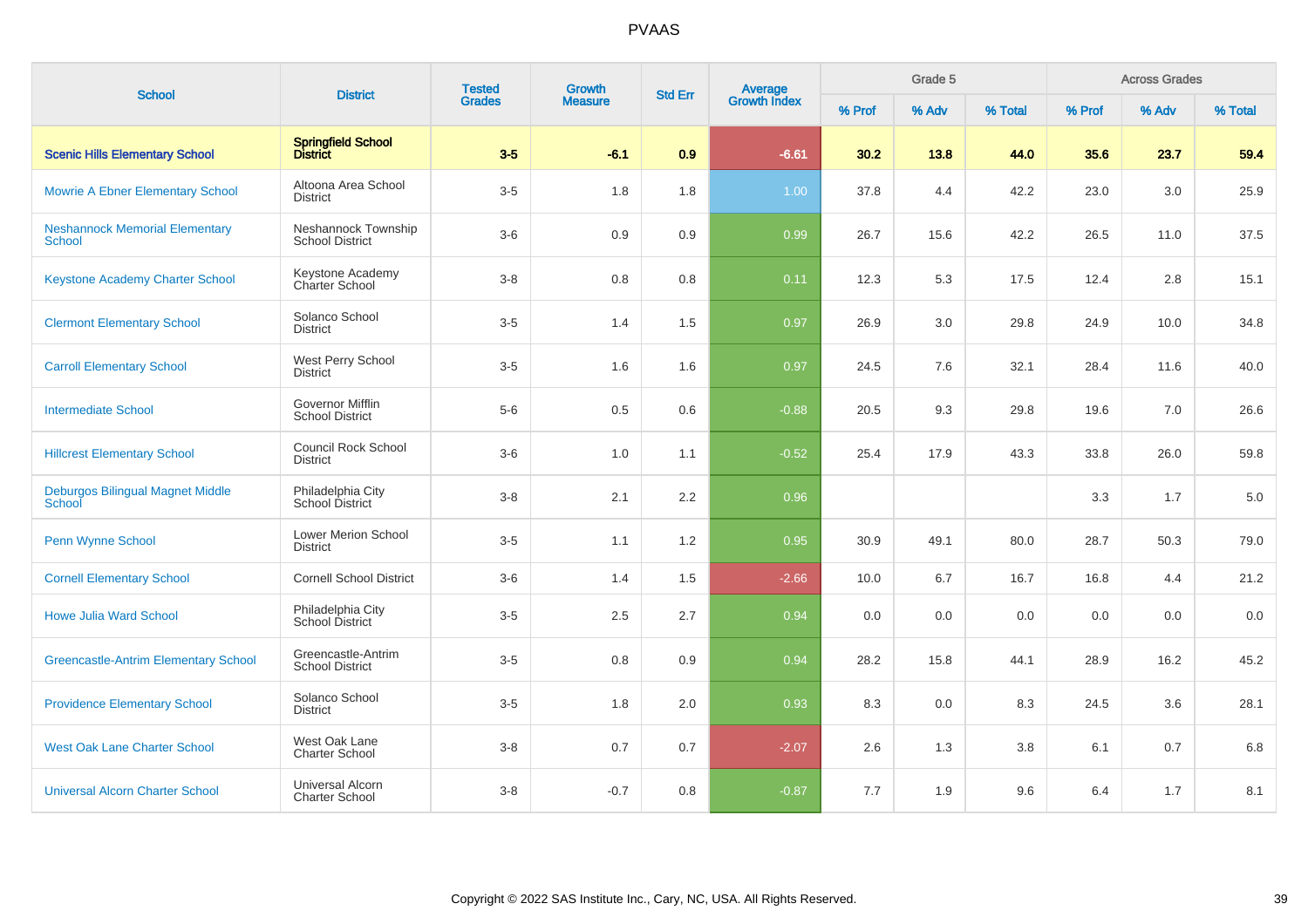| <b>School</b>                                              | <b>District</b>                                        | <b>Tested</b> | <b>Growth</b>  | <b>Std Err</b> | Average<br>Growth Index |        | Grade 5 |         |        | <b>Across Grades</b> |         |
|------------------------------------------------------------|--------------------------------------------------------|---------------|----------------|----------------|-------------------------|--------|---------|---------|--------|----------------------|---------|
|                                                            |                                                        | <b>Grades</b> | <b>Measure</b> |                |                         | % Prof | % Adv   | % Total | % Prof | % Adv                | % Total |
| <b>Scenic Hills Elementary School</b>                      | Springfield School<br>District                         | $3-5$         | $-6.1$         | 0.9            | $-6.61$                 | 30.2   | 13.8    | 44.0    | 35.6   | 23.7                 | 59.4    |
| <b>Memphis Street Academy Charter</b><br>School @ Jp Jones | Memphis Street<br>Academy Charter<br>School @ JP Jones | $5 - 8$       | 0.7            | 0.7            | $-0.43$                 | 0.0    | 3.2     | 3.2     | 0.0    | 0.6                  | 0.6     |
| <b>Mountain View Elementary School</b>                     | Central Dauphin<br>School District                     | $3-5$         | 1.5            | 1.6            | 0.92                    | 28.3   | 9.4     | 37.7    | 32.1   | 10.9                 | 43.0    |
| <b>Cambridge Springs Elementary School</b>                 | <b>Penncrest School</b><br><b>District</b>             | $3-6$         | 1.0            | 1.1            | $-2.05$                 | 17.2   | 3.4     | 20.7    | 25.2   | 4.7                  | 29.9    |
| <b>Mazie Gable Elementary School</b>                       | Red Lion Area School<br><b>District</b>                | $3-6$         | 1.0            | 1.1            | $-0.54$                 | 12.5   | 6.2     | 18.8    | 18.3   | 4.3                  | 22.6    |
| <b>Sligo Elementary School</b>                             | <b>Union School District</b>                           | $3-5$         | 1.8            | 2.0            | 0.91                    | 18.2   | 0.0     | 18.2    | 20.2   | 6.4                  | 26.6    |
| <b>Northern Bedford County Elementary</b><br><b>School</b> | Northern Bedford<br><b>County School District</b>      | $3-5$         | 1.5            | 1.7            | 0.91                    | 24.5   | 8.2     | 32.6    | 30.3   | 8.5                  | 38.8    |
| <b>Arts Academy Elementary Charter</b><br>School           | Arts Academy<br>Elementary Charter<br>School           | $3-5$         | 1.7            | 1.9            | 0.91                    | 5.3    | 0.0     | 5.3     | 5.1    | 0.0                  | 5.1     |
| <b>Northwest Elementary School</b>                         | Lebanon School<br><b>District</b>                      | $3-5$         | 1.2            | 1.3            | 0.90                    | 2.4    | 1.2     | 3.6     | 4.6    | 1.3                  | 5.9     |
| <b>Chestnutwold Elementary School</b>                      | <b>Haverford Township</b><br><b>School District</b>    | $3-5$         | 1.1            | 1.3            | 0.90                    | 33.7   | 27.9    | 61.6    | 33.6   | 32.4                 | 66.0    |
| <b>Mitchell Elementary School</b>                          | Philadelphia City<br>School District                   | $3 - 8$       | 3.1            | 3.5            | 0.89                    |        |         |         | 0.0    | 0.0                  | 0.0     |
| <b>Burrowes Elementary School</b>                          | Lancaster School<br><b>District</b>                    | $3-5$         | 2.1            | 2.4            | 0.88                    | 8.0    | 0.0     | 8.0     | 13.1   | 2.4                  | 15.5    |
| <b>Hazleton Elementary/Middle School</b>                   | Hazleton Area School<br><b>District</b>                | $3 - 8$       | $-0.1$         | 1.2            | $-0.12$                 | 2.2    | 0.0     | 2.2     | 1.5    | 0.5                  | 2.0     |
| Penns Manor Area Elementary School                         | Penns Manor Area<br><b>School District</b>             | $3-5$         | 1.3            | 1.5            | 0.87                    | 12.7   | 4.8     | 17.5    | 21.6   | 3.6                  | 25.2    |
| <b>Chestnut Hill Elementary School</b>                     | Millcreek Township<br><b>School District</b>           | $3-5$         | 1.3            | 1.6            | 0.84                    | 30.4   | 19.6    | 50.0    | 28.5   | 15.8                 | 44.2    |
| <b>Mountaintop Area Elementary School</b>                  | <b>Bald Eagle Area</b><br>School District              | $3-5$         | 2.0            | 2.5            | 0.81                    | 38.1   | 19.0    | 57.1    | 35.7   | 25.0                 | 60.7    |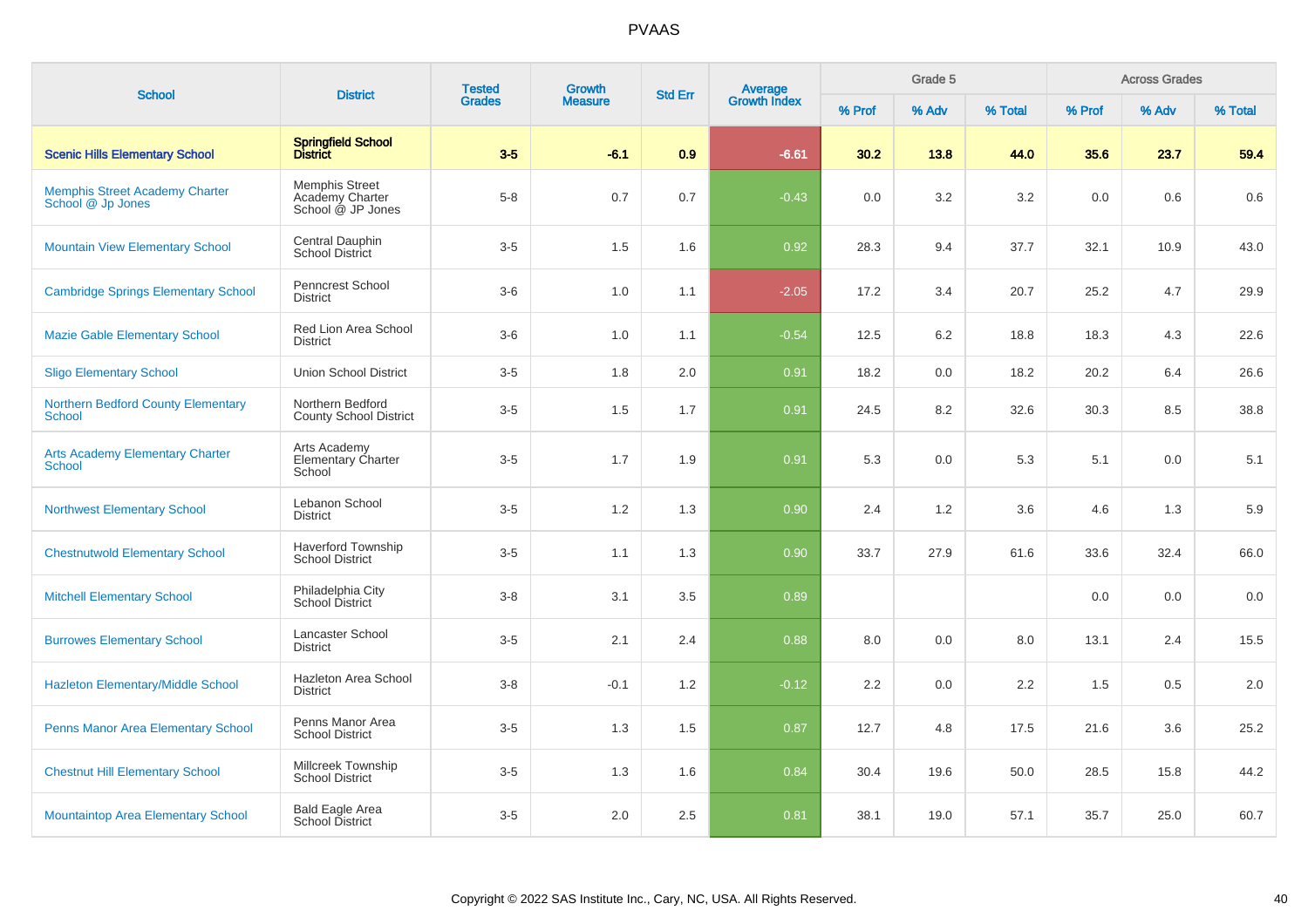| <b>School</b>                                  | <b>District</b>                                     | <b>Tested</b> | <b>Growth</b>  |                  |                                |        | Grade 5 |         |        | <b>Across Grades</b> |         |
|------------------------------------------------|-----------------------------------------------------|---------------|----------------|------------------|--------------------------------|--------|---------|---------|--------|----------------------|---------|
|                                                |                                                     | <b>Grades</b> | <b>Measure</b> | <b>Std Err</b>   | <b>Average</b><br>Growth Index | % Prof | % Adv   | % Total | % Prof | % Adv                | % Total |
| <b>Scenic Hills Elementary School</b>          | Springfield School<br>District                      | $3-5$         | $-6.1$         | 0.9              | $-6.61$                        | 30.2   | 13.8    | 44.0    | 35.6   | 23.7                 | 59.4    |
| <b>Highland School</b>                         | Abington School<br><b>District</b>                  | $3-6$         | 0.9            | 1.2              | 0.77                           | 15.2   | 23.9    | 39.1    | 28.1   | 17.1                 | 45.2    |
| <b>Ferguson Township Elementary School</b>     | State College Area<br><b>School District</b>        | $3-5$         | 1.4            | 1.8              | 0.79                           | 31.8   | 38.6    | 70.4    | 32.5   | 40.5                 | 73.0    |
| <b>Stevens Elementary School</b>               | Chambersburg Area<br>School District                | $3-5$         | 1.6            | 2.1              | 0.78                           | 9.4    | 0.0     | 9.4     | 13.5   | 0.0                  | 13.5    |
| John B. Stetson Charter School                 | John B. Stetson<br><b>Charter School</b>            | $5-8$         | 0.5            | 0.6              | $-0.20$                        | 1.6    | 0.0     | 1.6     | 0.4    | 0.0                  | 0.4     |
| <b>Lynnewood Elementary School</b>             | <b>Haverford Township</b><br><b>School District</b> | $3-5$         | 0.9            | 1.2              | 0.76                           | 31.9   | 28.7    | 60.6    | 33.2   | 24.1                 | 57.3    |
| <b>Stroudsburg Middle School</b>               | Stroudsburg Area<br><b>School District</b>          | $5 - 7$       | 0.3            | 0.5              | $-1.09$                        | 17.5   | 9.2     | 26.8    | 19.4   | 5.6                  | 25.0    |
| <b>Roslyn School</b>                           | Abington School<br>District                         | $3-6$         | 0.8            | 1.1              | 0.41                           | 32.7   | 12.7    | 45.4    | 25.9   | 12.5                 | 38.4    |
| <b>Eagle View Elementary School</b>            | Somerset Area School<br><b>District</b>             | $3-5$         | 0.8            | 1.1              | 0.74                           | 27.4   | 11.1    | 38.5    | 29.0   | 13.0                 | 42.0    |
| <b>School Street Elementary School</b>         | <b>Bradford Area School</b><br><b>District</b>      | $3-5$         | 0.7            | 0.9              | 0.72                           | 33.5   | 10.2    | 43.7    | 31.2   | 12.4                 | 43.6    |
| <b>Northeast Middle School</b>                 | <b>Reading School</b><br><b>District</b>            | $5 - 8$       | 0.6            | 0.9              | $-0.96$                        | 5.5    | 0.0     | 5.5     | 4.5    | 0.4                  | 4.9     |
| South Side Elementary School                   | Central Dauphin<br><b>School District</b>           | $3-5$         | 0.9            | 1.2              | 0.72                           | 19.0   | 3.0     | 22.0    | 16.8   | 3.2                  | 20.0    |
| <b>Richboro Elementary School</b>              | Council Rock School<br><b>District</b>              | $3-6$         | 0.8            | 1.1              | $-0.20$                        | 32.2   | 13.6    | 45.8    | 38.3   | 7.9                  | 46.3    |
| <b>Hoover Elementary School</b>                | Mt Lebanon School<br><b>District</b>                | $3-5$         | 1.6            | $2.2\phantom{0}$ | 0.71                           | 31.0   | 24.1    | 55.2    | 37.9   | 33.0                 | 70.9    |
| <b>Highlands Middle School</b>                 | <b>Highlands School</b><br><b>District</b>          | $5-8$         | 0.4            | 0.5              | $-3.43$                        | 20.6   | 4.6     | 25.2    | 19.5   | 4.9                  | 24.5    |
| Southwest Leadership Academy Charter<br>School | Southwest Leadership<br>Academy Charter<br>School   | $3 - 8$       | 0.7            | 1.0              | $-0.03$                        | 2.2    | 0.0     | 2.2     | 5.7    | 1.5                  | 7.2     |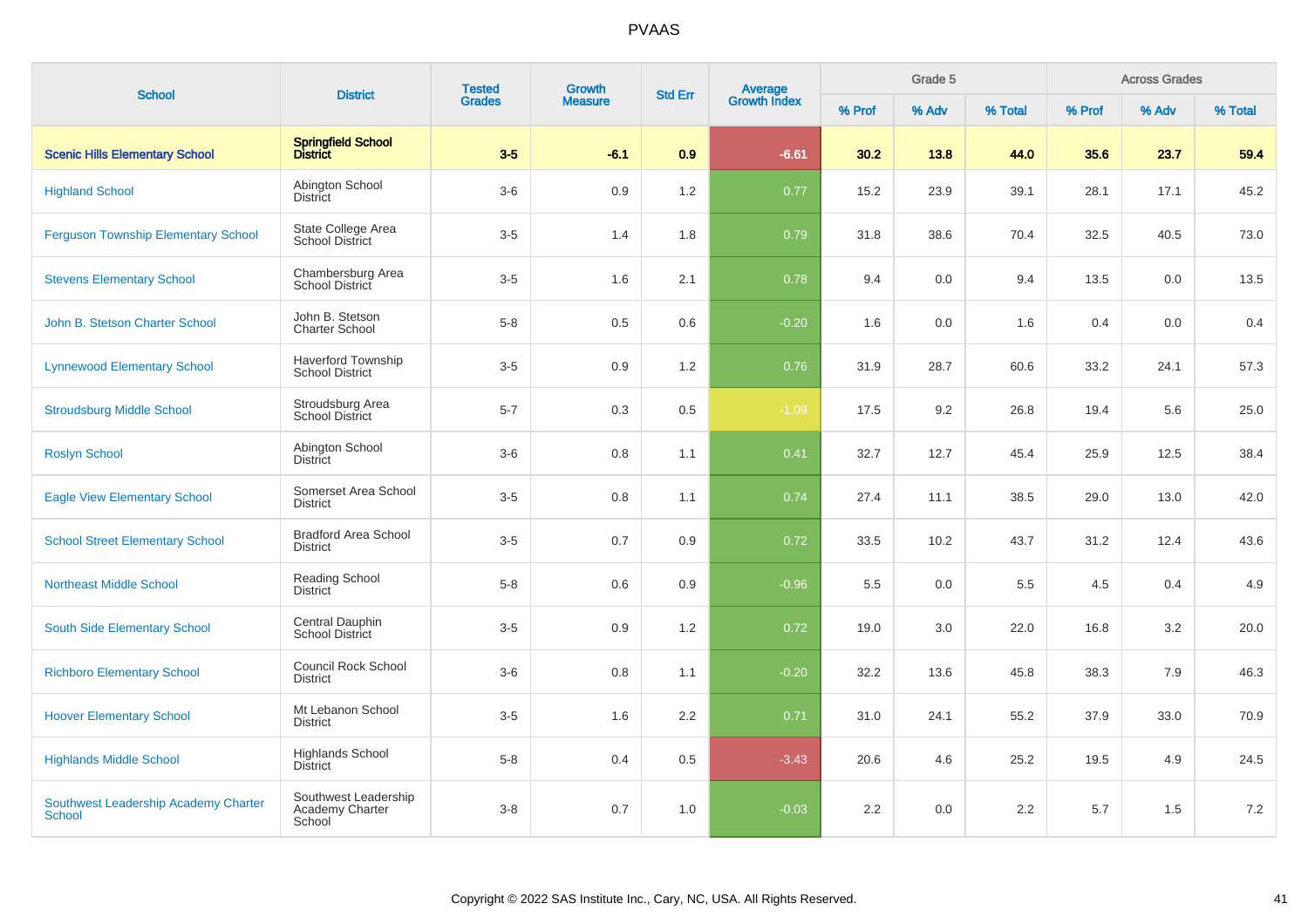| <b>School</b>                                                    | <b>District</b>                                                     | <b>Tested</b> | <b>Growth</b>  | <b>Std Err</b> | <b>Average</b><br>Growth Index |        | Grade 5 |         |        | <b>Across Grades</b> |         |
|------------------------------------------------------------------|---------------------------------------------------------------------|---------------|----------------|----------------|--------------------------------|--------|---------|---------|--------|----------------------|---------|
|                                                                  |                                                                     | <b>Grades</b> | <b>Measure</b> |                |                                | % Prof | % Adv   | % Total | % Prof | % Adv                | % Total |
| <b>Scenic Hills Elementary School</b>                            | <b>Springfield School</b><br><b>District</b>                        | $3-5$         | $-6.1$         | 0.9            | $-6.61$                        | 30.2   | 13.8    | 44.0    | 35.6   | 23.7                 | 59.4    |
| <b>Rutherford Elementary School</b>                              | Central Dauphin<br>School District                                  | $3-5$         | 1.1            | 1.6            | 0.66                           | 8.3    | 5.0     | 13.3    | 17.0   | 7.6                  | 24.6    |
| <b>Park Lane Elementary School</b>                               | William Penn School<br><b>District</b>                              | $3-6$         | $-0.4$         | 1.9            | $-0.23$                        | 0.0    | 0.0     | 0.0     | 1.0    | 0.0                  | 1.0     |
| <b>Marshall Elementary School</b>                                | Laurel Highlands<br><b>School District</b>                          | $3-5$         | 1.3            | 2.0            | 0.66                           | 20.6   | 5.9     | 26.5    | 25.0   | 11.5                 | 36.5    |
| <b>Davis School</b>                                              | York City School<br><b>District</b>                                 | $3-8$         | 0.6            | 1.0            | 0.54                           | 3.0    | 0.0     | 3.0     | 3.4    | 0.0                  | 3.4     |
| <b>Tracy Elementary School</b>                                   | Easton Area School<br><b>District</b>                               | $3-5$         | 1.1            | 1.7            | 0.65                           | 29.6   | 5.6     | 35.2    | 26.8   | 14.1                 | 40.9    |
| <b>Hillview Elementary School</b>                                | Grove City Area<br><b>School District</b>                           | $3-5$         | 0.8            | 1.2            | 0.65                           | 21.8   | 16.8    | 38.6    | 29.6   | 22.4                 | 52.0    |
| <b>Washington Elementary School</b>                              | Mt Lebanon School<br><b>District</b>                                | $3-5$         | 1.1            | 1.7            | 0.65                           | 49.0   | 28.6    | 77.6    | 37.6   | 38.8                 | 76.5    |
| <b>Keystone Elementary School</b>                                | Keystone School<br><b>District</b>                                  | $3-6$         | 0.7            | 1.1            | $-0.31$                        | 28.4   | 19.4    | 47.8    | 32.9   | 11.7                 | 44.6    |
| <b>West Branch Middle School</b>                                 | West Branch Area<br><b>School District</b>                          | $5 - 8$       | 0.5            | 0.7            | $-2.18$                        | 16.1   | 3.2     | 19.4    | 15.8   | 7.5                  | 23.3    |
| <b>Stanwood Elementary School</b>                                | Hempfield Area<br>School District                                   | $3-5$         | 0.8            | 1.3            | 0.62                           | 31.3   | 13.2    | 44.6    | 33.5   | 18.0                 | 51.5    |
| Daniel J Flood Elementary School                                 | Wilkes-Barre Area<br><b>School District</b>                         | $3-6$         | 0.9            | 1.5            | 0.45                           | 9.3    | 0.0     | 9.3     | 14.4   | 0.0                  | 14.4    |
| <b>Steelton-Highspire Elementary School</b>                      | Steelton-Highspire<br>School District                               | $3-6$         | 0.6            | 1.0            | $-1.20$                        | 2.9    | 0.0     | 2.9     | 1.4    | 0.7                  | 2.2     |
| Mastery Charter School-Francis D.<br><b>Pastorius Elementary</b> | <b>Mastery Charter</b><br>School-Francis D.<br>Pastorius Elementary | $3 - 8$       | 0.3            | 1.3            | 0.24                           | 3.8    | 0.0     | 3.8     | 3.1    | 0.0                  | 3.1     |
| <b>Central Elementary School</b>                                 | <b>Big Beaver Falls Area</b><br><b>School District</b>              | $3-5$         | 1.0            | 1.7            | 0.60                           | 11.3   | 3.8     | 15.1    | 11.2   | 1.7                  | 12.9    |
| Mccall Gen George A School                                       | Philadelphia City<br>School District                                | $3-8$         | 1.7            | 2.9            | 0.59                           | 41.2   | 35.3    | 76.5    | 31.2   | 30.1                 | 61.3    |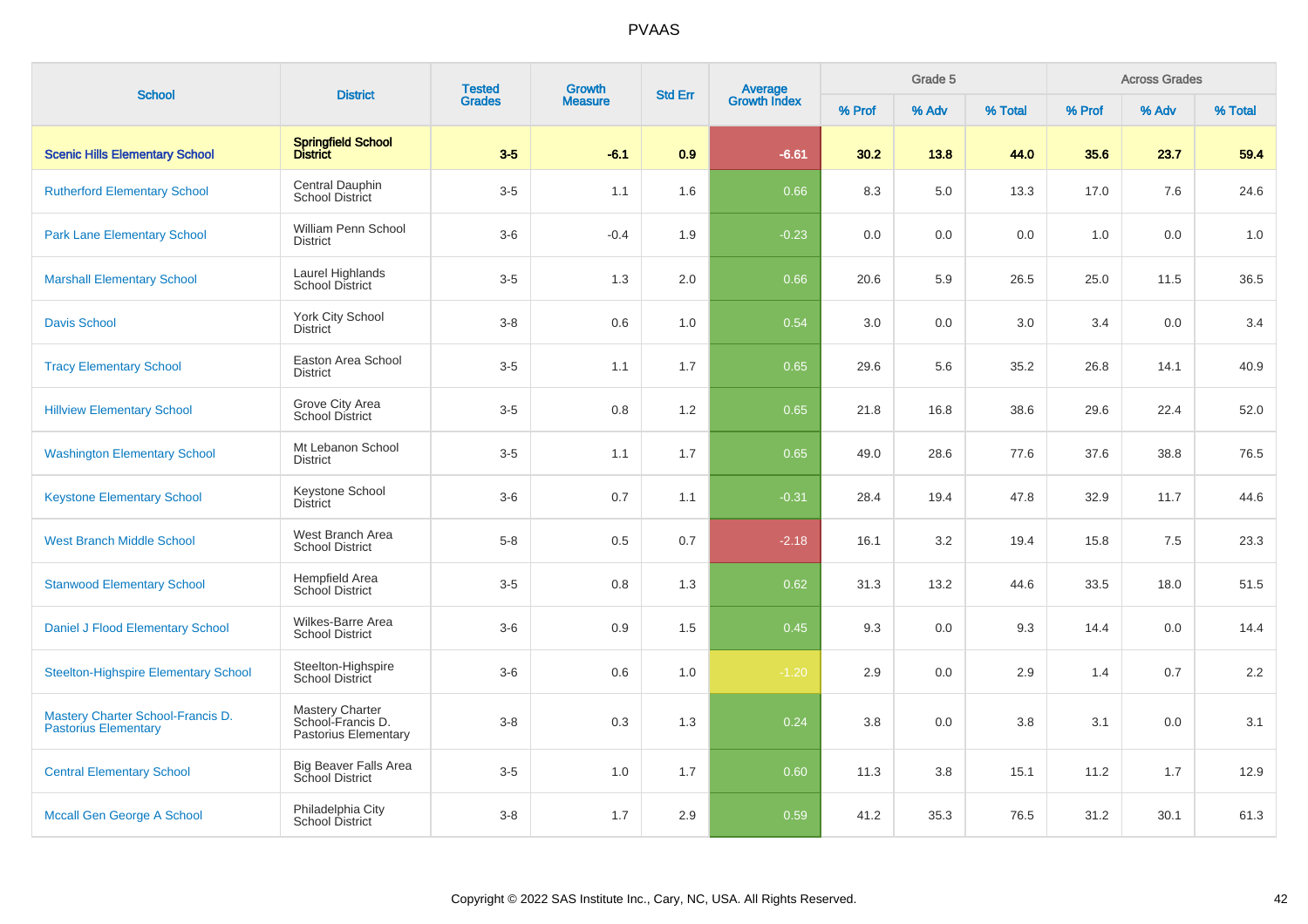| <b>School</b>                                                               | <b>District</b>                                                     | <b>Tested</b> | Growth         | <b>Std Err</b> |                                |        | Grade 5 |         |        | <b>Across Grades</b> |         |
|-----------------------------------------------------------------------------|---------------------------------------------------------------------|---------------|----------------|----------------|--------------------------------|--------|---------|---------|--------|----------------------|---------|
|                                                                             |                                                                     | <b>Grades</b> | <b>Measure</b> |                | <b>Average</b><br>Growth Index | % Prof | % Adv   | % Total | % Prof | % Adv                | % Total |
| <b>Scenic Hills Elementary School</b>                                       | Springfield School<br>District                                      | $3-5$         | $-6.1$         | 0.9            | $-6.61$                        | 30.2   | 13.8    | 44.0    | 35.6   | 23.7                 | 59.4    |
| <b>Manchester Academic Charter School</b>                                   | Manchester Academic<br><b>Charter School</b>                        | $3-8$         | 0.6            | 1.1            | $-3.55$                        | 3.6    | 0.0     | 3.6     | 4.9    | 0.5                  | 5.4     |
| <b>Jersey Shore Area Elementary School</b>                                  | Jersey Shore Area<br><b>School District</b>                         | $3-5$         | 0.7            | 1.1            | 0.58                           | 17.8   | 4.7     | 22.4    | 24.8   | 11.1                 | 35.9    |
| <b>Glenwood Elementary School</b>                                           | Rose Tree Media<br><b>School District</b>                           | $3-5$         | 0.8            | 1.3            | 0.58                           | 28.8   | 30.0    | 58.8    | 33.2   | 23.8                 | 57.0    |
| <b>Highland Elementary School</b>                                           | Ambridge Area School<br><b>District</b>                             | $3-5$         | $1.2$          | 2.2            | 0.56                           | 7.1    | 0.0     | 7.1     | 6.6    | 0.0                  | 6.6     |
| <b>Global Leadership Academy Charter</b><br><b>School Southwest at Huey</b> | Global Leadership<br>Academy Charter<br>School Southwest at<br>Huey | $3 - 8$       | 1.0            | 1.7            | $-0.10$                        | 0.0    | 0.0     | 0.0     | 0.0    | 0.0                  | $0.0\,$ |
| <b>Walt Disney Elementary School</b>                                        | Pennsbury School<br><b>District</b>                                 | $3-5$         | 0.9            | 1.7            | 0.55                           | 45.8   | 6.2     | 52.1    | 41.0   | 16.6                 | 57.6    |
| <b>Mount Carmel Area Elementary School</b>                                  | Mount Carmel Area<br><b>School District</b>                         | $3-6$         | 0.4            | 0.8            | $-3.30$                        | 10.8   | 2.7     | 13.5    | 12.6   | 5.2                  | 17.8    |
| <b>Jackson School</b>                                                       | York City School<br><b>District</b>                                 | $3-8$         | 0.3            | 1.0            | 0.33                           | 0.0    | 0.0     | 0.0     | 1.5    | 0.7                  | 2.2     |
| <b>Tinicum Elementary School</b>                                            | Palisades School<br><b>District</b>                                 | $3-5$         | 1.2            | 2.2            | 0.54                           | 34.5   | 27.6    | 62.1    | 35.7   | 27.4                 | 63.1    |
| <b>Mooreland Elementary School</b>                                          | Carlisle Area School<br><b>District</b>                             | $3-5$         | 1.0            | 1.9            | 0.53                           | 32.5   | 17.5    | 50.0    | 33.8   | 19.2                 | 53.1    |
| Shamokin Area Intermediate School                                           | Shamokin Area<br><b>School District</b>                             | $5-6$         | $-1.8$         | 0.7            | $-2.44$                        | 17.3   | 4.3     | 21.6    | 13.1   | 3.6                  | 16.7    |
| <b>Shohola Elementary School</b>                                            | Delaware Valley<br><b>School District</b>                           | $3-5$         | 0.9            | 1.6            | 0.52                           | 15.5   | 24.1    | 39.7    | 28.7   | 22.4                 | 51.2    |
| <b>Harding School</b>                                                       | Erie City School<br><b>District</b>                                 | $3-5$         | 0.8            | 1.5            | 0.51                           | 4.5    | 1.5     | 6.0     | 8.6    | 2.2                  | 10.8    |
| <b>Chadds Ford Elementary School</b>                                        | Unionville-Chadds<br><b>Ford School District</b>                    | $3-5$         | 0.7            | 1.4            | 0.48                           | 40.6   | 20.3    | 60.9    | 38.8   | 32.9                 | 71.7    |
| <b>Edgewood Elementary School</b>                                           | <b>Ridley School District</b>                                       | $3-5$         | 0.7            | 1.6            | 0.46                           | 27.1   | 17.0    | 44.1    | 24.0   | 13.2                 | 37.1    |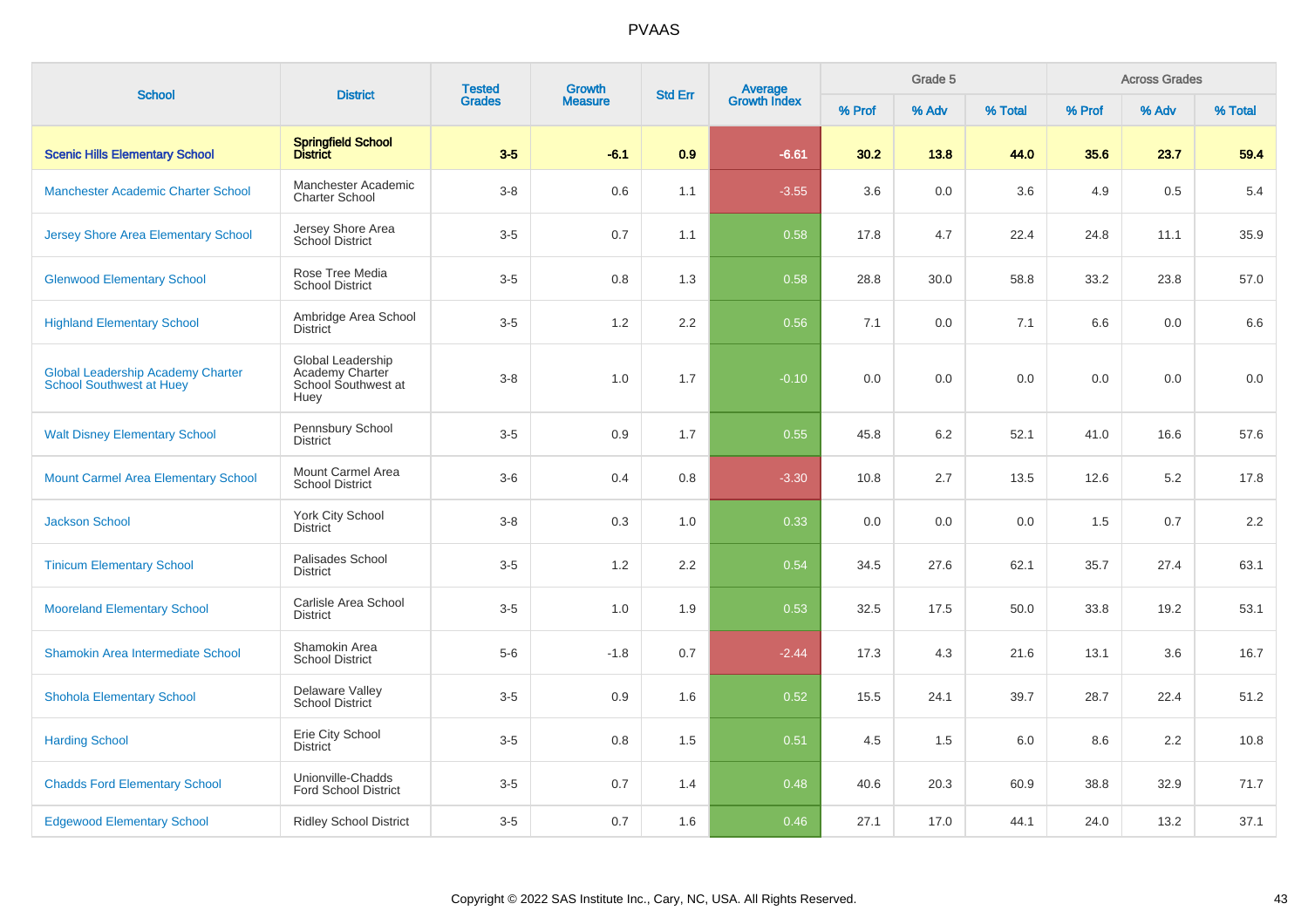| <b>School</b>                             | <b>District</b>                                             | <b>Tested</b> | Growth         | <b>Std Err</b> | Average<br>Growth Index |        | Grade 5 |         |        | <b>Across Grades</b> |         |
|-------------------------------------------|-------------------------------------------------------------|---------------|----------------|----------------|-------------------------|--------|---------|---------|--------|----------------------|---------|
|                                           |                                                             | <b>Grades</b> | <b>Measure</b> |                |                         | % Prof | % Adv   | % Total | % Prof | % Adv                | % Total |
| <b>Scenic Hills Elementary School</b>     | Springfield School<br>District                              | $3-5$         | $-6.1$         | 0.9            | $-6.61$                 | 30.2   | 13.8    | 44.0    | 35.6   | 23.7                 | 59.4    |
| <b>Simmons Elementary School</b>          | Hatboro-Horsham<br><b>School District</b>                   | $3-5$         | 0.6            | 1.3            | 0.46                    | 34.9   | 4.6     | 39.5    | 37.6   | 15.7                 | 53.3    |
| Joanna Connell School                     | Erie City School<br><b>District</b>                         | $3-5$         | 0.6            | 1.4            | 0.45                    | 18.5   | 9.9     | 28.4    | 17.3   | 6.5                  | 23.8    |
| <b>Pine Street Elementary School</b>      | Palmyra Area School<br><b>District</b>                      | $3-5$         | 0.7            | 1.5            | 0.44                    | 35.6   | 18.6    | 54.2    | 35.9   | 16.9                 | 52.8    |
| <b>Coopertown Elementary School</b>       | <b>Haverford Township</b><br><b>School District</b>         | $3-5$         | 0.6            | 1.3            | 0.44                    | 28.9   | 33.7    | 62.6    | 32.6   | 38.1                 | 70.7    |
| <b>Aronimink Elementary School</b>        | <b>Upper Darby School</b><br><b>District</b>                | $3-5$         | 1.0            | 2.3            | 0.43                    | 14.3   | 7.1     | 21.4    | 24.4   | 9.3                  | 33.7    |
| Pan American Academy Charter School       | Pan American<br>Academy Charter<br>School                   | $3 - 8$       | 0.3            | 0.8            | $-5.09$                 | 1.7    | 0.0     | 1.7     | 2.4    | 0.3                  | $2.7\,$ |
| <b>Heights/Murray Elementary School</b>   | Wilkes-Barre Area<br><b>School District</b>                 | $3-6$         | 0.5            | 1.3            | $-0.62$                 | 8.0    | 0.0     | 8.0     | 8.6    | 0.6                  | 9.1     |
| <b>West Crawford Elementary School</b>    | Connellsville Area<br><b>School District</b>                | $3-5$         | 0.6            | 1.4            | 0.41                    | 17.9   | 7.5     | 25.4    | 13.9   | 4.5                  | 18.3    |
| <b>Goode School</b>                       | <b>York City School</b><br><b>District</b>                  | $3 - 8$       | 0.3            | 0.8            | $-3.00$                 | 1.9    | 0.0     | 1.9     | 3.6    | 0.3                  | $4.0\,$ |
| <b>Hydetown Elementary School</b>         | <b>Titusville Area School</b><br><b>District</b>            | $3-5$         | 0.7            | 1.8            | 0.37                    | 26.2   | 11.9    | 38.1    | 25.6   | 20.2                 | 45.7    |
| <b>Saltsburg Elementary School</b>        | Blairsville-Saltsburg<br><b>School District</b>             | $3-5$         | 0.7            | 2.0            | 0.37                    | 31.4   | 34.3    | 65.7    | 27.3   | 28.2                 | 55.4    |
| <b>Decatur Stephen School</b>             | Philadelphia City<br>School District                        | $3 - 8$       | 0.4            | 1.0            | $-1.93$                 | 11.1   | 13.3    | 24.4    | 16.2   | 6.7                  | 22.9    |
| <b>Main Street School</b>                 | Chester-Upland<br>School District                           | $3-5$         | 0.8            | 2.1            | 0.36                    | 0.0    | 0.0     | 0.0     | 2.8    | 0.0                  | 2.8     |
| <b>East Coventry Elementary School</b>    | Owen J Roberts<br><b>School District</b>                    | $3-6$         | 0.3            | 1.0            | $-0.59$                 | 42.6   | 20.6    | 63.2    | 34.2   | 16.7                 | 51.0    |
| <b>Upper Moreland Intermediate School</b> | <b>Upper Moreland</b><br>Township School<br><b>District</b> | $3-5$         | 0.3            | 0.8            | 0.34                    | 28.5   | 10.6    | 39.1    | 29.0   | 11.9                 | 40.9    |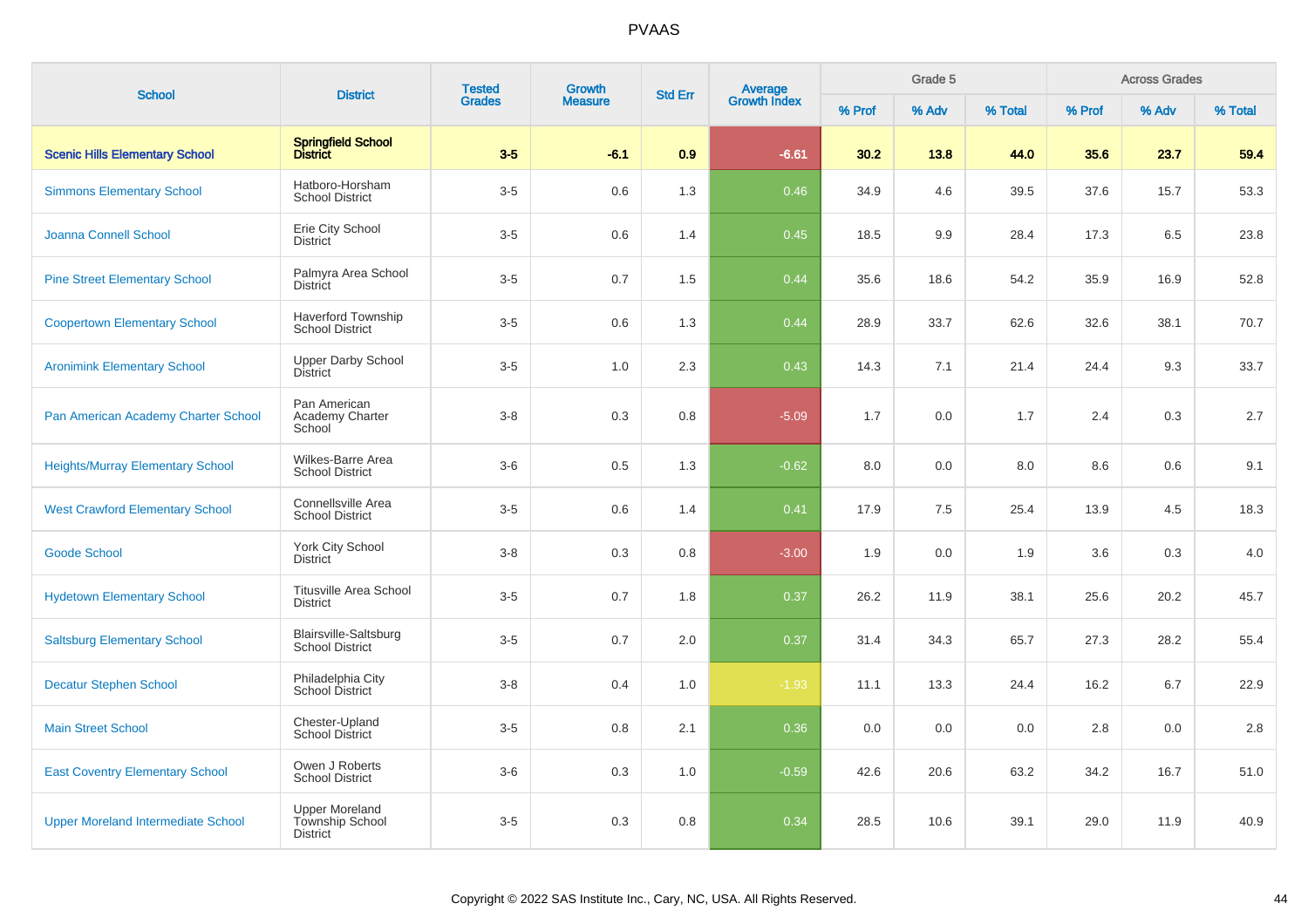| <b>School</b>                                              | <b>District</b>                                  | <b>Tested</b> | Growth         | <b>Std Err</b> |                                |        | Grade 5 |         |        | <b>Across Grades</b> |         |
|------------------------------------------------------------|--------------------------------------------------|---------------|----------------|----------------|--------------------------------|--------|---------|---------|--------|----------------------|---------|
|                                                            |                                                  | <b>Grades</b> | <b>Measure</b> |                | <b>Average</b><br>Growth Index | % Prof | % Adv   | % Total | % Prof | % Adv                | % Total |
| <b>Scenic Hills Elementary School</b>                      | Springfield School<br>District                   | $3-5$         | $-6.1$         | 0.9            | $-6.61$                        | 30.2   | 13.8    | 44.0    | 35.6   | 23.7                 | 59.4    |
| <b>Barclay Elementary School</b>                           | <b>Central Bucks School</b><br><b>District</b>   | $3-6$         | 0.1            | 1.0            | 0.07                           | 23.6   | 11.2    | 34.8    | 29.4   | 10.5                 | 39.9    |
| <b>Bell Avenue School</b>                                  | William Penn School<br><b>District</b>           | $3-6$         | 0.5            | 1.6            | $-1.11$                        | 2.9    | 0.0     | 2.9     | 0.9    | 0.0                  | 0.9     |
| Jamestown Area Elementary School                           | Jamestown Area<br><b>School District</b>         | $3-6$         | 0.5            | 1.4            | $-0.52$                        | 18.4   | 10.5    | 29.0    | 16.7   | 7.9                  | 24.6    |
| <b>Halifax Area Elementary School</b>                      | Halifax Area School<br><b>District</b>           | $3-5$         | 0.4            | 1.4            | 0.31                           | 26.8   | 14.1    | 40.8    | 24.9   | 12.2                 | 37.1    |
| Abington Heights Middle School                             | Abington Heights<br>School District              | $5 - 11$      | $-1.7$         | 0.4            | $-3.90$                        | 29.2   | 13.3    | 42.5    | 27.4   | 9.1                  | 36.5    |
| <b>Garrettford Elementary School</b>                       | <b>Upper Darby School</b><br><b>District</b>     | $3-5$         | 0.4            | 1.3            | 0.31                           | 15.4   | 5.1     | 20.5    | 19.0   | 2.0                  | 21.0    |
| Esperanza Cyber Charter School                             | Esperanza Cyber<br>Charter School                | $3 - 11$      | 0.4            | 1.3            | $-0.33$                        | 0.0    | 0.0     | 0.0     | 1.6    | 0.0                  | 1.6     |
| <b>Linglestown Elementary School</b>                       | Central Dauphin<br><b>School District</b>        | $3-5$         | 0.5            | 1.6            | 0.30                           | 43.9   | 12.3    | 56.1    | 36.0   | 16.7                 | 52.7    |
| <b>Pleasant Gap Elementary School</b>                      | <b>Bellefonte Area</b><br><b>School District</b> | $3-5$         | 0.7            | 2.5            | 0.30                           | 26.1   | 26.1    | 52.2    | 34.1   | 23.1                 | 57.1    |
| <b>Kearny Gen Philip School</b>                            | Philadelphia City<br>School District             | $3 - 8$       | 1.0            | 3.4            | 0.30                           |        |         |         | 0.0    | 0.0                  | 0.0     |
| <b>Franklin School</b>                                     | Uniontown Area<br><b>School District</b>         | $3-6$         | 0.5            | $2.0\,$        | 0.25                           | 25.0   | 0.0     | 25.0    | 22.2   | 11.1                 | 33.3    |
| <b>Nebinger George W School</b>                            | Philadelphia City<br>School District             | $3-8$         | 0.6            | 2.2            | 0.27                           |        |         |         | 18.4   | 10.2                 | 28.6    |
| <b>Greenwich-Lenhartsville Elementary</b><br><b>School</b> | Kutztown Area School<br><b>District</b>          | $3-5$         | 0.6            | 2.4            | 0.26                           | 30.4   | 4.4     | 34.8    | 35.1   | 9.5                  | 44.6    |
| <b>Wescosville Elementary School</b>                       | East Penn School<br><b>District</b>              | $3-5$         | 0.4            | 1.4            | 0.26                           | 24.3   | 9.5     | 33.8    | 34.1   | 17.0                 | 51.1    |
| <b>Lickdale Elementary School</b>                          | Northern Lebanon<br><b>School District</b>       | $3-5$         | 0.5            | 2.0            | 0.25                           | 25.7   | 11.4    | 37.1    | 33.0   | 13.2                 | 46.2    |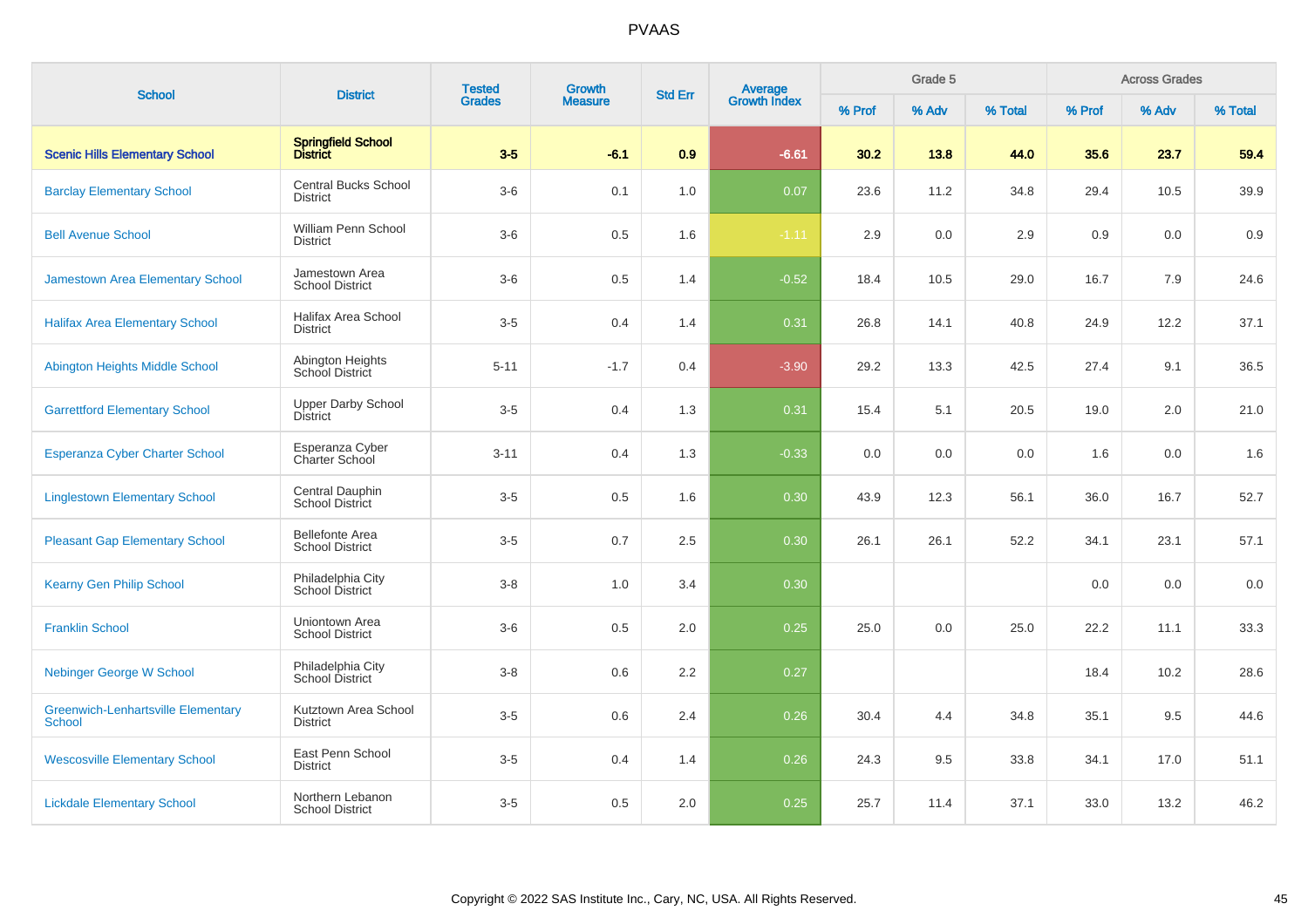| <b>School</b>                                           | <b>District</b>                                          | <b>Tested</b> | <b>Growth</b>  | <b>Std Err</b> |                                |        | Grade 5 |         |        | <b>Across Grades</b> |         |
|---------------------------------------------------------|----------------------------------------------------------|---------------|----------------|----------------|--------------------------------|--------|---------|---------|--------|----------------------|---------|
|                                                         |                                                          | <b>Grades</b> | <b>Measure</b> |                | <b>Average</b><br>Growth Index | % Prof | % Adv   | % Total | % Prof | % Adv                | % Total |
| <b>Scenic Hills Elementary School</b>                   | <b>Springfield School</b><br><b>District</b>             | $3-5$         | $-6.1$         | 0.9            | $-6.61$                        | 30.2   | 13.8    | 44.0    | 35.6   | 23.7                 | 59.4    |
| <b>Earl Elementary School</b>                           | Boyertown Area<br>School District                        | $3-5$         | 0.4            | 1.7            | 0.25                           | 29.2   | 14.6    | 43.8    | 29.7   | 9.5                  | 39.2    |
| <b>Tussey Mountain Middle School</b>                    | <b>Tussey Mountain</b><br>School District                | $5 - 8$       | 0.2            | 0.7            | $-4.23$                        | 20.7   | 1.7     | 22.4    | 13.9   | 1.5                  | 15.4    |
| <b>Mastery Charter School - Cleveland</b><br>Elementary | <b>Mastery Charter</b><br>School-Cleveland<br>Elementary | $3 - 8$       | $-1.3$         | 1.2            | $-1.10$                        | 3.8    | 7.7     | 11.5    | 2.4    | 1.8                  | 4.3     |
| <b>Bellevue Elementary School</b>                       | Northgate School<br>District                             | $3-6$         | $-1.4$         | 1.5            | $-0.89$                        | 30.0   | 3.3     | 33.3    | 21.1   | 2.8                  | 23.8    |
| Fort Washington Elementary School                       | <b>Upper Dublin School</b><br><b>District</b>            | $3-5$         | 0.4            | 1.7            | 0.23                           | 56.9   | 33.3    | 90.2    | 47.3   | 38.8                 | 86.2    |
| <b>Catharine Joseph School</b>                          | Philadelphia City<br><b>School District</b>              | $3-5$         | 0.6            | 2.5            | 0.23                           | 4.2    | 0.0     | 4.2     | 7.8    | 0.0                  | 7.8     |
| <b>Shawmont School</b>                                  | Philadelphia City<br>School District                     | $3-8$         | 0.4            | 1.6            | $-1.46$                        | 0.0    | 0.0     | 0.0     | 16.1   | 2.2                  | 18.3    |
| <b>Friendship Elementary School</b>                     | Southern York County<br><b>School District</b>           | $3-6$         | 0.3            | 1.4            | $-0.63$                        | 11.1   | 4.4     | 15.6    | 20.9   | 9.4                  | 30.4    |
| <b>Reamstown Elementary School</b>                      | Cocalico School<br><b>District</b>                       | $3-5$         | 0.3            | 1.5            | 0.22                           | 28.3   | 13.3    | 41.7    | 34.7   | 13.1                 | 47.7    |
| <b>Salisbury Elementary School</b>                      | Pequea Valley School<br><b>District</b>                  | $3-6$         | 0.2            | 1.4            | 0.14                           | 14.0   | 4.6     | 18.6    | 22.7   | 6.7                  | 29.3    |
| <b>Sandburg Middle School</b>                           | <b>Neshaminy School</b><br><b>District</b>               | $5 - 8$       | $-0.6$         | 0.5            | $-1.17$                        | 20.3   | 5.7     | 26.0    | 16.1   | 5.7                  | 21.8    |
| <b>Minersville Area Elementary Center</b>               | Minersville Area<br><b>School District</b>               | $3-6$         | 0.2            | 1.0            | $-4.50$                        | 9.6    | 4.1     | 13.7    | 19.8   | 4.6                  | 24.4    |
| <b>Union City Elementary School</b>                     | Union City Area<br><b>School District</b>                | $3-5$         | 0.3            | 1.4            | 0.19                           | 18.8   | 8.7     | 27.5    | 26.7   | 13.4                 | 40.1    |
| <b>Nicely Elementary School</b>                         | Greensburg Salem<br><b>School District</b>               | $3-5$         | 0.3            | 1.6            | 0.19                           | 28.8   | 7.7     | 36.5    | 26.1   | 15.7                 | 41.8    |
| <b>Slippery Rock Area Elementary School</b>             | Slippery Rock Area<br>School District                    | $3-5$         | 0.3            | 1.4            | 0.19                           | 39.4   | 30.3    | 69.7    | 39.7   | 25.0                 | 64.7    |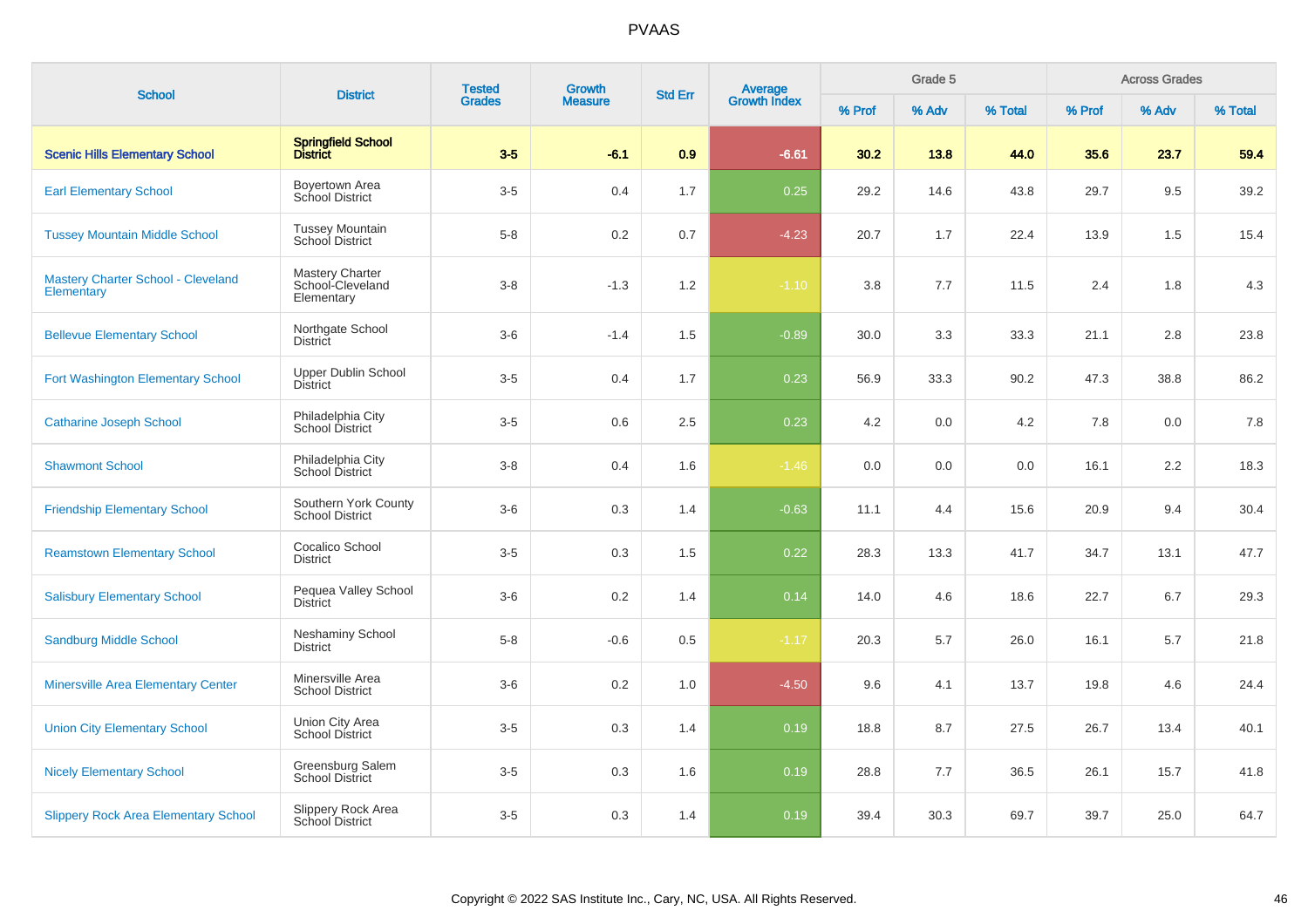|                                         |                                                      | <b>Tested</b> | <b>Growth</b>  |                |                                |        | Grade 5 |         |        | <b>Across Grades</b> |         |
|-----------------------------------------|------------------------------------------------------|---------------|----------------|----------------|--------------------------------|--------|---------|---------|--------|----------------------|---------|
| <b>School</b>                           | <b>District</b>                                      | <b>Grades</b> | <b>Measure</b> | <b>Std Err</b> | <b>Average</b><br>Growth Index | % Prof | % Adv   | % Total | % Prof | % Adv                | % Total |
| <b>Scenic Hills Elementary School</b>   | <b>Springfield School</b><br>District                | $3-5$         | $-6.1$         | 0.9            | $-6.61$                        | 30.2   | 13.8    | 44.0    | 35.6   | 23.7                 | 59.4    |
| <b>Rockhill Elementary School</b>       | Southern Huntingdon<br><b>County School District</b> | $3-5$         | 0.4            | 2.5            | 0.15                           | 4.4    | 13.0    | 17.4    | 26.4   | 4.2                  | 30.6    |
| <b>Parkside Elementary School</b>       | Penn-Delco School<br><b>District</b>                 | $3-5$         | 0.3            | 1.8            | 0.15                           | 31.0   | 7.1     | 38.1    | 25.2   | 5.9                  | 31.1    |
| <b>Churchville Elementary School</b>    | <b>Council Rock School</b><br><b>District</b>        | $3-6$         | 0.1            | 1.0            | $-0.76$                        | 35.4   | 7.7     | 43.1    | 31.4   | 14.2                 | 45.6    |
| <b>Lingle Avenue Elementary School</b>  | Palmyra Area School<br><b>District</b>               | $3-5$         | 0.2            | 1.4            | 0.13                           | 36.8   | 32.4    | 69.1    | 34.7   | 35.3                 | 70.0    |
| <b>Northwest Middle School</b>          | Reading School<br><b>District</b>                    | $5 - 8$       | 0.1            | 1.0            | $-2.42$                        | 7.6    | 0.0     | 7.6     | 4.0    | 0.0                  | 4.0     |
| <b>Eisenhower Elementary School</b>     | Indiana Area School<br><b>District</b>               | $4 - 5$       | 0.1            | 1.2            | 0.10                           | 27.5   | 11.0    | 38.5    | 27.6   | 12.3                 | 39.9    |
| Northwest Area Intermediate School      | Northwest Area<br><b>School District</b>             | $3-6$         | 0.1            | 1.1            | $-2.47$                        | 17.6   | 2.0     | 19.6    | 17.0   | 1.8                  | 18.8    |
| <b>Stetser Elementary School</b>        | Chester-Upland<br><b>School District</b>             | $3-6$         | 0.2            | 2.7            | 0.09                           |        |         |         | 10.1   | 1.0                  | 11.1    |
| <b>Exton Elementary School</b>          | West Chester Area<br><b>School District</b>          | $3-5$         | 0.1            | 1.6            | 0.09                           | 27.6   | 25.9    | 53.4    | 34.7   | 21.1                 | 55.8    |
| <b>Chambers Hill Elementary School</b>  | Central Dauphin<br>School District                   | $3-5$         | 0.2            | 2.7            | 0.08                           | 14.8   | 14.8    | 29.6    | 18.6   | 9.3                  | 27.9    |
| <b>Cambria Elementary School</b>        | Central Cambria<br><b>School District</b>            | $3-5$         | 0.1            | 1.3            | 0.08                           | 33.8   | 17.5    | 51.2    | 30.0   | 15.0                 | 45.1    |
| <b>Penn Bernville Elementary School</b> | Tulpehocken Area<br>School District                  | $3-6$         | 0.1            | 1.2            | $-0.31$                        | 26.0   | 20.0    | 46.0    | 22.0   | 16.6                 | 38.5    |
| <b>Toby Farms Intermediate School</b>   | Chester-Upland<br><b>School District</b>             | $5-8$         | 0.1            | 1.0            | 0.05                           |        |         |         | 1.1    | 0.6                  | 1.7     |
| <b>Rice Avenue Middle School</b>        | <b>Girard School District</b>                        | $5-8$         | 0.0            | 0.6            | $-3.83$                        | 33.9   | 15.2    | 49.1    | 25.1   | 13.9                 | 39.0    |
| <b>Baden Academy Charter School</b>     | Baden Academy<br>Charter School                      | $3-6$         | 0.1            | 1.1            | $-1.00$                        | 20.6   | 4.8     | 25.4    | 20.8   | 6.4                  | 27.2    |
| <b>Mill Creek Elementary School</b>     | <b>Central Bucks School</b><br><b>District</b>       | $3-6$         | 0.0            | 0.8            | $-0.83$                        | 37.5   | 17.7    | 55.2    | 36.4   | 19.1                 | 55.6    |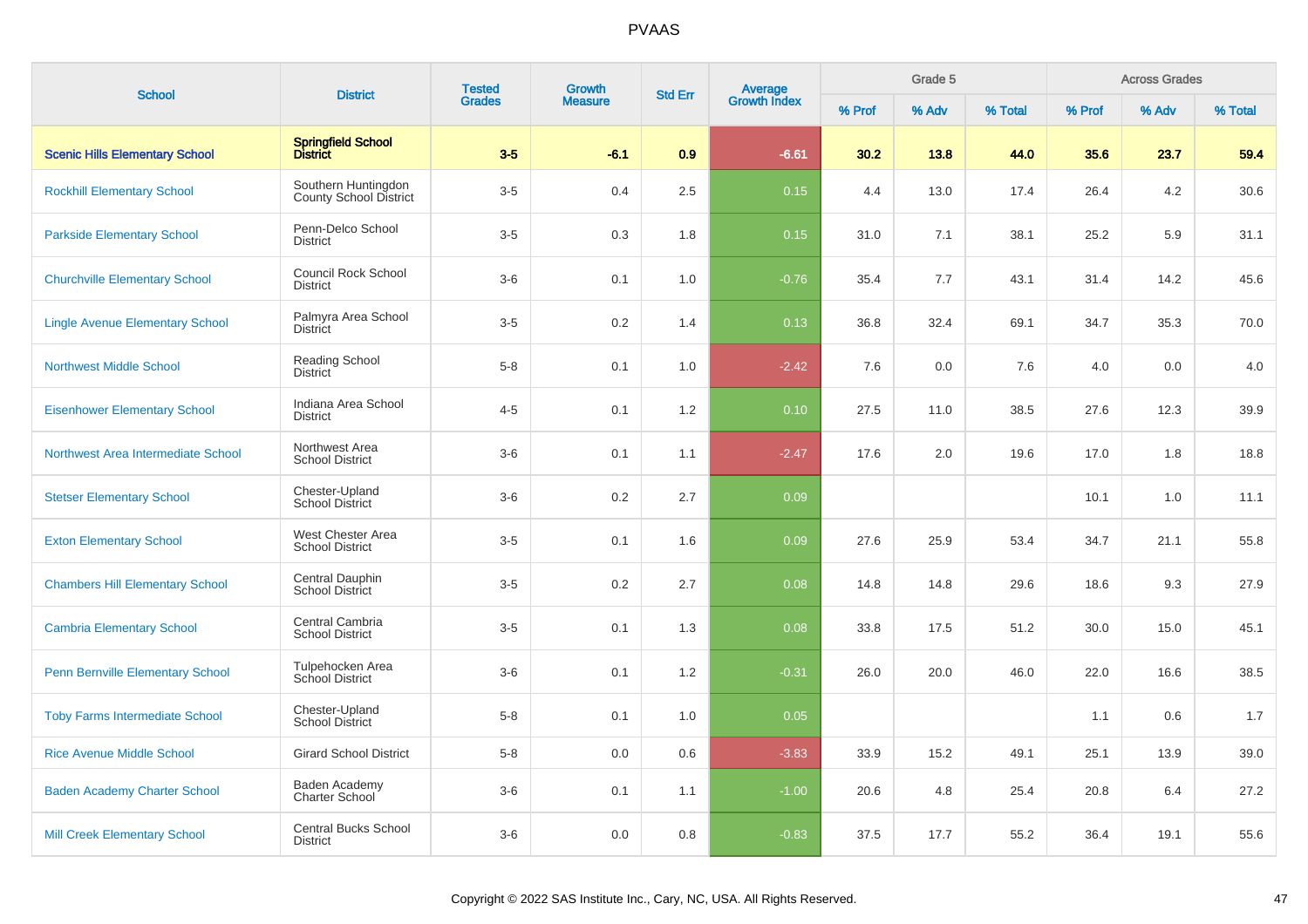| <b>School</b>                                             | <b>District</b>                                   | <b>Tested</b> | Growth         | <b>Std Err</b> |                                |        | Grade 5 |         |        | <b>Across Grades</b> |         |
|-----------------------------------------------------------|---------------------------------------------------|---------------|----------------|----------------|--------------------------------|--------|---------|---------|--------|----------------------|---------|
|                                                           |                                                   | <b>Grades</b> | <b>Measure</b> |                | <b>Average</b><br>Growth Index | % Prof | % Adv   | % Total | % Prof | % Adv                | % Total |
| <b>Scenic Hills Elementary School</b>                     | Springfield School<br>District                    | $3-5$         | $-6.1$         | 0.9            | $-6.61$                        | 30.2   | 13.8    | 44.0    | 35.6   | 23.7                 | 59.4    |
| <b>Willow Dale Elementary School</b>                      | <b>Centennial School</b><br><b>District</b>       | $3-5$         | 0.0            | 1.1            | 0.03                           | 15.6   | 4.1     | 19.7    | 23.1   | 7.8                  | 30.8    |
| <b>Colonel John Siegfried Elementary</b><br><b>School</b> | Northampton Area<br><b>School District</b>        | $3-5$         | 0.0            | 1.6            | 0.03                           | 27.9   | 6.6     | 34.4    | 32.8   | 13.0                 | 45.8    |
| <b>Walter M Senkow Elementary School</b>                  | <b>Upper Darby School</b><br><b>District</b>      | $3-5$         | 0.1            | 3.6            | 0.03                           | 27.3   | 0.0     | 27.3    | 18.1   | 1.4                  | 19.4    |
| Thomas W Holtzman Jr Elementary<br><b>School</b>          | Susquehanna<br>Township School<br><b>District</b> | $3-5$         | 0.0            | 1.0            | 0.03                           | 13.8   | 3.8     | 17.5    | 17.1   | 5.1                  | 22.2    |
| <b>Independence Middle School</b>                         | <b>Bethel Park School</b><br><b>District</b>      | $5-8$         | 0.0            | 0.5            | 0.03                           |        |         |         | 28.6   | 11.2                 | 39.8    |
| <b>Fitzpatrick Aloysius L School</b>                      | Philadelphia City<br><b>School District</b>       | $3 - 8$       | 0.1            | 2.9            | 0.03                           | 6.2    | 0.0     | 6.2     | 13.3   | 0.0                  | 13.3    |
| <b>KIPP Philadelphia Charter School</b>                   | <b>KIPP Philadelphia</b><br>Charter School        | $3 - 8$       | 0.0            | 0.9            | $-1.76$                        | 2.0    | 0.0     | 2.0     | 3.6    | 0.0                  | 3.6     |
| <b>Gna Elementary Center</b>                              | <b>Greater Nanticoke</b><br>Area School District  | $3-5$         | 0.0            | 1.1            | 0.02                           | 13.6   | 2.7     | 16.4    | 11.8   | 3.5                  | 15.3    |
| <b>Chester Upland School Of Arts</b>                      | Chester-Upland<br><b>School District</b>          | $3-5$         | 0.0            | 2.1            | 0.01                           | 0.0    | 0.0     | 0.0     | 1.0    | 0.0                  | 1.0     |
| <b>Latrobe Elementary School</b>                          | <b>Greater Latrobe</b><br><b>School District</b>  | $3-6$         | $-0.3$         | 0.9            | $-0.29$                        | 45.1   | 22.0    | 67.1    | 36.8   | 17.3                 | 54.1    |
| <b>Port Matilda Elementary School</b>                     | Bald Eagle Area<br>School District                | $3-5$         | 0.0            | 3.5            | 0.01                           | 18.2   | 18.2    | 36.4    | 24.4   | 36.6                 | 61.0    |
| <b>Dingman-Delaware Elementary School</b>                 | Delaware Valley<br><b>School District</b>         | $3-5$         | $-0.0$         | 1.1            | $-0.01$                        | 32.0   | 8.8     | 40.8    | 31.9   | 9.0                  | 40.9    |
| Johnsonburg Area Elementary School                        | Johnsonburg Area<br>School District               | $3-6$         | $-0.0$         | 1.4            | $-3.24$                        | 17.5   | 7.5     | 25.0    | 30.6   | 13.6                 | 44.2    |
| <b>Waterford Elementary School</b>                        | Fort Leboeuf School<br><b>District</b>            | $3-5$         | $-0.0$         | 1.5            | $-0.01$                        | 29.7   | 20.3    | 50.0    | 31.7   | 27.4                 | 59.2    |
| <b>Leib Elementary School</b>                             | Dover Area School<br><b>District</b>              | $3-5$         | $-0.0$         | 1.5            | $-0.01$                        | 38.3   | 6.7     | 45.0    | 32.6   | 13.5                 | 46.1    |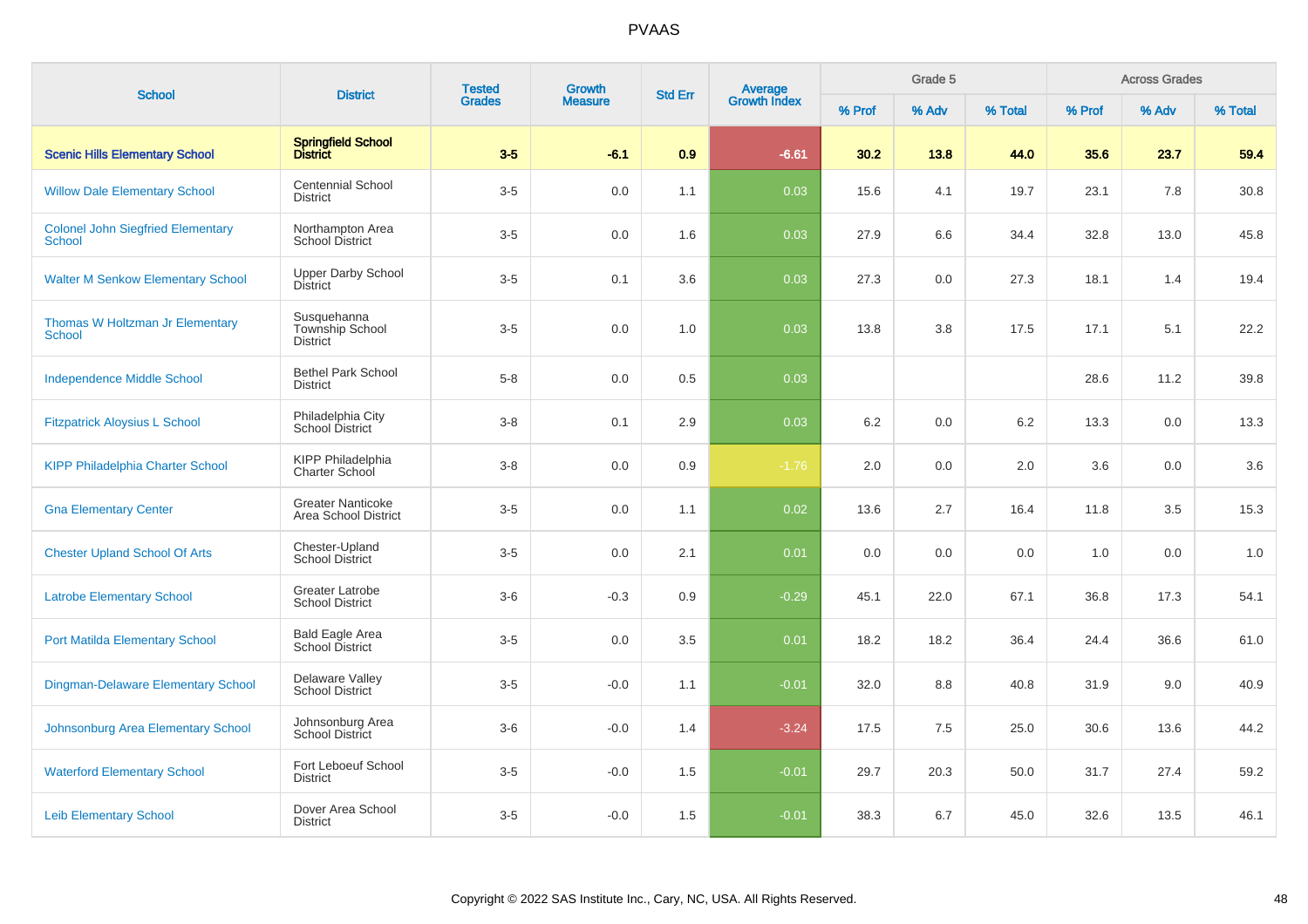| <b>School</b>                                            | <b>District</b>                                      | <b>Tested</b><br><b>Grades</b> | <b>Growth</b>  | <b>Std Err</b> |                         |        | Grade 5 |         |        | <b>Across Grades</b> |         |
|----------------------------------------------------------|------------------------------------------------------|--------------------------------|----------------|----------------|-------------------------|--------|---------|---------|--------|----------------------|---------|
|                                                          |                                                      |                                | <b>Measure</b> |                | Average<br>Growth Index | % Prof | % Adv   | % Total | % Prof | % Adv                | % Total |
| <b>Scenic Hills Elementary School</b>                    | Springfield School<br>District                       | $3-5$                          | $-6.1$         | 0.9            | $-6.61$                 | 30.2   | 13.8    | 44.0    | 35.6   | 23.7                 | 59.4    |
| <b>Calypso Elementary School</b>                         | Bethlehem Area<br><b>School District</b>             | $3-5$                          | $-0.1$         | 3.1            | $-0.03$                 | 7.1    | 7.1     | 14.3    | 33.3   | 12.5                 | 45.8    |
| <b>Tidioute Community Charter School</b>                 | <b>Tidioute Community</b><br><b>Charter School</b>   | $3 - 11$                       | $-0.3$         | 1.4            | $-0.19$                 | 15.4   | 0.0     | 15.4    | 16.0   | 1.6                  | 17.6    |
| <b>Dodson Elementary School</b>                          | Wilkes-Barre Area<br><b>School District</b>          | $3-6$                          | $-0.4$         | 1.7            | $-0.21$                 | 10.3   | 6.9     | 17.2    | 3.0    | 2.0                  | 5.0     |
| <b>Jarrettown Elementary School</b>                      | <b>Upper Dublin School</b><br><b>District</b>        | $3-5$                          | $-0.1$         | 1.4            | $-0.04$                 | 37.3   | 26.9    | 64.2    | 30.7   | 38.5                 | 69.3    |
| Kane Area Elementary School                              | Kane Area School<br><b>District</b>                  | $3-5$                          | $-0.1$         | 1.4            | $-0.05$                 | 21.1   | 19.7    | 40.8    | 27.0   | 10.9                 | 37.9    |
| <b>Mastery Charter School - Hardy Williams</b>           | Mastery Charter<br>School - Hardy<br>Williams        | $3 - 11$                       | $-0.1$         | 1.2            | $-3.12$                 | 4.9    | 0.0     | 4.9     | 6.9    | 0.6                  | 7.5     |
| <b>Premier Arts And Science Charter</b><br><b>School</b> | Premier Arts And<br><b>Science Charter</b><br>School | $3-5$                          | $-0.1$         | 2.0            | $-0.05$                 | 0.0    | 0.0     | 0.0     | 3.8    | 1.0                  | 4.8     |
| Vare-Washington Elementary School                        | Philadelphia City<br>School District                 | $3 - 8$                        | $-0.2$         | 3.1            | $-0.07$                 |        |         |         | 11.9   | 11.9                 | 23.9    |
| <b>Jenkintown Elementary School</b>                      | Jenkintown School<br><b>District</b>                 | $3-6$                          | $-2.8$         | 1.3            | $-2.22$                 | 35.4   | 12.5    | 47.9    | 33.7   | 20.2                 | 53.9    |
| Maple Manor Elementary/Middle School                     | Hazleton Area School<br><b>District</b>              | $3 - 8$                        | $-0.1$         | 1.1            | $-0.26$                 | 0.0    | 0.0     | 0.0     | 3.1    | 0.9                  | 4.0     |
| <b>Allegheny-Clarion Valley Elementary</b>               | Allegheny-Clarion<br>Valley School District          | $3-6$                          | $-0.9$         | 1.2            | $-0.76$                 | 19.5   | 7.3     | 26.8    | 17.5   | 11.5                 | 29.0    |
| <b>Buckingham Elementary School</b>                      | <b>Central Bucks School</b><br><b>District</b>       | $3-6$                          | $-0.1$         | 1.1            | $-0.68$                 | 42.6   | 17.0    | 59.6    | 38.8   | 19.1                 | 57.9    |
| <b>Dassa Mckinney Elementary School</b>                  | Moniteau School<br><b>District</b>                   | $3-6$                          | $-0.8$         | 0.9            | $-0.89$                 | 32.5   | 8.4     | 41.0    | 29.5   | 12.7                 | 42.2    |
| <b>Blue Ball Elementary School</b>                       | Eastern Lancaster<br><b>County School District</b>   | $3-6$                          | $-0.2$         | 1.1            | $-0.57$                 | 24.1   | 8.6     | 32.8    | 24.4   | 7.1                  | 31.6    |
| <b>Bethel Springs Elementary School</b>                  | <b>Garnet Valley School</b><br><b>District</b>       | $3-5$                          | $-0.2$         | 1.2            | $-0.15$                 | 34.0   | 24.5    | 58.5    | 36.1   | 18.4                 | 54.5    |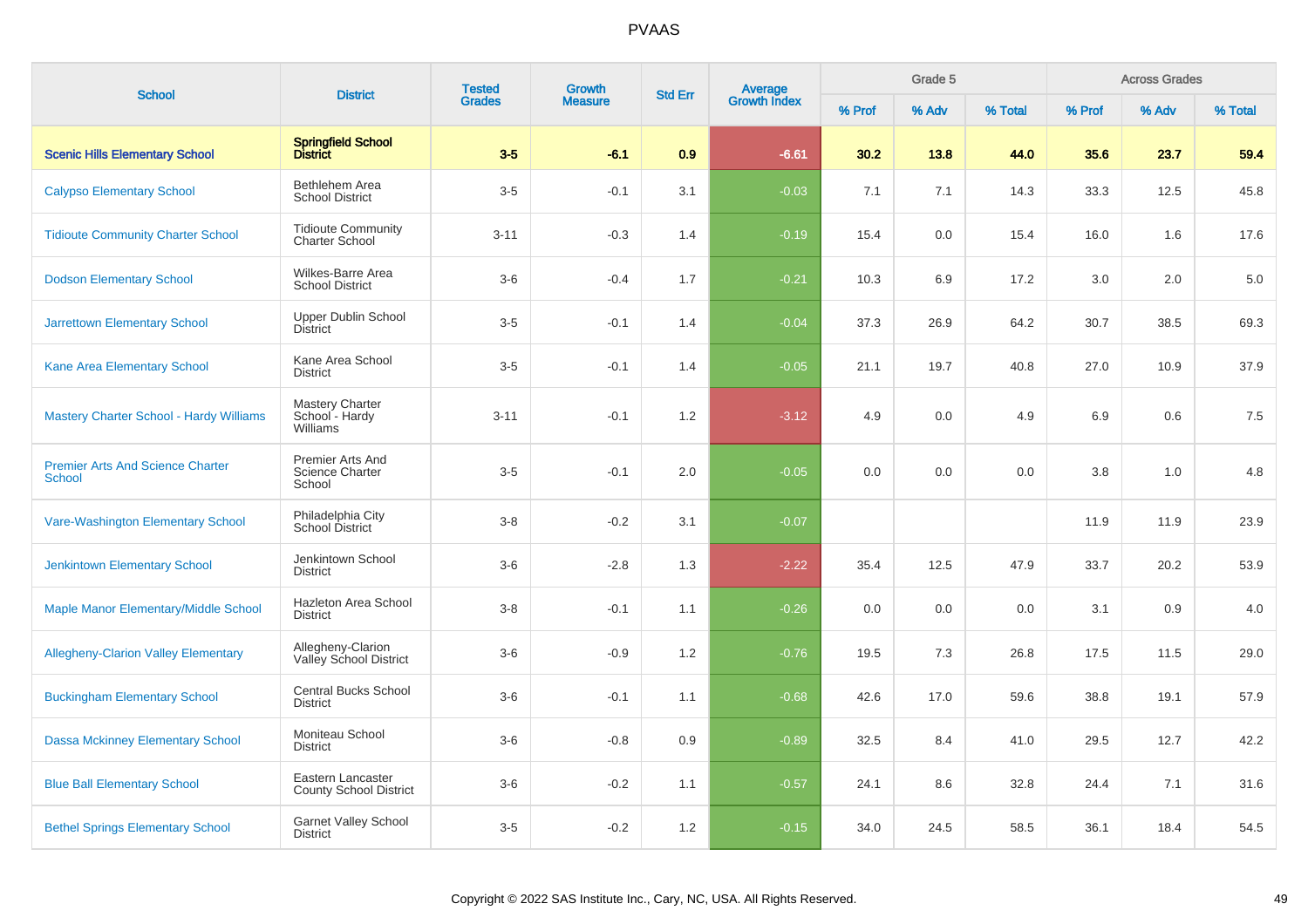| <b>School</b>                                    | <b>District</b>                                     | <b>Tested</b> | Growth         | <b>Std Err</b> |                                |        | Grade 5 |         |        | <b>Across Grades</b> |         |
|--------------------------------------------------|-----------------------------------------------------|---------------|----------------|----------------|--------------------------------|--------|---------|---------|--------|----------------------|---------|
|                                                  |                                                     | <b>Grades</b> | <b>Measure</b> |                | <b>Average</b><br>Growth Index | % Prof | % Adv   | % Total | % Prof | % Adv                | % Total |
| <b>Scenic Hills Elementary School</b>            | Springfield School<br>District                      | $3-5$         | $-6.1$         | 0.9            | $-6.61$                        | 30.2   | 13.8    | 44.0    | 35.6   | 23.7                 | 59.4    |
| <b>Juniata Elementary School</b>                 | Altoona Area School<br><b>District</b>              | $3-5$         | $-0.2$         | 1.6            | $-0.15$                        | 19.7   | 9.8     | 29.5    | 22.4   | 7.0                  | 29.5    |
| <b>Mercersburg Elementary School</b>             | <b>Tuscarora School</b><br><b>District</b>          | $3-5$         | $-0.3$         | 1.8            | $-0.17$                        | 11.6   | 4.6     | 16.3    | 27.3   | 7.4                  | 34.7    |
| <b>Doyle Elementary School</b>                   | <b>Central Bucks School</b><br>District             | $3-6$         | $-0.3$         | 1.1            | $-0.30$                        | 37.1   | 9.7     | 46.8    | 34.8   | 17.0                 | 51.7    |
| <b>Kratzer School</b>                            | <b>Parkland School</b><br><b>District</b>           | $3-5$         | $-0.2$         | 1.3            | $-0.18$                        | 35.0   | 13.8    | 48.8    | 30.8   | 20.4                 | 51.2    |
| <b>Freemansburg Elementary School</b>            | Bethlehem Area<br><b>School District</b>            | $3-5$         | $-0.4$         | 2.4            | $-0.18$                        | 12.0   | 0.0     | 12.0    | 12.5   | 0.0                  | 12.5    |
| <b>Wharton Elementary School</b>                 | Lancaster School<br><b>District</b>                 | $3-5$         | $-0.3$         | 1.8            | $-0.19$                        | 25.0   | 2.3     | 27.3    | 21.4   | 9.9                  | 31.3    |
| <b>Mill Village Elementary School</b>            | Fort Leboeuf School<br><b>District</b>              | $3-5$         | $-0.5$         | 2.5            | $-0.19$                        | 21.7   | 39.1    | 60.9    | 24.2   | 32.3                 | 56.4    |
| Penn Hills Charter School of<br>Entrepreneurship | Penn Hills Charter<br>School of<br>Entrepreneurship | $3-8$         | $-0.2$         | 0.9            | $-3.58$                        | 11.6   | 2.3     | 14.0    | 17.0   | 3.8                  | 20.8    |
| <b>Mcknight Elementary School</b>                | North Allegheny<br><b>School District</b>           | $3-5$         | $-0.2$         | 1.1            | $-0.20$                        | 40.5   | 21.6    | 62.1    | 38.3   | 22.5                 | 60.8    |
| North East Intermediate Elementary               | North East School<br>District                       | $3-5$         | $-0.2$         | 1.1            | $-0.20$                        | 33.3   | 9.4     | 42.7    | 33.3   | 13.8                 | 47.2    |
| <b>Millville Area Elementary School</b>          | Millville Area School<br><b>District</b>            | $3-6$         | $-0.6$         | 1.2            | $-0.51$                        | 34.0   | 0.0     | 34.0    | 28.2   | 4.0                  | 32.2    |
| <b>Kernsville School</b>                         | <b>Parkland School</b><br><b>District</b>           | $3-5$         | $-0.3$         | 1.6            | $-0.21$                        | 30.8   | 42.3    | 73.1    | 33.7   | 41.1                 | 74.8    |
| <b>Liberty Elementary School</b>                 | Southern Tioga<br>School District                   | $3-6$         | $-1.5$         | 1.8            | $-0.84$                        | 28.0   | 4.0     | 32.0    | 24.4   | 4.6                  | 29.1    |
| <b>Valley View Intermediate School</b>           | Valley View School<br><b>District</b>               | $3-5$         | $-0.3$         | 1.1            | $-0.22$                        | 26.2   | 0.9     | 27.1    | 24.6   | 3.7                  | 28.4    |
| <b>Shirley Township Elementary School</b>        | Mount Union Area<br><b>School District</b>          | $3-5$         | $-0.3$         | 1.2            | $-0.22$                        | 11.7   | 4.3     | 16.0    | 16.0   | 5.5                  | 21.5    |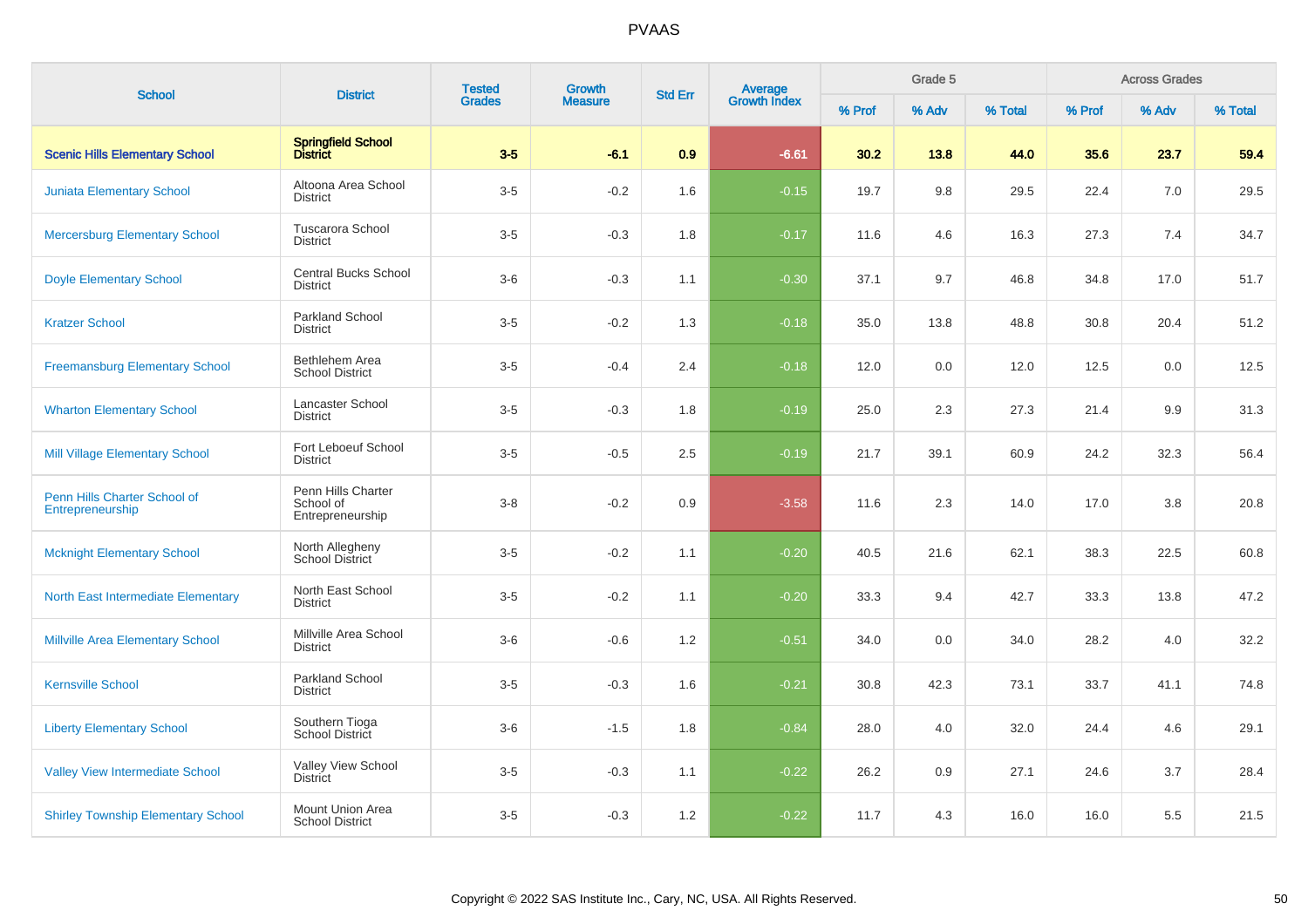| <b>School</b>                                        | <b>District</b>                                      | <b>Tested</b> | <b>Growth</b><br><b>Average</b><br>Growth Index<br><b>Std Err</b><br><b>Grades</b><br><b>Measure</b> | Grade 5 |         |        |       | <b>Across Grades</b> |        |       |         |
|------------------------------------------------------|------------------------------------------------------|---------------|------------------------------------------------------------------------------------------------------|---------|---------|--------|-------|----------------------|--------|-------|---------|
|                                                      |                                                      |               |                                                                                                      |         |         | % Prof | % Adv | % Total              | % Prof | % Adv | % Total |
| <b>Scenic Hills Elementary School</b>                | Springfield School<br>District                       | $3-5$         | $-6.1$                                                                                               | 0.9     | $-6.61$ | 30.2   | 13.8  | 44.0                 | 35.6   | 23.7  | 59.4    |
| <b>Cecil Intermediate School</b>                     | Canon-Mcmillan<br><b>School District</b>             | $5-6$         | $-0.1$                                                                                               | 0.6     | $-2.85$ | 32.8   | 23.4  | 56.1                 | 34.5   | 17.8  | 52.3    |
| <b>Munoz-Marin Luis</b>                              | Philadelphia City<br>School District                 | $3 - 8$       | $-0.8$                                                                                               | 3.4     | $-0.23$ | 7.7    | 0.0   | 7.7                  | 1.6    | 1.6   | 3.3     |
| <b>Oley Valley Elementary School</b>                 | <b>Oley Valley School</b><br><b>District</b>         | $3-5$         | $-0.3$                                                                                               | 1.2     | $-0.24$ | 19.8   | 5.0   | 24.8                 | 29.4   | 5.6   | 35.0    |
| <b>Clarion Area Elementary School</b>                | <b>Clarion Area School</b><br><b>District</b>        | $3-6$         | $-0.3$                                                                                               | 1.2     | $-1.01$ | 31.2   | 8.3   | 39.6                 | 28.8   | 12.0  | 40.9    |
| <b>Environmental Charter School At Frick</b><br>Park | <b>Environmental Charter</b><br>School At Frick Park | $3-9$         | $-0.2$                                                                                               | 0.7     | $-4.61$ | 18.2   | 10.4  | 28.6                 | 22.6   | 13.4  | 36.0    |
| <b>Avella Elementary Center</b>                      | Avella Area School<br><b>District</b>                | $3-6$         | $-0.4$                                                                                               | 1.4     | $-2.04$ | 17.1   | 2.4   | 19.5                 | 23.9   | 10.9  | 34.8    |
| <b>Lakeside Elementary School</b>                    | Wayne Highlands<br>School District                   | $3-5$         | $-0.3$                                                                                               | 1.2     | $-0.27$ | 35.1   | 14.9  | 50.0                 | 32.1   | 19.9  | 52.0    |
| <b>Freeland Elementary/Middle School</b>             | Hazleton Area School<br>District                     | $3-8$         | $-0.3$                                                                                               | 1.2     | $-1.70$ | 0.0    | 0.0   | 0.0                  | 5.4    | 0.6   | $6.0\,$ |
| Warren Snyder-John Girotti Elementary<br>School      | <b>Bristol Borough</b><br><b>School District</b>     | $3-6$         | $-0.6$                                                                                               | 0.9     | $-0.64$ | 21.3   | 2.7   | 24.0                 | 18.6   | 5.6   | 24.2    |
| <b>Jefferson Elementary School</b>                   | Erie City School<br><b>District</b>                  | $3-5$         | $-0.5$                                                                                               | 1.7     | $-0.30$ | 12.7   | 1.8   | 14.6                 | 8.7    | 1.2   | 9.9     |
| <b>Willow Hill School</b>                            | Abington School<br><b>District</b>                   | $3-6$         | $-0.8$                                                                                               | 1.4     | $-0.58$ | 28.0   | 14.0  | 42.0                 | 29.2   | 7.4   | 36.6    |
| <b>Neidig Elementary School</b>                      | Quakertown<br>Community School<br><b>District</b>    | $3-5$         | $-0.5$                                                                                               | 1.4     | $-0.31$ | 24.2   | 15.2  | 39.4                 | 32.1   | 14.0  | 46.1    |
| <b>South Hanover Elementary School</b>               | Lower Dauphin School<br><b>District</b>              | $3-5$         | $-0.6$                                                                                               | 1.7     | $-0.32$ | 31.4   | 31.4  | 62.8                 | 30.5   | 31.1  | 61.6    |
| <b>Oak Park Elementary School</b>                    | North Penn School<br><b>District</b>                 | $3-6$         | $-0.8$                                                                                               | 1.1     | $-0.72$ | 25.5   | 7.8   | 33.3                 | 26.3   | 12.7  | 39.0    |
| <b>Everett Area Elementary School</b>                | Everett Area School<br><b>District</b>               | $3-5$         | $-0.4$                                                                                               | 1.3     | $-0.33$ | 24.7   | 7.8   | 32.5                 | 23.0   | 8.4   | 31.5    |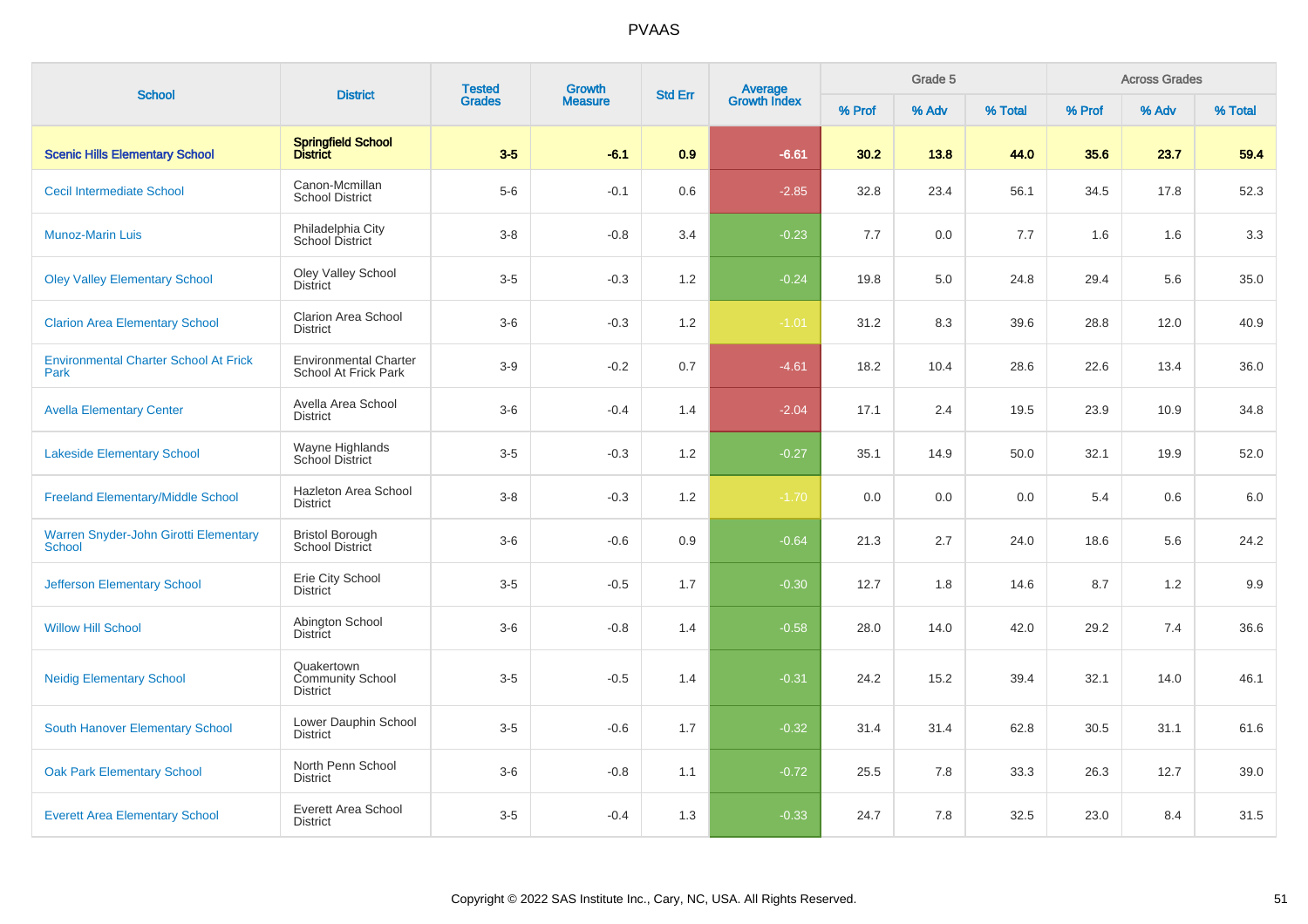| <b>School</b>                                            | <b>District</b>                                                    | <b>Tested</b> | <b>Growth</b><br><b>Measure</b> | <b>Std Err</b> | Average<br>Growth Index |        | Grade 5 |         |         | <b>Across Grades</b> |         |
|----------------------------------------------------------|--------------------------------------------------------------------|---------------|---------------------------------|----------------|-------------------------|--------|---------|---------|---------|----------------------|---------|
|                                                          |                                                                    | <b>Grades</b> |                                 |                |                         | % Prof | % Adv   | % Total | % Prof  | % Adv                | % Total |
| <b>Scenic Hills Elementary School</b>                    | Springfield School<br>District                                     | $3-5$         | $-6.1$                          | 0.9            | $-6.61$                 | 30.2   | 13.8    | 44.0    | 35.6    | 23.7                 | 59.4    |
| <b>Crooked Billet Elementary School</b>                  | Hatboro-Horsham<br><b>School District</b>                          | $3-5$         | $-0.5$                          | 1.5            | $-0.34$                 | 20.3   | 9.4     | 29.7    | 23.8    | 7.4                  | 31.2    |
| <b>Highland Elementary School</b>                        | West Shore School<br><b>District</b>                               | $3-5$         | $-0.5$                          | 1.5            | $-0.34$                 | 17.0   | 13.6    | 30.5    | 27.0    | 18.4                 | 45.4    |
| <b>Eisenhower Elementary School</b>                      | Camp Hill School<br>District                                       | $3-5$         | $-0.5$                          | 1.3            | $-0.34$                 | 40.7   | 27.2    | 67.9    | 41.8    | 26.4                 | 68.2    |
| <b>Mastery Charter School-Smedley</b><br>Campus          | <b>Mastery Charter</b><br>School - Smedley<br>Campus               | $3-6$         | $-0.6$                          | 1.2            | $-0.51$                 | 1.9    | 0.0     | 1.9     | $3.5\,$ | 0.0                  | 3.5     |
| <b>West Hill Elementary School</b>                       | Sharon City School<br><b>District</b>                              | $3-6$         | $-2.1$                          | 1.4            | $-1.47$                 | 5.6    | 0.0     | 5.6     | 10.7    | 1.5                  | 12.2    |
| <b>Shawnee Elementary School</b>                         | Easton Area School<br><b>District</b>                              | $3-5$         | $-0.5$                          | 1.4            | $-0.37$                 | 31.4   | 15.7    | 47.1    | 35.9    | 22.4                 | 58.4    |
| Young Scholars Of Western<br>Pennsylvania Charter School | Young Scholars Of<br>Western Pennsylvania<br><b>Charter School</b> | $3 - 8$       | $-0.4$                          | 1.1            | $-2.68$                 | 6.7    | 6.7     | 13.3    | 12.3    | 4.8                  | 17.1    |
| <b>Green Woods Charter School</b>                        | Green Woods Charter<br>School                                      | $3 - 8$       | $-0.3$                          | 0.8            | $-5.05$                 | 16.7   | 3.3     | 20.0    | 21.3    | 8.3                  | 29.6    |
| <b>Washington Martha School</b>                          | Philadelphia City<br>School District                               | $3-8$         | $-1.3$                          | 3.3            | $-0.39$                 |        |         |         | 9.3     | 2.3                  | 11.6    |
| <b>Welsh John School</b>                                 | Philadelphia City<br>School District                               | $3 - 7$       | $-1.3$                          | 3.2            | $-0.41$                 | 0.0    | 0.0     | 0.0     | 0.0     | 0.0                  | 0.0     |
| <b>Stanton Edwin M School</b>                            | Philadelphia City<br>School District                               | $3 - 7$       | $-1.2$                          | 2.2            | $-0.52$                 | 0.0    | 0.0     | 0.0     | 3.1     | 3.1                  | 6.2     |
| <b>Northern Potter Childrens School</b>                  | Northern Potter<br><b>School District</b>                          | $3-6$         | $-1.0$                          | 1.4            | $-0.67$                 | 26.7   | 3.3     | 30.0    | 18.1    | 7.6                  | 25.7    |
| <b>Fairview Elementary School</b>                        | <b>Crestwood School</b><br><b>District</b>                         | $3-6$         | $-0.5$                          | 1.1            | $-2.06$                 | 26.4   | 13.2    | 39.6    | 24.0    | 10.1                 | 34.1    |
| <b>Mcmurray Elementary School</b>                        | Peters Township<br><b>School District</b>                          | $4 - 6$       | $-0.2$                          | 0.5            | $-6.57$                 | 37.8   | 32.6    | 70.4    | 38.5    | 29.2                 | 67.8    |
| <b>Acmetonia Elementary School</b>                       | <b>Allegheny Valley</b><br><b>School District</b>                  | $3-6$         | $-0.5$                          | 1.1            | $-1.89$                 | 26.3   | 12.3    | 38.6    | 19.8    | 6.5                  | 26.3    |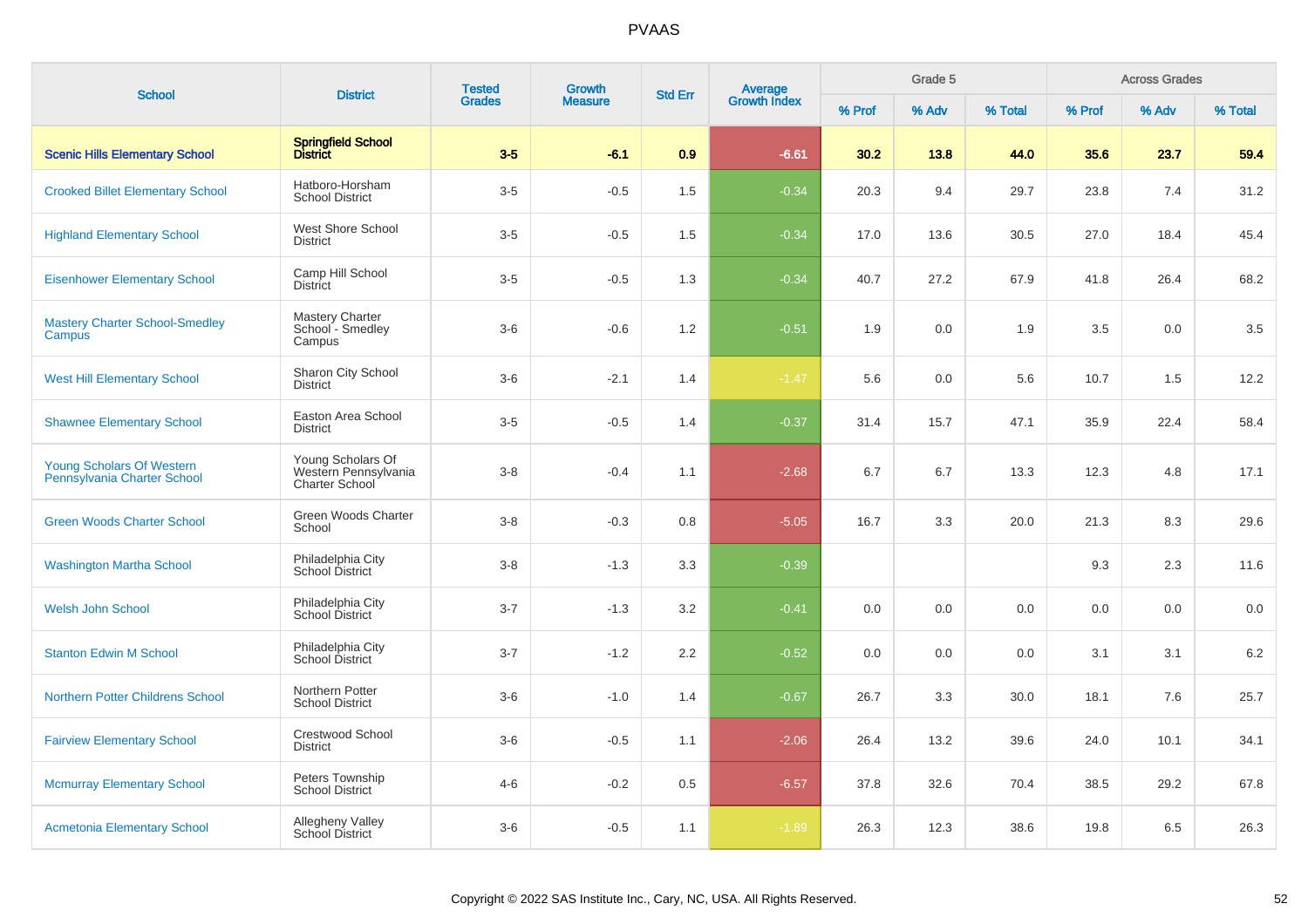| <b>School</b>                                             | <b>District</b>                                | <b>Tested</b> | Growth         | <b>Std Err</b> |                                |        | Grade 5 |         |        | <b>Across Grades</b> |         |
|-----------------------------------------------------------|------------------------------------------------|---------------|----------------|----------------|--------------------------------|--------|---------|---------|--------|----------------------|---------|
|                                                           |                                                | <b>Grades</b> | <b>Measure</b> |                | <b>Average</b><br>Growth Index | % Prof | % Adv   | % Total | % Prof | % Adv                | % Total |
| <b>Scenic Hills Elementary School</b>                     | Springfield School<br>District                 | $3-5$         | $-6.1$         | 0.9            | $-6.61$                        | 30.2   | 13.8    | 44.0    | 35.6   | 23.7                 | 59.4    |
| South Hamilton Elementary School                          | Chambersburg Area<br>School District           | $3-5$         | $-0.8$         | 1.8            | $-0.45$                        | 22.7   | 9.1     | 31.8    | 26.2   | 8.7                  | 35.0    |
| <b>Eleanor Roosevelt Elementary School</b>                | Pennsbury School<br><b>District</b>            | $3-5$         | $-0.6$         | 1.3            | $-0.46$                        | 31.5   | 15.7    | 47.2    | 32.0   | 19.6                 | 51.6    |
| <b>Agora Cyber Charter School</b>                         | Agora Cyber Charter<br>School                  | $3 - 11$      | $-0.3$         | 0.6            | $-3.35$                        | 9.8    | 2.0     | 11.8    | 9.7    | 2.4                  | 12.1    |
| <b>Global Leadership Academy Charter</b><br><b>School</b> | Global Leadership<br>Academy Charter<br>School | $3-8$         | $-3.1$         | 1.9            | $-1.63$                        | 0.0    | 0.0     | 0.0     | 2.5    | 0.0                  | 2.5     |
| <b>Afton Elementary School</b>                            | Pennsbury School<br><b>District</b>            | $3-5$         | $-0.7$         | 1.4            | $-0.47$                        | 38.6   | 32.9    | 71.4    | 36.4   | 34.8                 | 71.2    |
| <b>Falling Spring Elementary School</b>                   | Chambersburg Area<br><b>School District</b>    | $3-5$         | $-0.8$         | 1.8            | $-0.47$                        | 26.2   | 9.5     | 35.7    | 23.3   | 6.8                  | 30.1    |
| <b>Frank Anne School</b>                                  | Philadelphia City<br>School District           | $3-5$         | $-0.8$         | 1.7            | $-0.47$                        | 17.3   | 11.5    | 28.8    | 22.3   | 7.4                  | 29.8    |
| <b>Webster School</b>                                     | Philadelphia City<br>School District           | $3-5$         | $-1.2$         | 2.4            | $-0.48$                        | 0.0    | 4.4     | 4.4     | 3.7    | 3.7                  | 7.4     |
| <b>Hopewell Junior High School</b>                        | <b>Hopewell Area School</b><br><b>District</b> | $5 - 8$       | $-1.7$         | 0.5            | $-3.23$                        | 31.3   | 8.2     | 39.6    | 23.2   | 6.8                  | 30.1    |
| <b>William Penn Elementary School</b>                     | Elizabeth Forward<br><b>School District</b>    | $3-5$         | $-0.7$         | 1.4            | $-0.48$                        | 22.4   | 9.0     | 31.3    | 26.6   | 17.2                 | 43.8    |
| <b>Damascus Area School</b>                               | Wayne Highlands<br>School District             | $3-8$         | $-0.6$         | 1.1            | $-0.50$                        | 54.8   | 12.9    | 67.7    | 33.5   | 24.1                 | 57.6    |
| <b>Moore Elementary School</b>                            | Northampton Area<br><b>School District</b>     | $3-5$         | $-1.6$         | 3.3            | $-0.48$                        | 25.0   | 16.7    | 41.7    | 43.8   | 18.8                 | 62.5    |
| Daniel Boone Area Intermediate Center                     | Daniel Boone Area<br><b>School District</b>    | $3-5$         | $-0.4$         | 0.9            | $-0.48$                        | 27.7   | 10.7    | 38.4    | 30.4   | 8.4                  | 38.7    |
| <b>Wilson Elementary School</b>                           | Western Wayne<br>School District               | $3-5$         | $-1.0$         | 2.0            | $-0.49$                        | 34.4   | 15.6    | 50.0    | 34.0   | 16.0                 | 50.0    |
| <b>Mountain View Elementary School</b>                    | Greater Latrobe<br><b>School District</b>      | $3-6$         | $-0.5$         | 0.9            | $-2.20$                        | 35.4   | 10.1    | 45.6    | 38.9   | 17.4                 | 56.4    |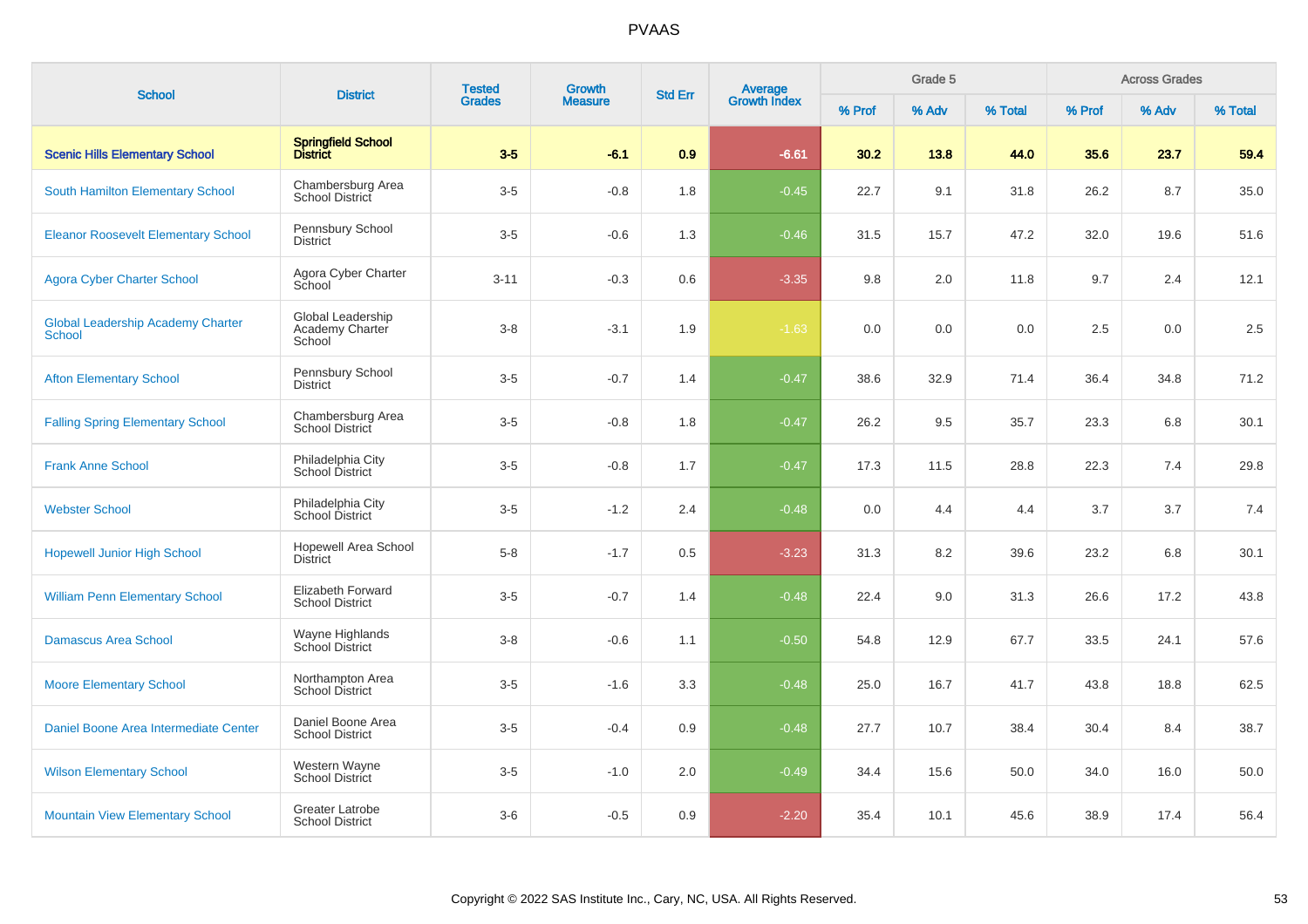| <b>School</b>                                     | <b>District</b>                                   | <b>Tested</b> | Growth         | <b>Std Err</b> |                                |        | Grade 5 |         |        | <b>Across Grades</b> |         |
|---------------------------------------------------|---------------------------------------------------|---------------|----------------|----------------|--------------------------------|--------|---------|---------|--------|----------------------|---------|
|                                                   |                                                   | <b>Grades</b> | <b>Measure</b> |                | <b>Average</b><br>Growth Index | % Prof | % Adv   | % Total | % Prof | % Adv                | % Total |
| <b>Scenic Hills Elementary School</b>             | Springfield School<br>District                    | $3-5$         | $-6.1$         | 0.9            | $-6.61$                        | 30.2   | 13.8    | 44.0    | 35.6   | 23.7                 | 59.4    |
| <b>Cook-Wissahickon School</b>                    | Philadelphia City<br>School District              | $3 - 8$       | $-1.5$         | 3.0            | $-0.49$                        |        |         |         | 14.9   | 5.3                  | 20.2    |
| <b>Rolling Hills Elementary School</b>            | <b>Council Rock School</b><br><b>District</b>     | $3-6$         | $-0.6$         | 1.1            | $-0.73$                        | 32.7   | 9.1     | 41.8    | 30.0   | 15.0                 | 45.0    |
| Erie Rise Leadership Academy Charter<br>School    | Erie Rise Leadership<br>Academy Charter<br>School | $3 - 8$       | $-0.6$         | 1.1            | $-1.89$                        | 6.9    | 0.0     | 6.9     | 1.6    | 1.0                  | 2.6     |
| <b>Ironton School</b>                             | <b>Parkland School</b><br><b>District</b>         | $3-5$         | $-1.0$         | 1.8            | $-0.51$                        | 29.3   | 29.3    | 58.5    | 30.9   | 25.7                 | 56.6    |
| <b>Hans Herr Elementary School</b>                | Lampeter-Strasburg<br><b>School District</b>      | $3-5$         | $-0.5$         | 0.9            | $-0.51$                        | 38.6   | 13.5    | 52.2    | 39.0   | 18.5                 | 57.6    |
| <b>Columbia Middle School</b>                     | Columbia Borough<br><b>School District</b>        | $5 - 8$       | $-4.8$         | 0.7            | $-6.57$                        | 15.1   | 1.4     | 16.4    | 5.6    | 0.7                  | 6.4     |
| <b>Summitview Elementary School</b>               | Waynesboro Area<br>School District                | $3-5$         | $-0.8$         | 1.5            | $-0.51$                        | 21.9   | 9.4     | 31.2    | 24.2   | 16.2                 | 40.4    |
| Northern Cambria Middle School                    | Northern Cambria<br><b>School District</b>        | $5 - 11$      | $-0.4$         | 0.8            | $-0.91$                        | 16.4   | 3.6     | 20.0    | 14.4   | 1.8                  | 16.2    |
| Mcclure Alexander K School                        | Philadelphia City<br>School District              | $3-5$         | $-1.5$         | 2.8            | $-0.53$                        | 0.0    | 0.0     | 0.0     | 0.0    | 0.0                  | 0.0     |
| <b>Emlen Eleanor C School</b>                     | Philadelphia City<br>School District              | $3-5$         | $-1.6$         | 3.0            | $-0.54$                        | 0.0    | 5.9     | 5.9     | 9.8    | 2.4                  | 12.2    |
| <b>Eddystone Elementary School</b>                | <b>Ridley School District</b>                     | $3-5$         | $-1.2$         | 2.1            | $-0.54$                        | 9.7    | 3.2     | 12.9    | 17.3   | 6.2                  | 23.5    |
| <b>Rochester Area Elementary School</b>           | Rochester Area<br><b>School District</b>          | $3-5$         | $-0.9$         | 1.7            | $-0.54$                        | 27.7   | 6.4     | 34.0    | 27.3   | 14.0                 | 41.3    |
| <b>Greenwood Elementary School</b>                | Greenwood School<br><b>District</b>               | $3-5$         | $-0.8$         | 1.5            | $-0.55$                        | 30.3   | 13.6    | 43.9    | 35.1   | 22.6                 | 57.7    |
| <b>South St Marys Street Elementary</b><br>School | Saint Marys Area<br><b>School District</b>        | $3-5$         | $-0.8$         | 1.4            | $-0.55$                        | 35.6   | 11.0    | 46.6    | 35.9   | 12.7                 | 48.6    |
| <b>White Deer Elementary School</b>               | Milton Area School<br><b>District</b>             | $3-5$         | $-1.3$         | 2.3            | $-0.55$                        | 30.0   | 13.3    | 43.3    | 27.3   | 15.2                 | 42.4    |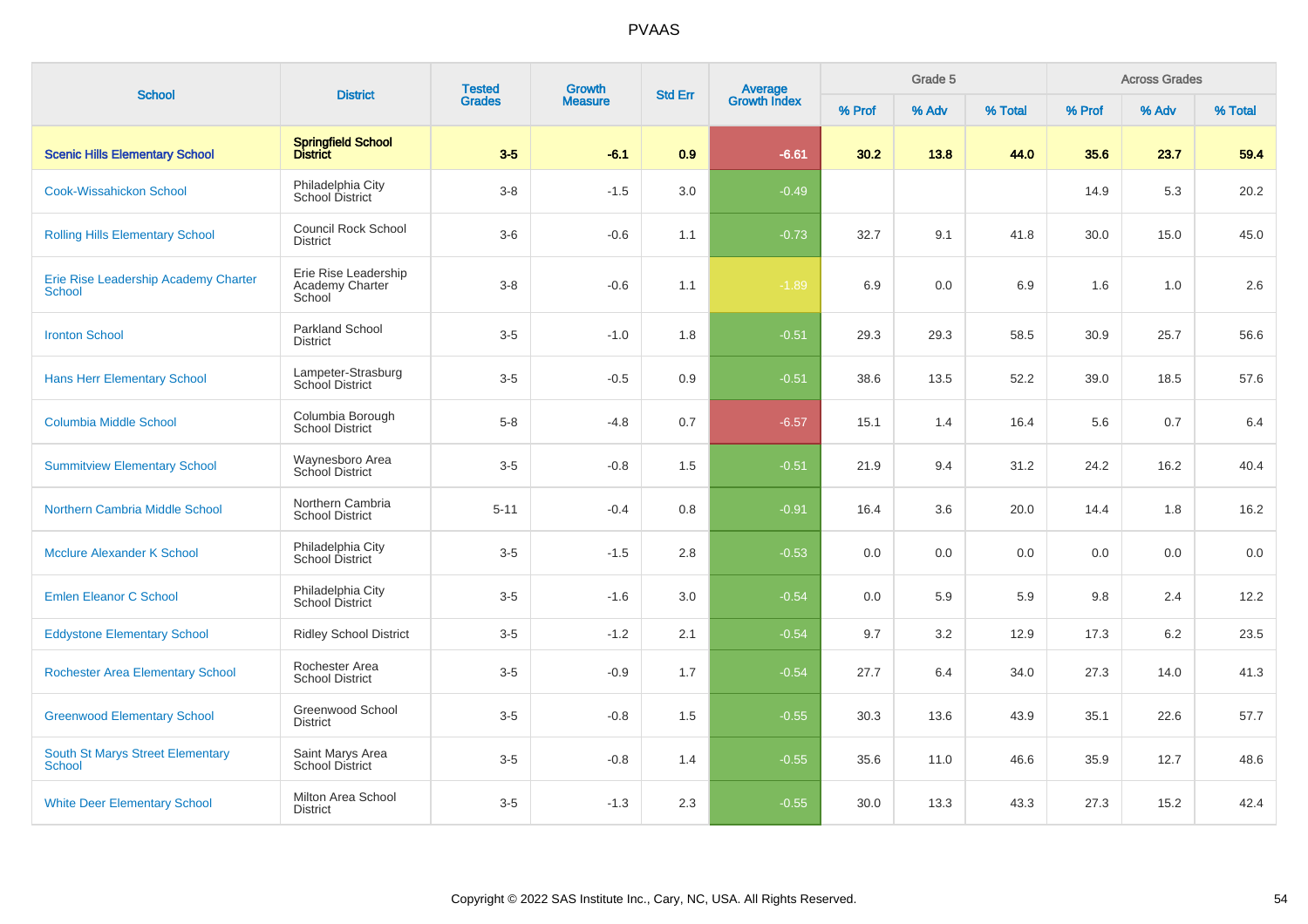| <b>School</b>                                           | <b>District</b>                                   | <b>Tested</b><br><b>Grades</b> | <b>Growth</b>  | <b>Std Err</b> |                                |        | Grade 5 |         |        | <b>Across Grades</b> |         |
|---------------------------------------------------------|---------------------------------------------------|--------------------------------|----------------|----------------|--------------------------------|--------|---------|---------|--------|----------------------|---------|
|                                                         |                                                   |                                | <b>Measure</b> |                | <b>Average</b><br>Growth Index | % Prof | % Adv   | % Total | % Prof | % Adv                | % Total |
| <b>Scenic Hills Elementary School</b>                   | Springfield School<br>District                    | $3-5$                          | $-6.1$         | 0.9            | $-6.61$                        | 30.2   | 13.8    | 44.0    | 35.6   | 23.7                 | 59.4    |
| <b>Independence Charter School West</b>                 | Independence Charter<br>School West               | $3 - 7$                        | $-1.0$         | 1.7            | $-2.25$                        | 0.0    | 0.0     | 0.0     | 6.2    | 1.8                  | 8.0     |
| Philadelphia Performing Arts Charter<br>School          | Philadelphia<br>Performing Arts<br>Charter School | $3-9$                          | $-0.4$         | 0.7            | $-4.79$                        | 19.2   | 9.0     | 28.2    | 25.2   | 9.7                  | 34.9    |
| <b>Chester Street Elementary School</b>                 | Wyoming Valley West<br>School District            | $3-5$                          | $-1.2$         | 2.0            | $-0.58$                        | 23.3   | 7.0     | 30.2    | 25.0   | 7.1                  | 32.1    |
| <b>Roberto Clemente Charter School</b>                  | Roberto Clemente<br><b>Charter School</b>         | $3-12$                         | $-4.0$         | 0.9            | $-4.42$                        | 5.6    | 0.0     | 5.6     | 3.0    | 0.0                  | 3.0     |
| <b>Laboratory Charter School</b>                        | <b>Laboratory Charter</b><br>School               | $3 - 8$                        | $-0.7$         | 1.1            | $-3.42$                        | 3.2    | 0.0     | 3.2     | 5.3    | 0.0                  | 5.3     |
| <b>West Hazleton Elementary/Middle</b><br><b>School</b> | Hazleton Area School<br><b>District</b>           | $3 - 8$                        | $-0.8$         | 1.2            | $-3.96$                        | 2.7    | 0.0     | 2.7     | 4.6    | 0.6                  | $5.2\,$ |
| <b>Hillside Elementary School</b>                       | West Shore School<br><b>District</b>              | $3-5$                          | $-0.8$         | 1.3            | $-0.62$                        | 23.2   | 3.7     | 26.8    | 22.9   | 12.2                 | 35.1    |
| Shippensburg Intermediate School                        | Shippensburg Area<br>School District              | $4 - 5$                        | $-0.5$         | 0.8            | $-0.63$                        | 17.1   | 12.6    | 29.6    | 18.2   | 13.0                 | 31.2    |
| <b>Prince Hall</b>                                      | Philadelphia City<br>School District              | $3-5$                          | $-1.4$         | 2.3            | $-0.63$                        | 0.0    | 0.0     | 0.0     | 0.0    | 0.0                  | 0.0     |
| <b>Delcroft School</b>                                  | Southeast Delco<br><b>School District</b>         | $3 - 8$                        | $-0.7$         | 1.1            | $-2.57$                        | 2.7    | 2.7     | 5.4     | 4.1    | 0.5                  | 4.6     |
| <b>Sharon Hill School</b>                               | Southeast Delco<br><b>School District</b>         | $3-8$                          | $-1.3$         | 1.4            | $-0.92$                        | 0.0    | 0.0     | 0.0     | 8.0    | 0.9                  | 8.9     |
| Fred J. Jaindl Elementary School                        | Parkland School<br><b>District</b>                | $3-5$                          | $-0.8$         | 1.3            | $-0.64$                        | 34.1   | 34.1    | 68.2    | 32.1   | 40.0                 | 72.1    |
| Penn-Kidder Campus                                      | Jim Thorpe Area<br><b>School District</b>         | $3 - 8$                        | $-0.6$         | 0.9            | $-2.77$                        | 14.3   | 2.4     | 16.7    | 14.2   | 3.7                  | 18.0    |
| <b>Line Mountain Middle School</b>                      | Line Mountain School<br><b>District</b>           | $5 - 8$                        | $-0.5$         | 0.7            | $-1.56$                        | 19.7   | 12.1    | 31.8    | 14.3   | 5.9                  | 20.2    |
| <b>Avis Elementary School</b>                           | Jersey Shore Area<br>School District              | $3-5$                          | $-1.4$         | 2.2            | $-0.66$                        | 40.0   | 16.7    | 56.7    | 46.3   | 22.0                 | 68.3    |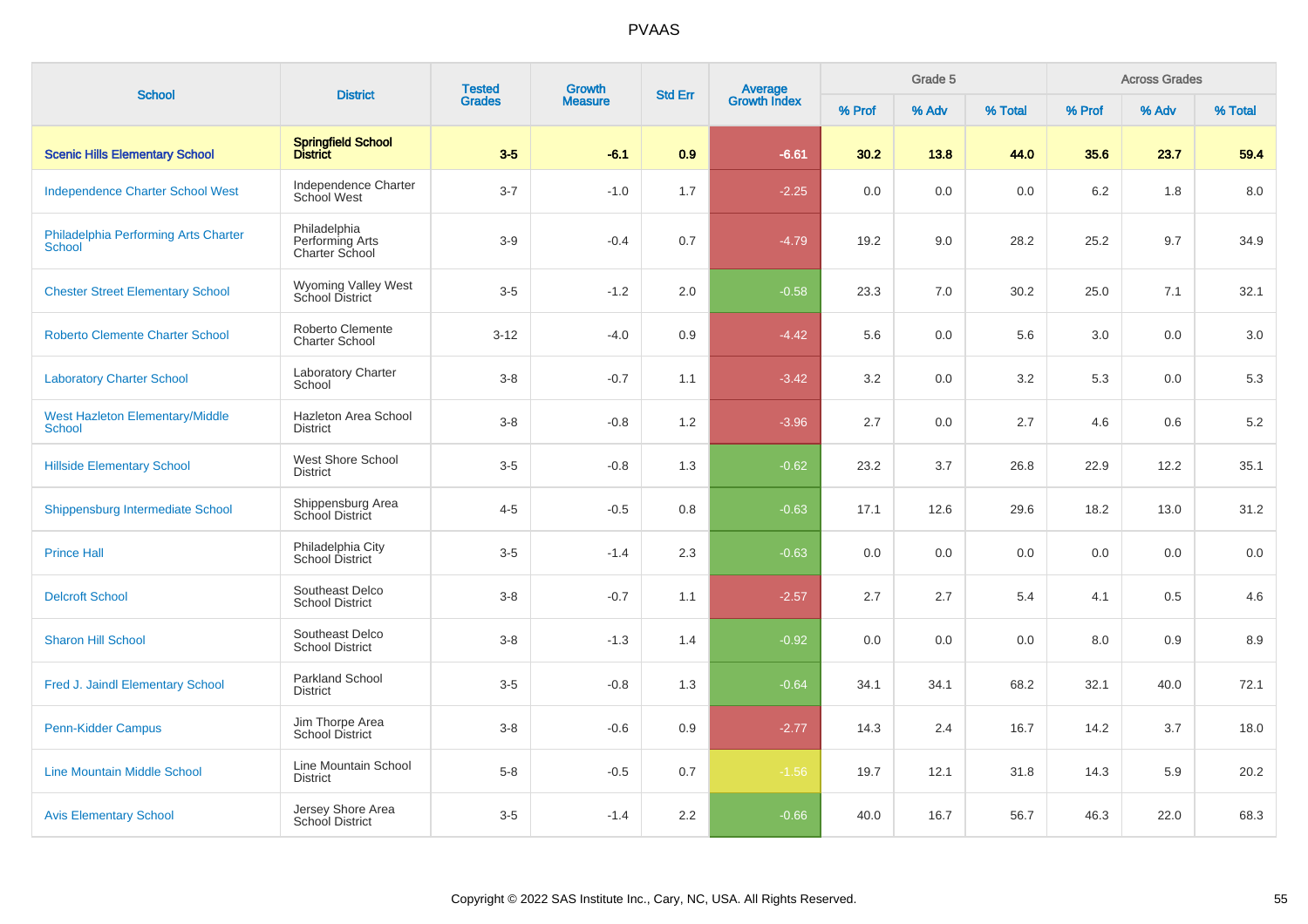| <b>School</b>                                    | <b>District</b>                                    | <b>Tested</b> | <b>Growth</b>  | <b>Std Err</b> | <b>Average</b><br>Growth Index |        | Grade 5 |         |        | <b>Across Grades</b> |         |
|--------------------------------------------------|----------------------------------------------------|---------------|----------------|----------------|--------------------------------|--------|---------|---------|--------|----------------------|---------|
|                                                  |                                                    | <b>Grades</b> | <b>Measure</b> |                |                                | % Prof | % Adv   | % Total | % Prof | % Adv                | % Total |
| <b>Scenic Hills Elementary School</b>            | Springfield School<br>District                     | $3-5$         | $-6.1$         | 0.9            | $-6.61$                        | 30.2   | 13.8    | 44.0    | 35.6   | 23.7                 | 59.4    |
| <b>Fredericksburg Elementary School</b>          | Northern Lebanon<br><b>School District</b>         | $3-5$         | $-1.2$         | 1.8            | $-0.66$                        | 32.5   | 2.5     | 35.0    | 26.9   | 14.3                 | 41.2    |
| <b>East Ward Elementary School</b>               | Downingtown Area<br>School District                | $3-5$         | $-1.0$         | 1.5            | $-0.66$                        | 43.3   | 17.9    | 61.2    | 40.2   | 24.5                 | 64.7    |
| <b>York Avenue Elementary School</b>             | North Penn School<br><b>District</b>               | $3-6$         | $-1.0$         | 1.5            | $-1.22$                        | 23.3   | 6.7     | 30.0    | 25.0   | 20.7                 | 45.7    |
| <b>Mt Penn Elementary School</b>                 | Antietam School<br><b>District</b>                 | $3-6$         | $-0.7$         | 1.1            | $-0.75$                        | 9.4    | 1.6     | 10.9    | 9.6    | 1.8                  | 11.4    |
| <b>Appleman Elementary School</b>                | Benton Area School<br><b>District</b>              | $3-6$         | $-0.8$         | 1.2            | $-1.65$                        | 24.6   | 11.5    | 36.1    | 25.9   | 9.0                  | 34.9    |
| <b>Deep Roots Charter School</b>                 | Deep Roots Charter<br>School                       | $3-6$         | $-0.9$         | 1.3            | $-3.05$                        | 0.0    | 0.0     | 0.0     | 1.3    | 0.0                  | 1.3     |
| J.E. Harrison Education Center                   | <b>Baldwin-Whitehall</b><br><b>School District</b> | $3-6$         | $-3.9$         | 0.7            | $-5.77$                        | 22.5   | 7.2     | 29.7    | 21.3   | 5.0                  | 26.3    |
| <b>Mastery Charter School-Harrity Campus</b>     | Mastery Charter<br>School - Harrity<br>Campus      | $3-8$         | $-0.7$         | 1.1            | $-3.24$                        | 4.6    | 4.6     | 9.1     | 5.5    | 1.0                  | 6.5     |
| Eugenio Maria De Hostos Charter<br><b>School</b> | Eugenio Maria De<br><b>Hostos Charter School</b>   | $3-8$         | $-1.0$         | 1.4            | $-1.85$                        | 13.0   | 0.0     | 13.0    | 9.3    | 3.4                  | 12.7    |
| <b>Pleasant View Elementary School</b>           | Red Lion Area School<br><b>District</b>            | $3-6$         | $-0.8$         | 1.1            | $-0.85$                        | 27.7   | 6.4     | 34.0    | 26.6   | 7.0                  | 33.6    |
| <b>Belle Valley Elementary School</b>            | Millcreek Township<br><b>School District</b>       | $3-5$         | $-1.0$         | 1.3            | $-0.71$                        | 32.1   | 19.0    | 51.2    | 31.4   | 17.8                 | 49.2    |
| <b>Edgeworth Elementary School</b>               | Quaker Valley School<br><b>District</b>            | $3-5$         | $-1.1$         | 1.5            | $-0.72$                        | 38.4   | 26.0    | 64.4    | 36.5   | 37.0                 | 73.6    |
| <b>Southwest Middle School</b>                   | Reading School<br><b>District</b>                  | $5 - 8$       | $-0.7$         | 1.0            | $-2.36$                        | 0.0    | 1.8     | 1.8     | 1.1    | 0.6                  | 1.7     |
| <b>Osborne Elementary School</b>                 | Quaker Valley School<br><b>District</b>            | $3-5$         | $-1.1$         | 1.5            | $-0.73$                        | 34.3   | 20.9    | 55.2    | 35.7   | 33.7                 | 69.4    |
| <b>Ingomar Elementary School</b>                 | North Allegheny<br><b>School District</b>          | $3-5$         | $-1.0$         | 1.3            | $-0.74$                        | 55.7   | 20.2    | 76.0    | 46.8   | 27.6                 | 74.4    |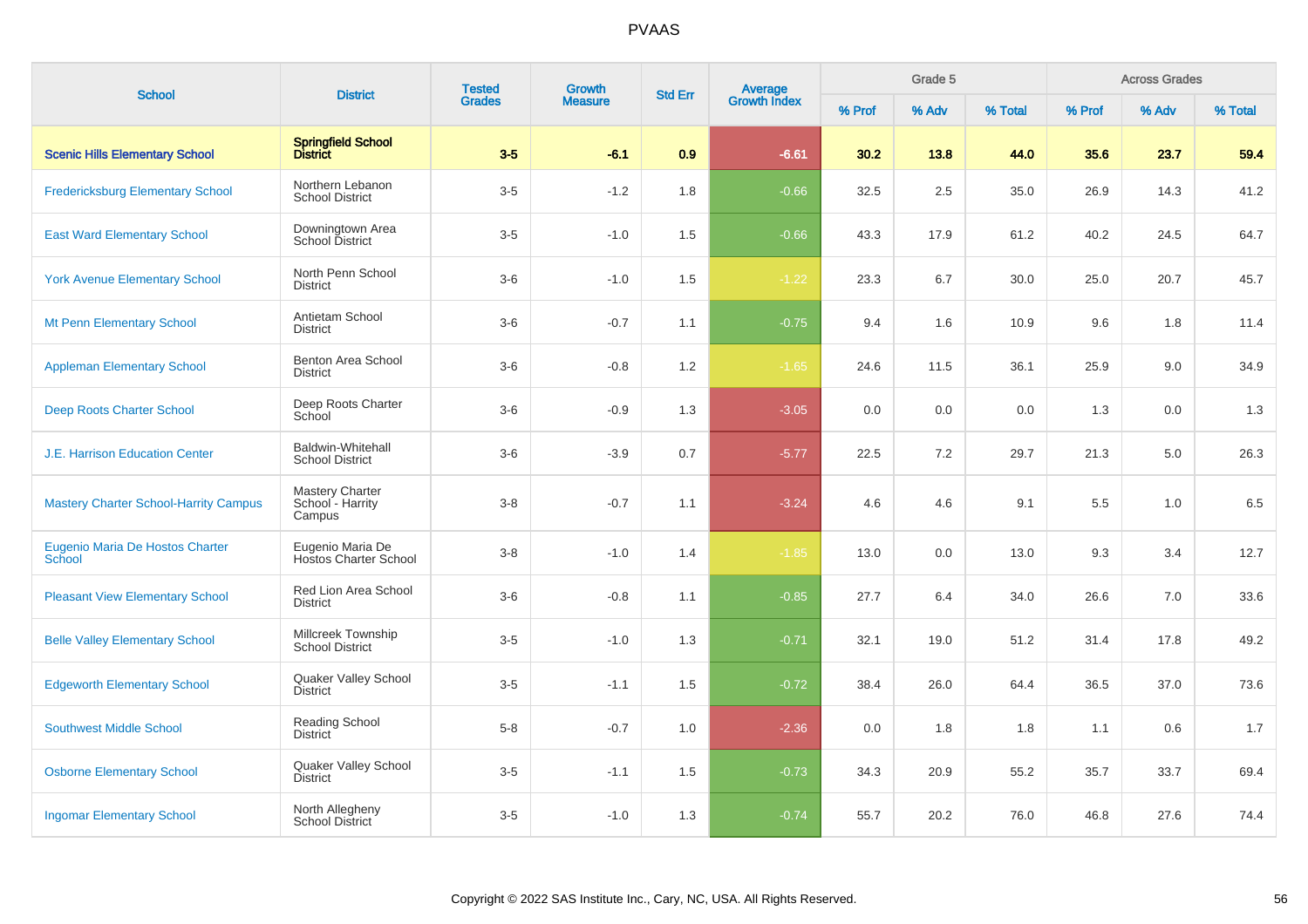| <b>School</b>                                                       | <b>District</b>                                          | <b>Tested</b><br><b>Growth</b> | Average<br>Growth Index<br><b>Std Err</b> |     | Grade 5 |        |       | <b>Across Grades</b> |        |       |         |
|---------------------------------------------------------------------|----------------------------------------------------------|--------------------------------|-------------------------------------------|-----|---------|--------|-------|----------------------|--------|-------|---------|
|                                                                     |                                                          | <b>Grades</b>                  | <b>Measure</b>                            |     |         | % Prof | % Adv | % Total              | % Prof | % Adv | % Total |
| <b>Scenic Hills Elementary School</b>                               | <b>Springfield School</b><br>District                    | $3-5$                          | $-6.1$                                    | 0.9 | $-6.61$ | 30.2   | 13.8  | 44.0                 | 35.6   | 23.7  | 59.4    |
| <b>Eisenhower Middle School</b>                                     | Norristown Area<br><b>School District</b>                | $5 - 8$                        | $-0.5$                                    | 0.7 | $-2.53$ | 7.8    | 0.0   | 7.8                  | 6.9    | 0.6   | 7.5     |
| <b>Washington Elementary School</b>                                 | Lancaster School<br><b>District</b>                      | $3-5$                          | $-1.3$                                    | 1.8 | $-0.75$ | 6.5    | 0.0   | 6.5                  | 9.1    | 0.6   | 9.7     |
| <b>Springfield Township Elementary</b><br>School-Erdenhm            | Springfield Township<br>School District                  | $3-5$                          | $-0.7$                                    | 0.9 | $-0.76$ | 31.3   | 12.3  | 43.6                 | 36.9   | 14.2  | 51.1    |
| <b>Mcdonald Elementary School</b>                                   | <b>Centennial School</b><br><b>District</b>              | $3-5$                          | $-0.8$                                    | 1.1 | $-0.77$ | 27.0   | 4.1   | 31.2                 | 21.9   | 5.6   | 27.5    |
| <b>Lincoln Elementary School</b>                                    | Gettysburg Area<br>School District                       | $3-5$                          | $-1.1$                                    | 1.4 | $-0.78$ | 40.0   | 15.7  | 55.7                 | 35.0   | 20.4  | 55.4    |
| <b>Windber Elementary School</b>                                    | Windber Area School<br><b>District</b>                   | $3-5$                          | $-1.0$                                    | 1.3 | $-0.79$ | 28.8   | 20.0  | 48.8                 | 26.7   | 18.8  | 45.5    |
| Neil Armstrong 5-6 Middle School                                    | <b>Bethel Park School</b><br><b>District</b>             | $5-6$                          | $-0.5$                                    | 0.6 | $-2.57$ | 31.6   | 17.7  | 49.3                 | 29.4   | 17.4  | 46.8    |
| <b>Aliquippa Elementary School</b>                                  | Aliquippa School<br><b>District</b>                      | $3-6$                          | $-0.9$                                    | 1.1 | $-2.45$ | 1.5    | 0.0   | 1.5                  | 1.2    | 0.8   | 2.0     |
| <b>Monessen Elementary Center</b>                                   | Monessen City School<br><b>District</b>                  | $3-5$                          | $-1.6$                                    | 2.0 | $-0.82$ | 5.3    | 0.0   | 5.3                  | 6.9    | 1.2   | 8.0     |
| A L Wilson Elementary School (8364)                                 | Albert Gallatin Area<br><b>School District</b>           | $3-5$                          | $-1.3$                                    | 1.6 | $-0.83$ | 19.3   | 5.3   | 24.6                 | 14.5   | 3.3   | 17.8    |
| <b>Frederick Douglass Mastery Charter</b><br><b>School</b>          | <b>Frederick Douglass</b><br>Mastery Charter<br>School   | $3 - 8$                        | $-1.0$                                    | 1.2 | $-1.85$ | 4.8    | 0.0   | 4.8                  | 1.5    | 0.8   | 2.3     |
| <b>Peebles Elementary School</b>                                    | North Allegheny<br><b>School District</b>                | $3-5$                          | $-1.3$                                    | 1.5 | $-0.84$ | 38.7   | 19.4  | 58.1                 | 38.2   | 26.6  | 64.7    |
| <b>Young Scholars of Greater Allegheny</b><br><b>Charter School</b> | Young Scholars of<br>Greater Allegheny<br>Charter School | $3 - 8$                        | $-1.4$                                    | 1.6 | $-3.51$ | 10.0   | 0.0   | 10.0                 | 6.6    | 0.0   | 6.6     |
| <b>Newberry Elementary School</b>                                   | West Shore School<br><b>District</b>                     | $3-5$                          | $-1.6$                                    | 1.8 | $-0.86$ | 15.9   | 6.8   | 22.7                 | 21.0   | 10.5  | 31.4    |
| <b>West Broad Street Elementary School</b>                          | Souderton Area<br><b>School District</b>                 | $3-5$                          | $-1.3$                                    | 1.5 | $-0.87$ | 36.5   | 20.6  | 57.1                 | 33.1   | 30.2  | 63.3    |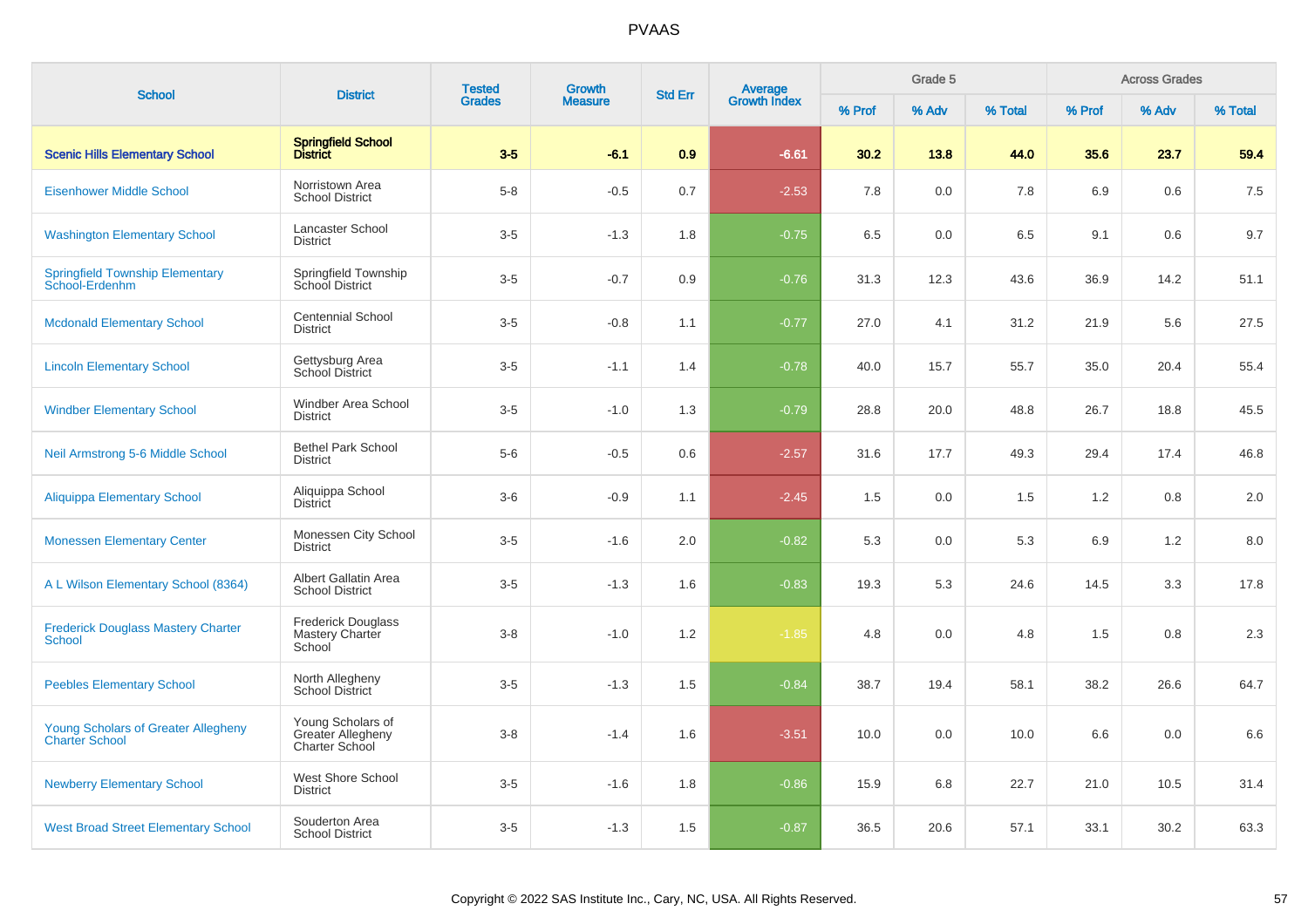| <b>School</b>                             | <b>District</b>                               | <b>Tested</b> | <b>Growth</b>  | <b>Std Err</b> |                                |        | Grade 5 |         |        | <b>Across Grades</b> |         |
|-------------------------------------------|-----------------------------------------------|---------------|----------------|----------------|--------------------------------|--------|---------|---------|--------|----------------------|---------|
|                                           |                                               | <b>Grades</b> | <b>Measure</b> |                | <b>Average</b><br>Growth Index | % Prof | % Adv   | % Total | % Prof | % Adv                | % Total |
| <b>Scenic Hills Elementary School</b>     | Springfield School<br>District                | $3-5$         | $-6.1$         | 0.9            | $-6.61$                        | 30.2   | 13.8    | 44.0    | 35.6   | 23.7                 | 59.4    |
| <b>Logan Elementary School</b>            | Altoona Area School<br><b>District</b>        | $3-5$         | $-1.4$         | 1.6            | $-0.87$                        | 25.0   | 3.6     | 28.6    | 25.1   | 8.6                  | 33.7    |
| <b>Lincoln Elementary School</b>          | Erie City School<br><b>District</b>           | $3-5$         | $-1.3$         | 1.5            | $-0.87$                        | 3.3    | 1.6     | 4.9     | 5.3    | 2.6                  | 8.0     |
| <b>Dayton Elementary School</b>           | Armstrong School<br><b>District</b>           | $3-6$         | $-1.4$         | 1.6            | $-2.84$                        | 42.9   | 10.7    | 53.6    | 41.9   | 12.4                 | 54.3    |
| <b>Rossmoyne Elementary School</b>        | West Shore School<br><b>District</b>          | $3-5$         | $-1.5$         | 1.7            | $-0.88$                        | 27.7   | 17.0    | 44.7    | 24.3   | 15.6                 | 39.9    |
| <b>Finletter Thomas K School</b>          | Philadelphia City<br>School District          | $3 - 8$       | $-1.7$         | 1.8            | $-2.92$                        | 5.9    | 0.0     | 5.9     | 7.1    | 4.0                  | 11.1    |
| <b>Deibler Elementary School</b>          | Pennridge School<br><b>District</b>           | $3-5$         | $-1.4$         | 1.6            | $-0.90$                        | 23.6   | 12.7    | 36.4    | 26.1   | 21.1                 | 47.2    |
| <b>Francis Mcclure Elementary School</b>  | Mckeesport Area<br>School District            | $3-5$         | $-1.3$         | 1.4            | $-0.92$                        | 14.1   | 1.3     | 15.4    | 19.4   | 5.8                  | 25.2    |
| <b>Ross Elementary School</b>             | Lancaster School<br><b>District</b>           | $3-5$         | $-2.2$         | 2.4            | $-0.92$                        | 12.5   | 4.2     | 16.7    | 18.6   | 4.6                  | 23.3    |
| <b>North Dickinson Elementary School</b>  | Carlisle Area School<br><b>District</b>       | $3-5$         | $-2.0$         | 2.2            | $-0.92$                        | 30.0   | 10.0    | 40.0    | 37.9   | 14.9                 | 52.9    |
| Arcola Intermediate School                | <b>Methacton School</b><br><b>District</b>    | $5-8$         | $-0.4$         | 0.5            | $-0.93$                        |        |         |         | 23.6   | 11.9                 | 35.4    |
| <b>Lower Pottsgrove Elementary School</b> | Pottsgrove School<br><b>District</b>          | $3-5$         | $-0.8$         | 0.9            | $-0.93$                        | 27.2   | 6.5     | 33.7    | 25.0   | 5.1                  | 30.0    |
| Swiftwater Intermediate School (8281)     | Pocono Mountain<br><b>School District</b>     | $4 - 6$       | $-0.9$         | 0.9            | $-1.74$                        | 27.6   | 12.2    | 39.8    | 21.9   | 8.9                  | 30.9    |
| <b>Whitfield Elementary School</b>        | <b>Wilson School District</b>                 | $3-5$         | $-1.2$         | 1.3            | $-0.94$                        | 20.4   | 5.7     | 26.1    | 32.9   | 9.7                  | 42.6    |
| <b>East Pennsboro Elementary School</b>   | East Pennsboro Area<br><b>School District</b> | $3-5$         | $-1.2$         | 1.3            | $-0.95$                        | 26.1   | 4.6     | 30.7    | 27.4   | 9.5                  | 36.9    |
| Juniata Park Academy                      | Philadelphia City<br>School District          | $3 - 8$       | $-2.7$         | 2.8            | $-0.96$                        | 15.8   | 0.0     | 15.8    | 6.2    | 1.6                  | 7.8     |
| <b>Maplewood Elementary School</b>        | Penncrest School<br><b>District</b>           | $3-6$         | $-3.4$         | 1.0            | $-3.26$                        | 10.9   | 3.1     | 14.1    | 22.7   | 4.0                  | 26.7    |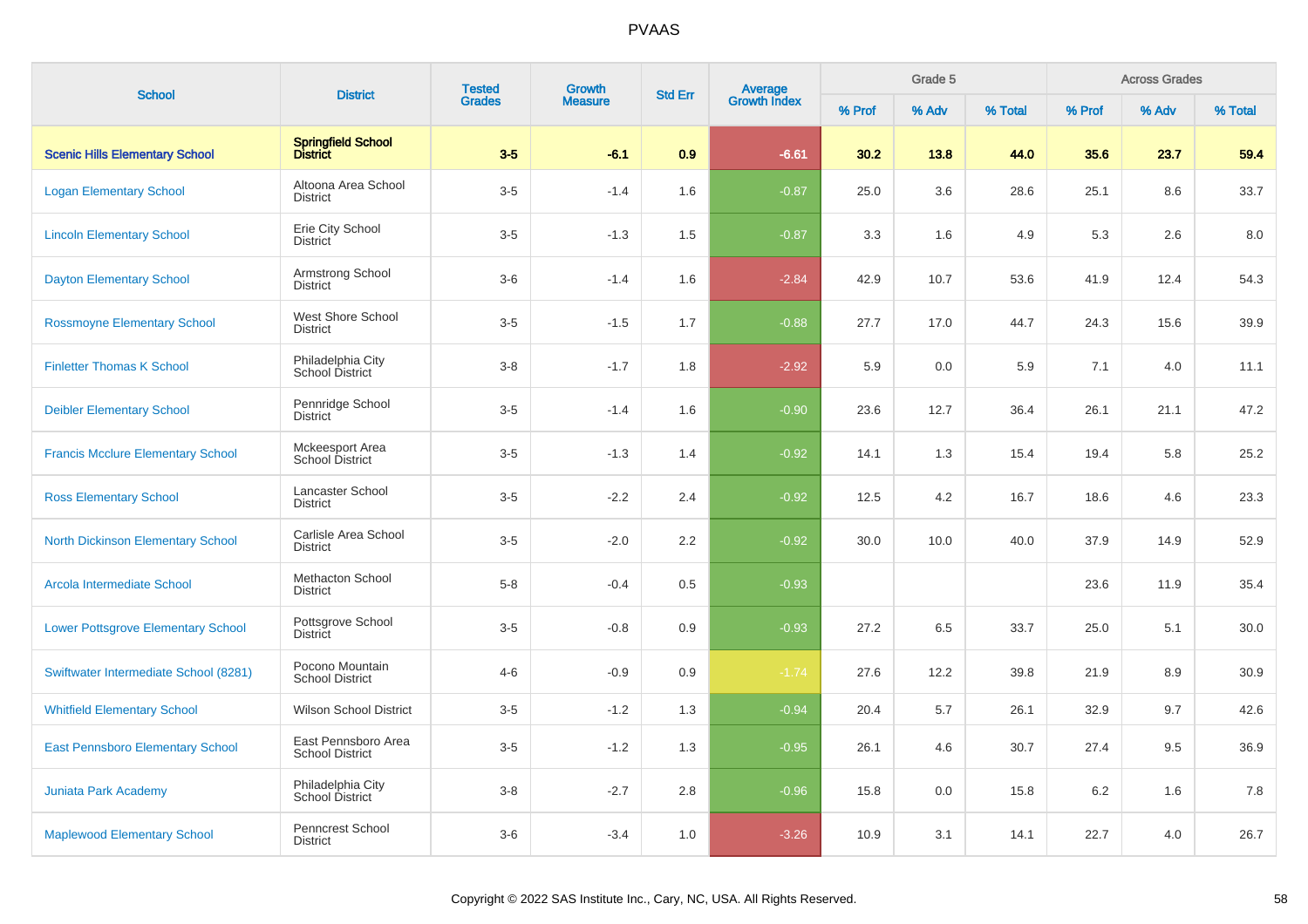| <b>School</b>                                                  | <b>District</b>                                            | <b>Tested</b> | <b>Growth</b>  | <b>Std Err</b> | <b>Average</b><br>Growth Index |        | Grade 5 |         |         | <b>Across Grades</b> |         |
|----------------------------------------------------------------|------------------------------------------------------------|---------------|----------------|----------------|--------------------------------|--------|---------|---------|---------|----------------------|---------|
|                                                                |                                                            | <b>Grades</b> | <b>Measure</b> |                |                                | % Prof | % Adv   | % Total | % Prof  | % Adv                | % Total |
| <b>Scenic Hills Elementary School</b>                          | Springfield School<br>District                             | $3-5$         | $-6.1$         | 0.9            | $-6.61$                        | 30.2   | 13.8    | 44.0    | 35.6    | 23.7                 | 59.4    |
| <b>Mahantongo Elementary School</b>                            | <b>Tri-Valley School</b><br><b>District</b>                | $3-6$         | $-4.8$         | 1.8            | $-2.59$                        | 10.0   | 0.0     | 10.0    | 28.2    | 3.5                  | 31.8    |
| <b>Rostraver Elementary School</b>                             | Belle Vernon Area<br><b>School District</b>                | $3-6$         | $-1.1$         | 1.2            | $-3.73$                        | 28.3   | 3.8     | 32.1    | 28.7    | 8.4                  | 37.1    |
| <b>Aldan Elementary School</b>                                 | William Penn School<br><b>District</b>                     | $3-6$         | $-1.9$         | 2.0            | $-2.02$                        | 8.8    | 8.8     | 17.6    | 10.0    | 9.0                  | 19.0    |
| <b>Hamilton Elementary School</b>                              | Lancaster School<br><b>District</b>                        | $3-5$         | $-1.7$         | 1.7            | $-0.98$                        | 2.1    | 2.1     | 4.2     | $5.2\,$ | 2.0                  | 7.2     |
| <b>Musser Elementary School</b>                                | Sharon City School<br><b>District</b>                      | $3-6$         | $-1.5$         | 1.6            | $-1.04$                        | 9.7    | 0.0     | 9.7     | 15.5    | 1.6                  | 17.0    |
| <b>Donegan Elementary School</b>                               | Bethlehem Area<br><b>School District</b>                   | $3-5$         | $-3.4$         | 3.5            | $-0.98$                        | 0.0    | 8.3     | 8.3     | 8.3     | 2.1                  | 10.4    |
| <b>Belmont Charter School</b>                                  | <b>Belmont Charter</b><br>School                           | $3 - 10$      | $-0.8$         | 0.8            | $-5.00$                        | 1.6    | 0.0     | 1.6     | 2.8     | 0.6                  | 3.4     |
| <b>Grandview Elementary School</b>                             | Millcreek Township<br>School District                      | $3-5$         | $-1.4$         | 1.4            | $-1.00$                        | 21.2   | 20.0    | 41.2    | 30.2    | 23.8                 | 54.0    |
| <b>Edgar Fahs Smith Steam Academy</b>                          | York City School<br><b>District</b>                        | $3-8$         | $-0.8$         | 0.8            | $-2.64$                        | 8.6    | 0.0     | 8.6     | 6.4     | 0.3                  | 6.7     |
| <b>Blair Mill Elementary School</b>                            | Hatboro-Horsham<br><b>School District</b>                  | $3-5$         | $-1.5$         | 1.5            | $-1.02$                        | 22.6   | 12.9    | 35.5    | 22.5    | 6.9                  | 29.5    |
| <b>Poquessing Middle School</b>                                | Neshaminy School<br><b>District</b>                        | $5 - 8$       | $-0.5$         | 0.5            | $-1.04$                        | 30.1   | 12.2    | 42.3    | 21.9    | 6.5                  | 28.4    |
| <b>Norwood School</b>                                          | Interboro School<br><b>District</b>                        | $3 - 8$       | $-0.9$         | 0.9            | $-3.40$                        | 10.2   | 0.0     | 10.2    | 19.7    | 3.2                  | 23.0    |
| <b>Mill Creek Elementary School</b>                            | <b>Bristol Township</b><br><b>School District</b>          | $3-5$         | $-1.0$         | 1.0            | $-1.03$                        | 10.5   | 3.5     | 14.0    | 12.8    | 3.1                  | 16.0    |
| <b>Wellsville Campus</b>                                       | Northern York County<br><b>School District</b>             | $3-5$         | $-2.1$         | 2.0            | $-1.04$                        | 20.0   | 5.0     | 25.0    | 26.3    | 8.1                  | 34.3    |
| <b>Lehigh Valley Academy Regional</b><br><b>Charter School</b> | Lehigh Valley<br>Academy Regional<br><b>Charter School</b> | $3 - 11$      | $-3.0$         | 0.5            | $-5.67$                        | 22.5   | 7.5     | 30.0    | 17.4    | 4.4                  | 21.8    |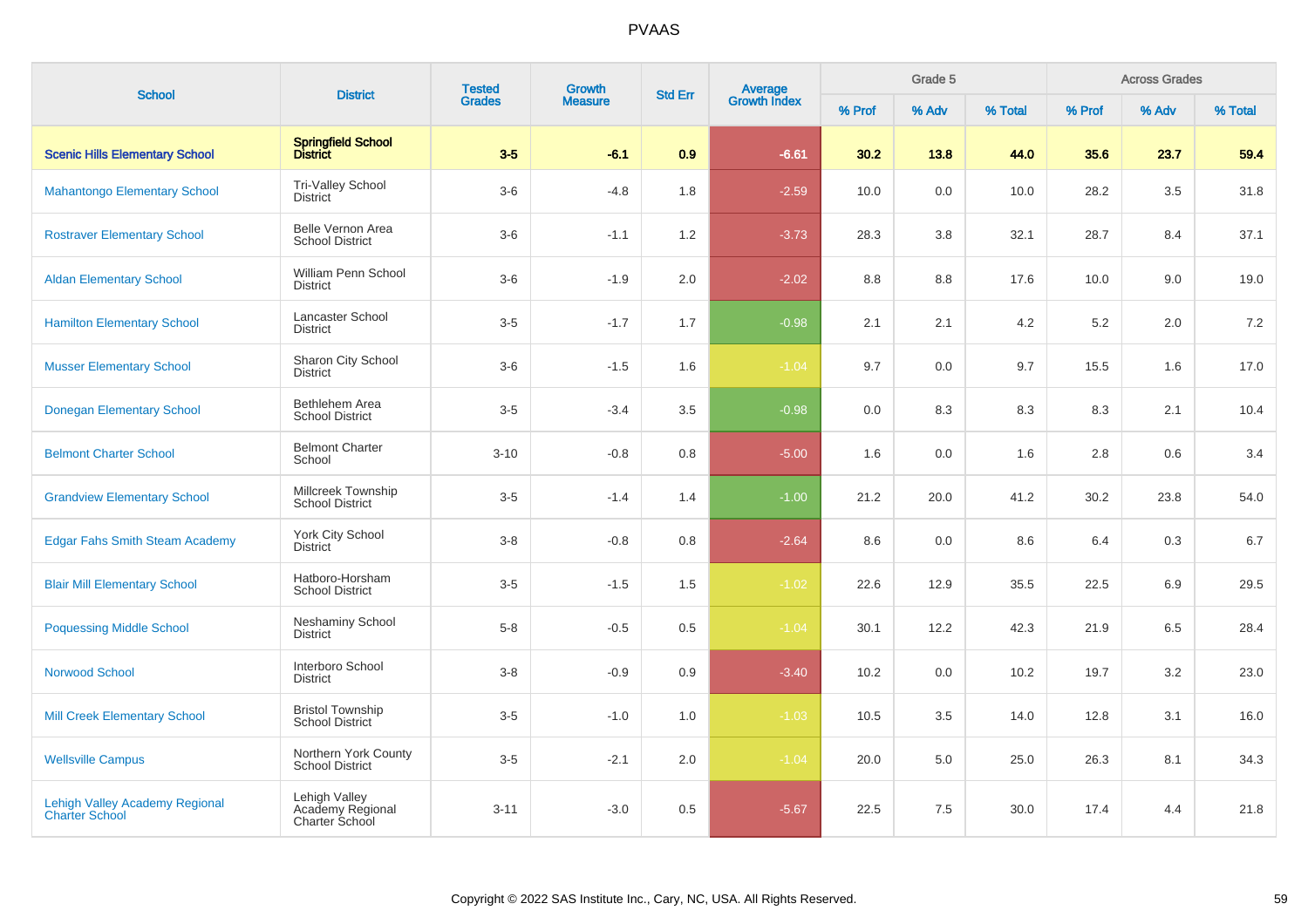| <b>School</b>                            | <b>District</b>                             | <b>Tested</b> | Growth         | <b>Std Err</b> |                                |        | Grade 5 |         |        | <b>Across Grades</b> |         |
|------------------------------------------|---------------------------------------------|---------------|----------------|----------------|--------------------------------|--------|---------|---------|--------|----------------------|---------|
|                                          |                                             | <b>Grades</b> | <b>Measure</b> |                | <b>Average</b><br>Growth Index | % Prof | % Adv   | % Total | % Prof | % Adv                | % Total |
| <b>Scenic Hills Elementary School</b>    | Springfield School<br>District              | $3-5$         | $-6.1$         | 0.9            | $-6.61$                        | 30.2   | 13.8    | 44.0    | 35.6   | 23.7                 | 59.4    |
| Wyoming Area Intermediate Center         | Wyoming Area School<br><b>District</b>      | $4 - 6$       | $-4.1$         | 0.8            | $-5.02$                        | 22.1   | 8.8     | 31.0    | 12.1   | 4.8                  | 16.9    |
| <b>Crafton Elementary School</b>         | Carlynton School<br><b>District</b>         | $3-6$         | $-1.5$         | 1.4            | $-4.02$                        | 23.7   | 7.9     | 31.6    | 29.9   | 12.2                 | 42.2    |
| <b>Marshall John School</b>              | Philadelphia City<br>School District        | $3-5$         | $-3.5$         | 3.3            | $-1.05$                        | 0.0    | 0.0     | 0.0     | 0.0    | 0.0                  | 0.0     |
| <b>Schnecksville School</b>              | <b>Parkland School</b><br><b>District</b>   | $3-5$         | $-1.7$         | 1.6            | $-1.06$                        | 31.6   | 15.8    | 47.4    | 29.4   | 27.2                 | 56.7    |
| <b>Coebourn Elementary School</b>        | Penn-Delco School<br><b>District</b>        | $3-5$         | $-1.7$         | 1.6            | $-1.07$                        | 32.7   | 3.6     | 36.4    | 30.9   | 8.6                  | 39.4    |
| Hartman Intermediate School              | Ellwood City Area<br><b>School District</b> | $5-6$         | $-0.8$         | 0.8            | $-2.51$                        | 20.6   | 7.8     | 28.4    | 19.7   | 5.0                  | 24.8    |
| <b>Menallen School</b>                   | Uniontown Area<br><b>School District</b>    | $3-6$         | $-1.9$         | 1.7            | $-2.18$                        | 18.2   | 0.0     | 18.2    | 32.1   | 4.7                  | 36.8    |
| Pittsburgh King K-8                      | Pittsburgh School<br><b>District</b>        | $3 - 8$       | $-1.2$         | 1.1            | $-3.36$                        | 0.0    | 0.0     | 0.0     | 1.7    | 0.0                  | 1.7     |
| Solomon/Plains Elementary School         | Wilkes-Barre Area<br><b>School District</b> | $3-6$         | $-1.2$         | 1.1            | $-3.16$                        | 10.3   | 2.9     | 13.2    | 19.2   | 9.2                  | 28.3    |
| <b>East Hanover Elementary School</b>    | Northern Lebanon<br><b>School District</b>  | $3-5$         | $-2.5$         | 2.3            | $-1.10$                        | 46.2   | 15.4    | 61.5    | 31.8   | 18.8                 | 50.6    |
| <b>Oxford Valley Elementary School</b>   | Pennsbury School<br><b>District</b>         | $3-5$         | $-1.6$         | 1.5            | $-1.10$                        | 35.4   | 15.4    | 50.8    | 30.3   | 11.4                 | 41.6    |
| Nazareth Area Intermediate School        | Nazareth Area School<br><b>District</b>     | $4 - 6$       | $-0.6$         | 0.5            | $-4.48$                        | 30.6   | 13.1    | 43.6    | 30.5   | 11.6                 | 42.1    |
| People For People Charter School         | People For People<br><b>Charter School</b>  | $3 - 12$      | $-1.1$         | 1.0            | $-6.30$                        | 0.0    | 0.0     | 0.0     | 1.3    | 0.0                  | 1.3     |
| <b>East Lansdowne Elementary School</b>  | William Penn School<br>District             | $3-6$         | $-1.8$         | 1.6            | $-1.38$                        | 7.1    | 0.0     | 7.1     | 10.8   | 1.1                  | 11.8    |
| <b>Fairview Avenue Elementary School</b> | Waynesboro Area<br>School District          | $3-5$         | $-1.3$         | 1.2            | $-1.13$                        | 25.2   | 6.5     | 31.8    | 25.2   | 7.2                  | 32.4    |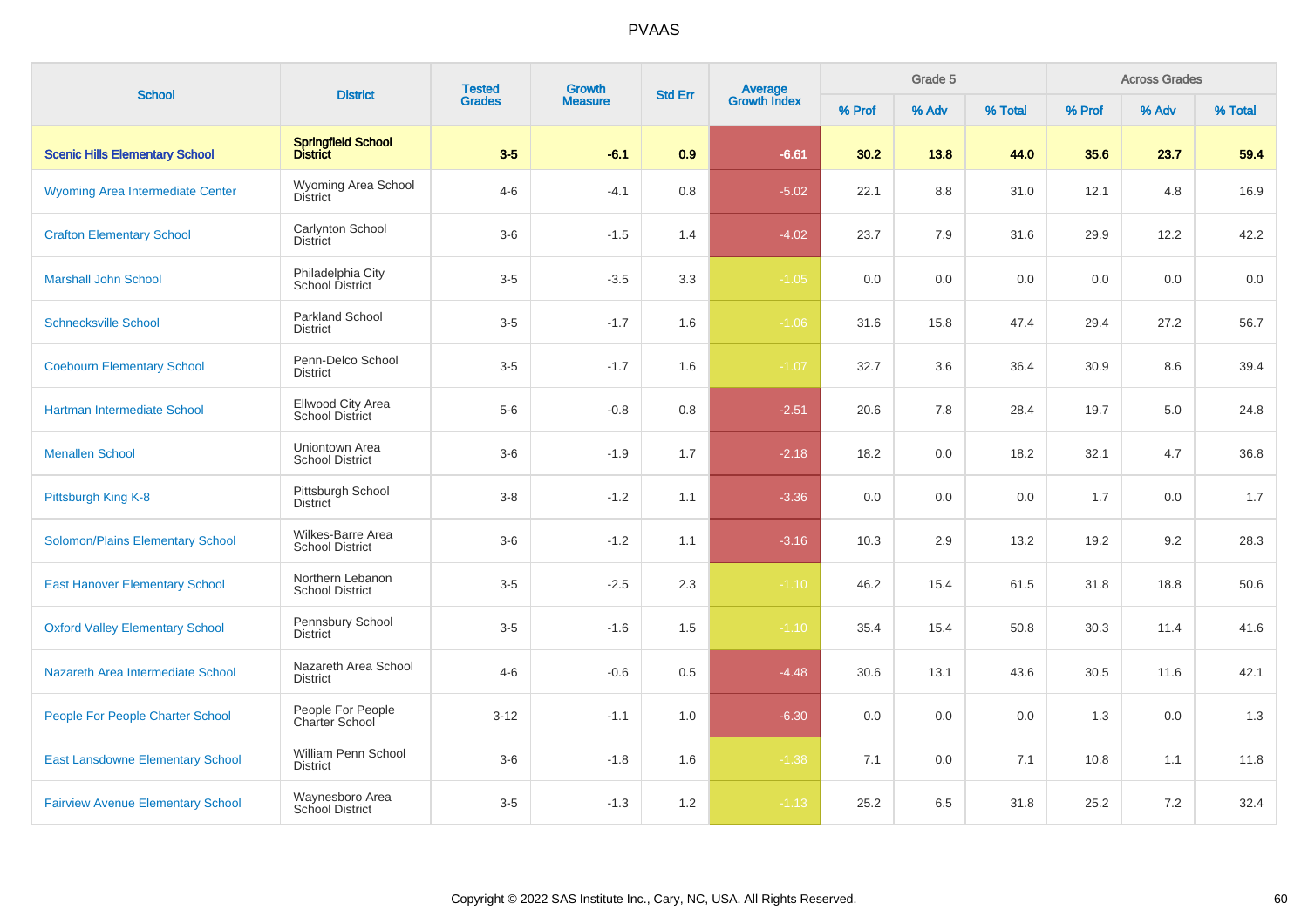| <b>School</b>                                | <b>District</b>                                    | <b>Tested</b><br><b>Grades</b> | Growth         | <b>Average</b><br>Growth Index<br><b>Std Err</b> |         |        | Grade 5 |         |        | <b>Across Grades</b> |         |
|----------------------------------------------|----------------------------------------------------|--------------------------------|----------------|--------------------------------------------------|---------|--------|---------|---------|--------|----------------------|---------|
|                                              |                                                    |                                | <b>Measure</b> |                                                  |         | % Prof | % Adv   | % Total | % Prof | % Adv                | % Total |
| <b>Scenic Hills Elementary School</b>        | Springfield School<br>District                     | $3-5$                          | $-6.1$         | 0.9                                              | $-6.61$ | 30.2   | 13.8    | 44.0    | 35.6   | 23.7                 | 59.4    |
| <b>Annville Elementary School</b>            | Annville-Cleona<br><b>School District</b>          | $3-6$                          | $-1.5$         | 0.9                                              | $-1.66$ | 33.8   | 12.5    | 46.2    | 26.9   | 8.7                  | 35.6    |
| <b>Anderson Add B School</b>                 | Philadelphia City<br>School District               | $3 - 8$                        | $-4.4$         | 1.7                                              | $-2.53$ | 0.0    | 0.0     | 0.0     | 1.4    | 0.0                  | 1.4     |
| <b>KIPP West Philadelphia Charter School</b> | <b>KIPP West</b><br>Philadelphia Charter<br>School | $3 - 8$                        | $-2.0$         | 1.2                                              | $-1.75$ | 3.2    | 0.0     | 3.2     | 2.6    | 0.0                  | 2.6     |
| <b>Academy at Westinghouse</b>               | Pittsburgh School<br><b>District</b>               | $5 - 11$                       | $-1.2$         | 1.1                                              | $-1.16$ |        |         |         | 0.0    | 0.0                  | 0.0     |
| <b>Myrtle Ave School</b>                     | Keystone Oaks School<br><b>District</b>            | $3-5$                          | $-2.2$         | 1.9                                              | $-1.16$ | 25.0   | 16.7    | 41.7    | 31.9   | 16.0                 | 47.9    |
| <b>Newport Elementary School</b>             | Newport School<br><b>District</b>                  | $3-5$                          | $-2.0$         | 1.8                                              | $-1.16$ | 22.2   | 11.1    | 33.3    | 27.0   | 10.1                 | 37.1    |
| Sullivan Co Elementary School (8180)         | <b>Sullivan County</b><br>School District          | $3-6$                          | $-1.5$         | 1.3                                              | $-2.40$ | 21.4   | 0.0     | 21.4    | 24.9   | 5.5                  | 30.4    |
| <b>Rydal East School</b>                     | Abington School<br><b>District</b>                 | $3-6$                          | $-1.2$         | 1.0                                              | $-1.65$ | 43.6   | 11.3    | 54.8    | 36.9   | 17.9                 | 54.8    |
| <b>Warrior Run Middle School</b>             | Warrior Run School<br><b>District</b>              | $4 - 8$                        | $-0.7$         | 0.6                                              | $-4.01$ | 29.0   | 17.1    | 46.0    | 20.9   | 9.2                  | 30.1    |
| <b>William Prescott #38</b>                  | <b>Scranton School</b><br><b>District</b>          | $3-5$                          | $-3.1$         | 2.6                                              | $-1.17$ | 21.0   | 0.0     | 21.0    | 25.0   | 5.0                  | 30.0    |
| Pittsburgh Carmalt K-8                       | Pittsburgh School<br><b>District</b>               | $3 - 8$                        | $-3.3$         | 0.9                                              | $-3.68$ | 11.3   | 5.7     | 17.0    | 12.9   | 2.9                  | 15.7    |
| <b>Olney Elementary School</b>               | Philadelphia City<br>School District               | $3-8$                          | $-5.9$         | 1.7                                              | $-3.41$ | 0.0    | 0.0     | 0.0     | 2.1    | 0.0                  | 2.1     |
| <b>Fairview Middle School</b>                | <b>Fairview School</b><br><b>District</b>          | $5 - 8$                        | $-0.6$         | 0.5                                              | $-6.10$ | 31.8   | 12.7    | 44.4    | 29.2   | 11.9                 | 41.1    |
| <b>Bushkill Elementary School</b>            | East Stroudsburg Area<br><b>School District</b>    | $3-5$                          | $-2.5$         | 2.1                                              | $-1.18$ | 28.6   | 8.6     | 37.1    | 24.8   | 4.3                  | 29.1    |
| <b>Central Manor Elementary School</b>       | Penn Manor School<br><b>District</b>               | $3-6$                          | $-1.0$         | 0.9                                              | $-2.65$ | 32.1   | 19.0    | 51.2    | 29.8   | 20.8                 | 50.6    |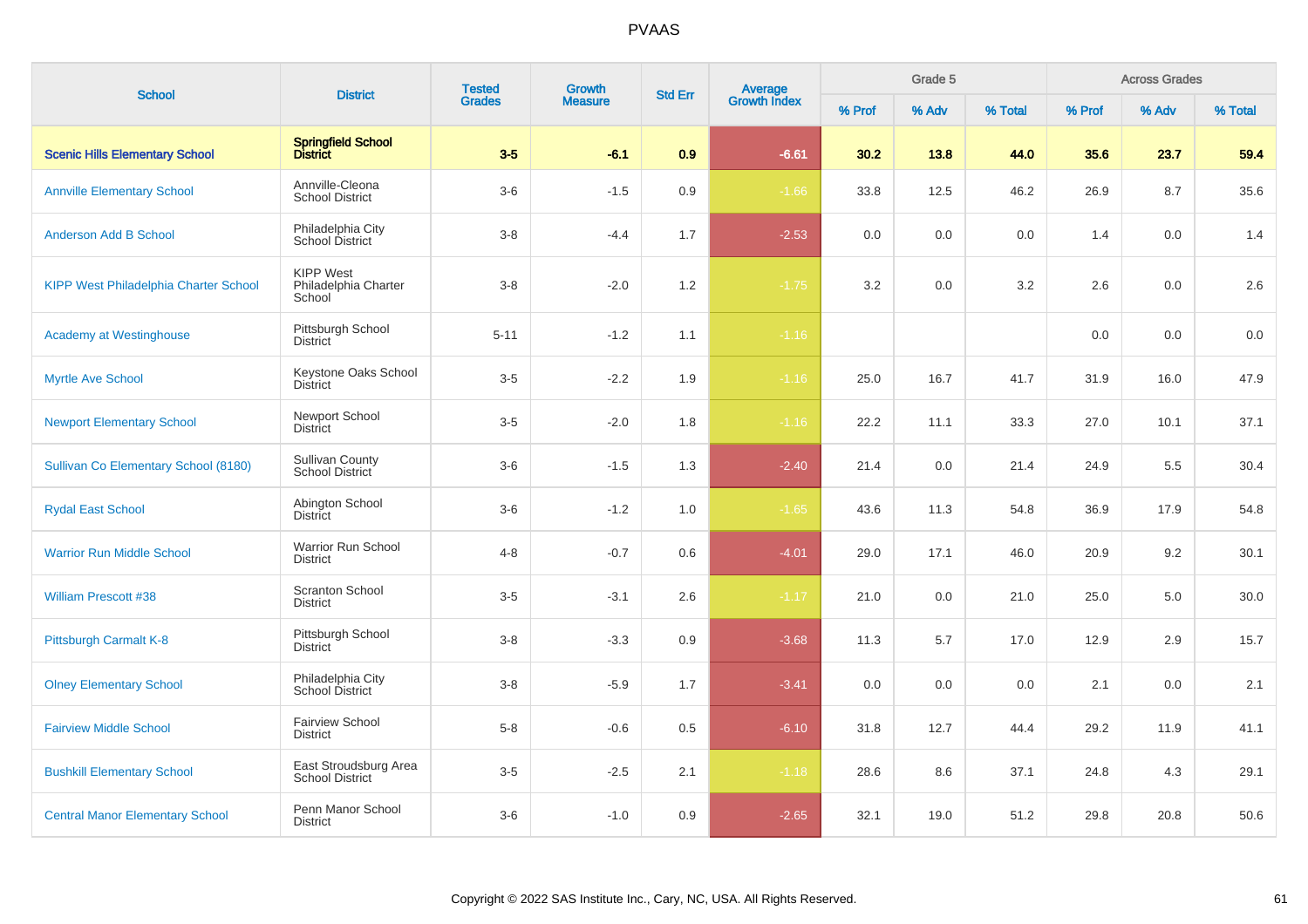| <b>School</b>                                                  | <b>District</b>                                     | <b>Tested</b> | <b>Growth</b>  | <b>Std Err</b> |                                |        | Grade 5 |         |        | <b>Across Grades</b> |         |
|----------------------------------------------------------------|-----------------------------------------------------|---------------|----------------|----------------|--------------------------------|--------|---------|---------|--------|----------------------|---------|
|                                                                |                                                     | <b>Grades</b> | <b>Measure</b> |                | <b>Average</b><br>Growth Index | % Prof | % Adv   | % Total | % Prof | % Adv                | % Total |
| <b>Scenic Hills Elementary School</b>                          | Springfield School<br>District                      | $3-5$         | $-6.1$         | 0.9            | $-6.61$                        | 30.2   | 13.8    | 44.0    | 35.6   | 23.7                 | 59.4    |
| <b>Central Middle School</b>                                   | <b>Reading School</b><br><b>District</b>            | $5 - 8$       | $-0.6$         | 0.5            | $-2.42$                        | 2.0    | 2.0     | 4.1     | 1.4    | 0.5                  | 2.0     |
| Pittsburgh Spring Hill K-5                                     | Pittsburgh School<br><b>District</b>                | $3-5$         | $-3.7$         | 3.1            | $-1.20$                        | 0.0    | 0.0     | 0.0     | 3.8    | 0.0                  | 3.8     |
| <b>Robert Morris #27</b>                                       | <b>Scranton School</b><br><b>District</b>           | $3-5$         | $-3.1$         | 2.6            | $-1.21$                        | 12.0   | 4.0     | 16.0    | 13.2   | 2.9                  | 16.2    |
| <b>Charlestown Elementary School</b>                           | <b>Great Valley School</b><br>District              | $3-5$         | $-2.2$         | 1.8            | $-1.22$                        | 37.8   | 31.1    | 68.9    | 33.3   | 34.0                 | 67.4    |
| <b>Maple Point Middle School</b>                               | <b>Neshaminy School</b><br><b>District</b>          | $5 - 8$       | $-0.5$         | 0.4            | $-3.23$                        | 27.7   | 7.5     | 35.2    | 22.6   | 5.8                  | 28.4    |
| <b>Tilden Elementary Center</b>                                | Hamburg Area School<br><b>District</b>              | $3-5$         | $-1.5$         | 1.2            | $-1.23$                        | 29.2   | 2.2     | 31.5    | 25.1   | 6.0                  | 31.1    |
| South Lebanon Elementary School                                | Cornwall-Lebanon<br><b>School District</b>          | $3-5$         | $-1.5$         | 1.2            | $-1.23$                        | 35.5   | 9.4     | 44.9    | 32.3   | 16.8                 | 49.2    |
| <b>Freedom Area Middle School</b>                              | Freedom Area School<br><b>District</b>              | $5-8$         | $-0.8$         | 0.6            | $-1.28$                        | 13.6   | 3.7     | 17.3    | 16.4   | 2.6                  | 19.0    |
| <b>Tri-Community Elementary School</b>                         | Central Dauphin<br>School District                  | $3-5$         | $-2.0$         | 1.6            | $-1.24$                        | 3.4    | 1.7     | 5.2     | 9.4    | 3.8                  | 13.2    |
| <b>Weatherly Area Elementary School</b>                        | <b>Weatherly Area</b><br>School District            | $3-5$         | $-2.9$         | 2.3            | $-1.24$                        | 26.9   | 7.7     | 34.6    | 21.8   | 7.9                  | 29.7    |
| <b>First Philadelphia Preparatory Charter</b><br><b>School</b> | First Philadelphia<br>Preparatory Charter<br>School | $3 - 8$       | $-2.3$         | 0.6            | $-3.62$                        | 1.2    | 0.0     | 1.2     | 2.4    | 0.0                  | 2.4     |
| <b>Marion Elementary School</b>                                | Belle Vernon Area<br><b>School District</b>         | $3-6$         | $-1.4$         | 1.1            | $-2.03$                        | 16.1   | 8.9     | 25.0    | 24.7   | 9.3                  | 34.0    |
| <b>Bache-Martin School</b>                                     | Philadelphia City<br>School District                | $3 - 8$       | $-8.3$         | 2.5            | $-3.32$                        | 0.0    | 12.5    | 12.5    | 16.7   | 19.6                 | 36.3    |
| <b>Laurel Valley Elementary School</b>                         | Ligonier Valley School<br><b>District</b>           | $3-5$         | $-3.2$         | 2.5            | $-1.27$                        | 4.6    | 9.1     | 13.6    | 12.4   | 3.7                  | 16.0    |
| <b>Wissahickon Charter School</b>                              | Wissahickon Charter<br>School                       | $3-8$         | $-0.8$         | 0.7            | $-11.08$                       | 0.0    | 0.0     | 0.0     | 4.0    | 0.2                  | 4.2     |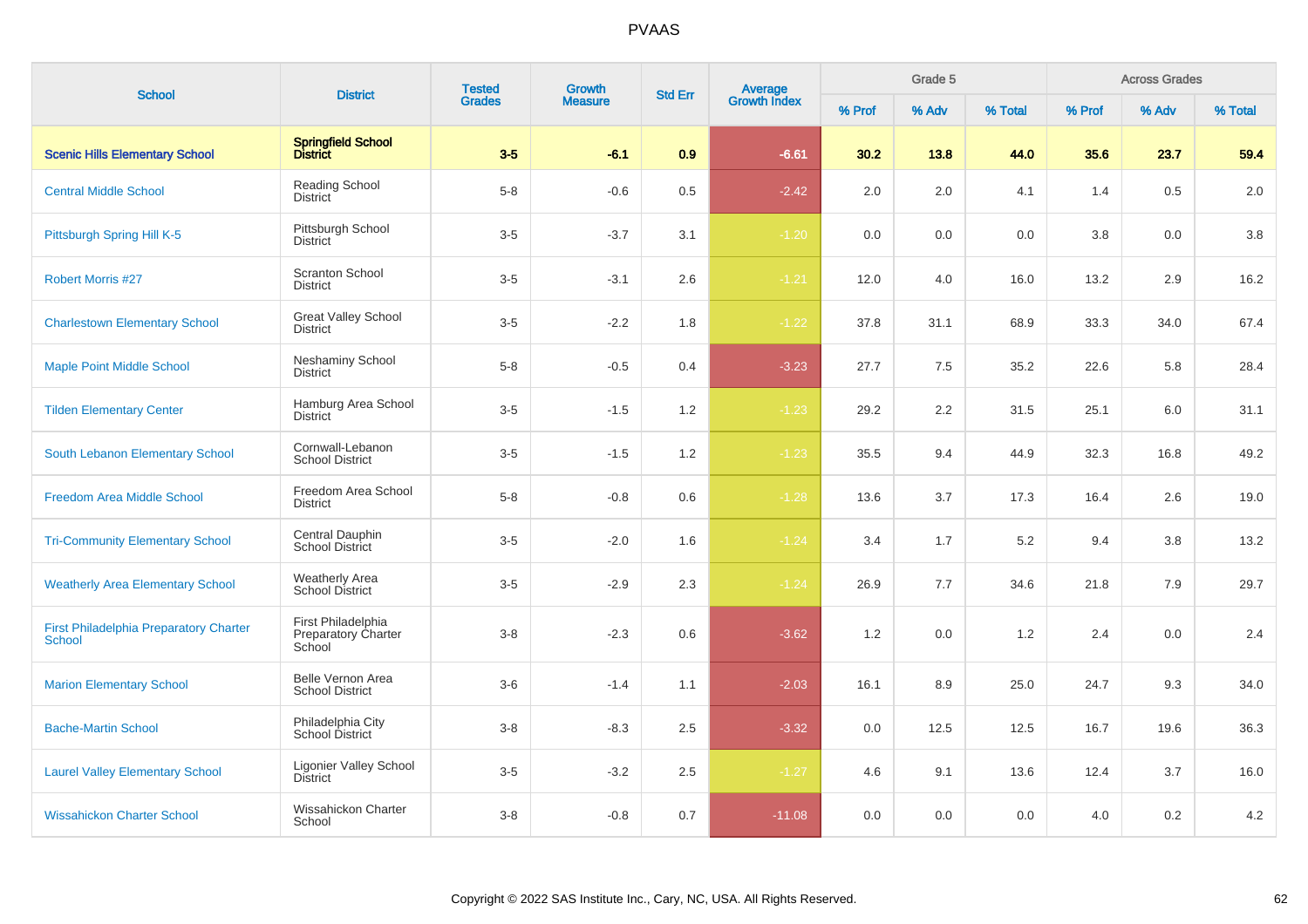| <b>School</b>                                              | <b>District</b>                                 | <b>Tested</b> | Growth         | <b>Std Err</b> | <b>Average</b><br>Growth Index |        | Grade 5 |         |         | <b>Across Grades</b> |         |
|------------------------------------------------------------|-------------------------------------------------|---------------|----------------|----------------|--------------------------------|--------|---------|---------|---------|----------------------|---------|
|                                                            |                                                 | <b>Grades</b> | <b>Measure</b> |                |                                | % Prof | % Adv   | % Total | % Prof  | % Adv                | % Total |
| <b>Scenic Hills Elementary School</b>                      | Springfield School<br>District                  | $3-5$         | $-6.1$         | 0.9            | $-6.61$                        | 30.2   | 13.8    | 44.0    | 35.6    | 23.7                 | 59.4    |
| <b>Clear Run Intermediate School</b>                       | Pocono Mountain<br><b>School District</b>       | $3-6$         | $-1.4$         | 1.1            | $-2.87$                        | 15.6   | 6.2     | 21.9    | 14.8    | 5.1                  | 19.9    |
| <b>Tyrone Area Middle School</b>                           | <b>Tyrone Area School</b><br><b>District</b>    | $5 - 8$       | $-0.7$         | 0.5            | $-7.87$                        | 18.0   | 3.8     | 21.8    | 15.3    | 4.0                  | 19.3    |
| Propel Charter School - Hazelwood                          | <b>Propel Charter</b><br>School-Hazelwood       | $3 - 8$       | $-1.6$         | 1.2            | $-2.32$                        | 3.4    | 0.0     | 3.4     | 0.6     | 0.6                  | 1.3     |
| <b>Penn-Lincoln Elementary School</b>                      | Altoona Area School<br><b>District</b>          | $3-5$         | $-2.8$         | 2.1            | $-1.33$                        | 11.1   | 2.8     | 13.9    | 10.2    | 3.4                  | 13.6    |
| <b>Robert Reid Elementary School</b>                       | Middletown Area<br><b>School District</b>       | $3-5$         | $-1.9$         | 1.5            | $-1.33$                        | 13.4   | 4.5     | 17.9    | 21.6    | 7.4                  | 29.0    |
| <b>Quarryville Elementary School</b>                       | Solanco School<br><b>District</b>               | $3-5$         | $-2.1$         | 1.5            | $-1.35$                        | 16.7   | 5.0     | 21.7    | 23.7    | 5.1                  | 28.8    |
| <b>Friendship Hill Elementary School</b>                   | Albert Gallatin Area<br><b>School District</b>  | $3-5$         | $-3.0$         | 2.2            | $-1.36$                        | 37.5   | 18.8    | 56.2    | 32.0    | 16.0                 | 48.0    |
| <b>Oswayo Valley Elementary School</b>                     | Oswayo Valley School<br><b>District</b>         | $3 - 5$       | $-3.0$         | 2.2            | $-1.38$                        | 27.6   | 20.7    | 48.3    | 35.3    | 29.4                 | 64.7    |
| <b>Lincoln Leadership Academy Charter</b><br><b>School</b> | Lincoln Leadership<br>Academy Charter<br>School | $3 - 12$      | $-1.2$         | $0.9\,$        | $-4.06$                        | 0.0    | 0.0     | $0.0\,$ | $3.8\,$ | 0.7                  | 4.4     |
| Pittsburgh Mifflin K-8                                     | Pittsburgh School<br><b>District</b>            | $3 - 8$       | $-1.7$         | 1.2            | $-2.50$                        | 0.0    | 0.0     | 0.0     | 4.4     | 0.7                  | 5.2     |
| <b>Ferndale Elementary School</b>                          | Ferndale Area School<br><b>District</b>         | $3-6$         | $-1.8$         | 1.3            | $-3.12$                        | 27.3   | 0.0     | 27.3    | 21.6    | 8.8                  | 30.4    |
| <b>Martic Elementary School</b>                            | Penn Manor School<br><b>District</b>            | $3-6$         | $-2.0$         | 1.4            | $-2.89$                        | 26.2   | 9.5     | 35.7    | 34.0    | 16.7                 | 50.6    |
| <b>Copper Beech School</b>                                 | Abington School<br><b>District</b>              | $3-6$         | $-1.2$         | 0.8            | $-1.54$                        | 18.0   | 5.0     | 23.0    | 29.1    | 10.5                 | 39.6    |
| <b>Asa Packer Elementary School</b>                        | Bethlehem Area<br><b>School District</b>        | $3-5$         | $-4.7$         | 3.3            | $-1.42$                        | 41.7   | 33.3    | 75.0    | 42.4    | 22.0                 | 64.4    |
| <b>Cornwells Elementary School</b>                         | Bensalem Township<br><b>School District</b>     | $3-6$         | $-2.0$         | 1.2            | $-1.69$                        | 16.3   | 9.3     | 25.6    | 16.4    | 2.8                  | 19.2    |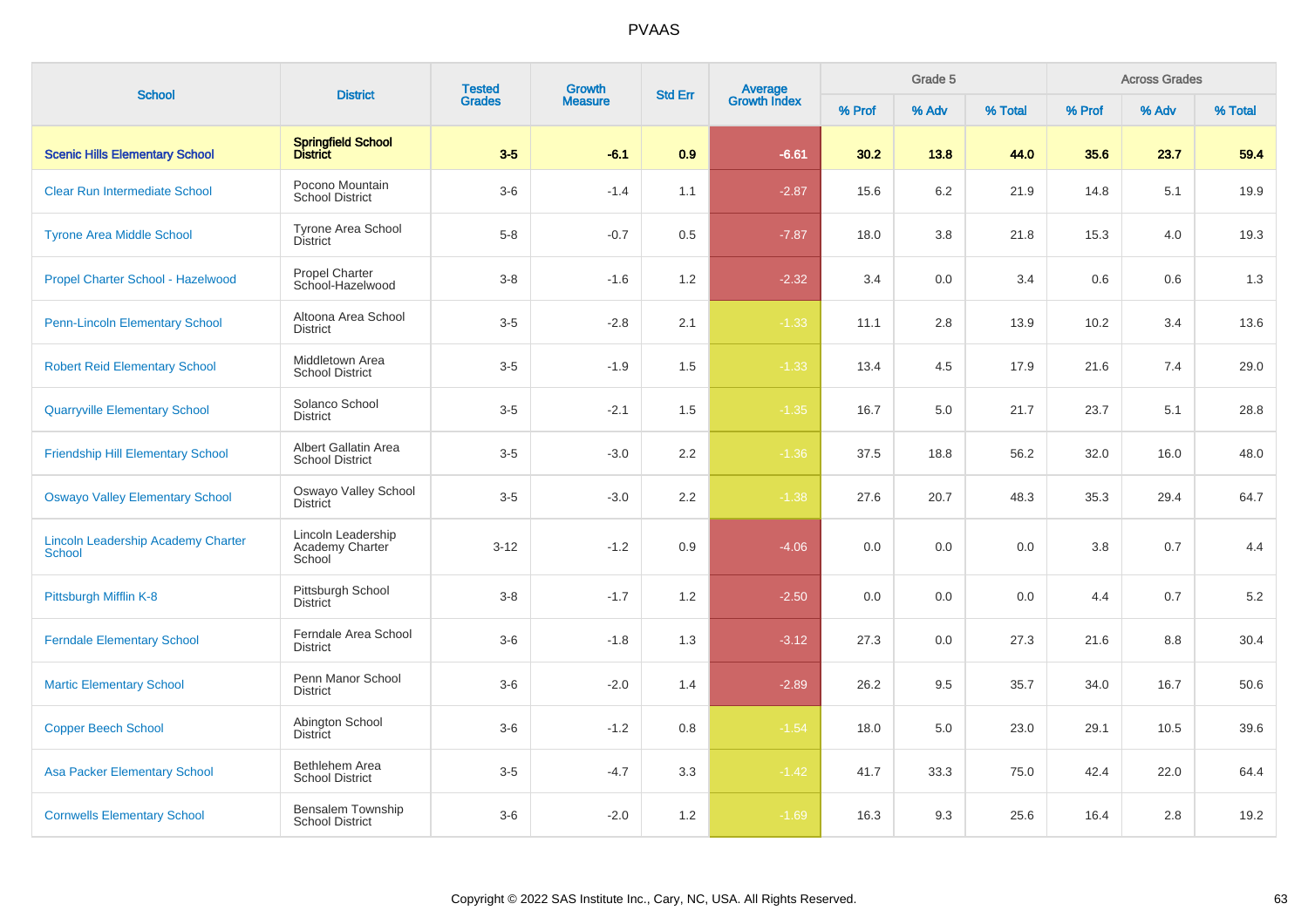| <b>School</b>                                               | <b>District</b>                                           | <b>Tested</b> | <b>Growth</b>  | <b>Std Err</b> | Average<br>Growth Index |        | Grade 5 |         |        | <b>Across Grades</b> |         |
|-------------------------------------------------------------|-----------------------------------------------------------|---------------|----------------|----------------|-------------------------|--------|---------|---------|--------|----------------------|---------|
|                                                             |                                                           | <b>Grades</b> | <b>Measure</b> |                |                         | % Prof | % Adv   | % Total | % Prof | % Adv                | % Total |
| <b>Scenic Hills Elementary School</b>                       | Springfield School<br>District                            | $3-5$         | $-6.1$         | 0.9            | $-6.61$                 | 30.2   | 13.8    | 44.0    | 35.6   | 23.7                 | 59.4    |
| <b>Harrison Park Elementary School</b>                      | Penn-Trafford School<br><b>District</b>                   | $3-5$         | $-2.1$         | 1.5            | $-1.43$                 | 34.4   | 39.1    | 73.4    | 37.8   | 31.9                 | 69.7    |
| <b>Sunrise Elementary School</b>                            | Penn-Trafford School<br><b>District</b>                   | $3-5$         | $-2.6$         | 1.8            | $-1.43$                 | 40.5   | 26.2    | 66.7    | 37.9   | 28.8                 | 66.7    |
| <b>Grandview Elementary School</b>                          | Chambersburg Area<br>School District                      | $3-5$         | $-2.7$         | 1.9            | $-1.43$                 | 15.8   | 7.9     | 23.7    | 19.4   | 6.4                  | 25.8    |
| <b>Scotland Elementary School</b>                           | Chambersburg Area<br>School District                      | $3-5$         | $-2.4$         | 1.6            | $-1.46$                 | 21.4   | 7.1     | 28.6    | 23.2   | 13.1                 | 36.3    |
| <b>Heights Terrace Elementary/Middle</b><br>School          | Hazleton Area School<br>District                          | $3 - 8$       | $-1.8$         | 1.2            | $-4.84$                 | 10.9   | 0.0     | 10.9    | 6.2    | 0.0                  | 6.2     |
| <b>Letort Elementary School</b>                             | Carlisle Area School<br>District                          | $3-5$         | $-4.4$         | 3.0            | $-1.46$                 | 18.2   | 9.1     | 27.3    | 23.2   | 7.4                  | 30.5    |
| <b>Harmony Area Elementary School</b>                       | Harmony Area School<br><b>District</b>                    | $3-6$         | $-2.9$         | 2.0            | $-2.89$                 | 31.2   | 6.2     | 37.5    | 33.3   | 5.6                  | 38.9    |
| Pittsburgh Minadeo K-5                                      | Pittsburgh School<br><b>District</b>                      | $3-5$         | $-3.2$         | 2.1            | $-1.47$                 | 0.0    | 0.0     | 0.0     | 9.8    | 3.3                  | 13.0    |
| <b>Chartiers Valley Intermediate School</b>                 | <b>Chartiers Valley</b><br><b>School District</b>         | $3-5$         | $-1.2$         | 0.8            | $-1.48$                 | 33.8   | 14.7    | 48.5    | 31.7   | 17.1                 | 48.9    |
| <b>Fairfield Area Middle School</b>                         | <b>Fairfield Area School</b><br><b>District</b>           | $5 - 8$       | $-1.2$         | 0.8            | $-2.77$                 | 31.2   | 1.6     | 32.8    | 21.7   | 1.7                  | 23.5    |
| <b>Executive Education Academy Charter</b><br><b>School</b> | <b>Executive Education</b><br>Academy Charter<br>School   | $3 - 10$      | $-2.5$         | 1.7            | $-4.30$                 | 0.0    | 0.0     | 0.0     | 9.1    | 1.7                  | 10.9    |
| <b>Cetronia School</b>                                      | <b>Parkland School</b><br><b>District</b>                 | $3-5$         | $-2.1$         | 1.4            | $-1.49$                 | 31.5   | 31.5    | 63.0    | 36.9   | 35.6                 | 72.5    |
| <b>Old Forge Elementary School</b>                          | Old Forge School<br><b>District</b>                       | $3-6$         | $-2.7$         | 1.1            | $-2.48$                 | 11.8   | 2.9     | 14.7    | 14.4   | 3.1                  | 17.5    |
| <b>Keystone Education Center Charter</b><br><b>School</b>   | <b>Keystone Education</b><br><b>Center Charter School</b> | $3 - 12$      | $-4.8$         | 3.2            | $-1.50$                 |        |         |         | 0.0    | 0.0                  | 0.0     |
| <b>Centerville Elementary School</b>                        | <b>Hempfield School</b><br><b>District</b>                | $3-6$         | $-1.9$         | 1.2            | $-1.63$                 | 38.3   | 14.9    | 53.2    | 34.1   | 20.0                 | 54.1    |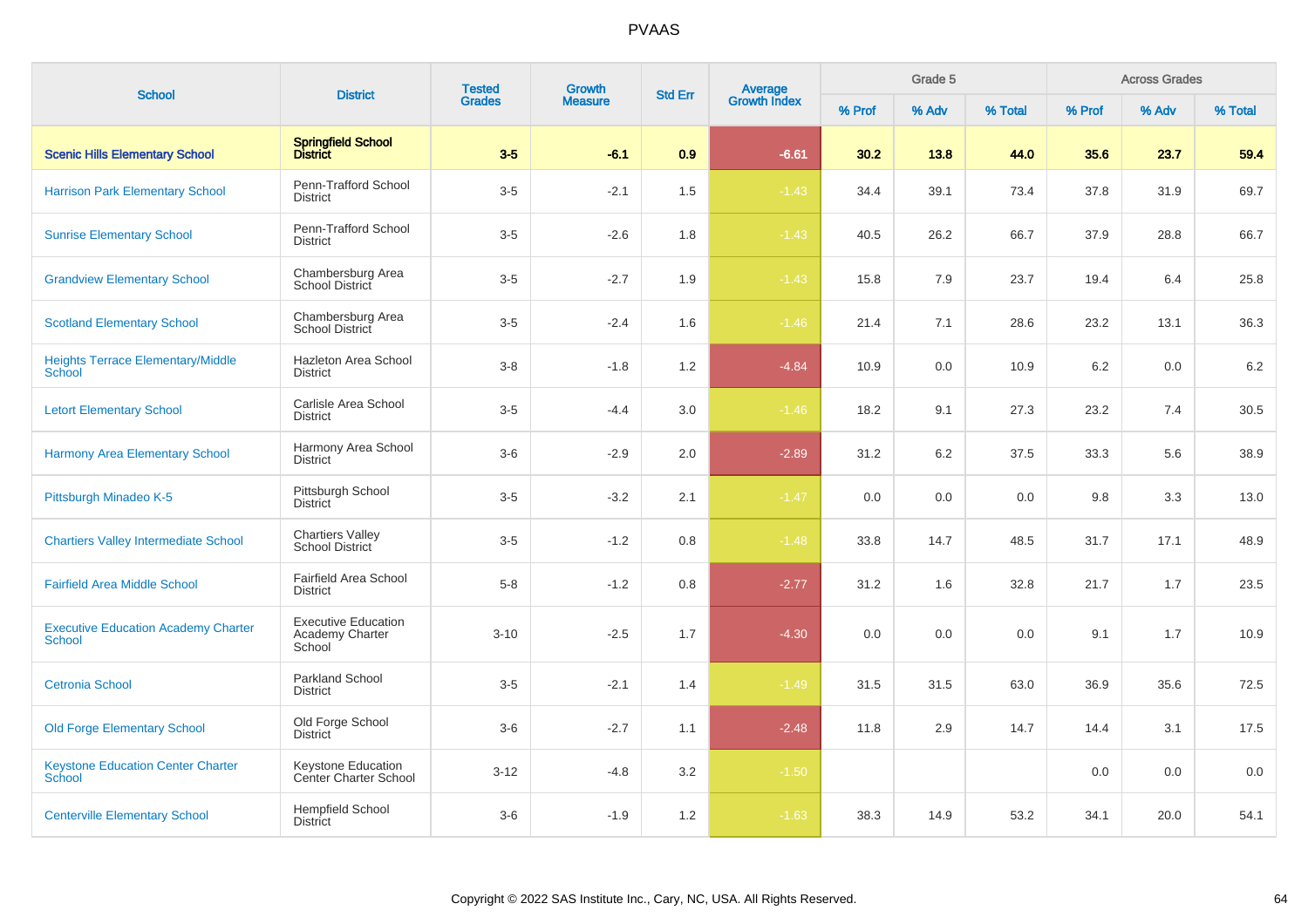| <b>School</b>                                            | <b>District</b>                                           | <b>Tested</b> | <b>Growth</b>  | <b>Std Err</b> |                                |        | Grade 5 |         |        | <b>Across Grades</b> |         |
|----------------------------------------------------------|-----------------------------------------------------------|---------------|----------------|----------------|--------------------------------|--------|---------|---------|--------|----------------------|---------|
|                                                          |                                                           | <b>Grades</b> | <b>Measure</b> |                | <b>Average</b><br>Growth Index | % Prof | % Adv   | % Total | % Prof | % Adv                | % Total |
| <b>Scenic Hills Elementary School</b>                    | <b>Springfield School</b><br>District                     | $3-5$         | $-6.1$         | 0.9            | $-6.61$                        | 30.2   | 13.8    | 44.0    | 35.6   | 23.7                 | 59.4    |
| <b>Washington Elementary School</b>                      | Boyertown Area<br>School District                         | $3-5$         | $-2.3$         | 1.5            | $-1.50$                        | 28.6   | 3.2     | 31.8    | 29.8   | 5.3                  | 35.1    |
| <b>Lafayette Elementary School</b>                       | Uniontown Area<br><b>School District</b>                  | $3-5$         | $-4.2$         | 2.8            | $-1.51$                        | 5.3    | 5.3     | 10.5    | 4.3    | 4.3                  | 8.6     |
| <b>Laurel Elementary School</b>                          | <b>Laurel School District</b>                             | $3-6$         | $-1.5$         | 1.0            | $-2.89$                        | 25.7   | 5.4     | 31.1    | 30.7   | 17.1                 | 47.7    |
| <b>Lakeview Elementary School</b>                        | <b>Ridley School District</b>                             | $3-5$         | $-2.1$         | 1.4            | $-1.53$                        | 27.4   | 5.5     | 32.9    | 29.6   | 9.0                  | 38.6    |
| <b>Reach Cyber Charter School</b>                        | Reach Cyber Charter<br>School                             | $3 - 11$      | $-2.4$         | 0.9            | $-2.71$                        | 19.4   | 9.7     | 29.0    | 21.3   | 4.7                  | 26.0    |
| <b>East Vincent Elementary School</b>                    | Owen J Roberts<br><b>School District</b>                  | $3-6$         | $-2.9$         | 1.0            | $-2.89$                        | 27.9   | 16.2    | 44.1    | 34.5   | 18.0                 | 52.6    |
| <b>Woodland Elementary School</b>                        | <b>Cameron County</b><br><b>School District</b>           | $3-6$         | $-4.7$         | 1.4            | $-3.32$                        | 48.4   | 0.0     | 48.4    | 40.4   | 9.6                  | 50.0    |
| Pittsburgh Arsenal K-5                                   | Pittsburgh School<br><b>District</b>                      | $3-5$         | $-3.1$         | 2.0            | $-1.56$                        | 7.9    | 0.0     | 7.9     | 6.5    | 0.0                  | 6.5     |
| Pittsburgh Arlington K-8                                 | Pittsburgh School<br><b>District</b>                      | $3 - 8$       | $-5.1$         | 1.2            | $-4.29$                        | 7.1    | 0.0     | 7.1     | 1.7    | 0.0                  | 1.7     |
| <b>Lafayette Elementary School</b>                       | Lancaster School<br><b>District</b>                       | $3-5$         | $-2.8$         | 1.7            | $-1.61$                        | 2.2    | 4.4     | 6.7     | 8.0    | 2.9                  | 10.9    |
| <b>Martin School</b>                                     | Lancaster School<br><b>District</b>                       | $3 - 8$       | $-2.8$         | 0.9            | $-3.29$                        | 4.8    | 4.8     | 9.5     | 8.3    | 2.3                  | 10.6    |
| <b>Lakeland Elementary School - Scott</b><br>Campus      | <b>Lakeland School</b><br><b>District</b>                 | $3-6$         | $-2.2$         | 1.2            | $-1.83$                        | 25.0   | 2.3     | 27.3    | 29.4   | 9.8                  | 39.2    |
| <b>Russell C Struble Elementary School</b>               | Bensalem Township<br><b>School District</b>               | $3-6$         | $-3.1$         | 1.2            | $-2.64$                        | 4.6    | 7.0     | 11.6    | 18.6   | 6.4                  | 25.0    |
| <b>Wallenpaupack North Intermediate</b><br>School        | Wallenpaupack Area<br>School District                     | $3-5$         | $-1.7$         | 1.1            | $-1.63$                        | 24.0   | 6.2     | 30.2    | 29.0   | 7.0                  | 36.0    |
| <b>Susquehanna Community Elementary</b><br><b>School</b> | Susquehanna<br><b>Community School</b><br><b>District</b> | $3-6$         | $-3.0$         | 1.1            | $-2.69$                        | 19.6   | 9.8     | 29.4    | 24.8   | 6.3                  | 31.1    |
| <b>Grasse Elementary School</b>                          | Pennridge School<br><b>District</b>                       | $3-5$         | $-2.3$         | 1.4            | $-1.64$                        | 37.7   | 10.1    | 47.8    | 40.1   | 16.3                 | 56.4    |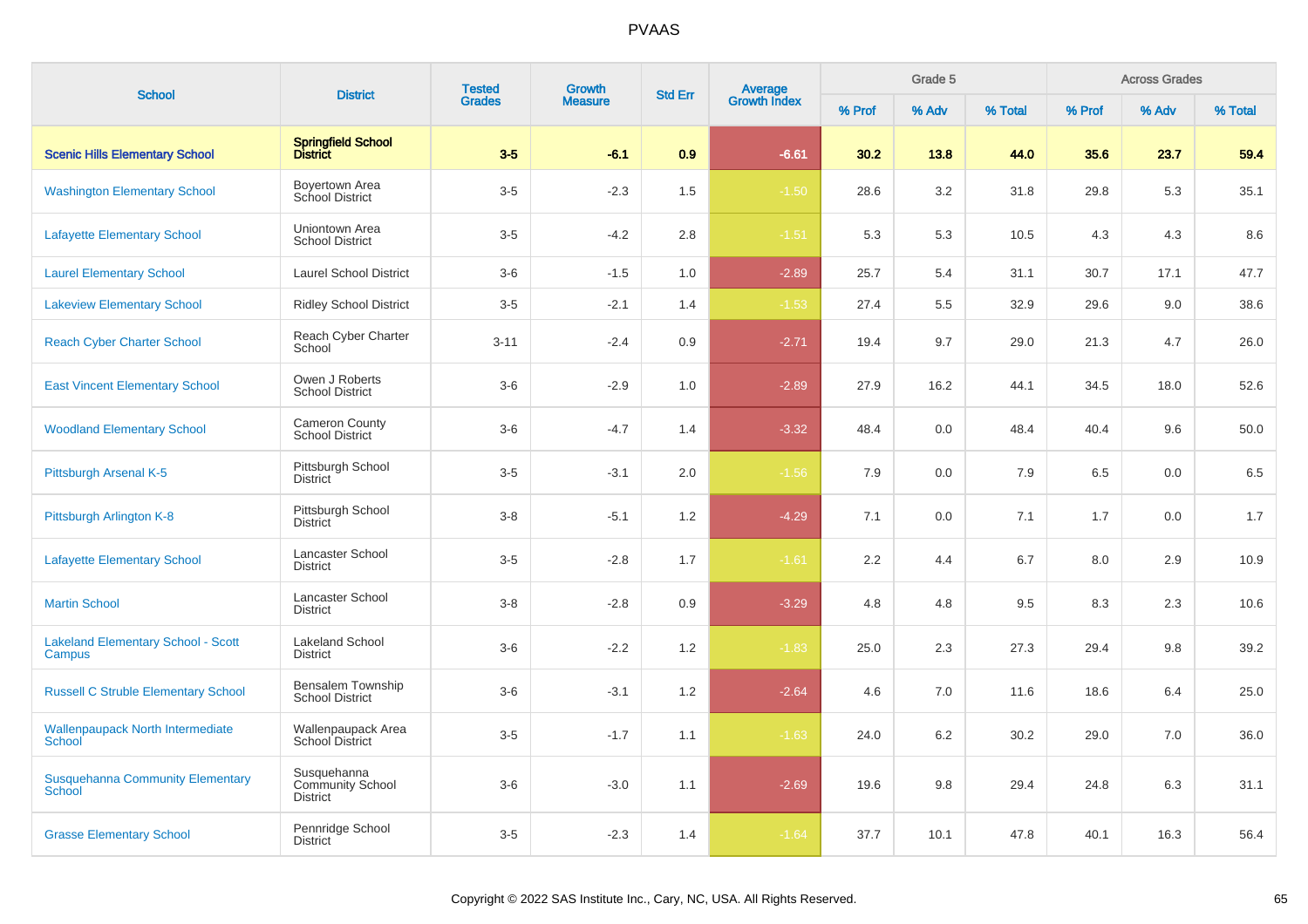| <b>School</b>                                                        | <b>District</b>                                                  | <b>Tested</b><br><b>Growth</b> |                | Average<br>Growth Index<br><b>Std Err</b> |         | Grade 5 |       |         | <b>Across Grades</b> |       |         |
|----------------------------------------------------------------------|------------------------------------------------------------------|--------------------------------|----------------|-------------------------------------------|---------|---------|-------|---------|----------------------|-------|---------|
|                                                                      |                                                                  | <b>Grades</b>                  | <b>Measure</b> |                                           |         | % Prof  | % Adv | % Total | % Prof               | % Adv | % Total |
| <b>Scenic Hills Elementary School</b>                                | Springfield School<br>District                                   | $3-5$                          | $-6.1$         | 0.9                                       | $-6.61$ | 30.2    | 13.8  | 44.0    | 35.6                 | 23.7  | 59.4    |
| Pittsburgh Montessori K-5                                            | Pittsburgh School<br><b>District</b>                             | $3-5$                          | $-3.8$         | 2.3                                       | $-1.64$ | 24.0    | 8.0   | 32.0    | 28.9                 | 18.9  | 47.8    |
| Pittsburgh Phillips K-5                                              | Pittsburgh School<br><b>District</b>                             | $3-5$                          | $-3.7$         | 2.2                                       | $-1.64$ | 23.1    | 0.0   | 23.1    | 11.1                 | 3.3   | 14.4    |
| Pittsburgh Sunnyside K-8                                             | Pittsburgh School<br><b>District</b>                             | $3 - 8$                        | $-2.3$         | 1.4                                       | $-1.64$ |         |       |         | 11.1                 | 0.0   | 11.1    |
| <b>Cochranton Elementary School</b>                                  | <b>Crawford Central</b><br><b>School District</b>                | $3-6$                          | $-2.1$         | 1.2                                       | $-1.80$ | 23.1    | 5.8   | 28.8    | 24.2                 | 6.8   | 31.0    |
| <b>Howard Gardner Multiple Intelligence</b><br><b>Charter School</b> | <b>Howard Gardner</b><br>Multiple Intelligence<br>Charter School | $3 - 8$                        | $-3.7$         | 1.1                                       | $-3.28$ | 16.7    | 6.7   | 23.3    | 14.7                 | 3.5   | 18.2    |
| <b>Mayfair School</b>                                                | Philadelphia City<br>School District                             | $3 - 8$                        | $-1.9$         | 1.1                                       | $-5.65$ | 2.3     | 0.0   | 2.3     | 3.1                  | 1.0   | 4.2     |
| <b>Fishing Creek Elementary School</b>                               | West Shore School<br><b>District</b>                             | $3-5$                          | $-2.3$         | 1.4                                       | $-1.69$ | 37.8    | 5.4   | 43.2    | 35.8                 | 12.0  | 47.8    |
| <b>Jefferson Elementary School</b>                                   | East Penn School<br><b>District</b>                              | $3 - 5$                        | $-3.2$         | 1.8                                       | $-1.74$ | 24.4    | 14.6  | 39.0    | 27.0                 | 13.9  | 40.9    |
| Moon Area Lower Middle School                                        | Moon Area School<br><b>District</b>                              | $5-6$                          | $-2.1$         | 0.5                                       | $-3.93$ | 32.1    | 15.8  | 48.0    | 29.4                 | 12.4  | 41.8    |
| <b>Wharton School</b>                                                | Uniontown Area<br><b>School District</b>                         | $3-5$                          | $-5.5$         | 3.2                                       | $-1.74$ | 20.0    | 6.7   | 26.7    | 20.0                 | 11.4  | 31.4    |
| <b>Propel Charter School-Northside</b>                               | <b>Propel Charter</b><br>School-Northside                        | $3 - 8$                        | $-1.6$         | 0.9                                       | $-3.77$ | 0.0     | 0.0   | 0.0     | 0.4                  | 0.0   | 0.4     |
| <b>Tracy Elementary School</b>                                       | Millcreek Township<br><b>School District</b>                     | $3-5$                          | $-2.7$         | 1.5                                       | $-1.75$ | 18.3    | 11.7  | 30.0    | 18.6                 | 16.5  | 35.0    |
| <b>Valley Grove Elementary School</b>                                | Valley Grove School<br><b>District</b>                           | $3-6$                          | $-2.7$         | 1.1                                       | $-2.39$ | 36.2    | 8.5   | 44.7    | 30.4                 | 8.4   | 38.8    |
| <b>Folk Arts-Cultural Treasures Charter</b><br><b>School</b>         | Folk Arts-Cultural<br><b>Treasures Charter</b><br>School         | $3 - 7$                        | $-1.8$         | 1.0                                       | $-2.80$ | 22.7    | 6.8   | 29.6    | 28.1                 | 6.2   | 34.4    |
| <b>Smith-Wade Elementary School</b>                                  | Lancaster School<br><b>District</b>                              | $3-5$                          | $-3.4$         | 1.9                                       | $-1.77$ | 17.5    | 5.0   | 22.5    | 17.5                 | 7.5   | 25.0    |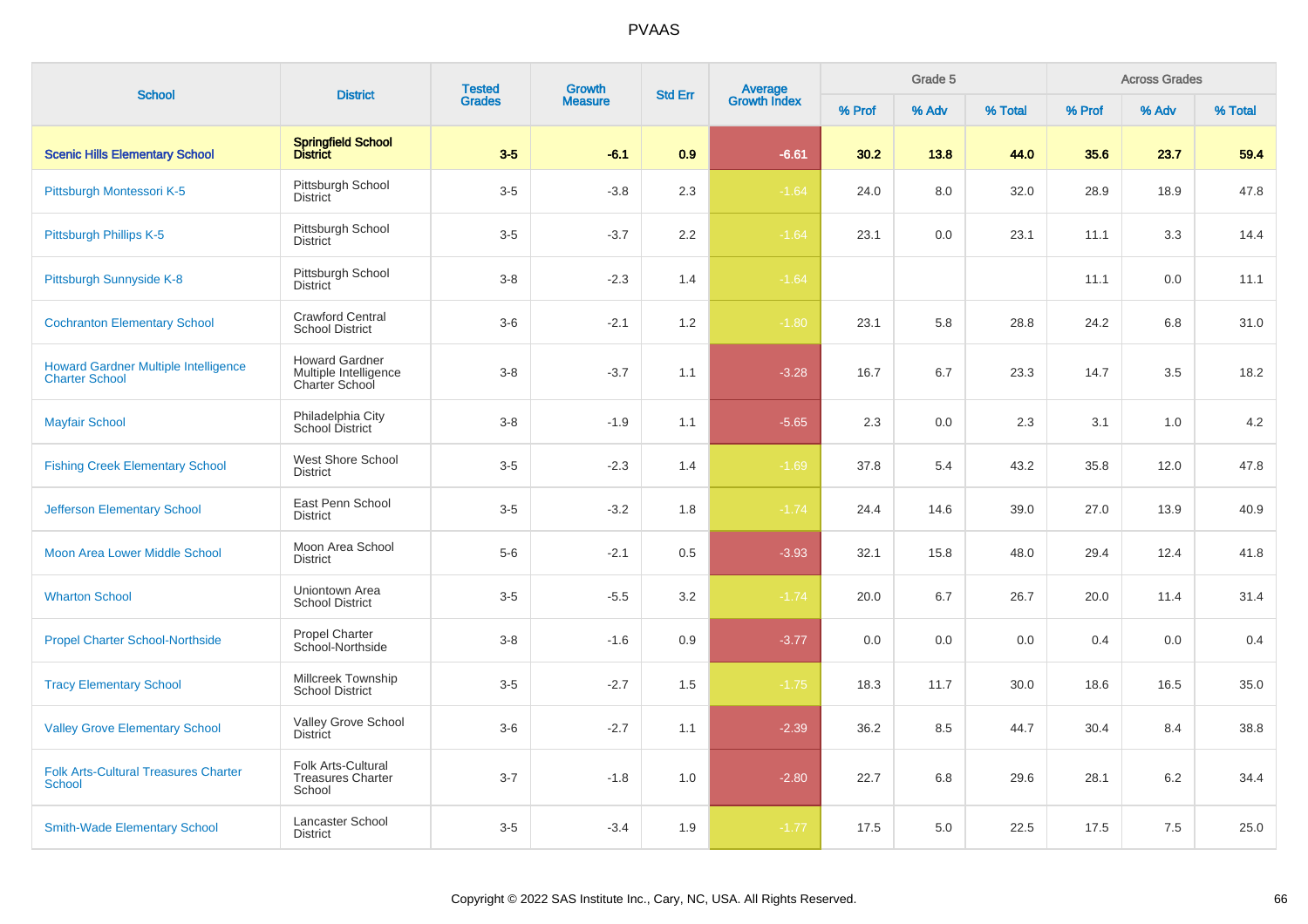| <b>School</b>                          | <b>District</b>                                    | <b>Tested</b> | Growth         | <b>Std Err</b> |                                |        | Grade 5 |         |        | <b>Across Grades</b> |         |
|----------------------------------------|----------------------------------------------------|---------------|----------------|----------------|--------------------------------|--------|---------|---------|--------|----------------------|---------|
|                                        |                                                    | <b>Grades</b> | <b>Measure</b> |                | <b>Average</b><br>Growth Index | % Prof | % Adv   | % Total | % Prof | % Adv                | % Total |
| <b>Scenic Hills Elementary School</b>  | Springfield School<br>District                     | $3-5$         | $-6.1$         | 0.9            | $-6.61$                        | 30.2   | 13.8    | 44.0    | 35.6   | 23.7                 | 59.4    |
| <b>Lincoln Charter School</b>          | <b>Lincoln Charter School</b>                      | $3-5$         | $-2.5$         | 1.4            | $-1.78$                        | 1.3    | 1.3     | 2.6     | 3.6    | 0.8                  | 4.4     |
| <b>Schuylkill Valley Middle School</b> | Schuylkill Valley<br>School District               | $5-8$         | $-1.0$         | 0.5            | $-4.39$                        | 24.8   | 8.5     | 33.3    | 18.7   | 6.9                  | 25.7    |
| Pittsburgh Beechwood K-5               | Pittsburgh School<br><b>District</b>               | $3-5$         | $-3.4$         | 1.9            | $-1.79$                        | 4.6    | 2.3     | 7.0     | 9.3    | 3.9                  | 13.2    |
| <b>Elroy Avenue Elementary School</b>  | Brentwood Borough<br><b>School District</b>        | $3-5$         | $-3.2$         | 1.8            | $-1.79$                        | 32.6   | 2.3     | 34.9    | 25.8   | 7.3                  | 33.1    |
| <b>Corry Area Intermediate School</b>  | Corry Area School<br><b>District</b>               | $3-5$         | $-1.9$         | 1.1            | $-1.79$                        | 25.4   | 7.9     | 33.3    | 27.4   | 11.8                 | 39.2    |
| <b>Oakview Elementary School</b>       | Lakeview School<br><b>District</b>                 | $3-5$         | $-3.0$         | 1.7            | $-1.81$                        | 28.6   | 18.4    | 46.9    | 33.1   | 25.8                 | 58.9    |
| <b>Main Street Elementary School</b>   | <b>Titusville Area School</b><br><b>District</b>   | $3-5$         | $-3.1$         | 1.7            | $-1.81$                        | 29.8   | 14.9    | 44.7    | 29.1   | 15.7                 | 44.8    |
| Mt Vernon Elementary School            | <b>Elizabeth Forward</b><br><b>School District</b> | $3-5$         | $-2.8$         | 1.5            | $-1.81$                        | 41.0   | 9.8     | 50.8    | 36.7   | 11.1                 | 47.8    |
| <b>Leedom Elementary School</b>        | <b>Ridley School District</b>                      | $3-5$         | $-3.3$         | 1.8            | $-1.81$                        | 21.3   | 14.9    | 36.2    | 27.9   | 17.0                 | 45.0    |
| <b>Canadochly Elementary School</b>    | Eastern York School<br><b>District</b>             | $3-5$         | $-2.8$         | 1.5            | $-1.85$                        | 28.3   | 10.0    | 38.3    | 26.1   | 8.7                  | 34.8    |
| <b>Sabold Elementary School</b>        | Springfield School<br>District                     | $3-5$         | $-1.7$         | 0.9            | $-1.88$                        | 39.4   | 25.7    | 65.1    | 37.2   | 28.2                 | 65.3    |
| <b>Palmer Elementary School</b>        | Easton Area School<br><b>District</b>              | $3-5$         | $-2.7$         | 1.4            | $-1.89$                        | 20.9   | 3.0     | 23.9    | 27.6   | 11.2                 | 38.8    |
| <b>March Elementary School</b>         | Easton Area School<br><b>District</b>              | $3-5$         | $-3.8$         | 2.0            | $-1.90$                        | 23.7   | 10.5    | 34.2    | 19.4   | 11.2                 | 30.6    |
| <b>Russell Elementary School</b>       | Marple Newtown<br><b>School District</b>           | $3-5$         | $-3.3$         | 1.7            | $-1.91$                        | 28.0   | 14.0    | 42.0    | 39.7   | 19.2                 | 58.9    |
| <b>Springfield Elementary School</b>   | Northwestern School<br><b>District</b>             | $3-5$         | $-3.9$         | $2.0\,$        | $-1.92$                        | 41.7   | 8.3     | 50.0    | 40.4   | 10.1                 | 50.5    |
| <b>Hopkinson Francis School</b>        | Philadelphia City<br>School District               | $3-8$         | $-6.7$         | 3.5            | $-1.93$                        | 7.7    | 0.0     | 7.7     | 4.4    | 0.0                  | 4.4     |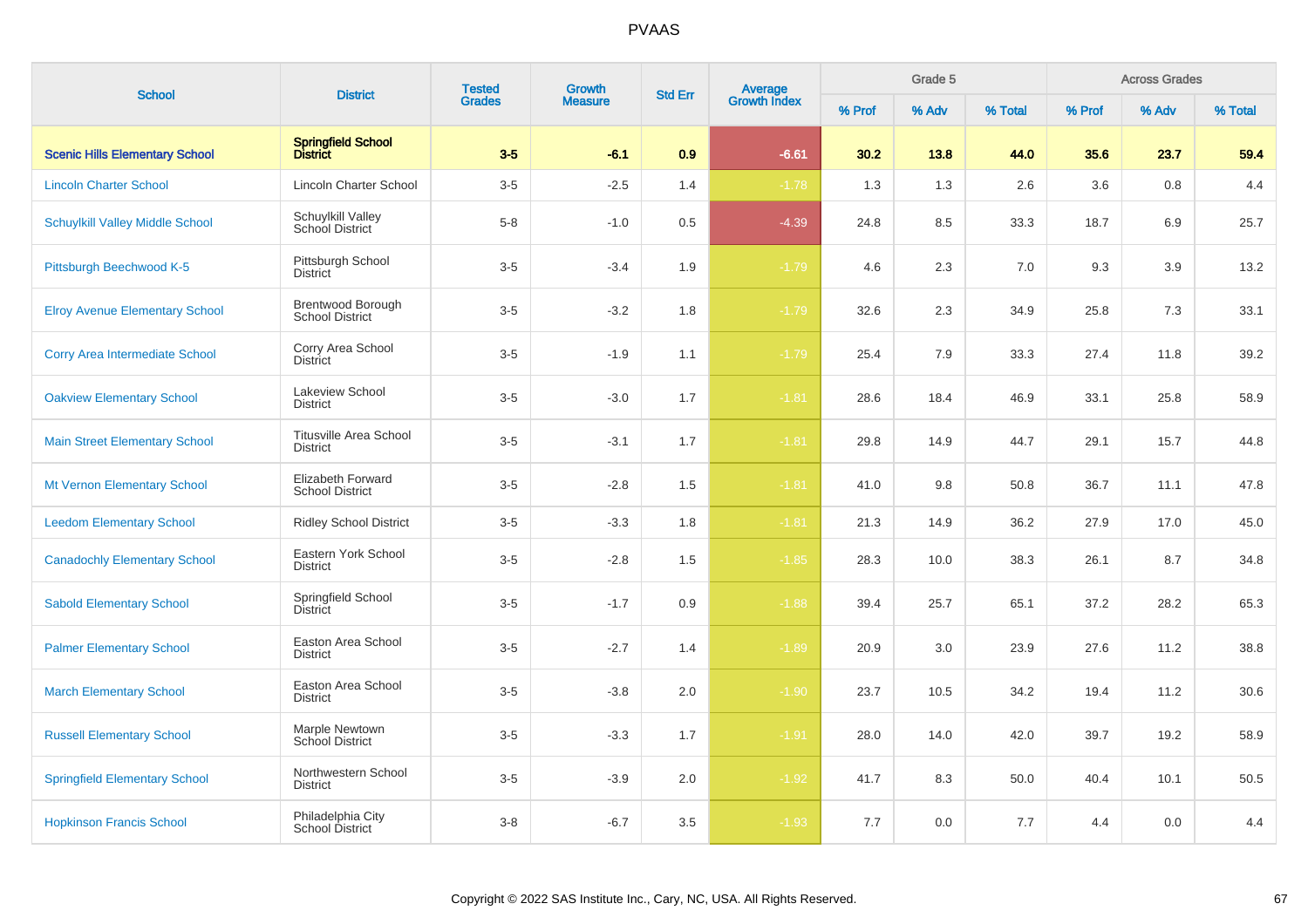| <b>School</b>                         | <b>District</b>                                  | <b>Tested</b><br><b>Grades</b> | Growth         |     | Average<br>Growth Index<br><b>Std Err</b> |        | Grade 5 |         |        | <b>Across Grades</b> |         |
|---------------------------------------|--------------------------------------------------|--------------------------------|----------------|-----|-------------------------------------------|--------|---------|---------|--------|----------------------|---------|
|                                       |                                                  |                                | <b>Measure</b> |     |                                           | % Prof | % Adv   | % Total | % Prof | % Adv                | % Total |
| <b>Scenic Hills Elementary School</b> | Springfield School<br>District                   | $3-5$                          | $-6.1$         | 0.9 | $-6.61$                                   | 30.2   | 13.8    | 44.0    | 35.6   | 23.7                 | 59.4    |
| Montessori Regional Charter School    | Montessori Regional<br><b>Charter School</b>     | $3-6$                          | $-2.6$         | 1.1 | $-2.40$                                   | 15.0   | 5.0     | 20.0    | 11.1   | 6.3                  | 17.3    |
| George J Plava Elementary School      | Albert Gallatin Area<br><b>School District</b>   | $3-5$                          | $-3.4$         | 1.7 | $-1.95$                                   | 8.7    | 0.0     | 8.7     | 12.1   | 0.7                  | 12.8    |
| Pittsburgh Roosevelt K-5              | Pittsburgh School<br><b>District</b>             | $3-5$                          | $-4.6$         | 2.3 | $-1.97$                                   | 4.2    | 4.2     | 8.3     | 5.1    | 1.3                  | 6.4     |
| <b>Fox Township Elementary School</b> | Saint Marys Area<br><b>School District</b>       | $3-5$                          | $-5.0$         | 2.6 | $-1.97$                                   | 26.1   | 4.4     | 30.4    | 37.0   | 13.7                 | 50.7    |
| <b>Evergreen Elementary School</b>    | Western Wayne<br>School District                 | $3-5$                          | $-2.7$         | 1.4 | $-1.97$                                   | 25.7   | 6.8     | 32.4    | 26.2   | 15.8                 | 42.1    |
| <b>Pine Run Elementary School</b>     | <b>Central Bucks School</b><br><b>District</b>   | $3-6$                          | $-2.7$         | 1.2 | $-2.32$                                   | 39.3   | 17.9    | 57.1    | 31.4   | 22.3                 | 53.6    |
| <b>Key Francis Scott School</b>       | Philadelphia City<br>School District             | $3-6$                          | $-4.8$         | 1.7 | $-2.83$                                   | 0.0    | 0.0     | 0.0     | 4.0    | 0.0                  | 4.0     |
| <b>Baggaley Elementary School</b>     | <b>Greater Latrobe</b><br><b>School District</b> | $3-6$                          | $-1.9$         | 0.9 | $-4.39$                                   | 28.6   | 14.3    | 42.9    | 35.8   | 12.8                 | 48.6    |
| <b>Bridesburg School</b>              | Philadelphia City<br>School District             | $3 - 8$                        | $-3.6$         | 1.4 | $-2.60$                                   | 9.5    | 0.0     | 9.5     | 7.8    | 2.3                  | 10.2    |
| Pittsburgh Woolslair K-5              | Pittsburgh School<br><b>District</b>             | $3-5$                          | $-5.0$         | 2.5 | $-2.01$                                   | 12.0   | 0.0     | 12.0    | 8.2    | 0.0                  | 8.2     |
| <b>George Wolf Elementary School</b>  | Northampton Area<br><b>School District</b>       | $3-5$                          | $-3.8$         | 1.9 | $-2.01$                                   | 26.3   | 5.3     | 31.6    | 27.4   | 8.3                  | 35.7    |
| <b>Forks Elementary School</b>        | Easton Area School<br><b>District</b>            | $3-5$                          | $-4.5$         | 2.3 | $-2.01$                                   | 18.8   | 3.1     | 21.9    | 25.7   | 15.8                 | 41.6    |
| <b>Tobyhanna Elementary Center</b>    | Pocono Mountain<br><b>School District</b>        | $3-6$                          | $-4.7$         | 2.0 | $-2.36$                                   | 34.8   | 0.0     | 34.8    | 30.4   | 9.8                  | 40.2    |
| Landis Run Intermediate School        | Manheim Township<br><b>School District</b>       | $5-6$                          | $-0.9$         | 0.4 | $-9.32$                                   | 29.8   | 17.1    | 46.9    | 31.5   | 20.2                 | 51.7    |
| <b>Bethune Mary Mcleod School</b>     | Philadelphia City<br>School District             | $3-8$                          | $-4.5$         | 2.2 | $-3.13$                                   | 0.0    | 0.0     | 0.0     | 0.0    | 0.0                  | 0.0     |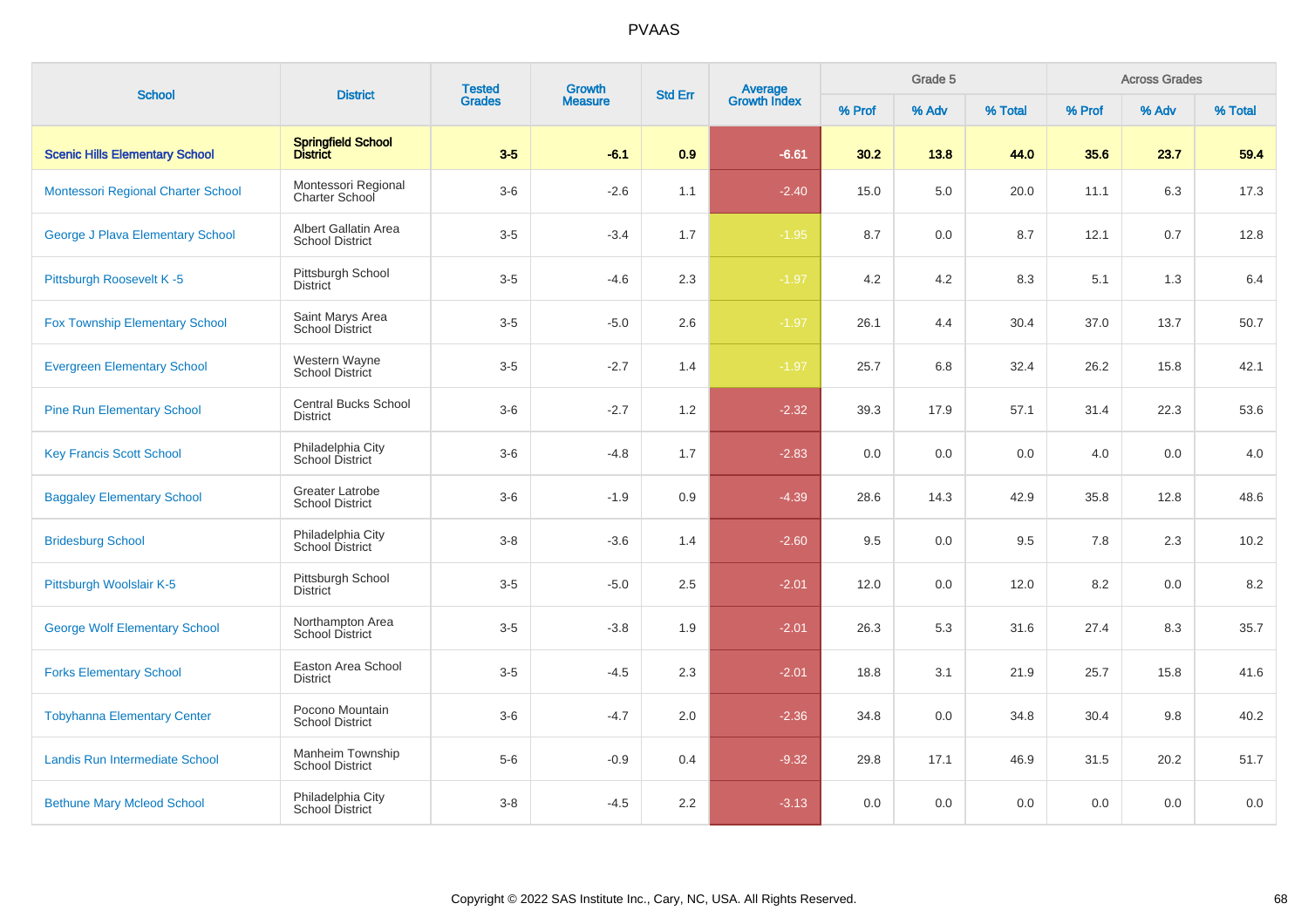| <b>School</b>                            | <b>District</b>                                   | <b>Tested</b> | Growth         | <b>Std Err</b> |                                |        | Grade 5 |         |        | <b>Across Grades</b> |         |
|------------------------------------------|---------------------------------------------------|---------------|----------------|----------------|--------------------------------|--------|---------|---------|--------|----------------------|---------|
|                                          |                                                   | <b>Grades</b> | <b>Measure</b> |                | <b>Average</b><br>Growth Index | % Prof | % Adv   | % Total | % Prof | % Adv                | % Total |
| <b>Scenic Hills Elementary School</b>    | Springfield School<br>District                    | $3 - 5$       | $-6.1$         | 0.9            | $-6.61$                        | 30.2   | 13.8    | 44.0    | 35.6   | 23.7                 | 59.4    |
| <b>Pleasant Valley Elementary School</b> | Altoona Area School<br>District                   | $3-5$         | $-3.2$         | 1.6            | $-2.04$                        | 19.0   | 1.7     | 20.7    | 20.1   | 4.1                  | 24.3    |
| Gamp                                     | Philadelphia City<br>School District              | $5 - 10$      | $-4.0$         | 1.7            | $-2.36$                        | 26.7   | 20.0    | 46.7    | 35.3   | 11.8                 | 47.1    |
| Pittsburgh Brookline K-8                 | Pittsburgh School<br><b>District</b>              | $3 - 8$       | $-6.4$         | 1.0            | $-6.38$                        | 18.4   | 5.3     | 23.7    | 16.9   | 2.7                  | 19.6    |
| <b>Bucktail Area Middle School</b>       | <b>Keystone Central</b><br>School District        | $5 - 8$       | $-2.3$         | 1.1            | $-4.84$                        | 16.7   | 0.0     | 16.7    | 11.0   | 2.8                  | 13.8    |
| <b>Mahanoy Area Elementary School</b>    | Mahanoy Area School<br>District                   | $3-6$         | $-2.2$         | 1.1            | $-2.32$                        | 7.3    | 0.0     | 7.3     | 12.3   | 1.1                  | 13.4    |
| <b>Trinity West Elementary School</b>    | <b>Trinity Area School</b><br><b>District</b>     | $3-5$         | $-2.8$         | 1.4            | $-2.06$                        | 22.4   | 5.3     | 27.6    | 23.9   | 7.2                  | 31.1    |
| <b>Brookwood Elementary School</b>       | <b>Bristol Township</b><br><b>School District</b> | $3-5$         | $-2.6$         | 1.2            | $-2.08$                        | 6.3    | 1.0     | 7.4     | 11.4   | 2.6                  | 14.0    |
| <b>Dobson James School</b>               | Philadelphia City<br>School District              | $3 - 8$       | $-6.4$         | 3.1            | $-2.08$                        | 20.0   | 13.3    | 33.3    | 20.5   | 15.4                 | 35.9    |
| <b>Loesche William H School</b>          | Philadelphia City<br><b>School District</b>       | $3-5$         | $-5.6$         | 2.6            | $-2.09$                        | 24.0   | 12.0    | 36.0    | 20.4   | 10.2                 | 30.7    |
| Fanny Jackson Coppin School              | Philadelphia City<br>School District              | $3 - 8$       | $-5.7$         | 2.7            | $-2.10$                        | 10.5   | 5.3     | 15.8    | 20.3   | 3.1                  | 23.4    |
| <b>New Foundations Charter School</b>    | New Foundations<br><b>Charter School</b>          | $3 - 11$      | $-1.5$         | 0.7            | $-4.08$                        | 18.5   | 5.6     | 24.1    | 17.1   | 2.9                  | 20.0    |
| <b>Mowrey Elementary School</b>          | Waynesboro Area<br>School District                | $3-5$         | $-3.1$         | 1.5            | $-2.12$                        | 25.7   | 5.4     | 31.1    | 26.2   | 9.3                  | 35.6    |
| <b>Alloway Creek Elementary School</b>   | Littlestown Area<br><b>School District</b>        | $3-5$         | $-2.4$         | 1.1            | $-2.12$                        | 18.8   | 2.7     | 21.4    | 29.6   | 5.9                  | 35.5    |
| <b>Tinicum School</b>                    | Interboro School<br><b>District</b>               | $3 - 8$       | $-2.1$         | 1.0            | $-3.09$                        | 18.9   | 2.7     | 21.6    | 20.6   | 1.9                  | 22.4    |
| <b>Slatington Elementary School</b>      | Northern Lehigh<br>School District                | $3-6$         | $-1.9$         | 0.9            | $-3.35$                        | 22.9   | 6.2     | 29.2    | 21.1   | 5.3                  | 26.4    |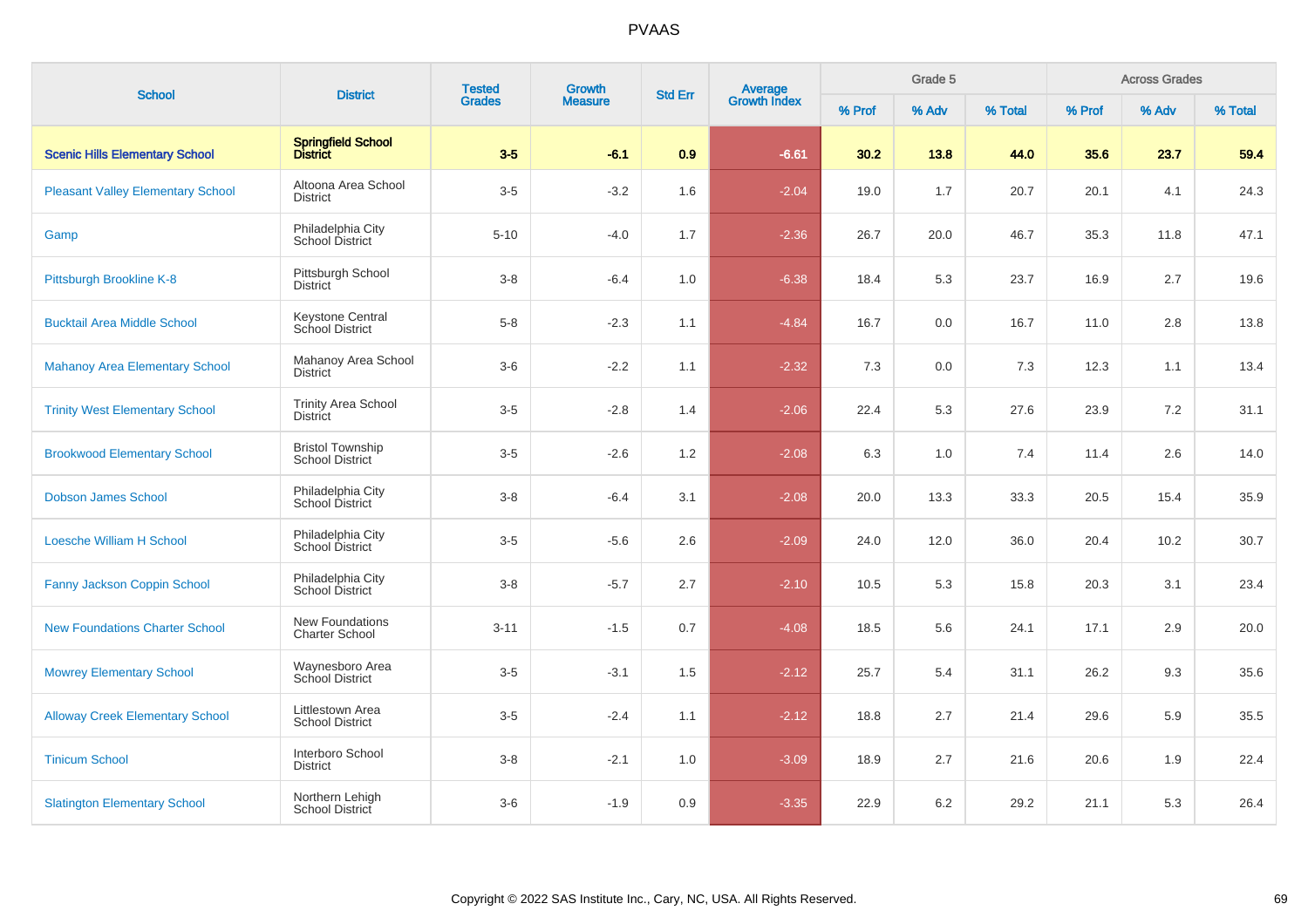| <b>School</b>                                    | <b>District</b>                             | <b>Tested</b> | Growth<br><b>Std Err</b> | <b>Average</b><br>Growth Index |         | Grade 5 |       |         | <b>Across Grades</b> |       |         |
|--------------------------------------------------|---------------------------------------------|---------------|--------------------------|--------------------------------|---------|---------|-------|---------|----------------------|-------|---------|
|                                                  |                                             | <b>Grades</b> | <b>Measure</b>           |                                |         | % Prof  | % Adv | % Total | % Prof               | % Adv | % Total |
| <b>Scenic Hills Elementary School</b>            | Springfield School<br>District              | $3-5$         | $-6.1$                   | 0.9                            | $-6.61$ | 30.2    | 13.8  | 44.0    | 35.6                 | 23.7  | 59.4    |
| <b>Kreutz Creek Elementary School</b>            | Eastern York School<br><b>District</b>      | $3-5$         | $-3.4$                   | 1.6                            | $-2.14$ | 30.2    | 7.6   | 37.7    | 29.8                 | 11.4  | 41.1    |
| John Adams #4                                    | <b>Scranton School</b><br><b>District</b>   | $3-5$         | $-7.2$                   | 3.3                            | $-2.16$ | 0.0     | 0.0   | 0.0     | 2.9                  | 0.0   | 2.9     |
| <b>Shenandoah Valley Elementary School</b>       | Shenandoah Valley<br><b>School District</b> | $3-6$         | $-2.5$                   | 1.2                            | $-3.69$ | 11.9    | 3.0   | 14.9    | 16.2                 | 4.2   | 20.4    |
| <b>Mckinley School</b>                           | Abington School<br><b>District</b>          | $3-6$         | $-2.1$                   | 1.0                            | $-2.45$ | 25.0    | 13.6  | 38.6    | 28.4                 | 11.2  | 39.5    |
| <b>Phillips Elementary School</b>                | Central Dauphin<br>School District          | $3-5$         | $-3.6$                   | 1.6                            | $-2.18$ | 8.8     | 1.8   | 10.5    | 9.4                  | 3.1   | 12.6    |
| <b>Moraine Elementary School</b>                 | Slippery Rock Area<br>School District       | $3-5$         | $-3.3$                   | 1.5                            | $-2.18$ | 34.4    | 9.8   | 44.3    | 35.8                 | 23.5  | 59.3    |
| <b>Bradford Woods Elementary School</b>          | North Allegheny<br><b>School District</b>   | $3-5$         | $-3.0$                   | 1.4                            | $-2.20$ | 45.0    | 38.8  | 83.8    | 39.2                 | 49.1  | 88.2    |
| <b>Collegium Charter School</b>                  | Collegium Charter<br>School                 | $3 - 10$      | $-1.0$                   | 0.4                            | $-6.04$ | 15.6    | 3.0   | 18.6    | 14.4                 | 3.4   | 17.8    |
| <b>Blaine James G School</b>                     | Philadelphia City<br>School District        | $3 - 8$       | $-5.0$                   | 2.3                            | $-2.39$ | 0.0     | 0.0   | 0.0     | 1.4                  | 0.0   | 1.4     |
| <b>North Coventry Elementary School</b>          | Owen J Roberts<br><b>School District</b>    | $3-6$         | $-4.2$                   | 1.1                            | $-3.97$ | 38.2    | 21.8  | 60.0    | 27.1                 | 22.0  | 49.0    |
| Moffet John School                               | Philadelphia City<br>School District        | $3-5$         | $-7.4$                   | 3.3                            | $-2.22$ | 8.3     | 0.0   | 8.3     | 7.1                  | 0.0   | 7.1     |
| <b>New Hanover-Upper Frederick</b><br>Elementary | Boyertown Area<br>School District           | $3-5$         | $-3.0$                   | 1.4                            | $-2.22$ | 28.4    | 12.2  | 40.5    | 29.8                 | 11.5  | 41.3    |
| <b>Holme Thomas School</b>                       | Philadelphia City<br>School District        | $3-6$         | $-6.2$                   | 2.8                            | $-2.23$ | 5.9     | 0.0   | 5.9     | 15.9                 | 1.6   | 17.5    |
| <b>Cheston Elementary School</b>                 | Easton Area School<br><b>District</b>       | $3-5$         | $-3.9$                   | 1.7                            | $-2.23$ | 23.1    | 1.9   | 25.0    | 19.2                 | 3.7   | 22.9    |
| <b>Propel Charter School-Mckeesport</b>          | Propel Charter<br>School-Mckeesport         | $3 - 8$       | $-3.2$                   | 1.0                            | $-3.30$ | 5.6     | 0.0   | 5.6     | 5.4                  | 2.3   | $7.7$   |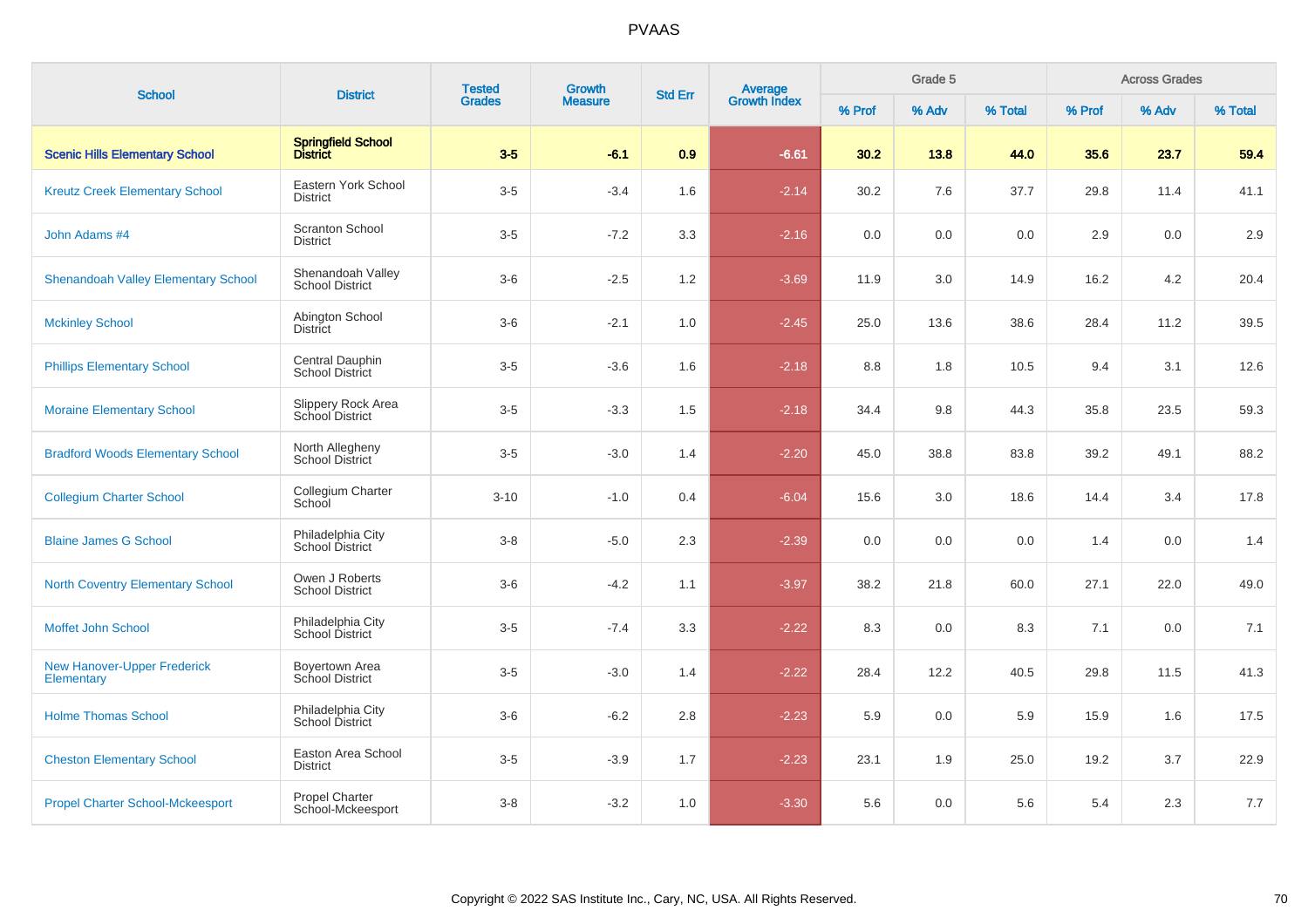| <b>School</b>                                      | <b>District</b>                                    | <b>Tested</b><br><b>Grades</b> | Growth         | <b>Std Err</b> | Average<br>Growth Index |        | Grade 5 |         |        | <b>Across Grades</b> |         |
|----------------------------------------------------|----------------------------------------------------|--------------------------------|----------------|----------------|-------------------------|--------|---------|---------|--------|----------------------|---------|
|                                                    |                                                    |                                | <b>Measure</b> |                |                         | % Prof | % Adv   | % Total | % Prof | % Adv                | % Total |
| <b>Scenic Hills Elementary School</b>              | Springfield School<br>District                     | $3-5$                          | $-6.1$         | 0.9            | $-6.61$                 | 30.2   | 13.8    | 44.0    | 35.6   | 23.7                 | 59.4    |
| <b>Indian Rock Elementary School</b>               | <b>York Suburban School</b><br><b>District</b>     | $3-5$                          | $-3.0$         | 1.4            | $-2.25$                 | 27.1   | 29.4    | 56.5    | 34.9   | 31.1                 | 66.0    |
| <b>East Union Intermediate School</b>              | Deer Lakes School<br><b>District</b>               | $3-5$                          | $-2.4$         | 1.0            | $-2.25$                 | 21.1   | 6.5     | 27.6    | 27.7   | 9.6                  | 37.3    |
| Pittsburgh Manchester K-8                          | Pittsburgh School<br><b>District</b>               | $3 - 8$                        | $-4.9$         | 2.2            | $-2.27$                 |        |         |         | 4.0    | 5.9                  | 9.9     |
| <b>Brecknock Elementary School</b>                 | Eastern Lancaster<br><b>County School District</b> | $3-6$                          | $-2.5$         | 1.1            | $-3.44$                 | 16.2   | 5.9     | 22.1    | 16.7   | 7.9                  | 24.6    |
| <b>King Elementary School</b>                      | Lancaster School<br><b>District</b>                | $3-5$                          | $-4.4$         | 1.9            | $-2.30$                 | 2.7    | 2.7     | 5.4     | 4.2    | 0.7                  | 4.9     |
| <b>Turkeyfoot Valley Area Elementary</b><br>School | Turkeyfoot Valley Area<br>School District          | $3 - 11$                       | $-4.7$         | 1.8            | $-2.62$                 | 18.2   | 0.0     | 18.2    | 19.7   | 2.8                  | 22.5    |
| <b>Fairview Elementary School</b>                  | West Shore School<br><b>District</b>               | $3-5$                          | $-4.5$         | 2.0            | $-2.30$                 | 30.6   | 25.0    | 55.6    | 32.4   | 23.2                 | 55.6    |
| <b>Fannett-Metal Elementary School</b>             | <b>Fannett-Metal School</b><br><b>District</b>     | $3-5$                          | $-5.0$         | 2.1            | $-2.31$                 | 17.2   | 6.9     | 24.1    | 25.0   | 13.2                 | 38.2    |
| <b>East York Elementary School</b>                 | York Suburban School<br><b>District</b>            | $3-5$                          | $-3.0$         | 1.3            | $-2.31$                 | 26.5   | 20.5    | 47.0    | 33.3   | 22.6                 | 55.9    |
| <b>Fairview Elementary School</b>                  | Western Beaver<br><b>County School District</b>    | $3-5$                          | $-7.4$         | 3.1            | $-2.33$                 | 13.3   | 13.3    | 26.7    | 21.8   | 14.9                 | 36.8    |
| <b>Buffalo Elementary School</b>                   | Freeport Area School<br><b>District</b>            | $3-5$                          | $-3.0$         | 1.3            | $-2.34$                 | 35.6   | 10.3    | 46.0    | 33.3   | 11.4                 | 44.7    |
| <b>Samuel K Faust Elementary School</b>            | <b>Bensalem Township</b><br><b>School District</b> | $3-6$                          | $-2.4$         | 1.0            | $-2.86$                 | 3.4    | 1.7     | 5.2     | 8.6    | 0.4                  | 9.0     |
| Pittsburgh Miller K-5                              | Pittsburgh School<br><b>District</b>               | $3-5$                          | $-6.7$         | 2.8            | $-2.38$                 | 0.0    | 0.0     | 0.0     | 2.0    | 0.0                  | 2.0     |
| <b>J M Hill Elementary School</b>                  | East Stroudsburg Area<br><b>School District</b>    | $3-5$                          | $-4.5$         | 1.9            | $-2.38$                 | 2.6    | 2.6     | 5.1     | 14.2   | 5.3                  | 19.5    |
| <b>Fell D Newlin School</b>                        | Philadelphia City<br>School District               | $3 - 8$                        | $-7.7$         | 3.2            | $-2.40$                 | 0.0    | 7.7     | 7.7     | 3.4    | 3.4                  | 6.9     |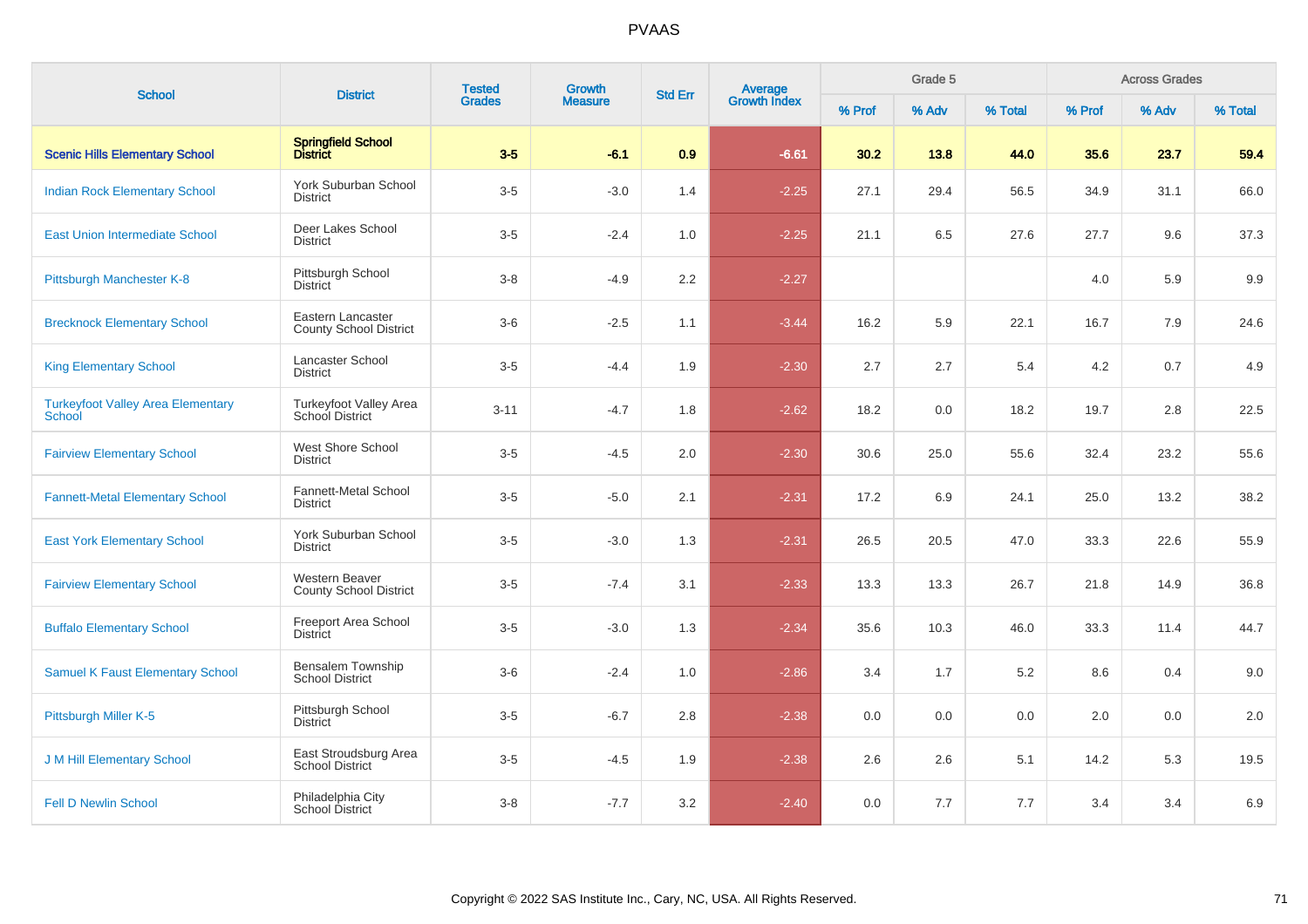| <b>School</b>                                            |                                             | <b>Tested</b><br><b>Grades</b> | Growth         |                |                                |        | Grade 5 |         |        | <b>Across Grades</b> |         |
|----------------------------------------------------------|---------------------------------------------|--------------------------------|----------------|----------------|--------------------------------|--------|---------|---------|--------|----------------------|---------|
|                                                          | <b>District</b>                             |                                | <b>Measure</b> | <b>Std Err</b> | <b>Average</b><br>Growth Index | % Prof | % Adv   | % Total | % Prof | % Adv                | % Total |
| <b>Scenic Hills Elementary School</b>                    | <b>Springfield School</b><br>District       | $3-5$                          | $-6.1$         | 0.9            | $-6.61$                        | 30.2   | 13.8    | 44.0    | 35.6   | 23.7                 | 59.4    |
| <b>Troy Intermediate School</b>                          | Troy Area School<br><b>District</b>         | $3-6$                          | $-2.1$         | 0.8            | $-2.50$                        | 11.1   | 4.0     | 15.2    | 12.8   | 2.9                  | 15.7    |
| <b>East Juniata Elementary School</b>                    | Juniata County School<br><b>District</b>    | $3-6$                          | $-2.5$         | 1.0            | $-3.14$                        | 17.1   | 5.7     | 22.9    | 23.7   | 6.4                  | 30.1    |
| <b>Newville Elementary School</b>                        | <b>Big Spring School</b><br><b>District</b> | $3-5$                          | $-4.2$         | 1.8            | $-2.41$                        | 15.9   | 6.8     | 22.7    | 26.0   | 11.7                 | 37.7    |
| <b>Hanover Area Memorial Elementary</b><br><b>School</b> | Hanover Area School<br><b>District</b>      | $4 - 5$                        | $-3.7$         | 1.5            | $-2.42$                        | 3.4    | 3.4     | 6.8     | 5.5    | 2.4                  | 7.9     |
| <b>Verner Elementary School</b>                          | <b>Riverview School</b><br><b>District</b>  | $3-6$                          | $-4.4$         | 1.8            | $-3.04$                        | 12.5   | 12.5    | 25.0    | 20.4   | 25.8                 | 46.2    |
| <b>Gillingham Charter School</b>                         | Gillingham Charter<br>School                | $3 - 11$                       | $-5.9$         | 2.0            | $-3.00$                        | 9.1    | 0.0     | 9.1     | 4.4    | 1.4                  | 5.8     |
| Insight PA Cyber Charter School                          | Insight PA Cyber<br>Charter School          | $3 - 11$                       | $-6.7$         | 1.5            | $-4.37$                        | 5.6    | 11.1    | 16.7    | 9.0    | 3.7                  | 12.7    |
| <b>Bart-Colerain Elementary School</b>                   | Solanco School<br><b>District</b>           | $3-5$                          | $-5.2$         | 2.1            | $-2.43$                        | 32.4   | 14.7    | 47.1    | 34.6   | 21.2                 | 55.8    |
| <b>Green Valley Elementary School</b>                    | <b>Wilson School District</b>               | $3-5$                          | $-3.2$         | 1.3            | $-2.44$                        | 37.0   | 17.3    | 54.3    | 33.6   | 22.1                 | 55.7    |
| <b>Crestview Elementary School</b>                       | Carlisle Area School<br><b>District</b>     | $3-5$                          | $-3.8$         | 1.5            | $-2.45$                        | 18.3   | 6.7     | 25.0    | 28.9   | 8.0                  | 36.9    |
| <b>Indian Lane Elementary School</b>                     | Rose Tree Media<br><b>School District</b>   | $3-5$                          | $-3.2$         | 1.3            | $-2.45$                        | 35.3   | 17.6    | 52.9    | 37.1   | 21.2                 | 58.3    |
| <b>Greenberg Joseph School</b>                           | Philadelphia City<br>School District        | $3 - 8$                        | $-7.7$         | 1.7            | $-4.50$                        | 27.8   | 11.1    | 38.9    | 30.6   | 12.4                 | 43.0    |
| <b>Fox Chase School</b>                                  | Philadelphia City<br>School District        | $3-5$                          | $-6.2$         | 2.5            | $-2.47$                        | 3.6    | 3.6     | 7.1     | 10.0   | 4.4                  | 14.4    |
| <b>Bentworth Middle School</b>                           | <b>Bentworth School</b><br><b>District</b>  | $5-8$                          | $-1.7$         | 0.7            | $-4.20$                        | 29.9   | 7.8     | 37.7    | 19.1   | 4.3                  | 23.4    |
| <b>Hatfield Elementary School</b>                        | Laurel Highlands<br>School District         | $3-5$                          | $-4.6$         | 1.9            | $-2.48$                        | 12.5   | 7.5     | 20.0    | 27.3   | 9.1                  | 36.4    |
| <b>John Hancock Demonstration School</b>                 | Philadelphia City<br>School District        | $3 - 8$                        | $-5.2$         | 1.3            | $-4.03$                        | 12.5   | 0.0     | 12.5    | 14.5   | 4.6                  | 19.1    |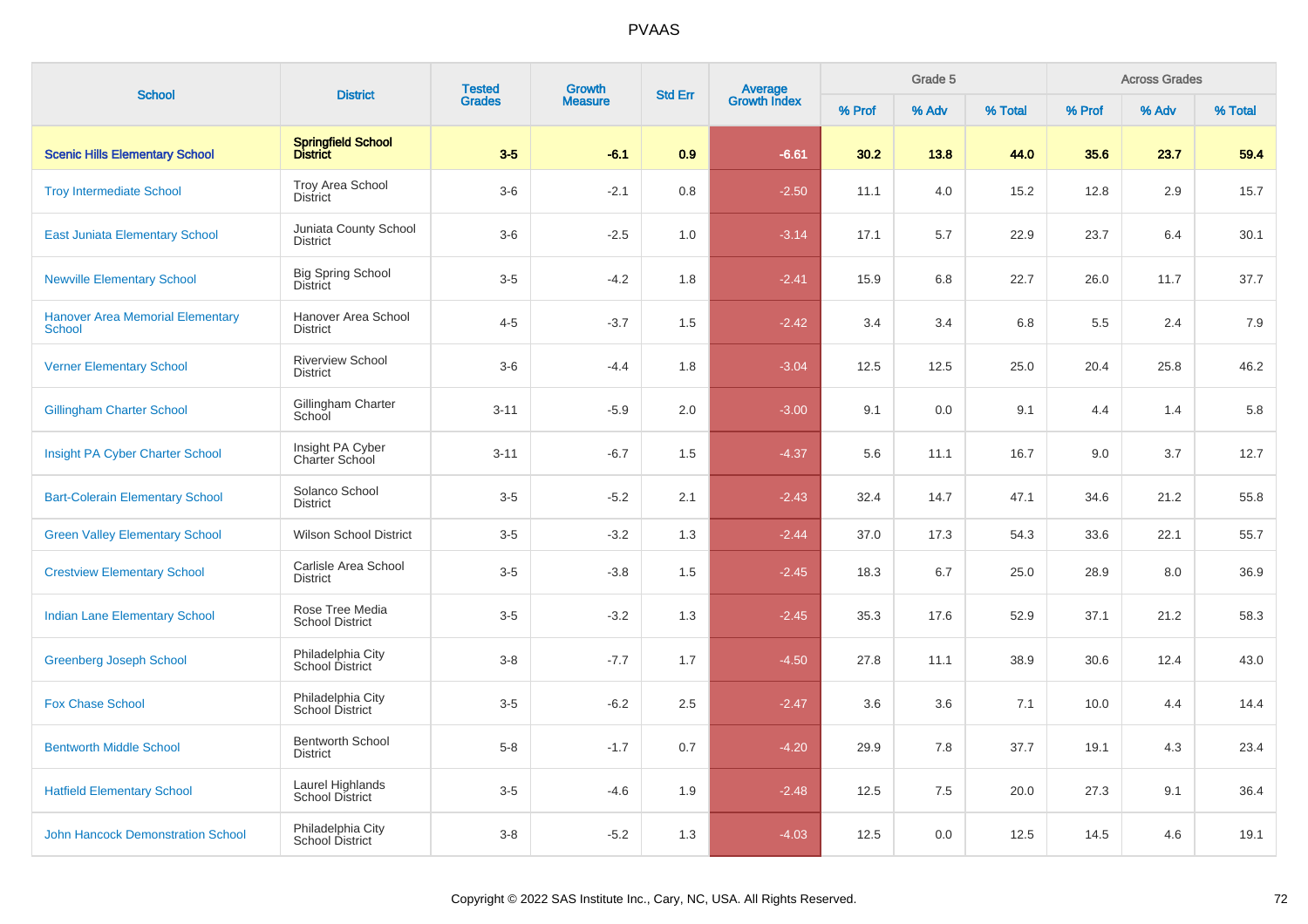| <b>School</b>                                    | <b>District</b>                                       | <b>Tested</b><br><b>Grades</b> | Growth         | <b>Std Err</b> | <b>Average</b><br>Growth Index |        | Grade 5 |         |        | <b>Across Grades</b> |         |
|--------------------------------------------------|-------------------------------------------------------|--------------------------------|----------------|----------------|--------------------------------|--------|---------|---------|--------|----------------------|---------|
|                                                  |                                                       |                                | <b>Measure</b> |                |                                | % Prof | % Adv   | % Total | % Prof | % Adv                | % Total |
| <b>Scenic Hills Elementary School</b>            | Springfield School<br>District                        | $3-5$                          | $-6.1$         | 0.9            | $-6.61$                        | 30.2   | 13.8    | 44.0    | 35.6   | 23.7                 | 59.4    |
| <b>Clearfield Area Elementary School</b>         | Clearfield Area School<br><b>District</b>             | $3-6$                          | $-5.0$         | 0.7            | $-6.71$                        | 16.5   | 3.3     | 19.8    | 14.6   | 2.7                  | 17.3    |
| <b>Level Green Elementary School</b>             | Penn-Trafford School<br><b>District</b>               | $3-5$                          | $-4.6$         | 1.8            | $-2.52$                        | 35.0   | 15.0    | 50.0    | 43.3   | 15.4                 | 58.6    |
| Philadelphia Academy Charter School              | Philadelphia Academy<br><b>Charter School</b>         | $3 - 11$                       | $-2.5$         | 0.7            | $-3.55$                        | 22.1   | 6.5     | 28.6    | 24.3   | 9.8                  | 34.2    |
| <b>Jonestown Elementary School</b>               | Northern Lebanon<br><b>School District</b>            | $3 - 5$                        | $-3.6$         | 1.4            | $-2.53$                        | 26.0   | 8.2     | 34.2    | 27.5   | 11.0                 | 38.5    |
| Pennsylvania Distance Learning Charter<br>School | Pennsylvania Distance<br>Learning Charter<br>School   | $3 - 12$                       | $-1.7$         | 0.7            | $-3.92$                        | 6.5    | 0.0     | 6.5     | 5.4    | 0.4                  | 5.8     |
| <b>Bregy F Amedee School</b>                     | Philadelphia City<br>School District                  | $3 - 8$                        | $-9.1$         | 3.6            | $-2.55$                        |        |         |         | 9.3    | 3.7                  | 13.0    |
| <b>Ross Elementary School</b>                    | North Hills School<br><b>District</b>                 | $3-5$                          | $-3.6$         | 1.4            | $-2.61$                        | 39.2   | 17.6    | 56.8    | 40.0   | 16.8                 | 56.8    |
| Pittsburgh Linden K-5                            | Pittsburgh School<br><b>District</b>                  | $3-5$                          | $-5.9$         | 2.2            | $-2.61$                        | 11.1   | 0.0     | 11.1    | 12.4   | 1.0                  | 13.4    |
| <b>Blossburg Elementary School</b>               | Southern Tioga<br>School District                     | $3-6$                          | $-5.8$         | 1.8            | $-3.22$                        | 23.8   | 0.0     | 23.8    | 16.0   | 4.7                  | 20.8    |
| <b>Hanover Middle School</b>                     | Hanover Public School<br><b>District</b>              | $5-8$                          | $-2.3$         | 0.5            | $-4.43$                        | 24.4   | 4.6     | 29.0    | 18.6   | 4.3                  | 22.9    |
| <b>Westbrook Park Elementary School</b>          | <b>Upper Darby School</b><br><b>District</b>          | $3-5$                          | $-4.4$         | 1.6            | $-2.65$                        | 18.2   | 1.8     | 20.0    | 11.2   | 2.0                  | 13.2    |
| <b>Fort Cherry Elementary Center</b>             | Fort Cherry School<br><b>District</b>                 | $3-6$                          | $-2.9$         | 1.1            | $-3.46$                        | 19.3   | 19.3    | 38.6    | 28.3   | 12.4                 | 40.8    |
| <b>Shiloh Hills Elementary School</b>            | <b>Wilson School District</b>                         | $3-5$                          | $-3.9$         | 1.4            | $-2.68$                        | 25.0   | 14.7    | 39.7    | 31.8   | 15.4                 | 47.3    |
| <b>Darby Township School</b>                     | Southeast Delco<br><b>School District</b>             | $3-8$                          | $-2.6$         | 1.0            | $-3.89$                        | 0.0    | 2.4     | 2.4     | 6.6    | 0.9                  | 7.5     |
| <b>Forest City Regional Elementary School</b>    | <b>Forest City Regional</b><br><b>School District</b> | $3-6$                          | $-4.9$         | 1.2            | $-4.02$                        | 22.2   | 11.1    | 33.3    | 20.3   | 10.7                 | 31.0    |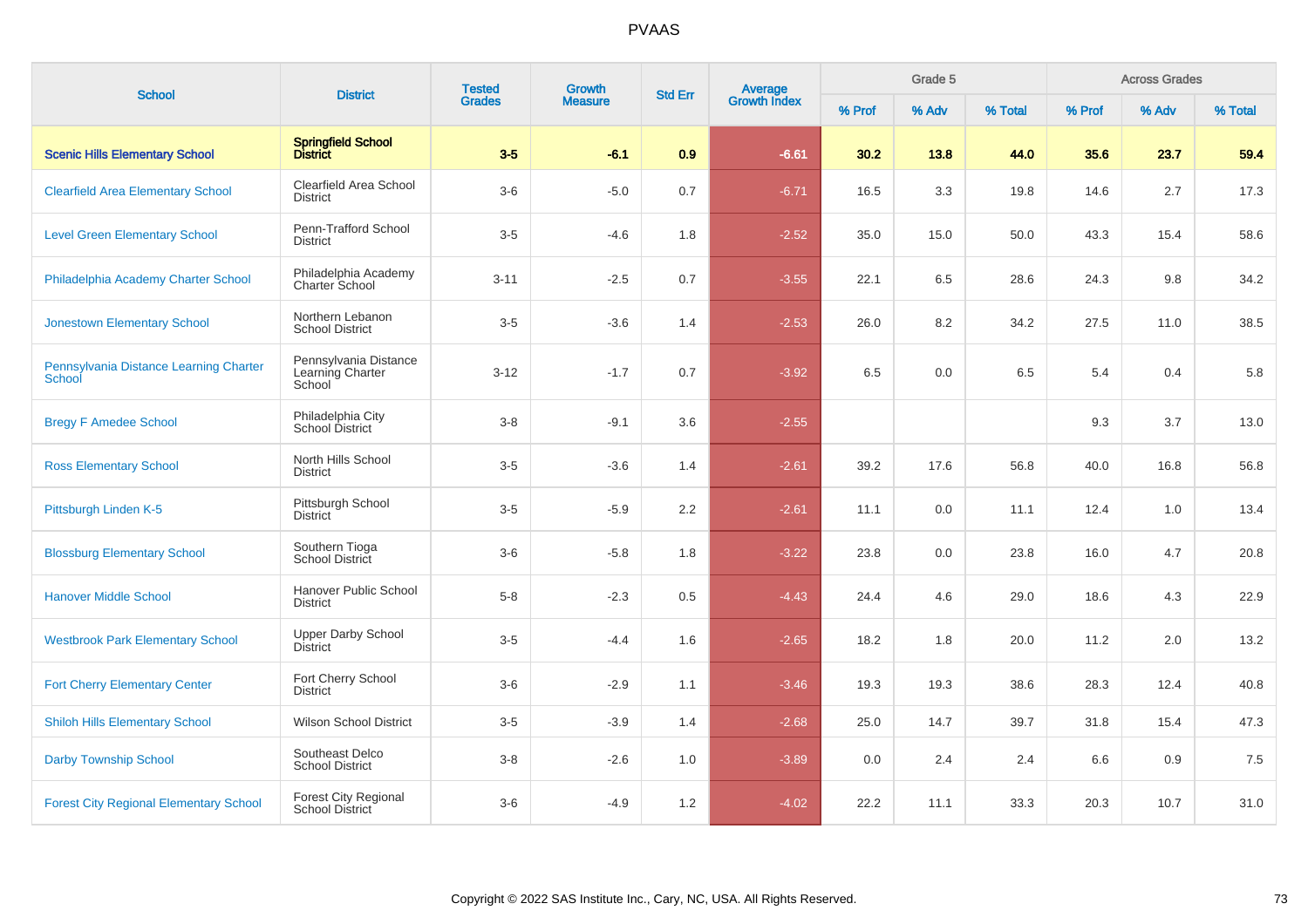| <b>School</b>                          | <b>District</b>                                   | <b>Tested</b><br><b>Grades</b> | Growth         |                | <b>Average</b><br>Growth Index |        | Grade 5 |         |         | <b>Across Grades</b> |         |
|----------------------------------------|---------------------------------------------------|--------------------------------|----------------|----------------|--------------------------------|--------|---------|---------|---------|----------------------|---------|
|                                        |                                                   |                                | <b>Measure</b> | <b>Std Err</b> |                                | % Prof | % Adv   | % Total | % Prof  | % Adv                | % Total |
| <b>Scenic Hills Elementary School</b>  | Springfield School<br>District                    | $3-5$                          | $-6.1$         | 0.9            | $-6.61$                        | 30.2   | 13.8    | 44.0    | 35.6    | 23.7                 | 59.4    |
| <b>Rhawnhurst School</b>               | Philadelphia City<br>School District              | $3-5$                          | $-7.5$         | 2.8            | $-2.71$                        | 0.0    | 0.0     | 0.0     | 3.4     | 3.4                  | 6.9     |
| Pittsburgh Banksville K-5              | Pittsburgh School<br><b>District</b>              | $3-5$                          | $-7.1$         | 2.6            | $-2.73$                        | 9.1    | 4.6     | 13.6    | $7.5\,$ | 1.1                  | 8.6     |
| Salisbury-Elk Lick Elementary School   | Salisbury-Elk Lick<br>School District             | $3-6$                          | $-6.9$         | 1.7            | $-4.11$                        | 29.2   | 12.5    | 41.7    | 35.8    | 7.4                  | 43.2    |
| <b>Memorial Elementary School</b>      | <b>Bloomsburg Area</b><br>School District         | $3-5$                          | $-4.1$         | 1.5            | $-2.73$                        | 18.0   | 3.3     | 21.3    | 23.4    | 6.9                  | 30.3    |
| <b>Allison Park Elementary School</b>  | Chartiers-Houston<br><b>School District</b>       | $3-6$                          | $-2.5$         | 0.9            | $-3.11$                        | 25.6   | 12.2    | 37.8    | 32.8    | 10.2                 | 43.0    |
| <b>Keystone Elementary School</b>      | <b>Bristol Township</b><br><b>School District</b> | $3-5$                          | $-3.3$         | 1.2            | $-2.75$                        | 20.6   | 3.9     | 24.5    | 23.9    | 4.3                  | 28.2    |
| <b>Fulton Elementary School</b>        | Lancaster School<br><b>District</b>               | $3-5$                          | $-6.0$         | 2.2            | $-2.76$                        | 0.0    | 0.0     | 0.0     | 4.0     | 0.0                  | $4.0$   |
| <b>Mccullough Elementary School</b>    | Penn-Trafford School<br><b>District</b>           | $3-5$                          | $-4.3$         | 1.6            | $-2.77$                        | 50.8   | 27.0    | 77.8    | 43.0    | 33.2                 | 76.2    |
| <b>Hartranft John F School</b>         | Philadelphia City<br>School District              | $3 - 8$                        | $-9.7$         | 3.5            | $-2.77$                        | 0.0    | 0.0     | 0.0     | 3.1     | 0.0                  | 3.1     |
| <b>Fink Elementary School</b>          | Middletown Area<br><b>School District</b>         | $3-5$                          | $-6.8$         | 2.5            | $-2.77$                        | 0.0    | 0.0     | 0.0     | 20.0    | 7.1                  | 27.1    |
| Schuylkill Haven Middle School         | Schuylkill Haven Area<br>School District          | $5 - 7$                        | $-2.1$         | 0.7            | $-6.10$                        | 12.2   | 1.2     | 13.4    | 13.0    | 2.0                  | 15.0    |
| <b>Penn Valley Elementary School</b>   | Pennsbury School<br><b>District</b>               | $3-5$                          | $-4.5$         | 1.6            | $-2.78$                        | 16.1   | 5.4     | 21.4    | 22.9    | 5.6                  | 28.5    |
| <b>Propel Charter School-Homestead</b> | <b>Propel Charter</b><br>School-Homestead         | $3 - 11$                       | $-2.7$         | 1.0            | $-3.66$                        | 2.7    | 0.0     | 2.7     | 2.7     | 1.4                  | 4.1     |
| <b>Wrightstown Elementary School</b>   | <b>Council Rock School</b><br><b>District</b>     | $3-6$                          | $-3.7$         | 1.1            | $-3.26$                        | 27.3   | 21.8    | 49.1    | 36.8    | 19.3                 | 56.0    |
| <b>Drums Elementary/Middle School</b>  | Hazleton Area School<br><b>District</b>           | $3-8$                          | $-3.3$         | 1.0            | $-3.22$                        | 11.5   | 9.6     | 21.2    | 12.8    | 3.7                  | 16.5    |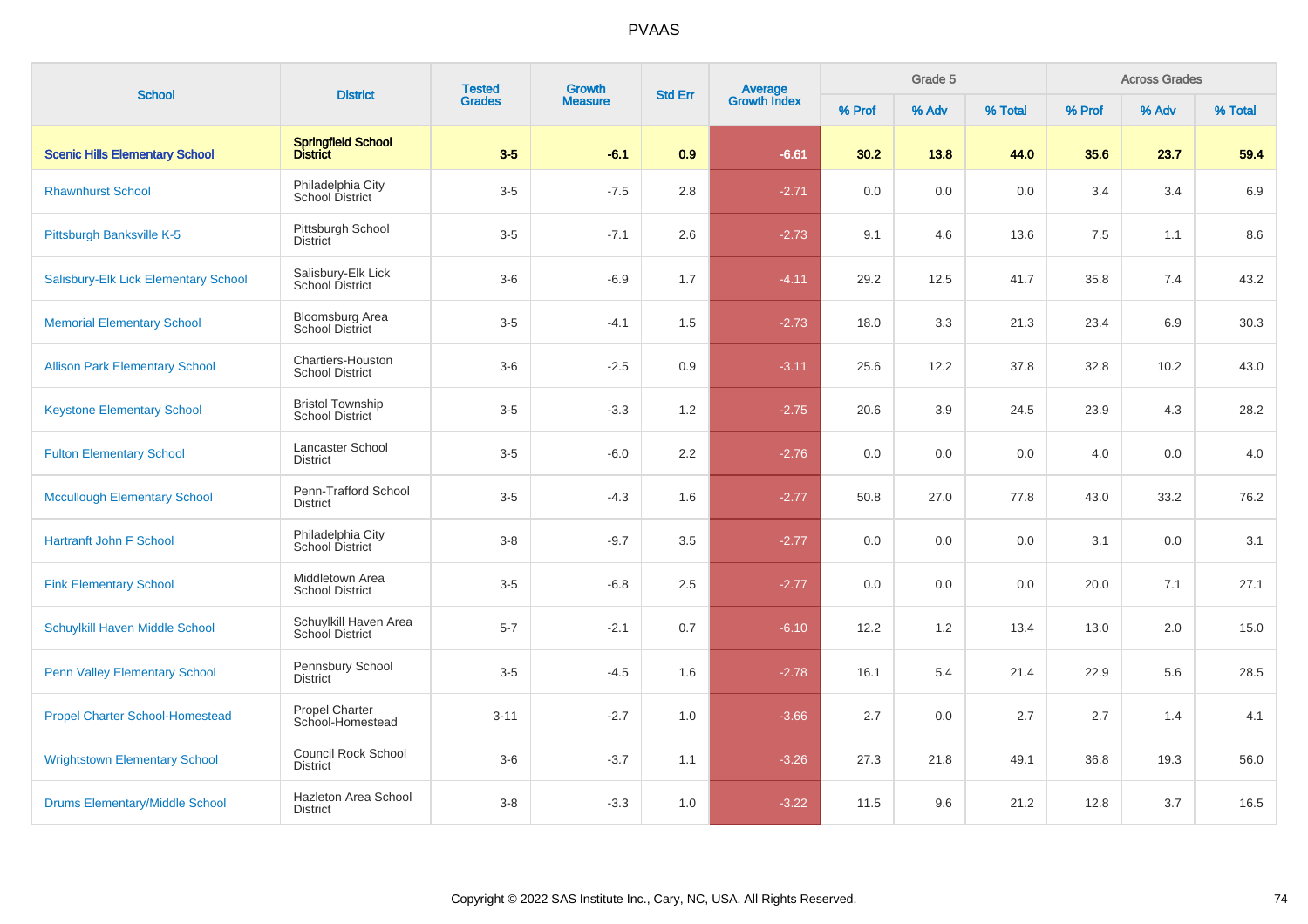| <b>School</b>                                                | <b>District</b>                                                 | <b>Tested</b><br><b>Growth</b> | Average<br>Growth Index<br><b>Std Err</b> |                  | Grade 5 |        |       | <b>Across Grades</b> |        |       |         |
|--------------------------------------------------------------|-----------------------------------------------------------------|--------------------------------|-------------------------------------------|------------------|---------|--------|-------|----------------------|--------|-------|---------|
|                                                              |                                                                 | <b>Grades</b>                  | <b>Measure</b>                            |                  |         | % Prof | % Adv | % Total              | % Prof | % Adv | % Total |
| <b>Scenic Hills Elementary School</b>                        | Springfield School<br>District                                  | $3-5$                          | $-6.1$                                    | 0.9              | $-6.61$ | 30.2   | 13.8  | 44.0                 | 35.6   | 23.7  | 59.4    |
| <b>Hamilton Heights Elementary School</b>                    | Chambersburg Area<br><b>School District</b>                     | $3-5$                          | $-3.6$                                    | 1.3              | $-2.81$ | 22.5   | 4.5   | 27.0                 | 24.5   | 7.4   | 31.9    |
| <b>Cambria Heights Elementary School</b>                     | Cambria Heights<br><b>School District</b>                       | $3-5$                          | $-3.4$                                    | 1.2              | $-2.82$ | 23.3   | 4.4   | 27.8                 | 27.0   | 5.5   | 32.4    |
| <b>Salisbury Middle School</b>                               | Salisbury Township<br>School District                           | $5 - 8$                        | $-2.3$                                    | 0.6              | $-3.64$ | 14.9   | 8.5   | 23.4                 | 14.8   | 3.8   | 18.7    |
| <b>Stewart Elementary School</b>                             | <b>Burrell School District</b>                                  | $4 - 5$                        | $-3.2$                                    | 1.1              | $-2.87$ | 22.5   | 1.8   | 24.3                 | 25.9   | 5.1   | 31.0    |
| <b>Kirkbride Eliza B School</b>                              | Philadelphia City<br>School District                            | $3 - 8$                        | $-7.8$                                    | $2.2\phantom{0}$ | $-3.53$ | 0.0    | 0.0   | 0.0                  | 10.6   | 1.2   | 11.8    |
| <b>Arts Academy Charter School</b>                           | Arts Academy Charter<br>School                                  | $5 - 8$                        | $-7.7$                                    | 1.1              | $-6.85$ | 7.7    | 0.0   | 7.7                  | 4.4    | 0.0   | 4.4     |
| <b>Holiday Park Elementary School</b>                        | Plum Borough School<br><b>District</b>                          | $5-6$                          | $-1.6$                                    | 0.6              | $-6.68$ | 34.5   | 8.4   | 42.9                 | 33.1   | 14.7  | 47.8    |
| Pennsylvania Leadership Charter School                       | Pennsylvania<br>Leadership Charter<br>School                    | $3 - 11$                       | $-1.4$                                    | 0.5              | $-3.04$ | 24.7   | 11.5  | 36.2                 | 23.9   | 12.4  | 36.4    |
| <b>Sheffield Area Elementary School</b>                      | <b>Warren County School</b><br><b>District</b>                  | $3-5$                          | $-6.4$                                    | 2.1              | $-2.96$ | 27.6   | 3.4   | 31.0                 | 30.0   | 5.6   | 35.6    |
| <b>Greater Johnstown Middle School</b>                       | Greater Johnstown<br><b>School District</b>                     | $5 - 7$                        | $-1.7$                                    | 0.6              | $-3.65$ | 5.9    | 0.7   | 6.6                  | 6.1    | 0.2   | 6.3     |
| Penn Cambria Middle School                                   | Penn Cambria School<br><b>District</b>                          | $5 - 8$                        | $-1.7$                                    | 0.6              | $-6.32$ | 23.6   | 1.9   | 25.5                 | 16.8   | 1.4   | 18.2    |
| <b>Dana Elementary Center</b>                                | Wyoming Valley West<br>School District                          | $3-5$                          | $-4.0$                                    | 1.3              | $-3.04$ | 14.3   | 3.9   | 18.2                 | 15.3   | 4.8   | 20.1    |
| <b>Southern Fulton Elementary School</b>                     | Southern Fulton<br><b>School District</b>                       | $3-6$                          | $-3.6$                                    | 1.2              | $-4.76$ | 21.3   | 6.4   | 27.7                 | 23.9   | 5.3   | 29.2    |
| <b>Commonwealth Charter Academy</b><br><b>Charter School</b> | Commonwealth<br><b>Charter Academy</b><br><b>Charter School</b> | $3 - 10$                       | $-2.6$                                    | 0.8              | $-4.07$ | 25.4   | 3.4   | 28.8                 | 23.9   | 5.7   | 29.6    |
| <b>Kings Highway Elementary School</b>                       | Coatesville Area<br><b>School District</b>                      | $3-5$                          | $-4.3$                                    | 1.4              | $-3.07$ | 12.3   | 1.4   | 13.7                 | 13.3   | 7.7   | 21.0    |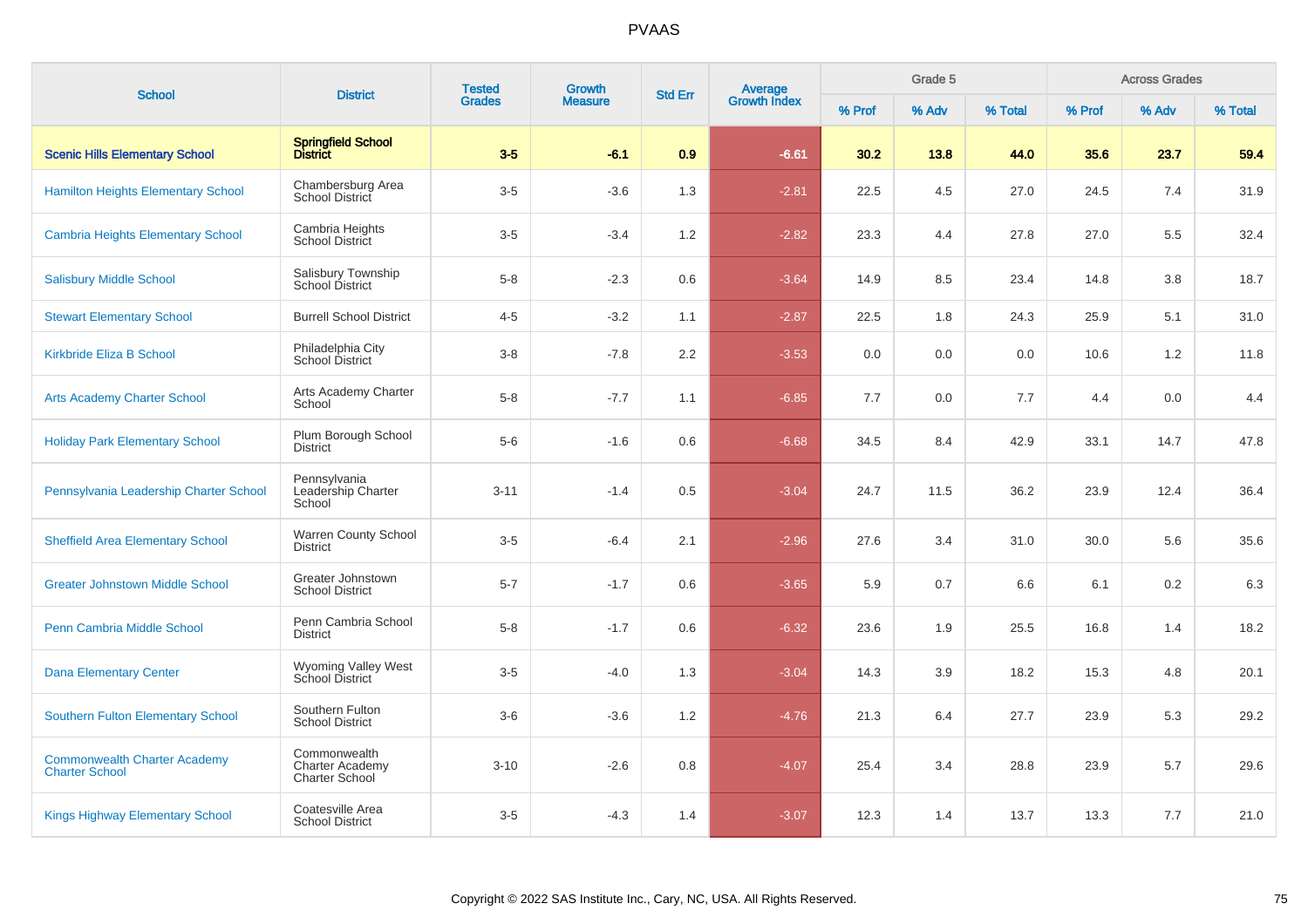| <b>School</b>                                             | <b>District</b>                                              | <b>Tested</b> | Growth         | <b>Std Err</b> | <b>Average</b><br>Growth Index |        | Grade 5 |         |        | <b>Across Grades</b> |         |
|-----------------------------------------------------------|--------------------------------------------------------------|---------------|----------------|----------------|--------------------------------|--------|---------|---------|--------|----------------------|---------|
|                                                           |                                                              | <b>Grades</b> | <b>Measure</b> |                |                                | % Prof | % Adv   | % Total | % Prof | % Adv                | % Total |
| <b>Scenic Hills Elementary School</b>                     | Springfield School<br>District                               | $3-5$         | $-6.1$         | 0.9            | $-6.61$                        | 30.2   | 13.8    | 44.0    | 35.6   | 23.7                 | 59.4    |
| <b>Colebrookdale Elementary School</b>                    | Boyertown Area<br>School District                            | $3-5$         | $-6.8$         | 2.2            | $-3.07$                        | 31.0   | 3.4     | 34.5    | 34.8   | 4.5                  | 39.3    |
| <b>David Leech Elementary School</b>                      | Leechburg Area<br>School District                            | $3-5$         | $-5.5$         | 1.8            | $-3.10$                        | 15.9   | 2.3     | 18.2    | 30.1   | 8.1                  | 38.2    |
| <b>Schuyler Avenue Elementary School</b>                  | <b>Wyoming Valley West</b><br><b>School District</b>         | $3-5$         | $-6.7$         | 2.1            | $-3.12$                        | 0.0    | 3.0     | 3.0     | 3.8    | 2.5                  | 6.3     |
| <b>Universal Institute Charter School</b>                 | Universal Institute<br><b>Charter School</b>                 | $3-8$         | $-2.3$         | 0.7            | $-3.43$                        | 1.5    | 0.0     | 1.5     | 1.7    | 0.2                  | 2.0     |
| <b>Franklin Towne Charter Elementary</b><br><b>School</b> | <b>Franklin Towne</b><br><b>Charter Elementary</b><br>School | $3-8$         | $-6.2$         | 1.2            | $-5.29$                        | 24.1   | 10.3    | 34.5    | 24.3   | 9.6                  | 33.9    |
| <b>Loomis Elementary School</b>                           | Marple Newtown<br><b>School District</b>                     | $3-5$         | $-4.6$         | 1.5            | $-3.15$                        | 41.5   | 16.9    | 58.5    | 42.9   | 25.6                 | 68.6    |
| Dr David W Kistler Elementary School                      | Wilkes-Barre Area<br><b>School District</b>                  | $3-6$         | $-4.3$         | 1.3            | $-4.11$                        | 2.4    | 0.0     | 2.4     | 8.8    | 2.6                  | 11.4    |
| <b>Evans City Middle School</b>                           | Seneca Valley School<br><b>District</b>                      | $5-6$         | $-1.7$         | 0.5            | $-5.02$                        | 28.6   | 10.0    | 38.5    | 30.7   | 9.4                  | 40.1    |
| <b>Propel Charter School-Braddock Hills</b>               | <b>Propel Charter School</b><br>- Braddock Hills             | $3 - 11$      | $-2.4$         | 0.8            | $-3.69$                        | 1.8    | 1.8     | 3.5     | 1.9    | 0.6                  | 2.5     |
| <b>Marshall Math Science Academy</b>                      | Harrisburg City School<br><b>District</b>                    | $5 - 8$       | $-2.3$         | 0.7            | $-6.06$                        | 7.6    | 4.6     | 12.1    | 9.2    | 1.8                  | 11.1    |
| <b>Perry Elementary School</b>                            | Hamburg Area School<br><b>District</b>                       | $3-5$         | $-5.3$         | 1.7            | $-3.22$                        | 30.0   | 14.0    | 44.0    | 29.5   | 18.8                 | 48.3    |
| <b>Rommelt Elementary School</b>                          | South Williamsport<br>Area School District                   | $5-6$         | $-3.2$         | 0.9            | $-3.59$                        | 20.0   | 1.1     | 21.1    | 23.0   | 2.8                  | 25.8    |
| <b>Wickersham Elementary School</b>                       | Lancaster School<br><b>District</b>                          | $3-5$         | $-6.0$         | 1.9            | $-3.23$                        | 20.5   | 7.7     | 28.2    | 22.5   | 3.6                  | 26.1    |
| <b>Yough Intermediate/Middle School</b>                   | Yough School District                                        | $5-8$         | $-4.9$         | 0.5            | $-9.11$                        | 19.2   | 5.4     | 24.6    | 15.1   | 3.3                  | 18.4    |
| <b>Inquiry Charter School</b>                             | <b>Inquiry Charter School</b>                                | $3-5$         | $-6.8$         | 2.1            | $-3.27$                        | 8.8    | 2.9     | 11.8    | 11.1   | 2.8                  | 13.9    |
| <b>Turtle Creek Elementary Steam</b><br>Academy           | Woodland Hills School<br><b>District</b>                     | $3-5$         | $-5.6$         | 1.7            | $-3.28$                        | 6.2    | 14.6    | 20.8    | 14.4   | 6.9                  | 21.2    |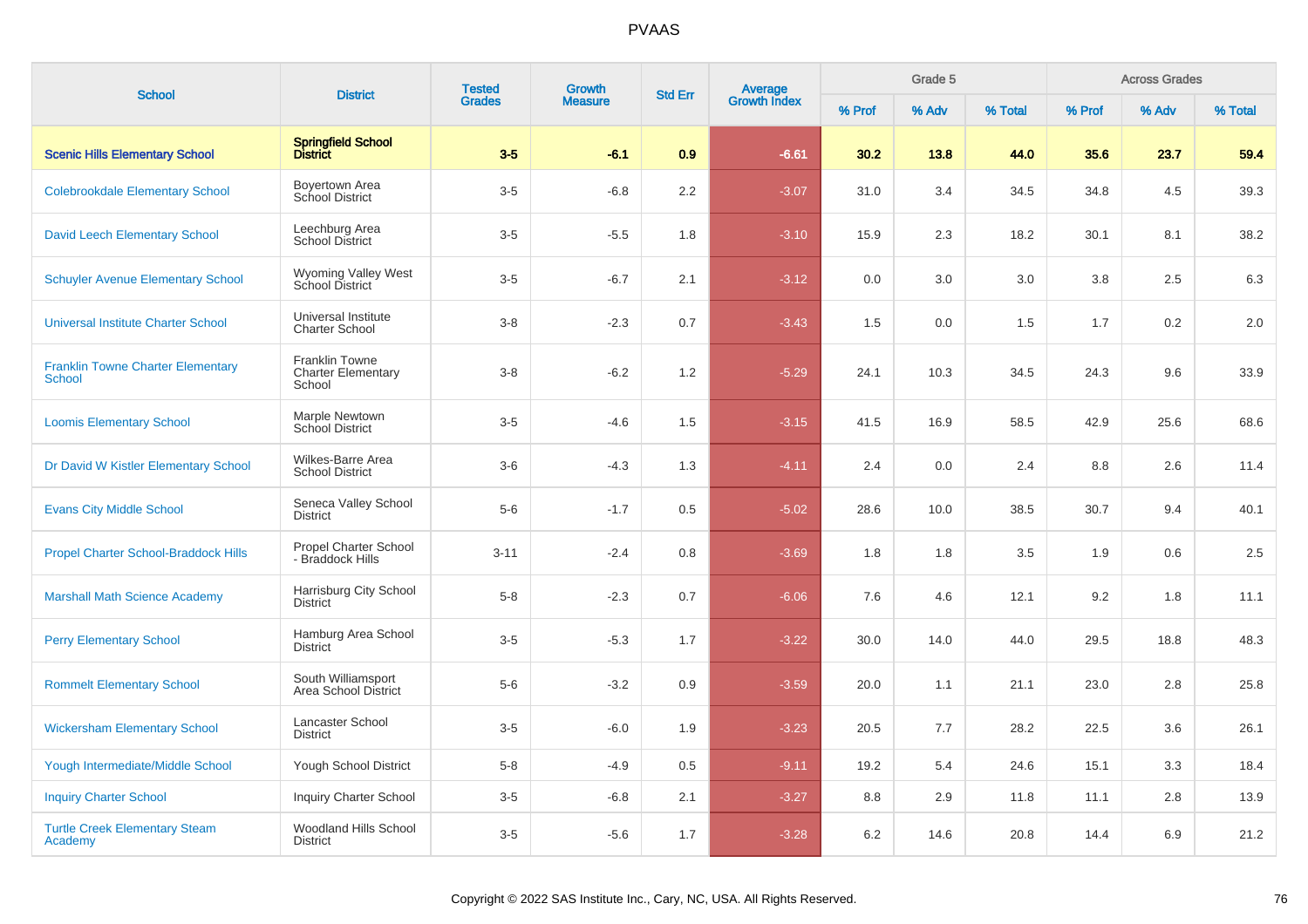| <b>School</b>                             | <b>District</b>                              | <b>Tested</b> | Growth         | <b>Std Err</b> |                                |        | Grade 5 |         |        | <b>Across Grades</b> |         |
|-------------------------------------------|----------------------------------------------|---------------|----------------|----------------|--------------------------------|--------|---------|---------|--------|----------------------|---------|
|                                           |                                              | <b>Grades</b> | <b>Measure</b> |                | <b>Average</b><br>Growth Index | % Prof | % Adv   | % Total | % Prof | % Adv                | % Total |
| <b>Scenic Hills Elementary School</b>     | Springfield School<br>District               | $3-5$         | $-6.1$         | 0.9            | $-6.61$                        | 30.2   | 13.8    | 44.0    | 35.6   | 23.7                 | 59.4    |
| <b>Springfield Elementary School</b>      | Connellsville Area<br><b>School District</b> | $3-5$         | $-5.4$         | 1.6            | $-3.29$                        | 32.1   | 5.7     | 37.7    | 22.0   | 5.7                  | 27.7    |
| <b>Zephyr Elementary School</b>           | Whitehall-Coplay<br><b>School District</b>   | $4 - 5$       | $-2.5$         | 0.7            | $-3.30$                        | 23.4   | 6.6     | 30.0    | 23.5   | 7.4                  | 30.9    |
| <b>Fogelsville School</b>                 | <b>Parkland School</b><br><b>District</b>    | $3-5$         | $-4.7$         | 1.4            | $-3.31$                        | 32.4   | 32.4    | 64.8    | 36.9   | 28.0                 | 65.0    |
| Renaissance Academy Charter School        | Renaissance<br>Academy Charter<br>School     | $3 - 11$      | $-5.7$         | 0.7            | $-8.29$                        | 16.7   | 11.1    | 27.8    | 18.7   | 5.7                  | 24.4    |
| Pittsburgh Liberty K-5                    | Pittsburgh School<br>District                | $3-5$         | $-6.0$         | 1.8            | $-3.32$                        | 4.8    | 0.0     | 4.8     | 6.2    | 0.7                  | 6.8     |
| <b>Clark Elementary School</b>            | Laurel Highlands<br><b>School District</b>   | $3-5$         | $-6.9$         | 2.1            | $-3.32$                        | 9.4    | 0.0     | 9.4     | 19.4   | 1.8                  | 21.3    |
| Selinsgrove Intermediate School           | Selinsgrove Area<br>School District          | $3-5$         | $-2.9$         | 0.9            | $-3.33$                        | 26.0   | 6.1     | 32.0    | 23.8   | 14.1                 | 38.0    |
| <b>Kerr Elementary School</b>             | Fox Chapel Area<br>School District           | $3-5$         | $-5.7$         | 1.7            | $-3.34$                        | 38.8   | 20.4    | 59.2    | 33.1   | 34.4                 | 67.5    |
| <b>Penrose School</b>                     | Philadelphia City<br>School District         | $3-8$         | $-10.3$        | 3.1            | $-3.35$                        | 0.0    | 0.0     | 0.0     | 0.0    | 1.7                  | 1.7     |
| <b>Carbondale Elementary School</b>       | Carbondale Area<br><b>School District</b>    | $3-6$         | $-3.6$         | 0.9            | $-3.97$                        | 10.3   | 1.2     | 11.5    | 9.1    | 0.3                  | 9.4     |
| <b>Highland Middle School</b>             | <b>Blackhawk School</b><br><b>District</b>   | $5-8$         | $-1.6$         | 0.5            | $-3.42$                        | 38.0   | 8.8     | 46.7    | 26.0   | 6.5                  | 32.5    |
| <b>Beaver Creek Elementary School</b>     | Downingtown Area<br><b>School District</b>   | $3-5$         | $-5.5$         | 1.6            | $-3.36$                        | 20.0   | 7.3     | 27.3    | 31.1   | 17.4                 | 48.4    |
| <b>Logan Elementary School</b>            | East Allegheny School<br><b>District</b>     | $3-6$         | $-3.1$         | 0.9            | $-4.52$                        | 9.1    | 3.4     | 12.5    | 8.8    | 3.0                  | 11.8    |
| <b>Fountain Hill Elementary School</b>    | Bethlehem Area<br><b>School District</b>     | $3-5$         | $-7.1$         | 2.1            | $-3.37$                        | 3.0    | 0.0     | 3.0     | 8.1    | 1.6                  | 9.7     |
| <b>North Schuylkill Elementary School</b> | North Schuylkill<br><b>School District</b>   | $3-6$         | $-2.9$         | 0.7            | $-3.90$                        | 8.3    | 3.0     | 11.3    | 13.9   | 3.5                  | 17.4    |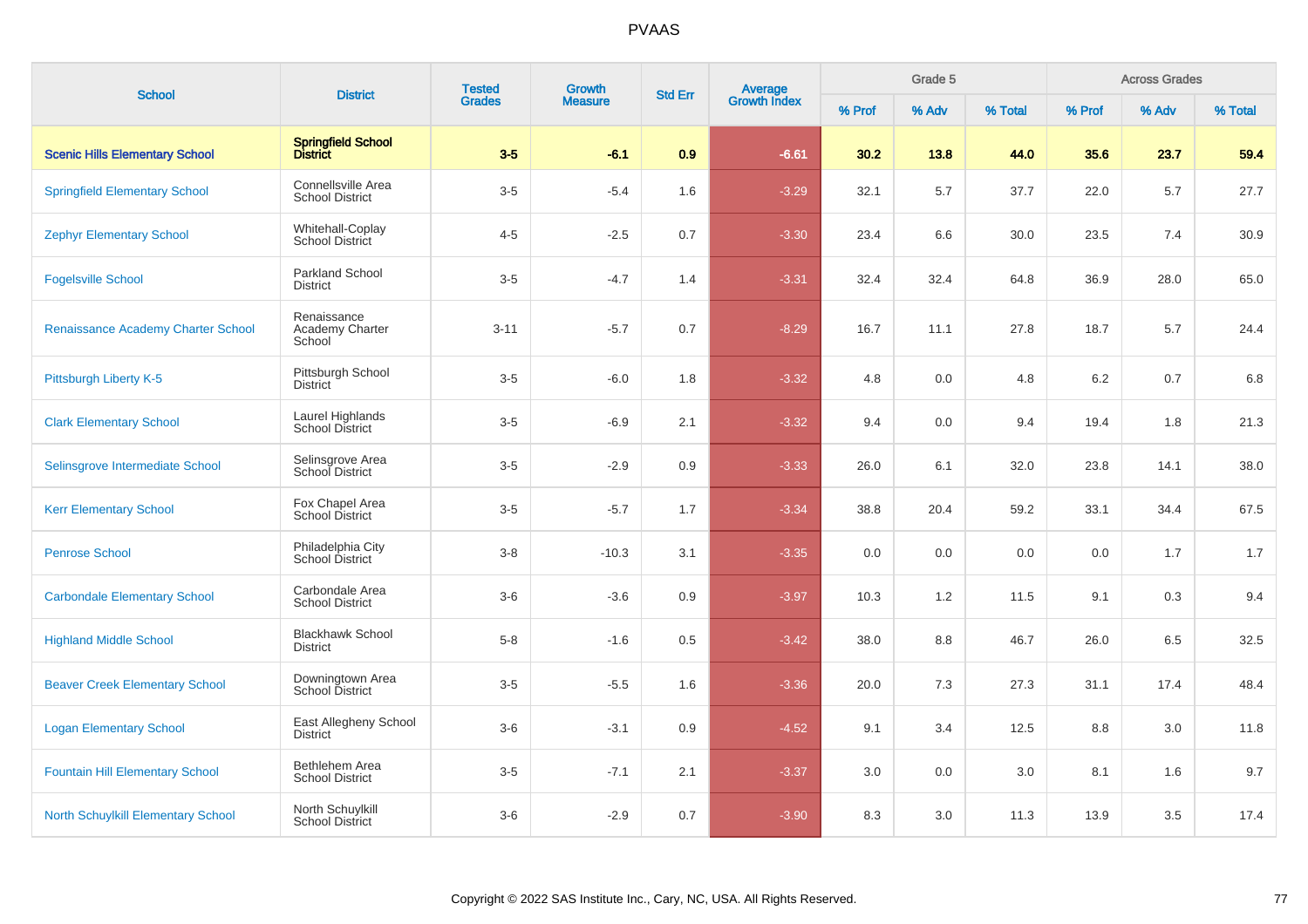| <b>School</b>                                     | <b>District</b>                                    | <b>Tested</b> | <b>Growth</b><br>Average<br>Growth Index<br><b>Std Err</b> |     |         | Grade 5 |       |         | <b>Across Grades</b> |       |         |
|---------------------------------------------------|----------------------------------------------------|---------------|------------------------------------------------------------|-----|---------|---------|-------|---------|----------------------|-------|---------|
|                                                   |                                                    | <b>Grades</b> | <b>Measure</b>                                             |     |         | % Prof  | % Adv | % Total | % Prof               | % Adv | % Total |
| <b>Scenic Hills Elementary School</b>             | Springfield School<br>District                     | $3-5$         | $-6.1$                                                     | 0.9 | $-6.61$ | 30.2    | 13.8  | 44.0    | 35.6                 | 23.7  | 59.4    |
| <b>Rainbow Elementary School</b>                  | Coatesville Area<br><b>School District</b>         | $3-5$         | $-4.4$                                                     | 1.3 | $-3.39$ | 13.2    | 3.3   | 16.5    | 13.8                 | 5.4   | 19.3    |
| <b>Whitehall Elementary School</b>                | <b>Baldwin-Whitehall</b><br><b>School District</b> | $3-5$         | $-3.2$                                                     | 0.9 | $-3.40$ | 26.2    | 6.2   | 32.5    | 31.6                 | 13.8  | 45.4    |
| <b>Southeast Elementary School</b>                | Lebanon School<br><b>District</b>                  | $3-5$         | $-5.8$                                                     | 1.7 | $-3.45$ | 13.7    | 2.0   | 15.7    | 12.9                 | 3.1   | 16.0    |
| <b>Paxtang Elementary School</b>                  | Central Dauphin<br>School District                 | $3-5$         | $-7.7$                                                     | 2.2 | $-3.47$ | 0.0     | 3.6   | 3.6     | 17.4                 | 6.1   | 23.5    |
| Pittsburgh Colfax K-8                             | Pittsburgh School<br>District                      | $3 - 8$       | $-4.8$                                                     | 0.7 | $-6.48$ | 30.1    | 23.3  | 53.4    | 27.7                 | 18.6  | 46.3    |
| <b>Shade Gap Elementary School</b>                | Southern Huntingdon<br>County School District      | $3-5$         | $-11.0$                                                    | 3.2 | $-3.47$ | 26.7    | 0.0   | 26.7    | 25.4                 | 9.1   | 34.6    |
| <b>Conestoga Elementary School</b>                | Penn Manor School<br><b>District</b>               | $3-6$         | $-4.3$                                                     | 1.2 | $-3.84$ | 33.3    | 11.1  | 44.4    | 33.7                 | 17.7  | 51.4    |
| <b>West Creek Hills Elementary School</b>         | East Pennsboro Area<br><b>School District</b>      | $3-5$         | $-4.7$                                                     | 1.3 | $-3.51$ | 23.8    | 1.2   | 25.0    | 24.2                 | 8.5   | 32.6    |
| <b>Mountain View Elementary School</b>            | Tuscarora School<br><b>District</b>                | $3-5$         | $-6.9$                                                     | 1.9 | $-3.55$ | 13.5    | 13.5  | 27.0    | 27.3                 | 19.0  | 46.3    |
| <b>Forbes Road Elementary School</b>              | <b>Forbes Road School</b><br><b>District</b>       | $3-6$         | $-6.7$                                                     | 1.9 | $-4.72$ | 38.7    | 3.2   | 41.9    | 33.0                 | 4.0   | 37.0    |
| Mariana Bracetti Academy Charter<br><b>School</b> | Mariana Bracetti<br>Academy Charter<br>School      | $3 - 10$      | $-3.1$                                                     | 0.9 | $-4.53$ | 8.6     | 0.0   | 8.6     | 4.4                  | 0.0   | 4.4     |
| <b>Dover Area Elementary School</b>               | Dover Area School<br><b>District</b>               | $3-5$         | $-5.0$                                                     | 1.4 | $-3.60$ | 17.4    | 11.6  | 29.0    | 30.2                 | 14.5  | 44.7    |
| Pittsburgh Westwood K-8                           | Pittsburgh School<br><b>District</b>               | $3-5$         | $-9.4$                                                     | 2.6 | $-3.60$ | 0.0     | 0.0   | 0.0     | 9.6                  | 0.0   | 9.6     |
| <b>West Greene Elementary Center</b>              | West Greene School<br><b>District</b>              | $3-6$         | $-6.8$                                                     | 1.4 | $-4.84$ | 20.5    | 7.7   | 28.2    | 25.1                 | 13.7  | 38.9    |
| <b>Joe Walker Elementary School</b>               | <b>Mcguffey School</b><br><b>District</b>          | $3-5$         | $-7.1$                                                     | 1.9 | $-3.63$ | 16.7    | 2.8   | 19.4    | 27.8                 | 9.3   | 37.0    |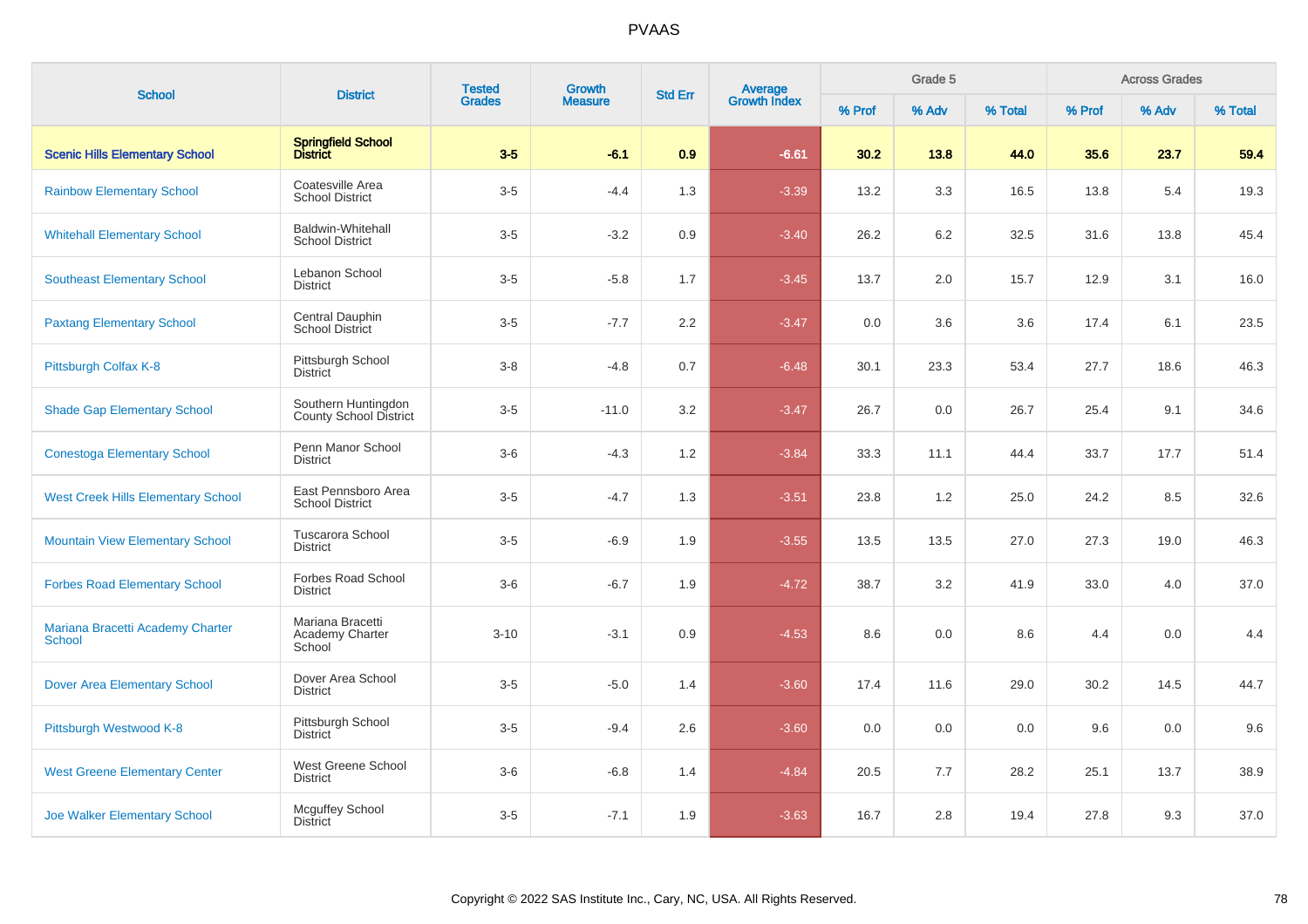| <b>School</b>                           | <b>District</b>                              | <b>Tested</b> | Growth         | <b>Std Err</b> |                                |        | Grade 5 |         |        | <b>Across Grades</b> |         |
|-----------------------------------------|----------------------------------------------|---------------|----------------|----------------|--------------------------------|--------|---------|---------|--------|----------------------|---------|
|                                         |                                              | <b>Grades</b> | <b>Measure</b> |                | <b>Average</b><br>Growth Index | % Prof | % Adv   | % Total | % Prof | % Adv                | % Total |
| <b>Scenic Hills Elementary School</b>   | Springfield School<br>District               | $3-5$         | $-6.1$         | 0.9            | $-6.61$                        | 30.2   | 13.8    | 44.0    | 35.6   | 23.7                 | 59.4    |
| <b>Fleetwood Middle School</b>          | Fleetwood Area<br><b>School District</b>     | $5 - 8$       | $-1.9$         | $0.5\,$        | $-3.85$                        | 21.8   | 3.8     | 25.6    | 21.1   | 3.8                  | 24.8    |
| <b>Rose Tree Elementary School</b>      | Rose Tree Media<br><b>School District</b>    | $3-5$         | $-6.0$         | 1.6            | $-3.65$                        | 20.8   | 20.8    | 41.5    | 35.6   | 31.4                 | 67.0    |
| <b>Commodore Perry School</b>           | Commodore Perry<br><b>School District</b>    | $3-6$         | $-9.7$         | 1.5            | $-6.52$                        | 38.7   | 9.7     | 48.4    | 24.6   | 8.5                  | 33.0    |
| <b>Guilford Hills Elementary School</b> | Chambersburg Area<br>School District         | $3-5$         | $-7.0$         | 1.9            | $-3.65$                        | 21.0   | 10.5    | 31.6    | 29.9   | 6.8                  | 36.8    |
| <b>Meredith William M School</b>        | Philadelphia City<br>School District         | $3 - 8$       | $-7.8$         | 1.3            | $-5.90$                        | 35.7   | 0.0     | 35.7    | 29.6   | 25.1                 | 54.8    |
| <b>New Franklin Elementary School</b>   | Chambersburg Area<br>School District         | $3-5$         | $-8.5$         | 2.3            | $-3.69$                        | 36.0   | 8.0     | 44.0    | 32.5   | 12.0                 | 44.6    |
| <b>C E Mccall Middle School</b>         | Montoursville Area<br><b>School District</b> | $5 - 8$       | $-1.9$         | 0.5            | $-5.33$                        | 31.3   | 13.0    | 44.3    | 26.2   | 9.0                  | 35.2    |
| <b>Richmond School</b>                  | Philadelphia City<br>School District         | $3-5$         | $-8.7$         | 2.3            | $-3.72$                        | 4.0    | 0.0     | 4.0     | 2.4    | 7.1                  | 9.5     |
| <b>Belmont Hills Elementary School</b>  | Bensalem Township<br><b>School District</b>  | $3-6$         | $-4.1$         | 1.1            | $-3.76$                        | 17.7   | 4.8     | 22.6    | 18.1   | 5.2                  | 23.3    |
| <b>North Salem Elementary School</b>    | Dover Area School<br><b>District</b>         | $3-6$         | $-5.6$         | 1.5            | $-3.78$                        | 22.7   | 10.6    | 33.3    | 30.5   | 17.4                 | 47.9    |
| <b>Dormont Elementary School</b>        | Keystone Oaks School<br><b>District</b>      | $3-5$         | $-6.0$         | 1.6            | $-3.78$                        | 25.9   | 16.7    | 42.6    | 32.7   | 20.1                 | 52.8    |
| <b>Red Mill Elementary School</b>       | West Shore School<br><b>District</b>         | $3-5$         | $-4.7$         | 1.2            | $-3.79$                        | 31.9   | 17.0    | 48.9    | 34.6   | 22.4                 | 57.1    |
| <b>Media Elementary School</b>          | Rose Tree Media<br><b>School District</b>    | $3-5$         | $-5.5$         | 1.4            | $-3.80$                        | 31.3   | 9.0     | 40.3    | 34.0   | 17.0                 | 51.1    |
| <b>Parkway Manor School</b>             | <b>Parkland School</b><br><b>District</b>    | $3-5$         | $-5.3$         | 1.4            | $-3.83$                        | 39.0   | 19.5    | 58.5    | 32.9   | 29.8                 | 62.7    |
| <b>Propel Charter School-Montour</b>    | Propel Charter<br>School-Montour             | $3 - 10$      | $-2.8$         | 0.7            | $-5.57$                        | 4.9    | 1.6     | 6.6     | 4.8    | 1.6                  | 6.4     |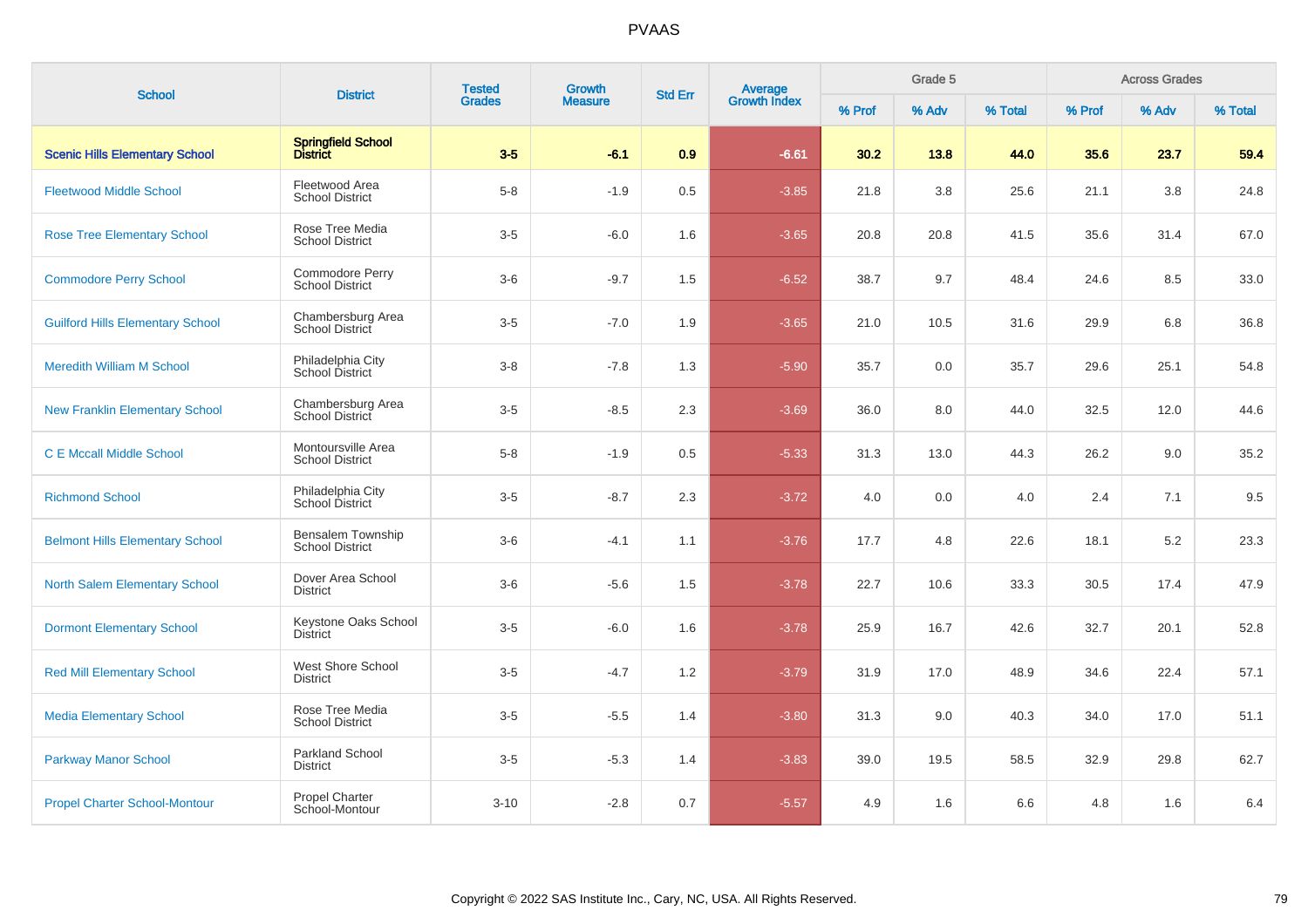| <b>School</b>                                                    | <b>District</b>                                                            | <b>Tested</b> | <b>Growth</b>  | <b>Std Err</b> |                                |        | Grade 5 |         |        | <b>Across Grades</b> |         |
|------------------------------------------------------------------|----------------------------------------------------------------------------|---------------|----------------|----------------|--------------------------------|--------|---------|---------|--------|----------------------|---------|
|                                                                  |                                                                            | <b>Grades</b> | <b>Measure</b> |                | <b>Average</b><br>Growth Index | % Prof | % Adv   | % Total | % Prof | % Adv                | % Total |
| <b>Scenic Hills Elementary School</b>                            | <b>Springfield School</b><br><b>District</b>                               | $3-5$         | $-6.1$         | 0.9            | $-6.61$                        | 30.2   | 13.8    | 44.0    | 35.6   | 23.7                 | 59.4    |
| North Strabane Intermediate School                               | Canon-Mcmillan<br><b>School District</b>                                   | $5-6$         | $-6.3$         | 0.7            | $-9.24$                        | 25.8   | 21.2    | 47.0    | 22.6   | 13.9                 | 36.6    |
| <b>Nye Elementary School</b>                                     | Lower Dauphin School<br><b>District</b>                                    | $3-5$         | $-5.6$         | 1.5            | $-3.88$                        | 25.8   | 19.7    | 45.4    | 24.7   | 14.8                 | 39.5    |
| North Pocono Intmd School                                        | North Pocono School<br><b>District</b>                                     | $4 - 5$       | $-4.1$         | 1.1            | $-3.89$                        | 33.6   | 6.2     | 39.8    | 31.8   | 10.5                 | 42.3    |
| <b>Spring Grove Area Intermediate School</b>                     | Spring Grove Area<br>School District                                       | $5-6$         | $-2.1$         | 0.5            | $-4.91$                        | 31.0   | 11.6    | 42.6    | 31.2   | 13.8                 | 45.0    |
| <b>Chester Charter Scholars Academy</b><br><b>Charter School</b> | <b>Chester Charter</b><br><b>Scholars Academy</b><br><b>Charter School</b> | $3 - 12$      | $-3.3$         | 0.8            | $-7.29$                        | 0.0    | 0.0     | 0.0     | 1.8    | 0.4                  | 2.2     |
| Karen A. Ionta Elementary School                                 | Hermitage School<br><b>District</b>                                        | $4 - 5$       | $-3.9$         | 1.0            | $-3.93$                        | 39.7   | 7.8     | 47.5    | 34.3   | 17.3                 | 51.7    |
| <b>Mcconnellsburg Elementary School</b>                          | <b>Central Fulton School</b><br><b>District</b>                            | $3-5$         | $-5.2$         | 1.3            | $-3.95$                        | 30.3   | 6.6     | 36.8    | 35.0   | 6.7                  | 41.8    |
| <b>Washington Park Elementary School</b>                         | Washington School<br><b>District</b>                                       | $3-6$         | $-4.0$         | 0.9            | $-4.65$                        | 13.5   | 2.9     | 16.4    | 13.0   | 4.2                  | 17.2    |
| <b>Hackett Horatio B School</b>                                  | Philadelphia City<br>School District                                       | $3-5$         | $-9.8$         | 2.5            | $-3.96$                        | 7.7    | 0.0     | 7.7     | 22.2   | 8.6                  | 30.9    |
| <b>Propel Charter School-Pitcairn</b>                            | <b>Propel Charter</b><br>School-Pitcairn                                   | $3-8$         | $-5.7$         | 1.1            | $-5.23$                        | 0.0    | 0.0     | 0.0     | 5.5    | 0.0                  | 5.5     |
| <b>Frances Willard #32</b>                                       | <b>Scranton School</b><br><b>District</b>                                  | $3-5$         | $-11.4$        | 2.9            | $-3.99$                        | 11.1   | 0.0     | 11.1    | 10.8   | 0.0                  | 10.8    |
| <b>Comly Watson School</b>                                       | Philadelphia City<br>School District                                       | $3-5$         | $-10.0$        | 2.5            | $-4.00$                        | 26.1   | 13.0    | 39.1    | 29.7   | 8.1                  | 37.8    |
| <b>Woodlyn Elementary School</b>                                 | <b>Ridley School District</b>                                              | $3-5$         | $-6.7$         | 1.7            | $-4.02$                        | 12.2   | 2.0     | 14.3    | 13.2   | 6.9                  | 20.1    |
| <b>Spruance Gilbert School</b>                                   | Philadelphia City<br>School District                                       | $3-8$         | $-11.7$        | 2.9            | $-4.03$                        | 0.0    | 0.0     | 0.0     | 4.5    | 0.0                  | 4.5     |
| <b>Pine Grove Area Middle School</b>                             | Pine Grove Area<br><b>School District</b>                                  | $5-8$         | $-2.2$         | 0.5            | $-4.49$                        | 23.2   | 4.2     | 27.4    | 20.0   | 2.2                  | 22.2    |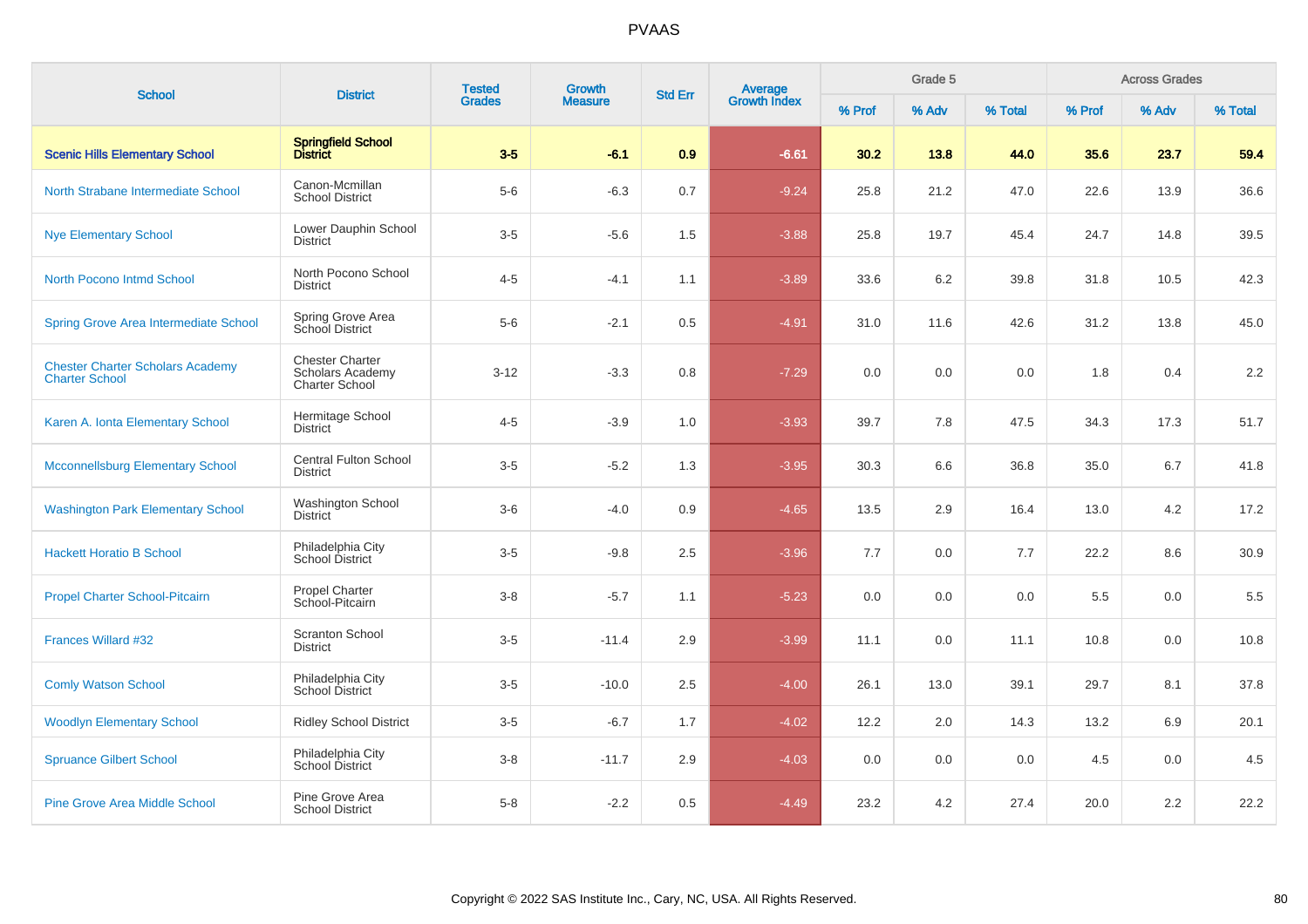| <b>School</b>                                                | <b>District</b>                                                 | <b>Tested</b> | Growth         |                |                         |        | Grade 5 |         |        | <b>Across Grades</b> |         |
|--------------------------------------------------------------|-----------------------------------------------------------------|---------------|----------------|----------------|-------------------------|--------|---------|---------|--------|----------------------|---------|
|                                                              |                                                                 | <b>Grades</b> | <b>Measure</b> | <b>Std Err</b> | Average<br>Growth Index | % Prof | % Adv   | % Total | % Prof | % Adv                | % Total |
| <b>Scenic Hills Elementary School</b>                        | Springfield School<br>District                                  | $3-5$         | $-6.1$         | 0.9            | $-6.61$                 | 30.2   | 13.8    | 44.0    | 35.6   | 23.7                 | 59.4    |
| Urban Academy of Greater Pittsburgh<br><b>Charter School</b> | Urban Academy Of<br>Greater Pittsburgh<br><b>Charter School</b> | $3-5$         | $-7.6$         | 1.9            | $-4.05$                 | 2.7    | 0.0     | 2.7     | 7.3    | 0.0                  | 7.3     |
| <b>Glenolden School</b>                                      | Interboro School<br><b>District</b>                             | $3 - 8$       | $-3.9$         | 0.7            | $-5.29$                 | 9.8    | 1.6     | 11.5    | 14.1   | 2.7                  | 16.8    |
| <b>Delaware Valley Elementary School</b>                     | Delaware Valley<br><b>School District</b>                       | $3-5$         | $-6.6$         | 1.6            | $-4.05$                 | 24.6   | 5.3     | 29.8    | 32.2   | 10.0                 | 42.2    |
| <b>Science Leadership Academy Middle</b><br><b>School</b>    | Philadelphia City<br>School District                            | $5 - 8$       | $-7.1$         | 1.4            | $-5.15$                 | 13.6   | 4.6     | 18.2    | 5.0    | 1.2                  | 6.2     |
| <b>Boyertown Elementary School</b>                           | Boyertown Area<br>School District                               | $3-5$         | $-5.3$         | 1.3            | $-4.06$                 | 29.8   | 2.4     | 32.1    | 34.8   | 11.9                 | 46.6    |
| Antonia Pantoja Community Charter<br><b>School</b>           | Antonia Pantoja<br><b>Community Charter</b><br>School           | $3 - 8$       | $-3.9$         | 0.8            | $-4.62$                 | 1.5    | 0.0     | 1.5     | 1.8    | 0.9                  | $2.8\,$ |
| <b>North Star East Middle School</b>                         | North Star School<br><b>District</b>                            | $5 - 8$       | $-2.8$         | 0.7            | $-5.51$                 | 12.8   | 10.3    | 23.1    | 15.0   | 4.6                  | 19.6    |
| <b>Bullskin Elementary School</b>                            | Connellsville Area<br><b>School District</b>                    | $3-5$         | $-6.4$         | 1.5            | $-4.17$                 | 13.3   | 10.0    | 23.3    | 19.2   | 5.8                  | 25.0    |
| <b>Todd Lane Elementary School</b>                           | <b>Central Valley School</b><br><b>District</b>                 | $3-5$         | $-4.2$         | 1.0            | $-4.17$                 | 24.6   | 4.9     | 29.6    | 32.2   | 12.1                 | 44.3    |
| <b>L B Morris Elementary School</b>                          | Jim Thorpe Area<br><b>School District</b>                       | $3 - 8$       | $-3.6$         | 0.7            | $-4.91$                 | 15.4   | 0.0     | 15.4    | 15.9   | 4.3                  | 20.2    |
| <b>Newtown Elementary School</b>                             | <b>Council Rock School</b><br><b>District</b>                   | $3-6$         | $-3.7$         | 0.9            | $-5.86$                 | 28.3   | 13.1    | 41.4    | 33.9   | 23.6                 | 57.5    |
| <b>Conrad Weiser Middle School</b>                           | Conrad Weiser Area<br><b>School District</b>                    | $5 - 8$       | $-1.9$         | 0.4            | $-11.29$                | 15.4   | 1.8     | 17.3    | 14.4   | 2.3                  | 16.7    |
| <b>Frazier Elementary School</b>                             | <b>Frazier School District</b>                                  | $3-5$         | $-7.1$         | 1.7            | $-4.25$                 | 7.8    | 0.0     | 7.8     | 19.3   | 3.1                  | 22.4    |
| <b>Lindley Academy Charter School At</b><br><b>Birney</b>    | <b>Lindley Academy</b><br>Charter School At<br><b>Birney</b>    | $3 - 8$       | $-3.0$         | 0.7            | $-4.63$                 | 1.3    | 0.0     | 1.3     | 1.0    | 0.3                  | 1.3     |
| <b>Tacony Academy Charter School</b>                         | Tacony Academy<br><b>Charter School</b>                         | $3 - 11$      | $-3.3$         | 0.8            | $-9.10$                 | 4.1    | 1.4     | 5.5     | 5.0    | 1.0                  | 6.0     |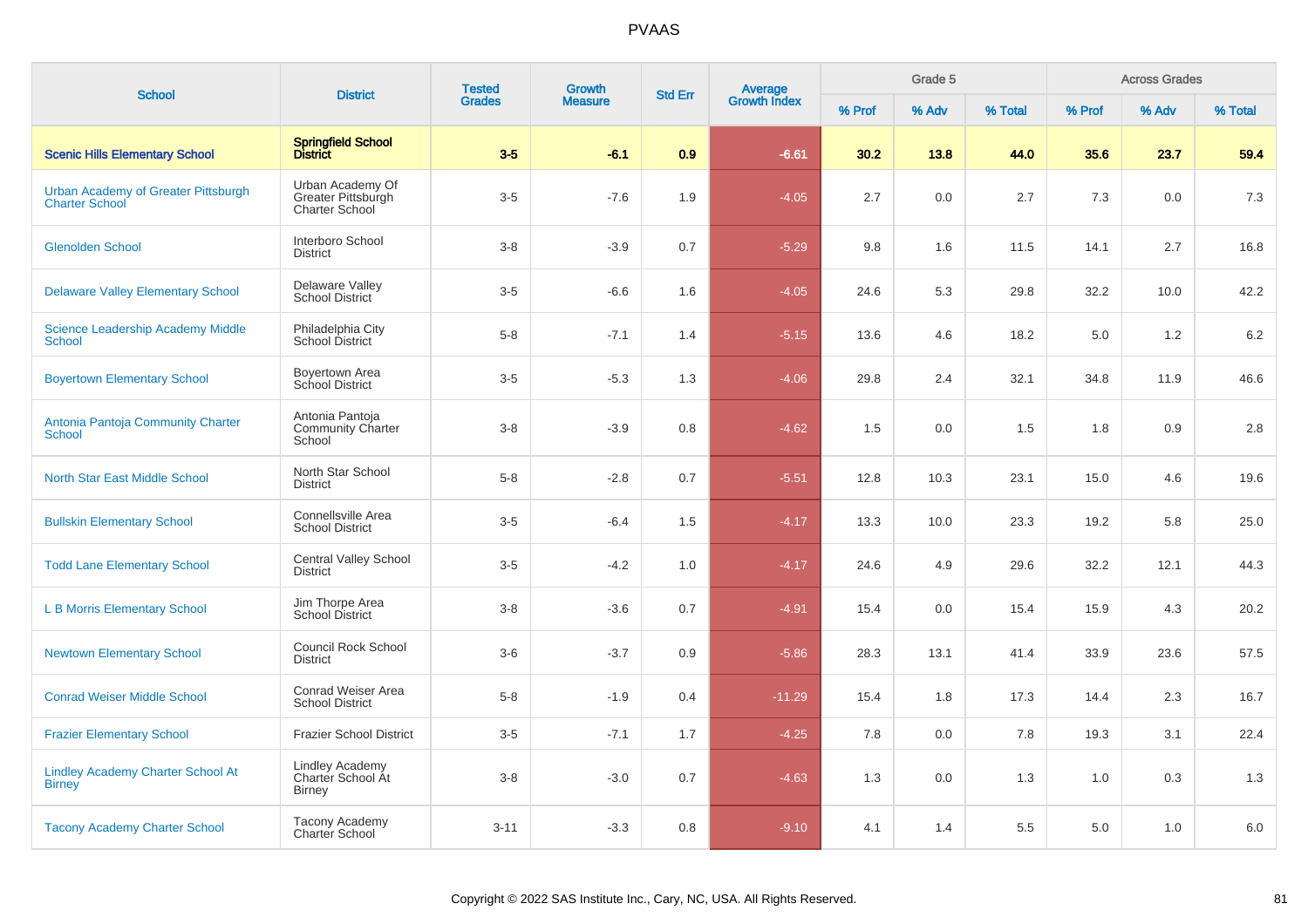| <b>School</b>                              | <b>District</b>                              | <b>Tested</b> | Growth         | <b>Std Err</b> | <b>Average</b><br>Growth Index |        | Grade 5 |         |        | <b>Across Grades</b> |         |
|--------------------------------------------|----------------------------------------------|---------------|----------------|----------------|--------------------------------|--------|---------|---------|--------|----------------------|---------|
|                                            |                                              | <b>Grades</b> | <b>Measure</b> |                |                                | % Prof | % Adv   | % Total | % Prof | % Adv                | % Total |
| <b>Scenic Hills Elementary School</b>      | Springfield School<br>District               | $3-5$         | $-6.1$         | 0.9            | $-6.61$                        | 30.2   | 13.8    | 44.0    | 35.6   | 23.7                 | 59.4    |
| <b>Propel Charter School-East</b>          | <b>Propel Charter School</b><br>- East       | $3-8$         | $-4.2$         | 1.0            | $-5.99$                        | 2.5    | 0.0     | 2.5     | 9.4    | 0.5                  | 9.9     |
| <b>Steel Valley Middle School</b>          | Steel Valley School<br><b>District</b>       | $5 - 8$       | $-2.9$         | 0.7            | $-6.31$                        | 12.0   | 2.4     | 14.5    | 13.1   | 4.4                  | 17.4    |
| <b>Hutchinson Elementary School</b>        | Laurel Highlands<br><b>School District</b>   | $3-5$         | $-7.6$         | 1.8            | $-4.29$                        | 12.8   | 8.5     | 21.3    | 18.4   | 10.9                 | 29.2    |
| Pittsburgh Sterrett 6-8                    | Pittsburgh School<br><b>District</b>         | $5-8$         | $-3.4$         | 0.8            | $-4.32$                        |        |         |         | 3.5    | 1.3                  | 4.8     |
| <b>Northwestern Elementary School</b>      | Northwestern School<br>District              | $3-5$         | $-6.7$         | 1.5            | $-4.33$                        | 30.5   | 5.1     | 35.6    | 33.7   | 7.8                  | 41.6    |
| <b>Garnet Valley Elementary School</b>     | <b>Garnet Valley School</b><br>District      | $3-5$         | $-3.7$         | 0.8            | $-4.33$                        | 23.2   | 22.2    | 45.4    | 29.2   | 21.1                 | 50.2    |
| <b>Skyview Upper Elementary School</b>     | <b>Methacton School</b><br><b>District</b>   | $5-6$         | $-2.6$         | 0.5            | $-5.56$                        | 30.5   | 14.2    | 44.7    | 29.3   | 12.0                 | 41.4    |
| <b>Buchanan Elementary School</b>          | Chambersburg Area<br>School District         | $3-5$         | $-9.0$         | 2.1            | $-4.36$                        | 8.6    | 2.9     | 11.4    | 12.7   | 2.7                  | 15.4    |
| <b>Manor Elementary School</b>             | Pennsbury School<br>District                 | $3-5$         | $-6.9$         | 1.6            | $-4.37$                        | 18.2   | 9.1     | 27.3    | 27.8   | 12.4                 | 40.1    |
| <b>Apollo-Ridge Elementary School</b>      | Apollo-Ridge School<br>District              | $3-5$         | $-6.2$         | 1.4            | $-4.38$                        | 18.8   | 0.0     | 18.8    | 20.3   | 4.7                  | 25.0    |
| <b>Dunbar Township Elementary School</b>   | Connellsville Area<br><b>School District</b> | $3-5$         | $-5.7$         | 1.3            | $-4.40$                        | 15.9   | 6.8     | 22.7    | 29.0   | 9.3                  | 38.3    |
| <b>Veterans Memorial Elementary School</b> | Parkland School<br><b>District</b>           | $3-5$         | $-6.9$         | 1.6            | $-4.43$                        | 38.6   | 24.6    | 63.2    | 34.0   | 36.0                 | 70.0    |
| <b>Edison Elementary School</b>            | Erie City School<br><b>District</b>          | $3-5$         | $-7.9$         | 1.8            | $-4.44$                        | 8.7    | 0.0     | 8.7     | 3.4    | 0.0                  | 3.4     |
| <b>MaST Community Charter School III</b>   | <b>MaST Community</b><br>Charter School III  | $3-6$         | $-3.6$         | 0.8            | $-4.68$                        | 3.8    | 0.0     | 3.8     | 8.3    | 2.2                  | 10.5    |
| <b>Conemaugh Valley Elementary School</b>  | Conemaugh Valley<br><b>School District</b>   | $3-6$         | $-5.8$         | 1.1            | $-5.02$                        | 13.7   | 3.9     | 17.6    | 23.2   | 7.2                  | 30.4    |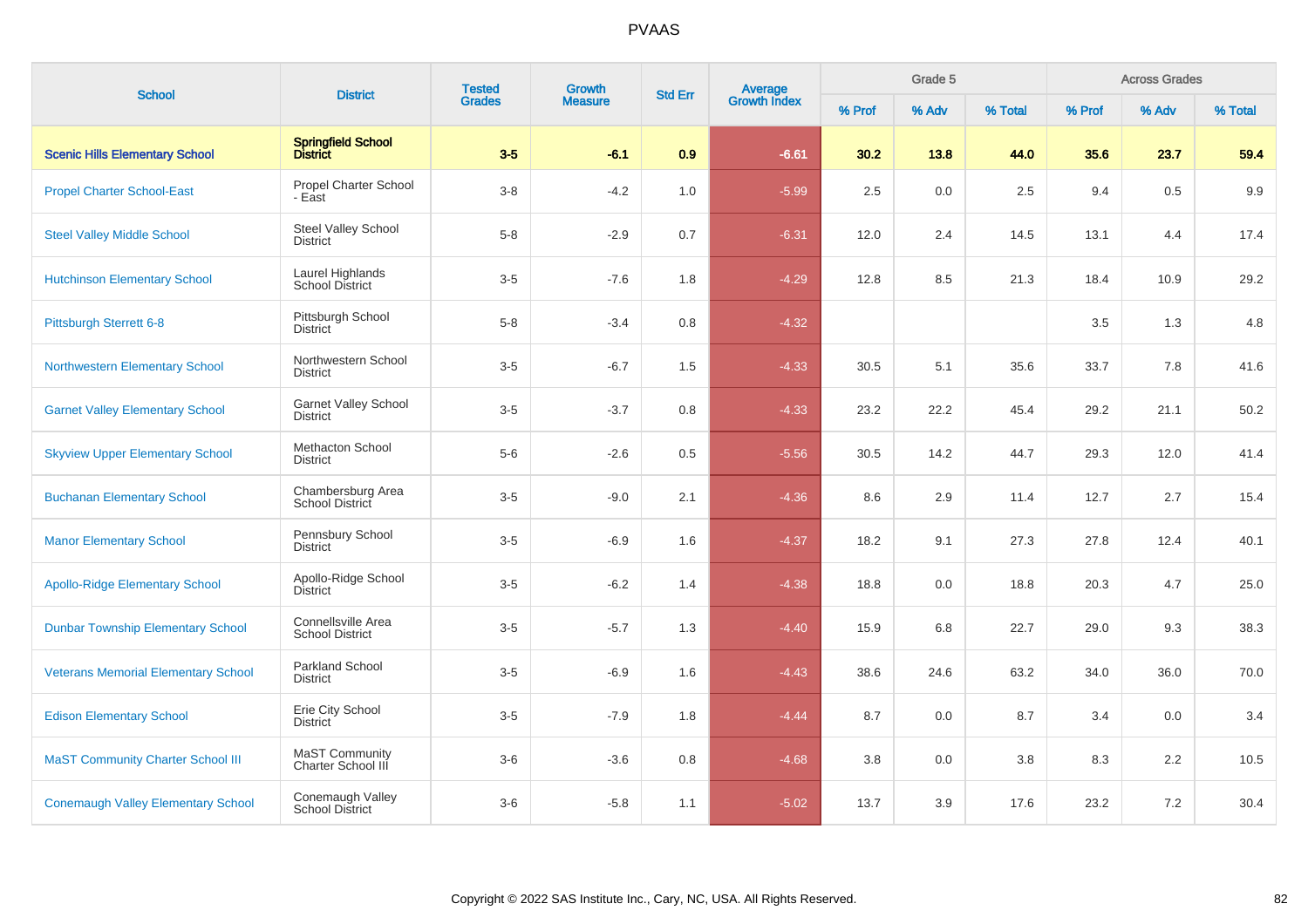| <b>School</b>                               | <b>District</b>                                       | <b>Tested</b><br>Growth<br><b>Grades</b> | <b>Std Err</b><br><b>Measure</b> | <b>Average</b><br>Growth Index |         | Grade 5 |       |         | <b>Across Grades</b> |       |         |
|---------------------------------------------|-------------------------------------------------------|------------------------------------------|----------------------------------|--------------------------------|---------|---------|-------|---------|----------------------|-------|---------|
|                                             |                                                       |                                          |                                  |                                |         | % Prof  | % Adv | % Total | % Prof               | % Adv | % Total |
| <b>Scenic Hills Elementary School</b>       | Springfield School<br>District                        | $3-5$                                    | $-6.1$                           | 0.9                            | $-6.61$ | 30.2    | 13.8  | 44.0    | 35.6                 | 23.7  | 59.4    |
| <b>Weigelstown Elementary School</b>        | Dover Area School<br>District                         | $3-5$                                    | $-6.4$                           | 1.4                            | $-4.49$ | 23.2    | 4.4   | 27.5    | 23.0                 | 12.6  | 35.6    |
| <b>York Academy Regional Charter School</b> | York Academy<br>Regional Charter<br>School            | $3 - 11$                                 | $-4.4$                           | 0.8                            | $-5.58$ | 10.0    | 11.7  | 21.7    | 18.4                 | 9.5   | 27.9    |
| <b>Amos K Hutchinson Elementary School</b>  | Greensburg Salem<br><b>School District</b>            | $3-5$                                    | $-6.2$                           | 1.4                            | $-4.51$ | 29.9    | 3.9   | 33.8    | 24.0                 | 8.9   | 32.9    |
| <b>Hegins-Hubley Elementary School</b>      | Tri-Valley School<br><b>District</b>                  | $3-6$                                    | $-10.2$                          | 1.3                            | $-7.88$ | 14.5    | 3.2   | 17.7    | 15.6                 | 4.0   | 19.6    |
| <b>Alliance For Progress Charter School</b> | <b>Alliance For Progress</b><br><b>Charter School</b> | $3-8$                                    | $-5.0$                           | 1.1                            | $-6.69$ | 0.0     | 0.0   | 0.0     | 0.6                  | 0.0   | 0.6     |
| <b>Pittsburgh Grandview K-5</b>             | Pittsburgh School<br><b>District</b>                  | $3-5$                                    | $-13.0$                          | 2.8                            | $-4.58$ | 0.0     | 0.0   | 0.0     | 7.0                  | 0.0   | 7.0     |
| <b>Spring Ridge Elementary School</b>       | <b>Wilson School District</b>                         | $3-5$                                    | $-7.4$                           | 1.6                            | $-4.66$ | 25.9    | 6.9   | 32.8    | 30.5                 | 22.6  | 53.2    |
| <b>Oaklyn School</b>                        | Shikellamy School<br>District                         | $3-5$                                    | $-7.0$                           | 1.5                            | $-4.67$ | 30.3    | 9.1   | 39.4    | 30.9                 | 17.4  | 48.3    |
| <b>Masontown Elementary School</b>          | Albert Gallatin Area<br><b>School District</b>        | $3-5$                                    | $-10.9$                          | 2.3                            | $-4.69$ | 15.2    | 0.0   | 15.2    | 18.4                 | 4.1   | 22.4    |
| <b>Lurgan Elementary School</b>             | Chambersburg Area<br><b>School District</b>           | $3-5$                                    | $-14.5$                          | 3.1                            | $-4.70$ | 28.6    | 0.0   | 28.6    | 14.3                 | 0.0   | 14.3    |
| Pittsburgh Morrow K-8                       | Pittsburgh School<br><b>District</b>                  | $3 - 8$                                  | $-4.4$                           | 0.9                            | $-5.13$ | 3.8     | 1.9   | 5.8     | 1.9                  | 2.2   | 4.1     |
| <b>Sharpsville Area Elementary School</b>   | Sharpsville Area<br>School District                   | $3-5$                                    | $-7.2$                           | 1.5                            | $-4.78$ | 29.0    | 9.7   | 38.7    | 36.4                 | 14.2  | 50.6    |
| <b>Stewart Middle School</b>                | Norristown Area<br><b>School District</b>             | $5 - 8$                                  | $-3.4$                           | 0.7                            | $-6.48$ | 4.4     | 0.0   | 4.4     | $5.2\,$              | 0.7   | 5.9     |
| <b>Perry Elementary School</b>              | Erie City School<br><b>District</b>                   | $3-5$                                    | $-8.8$                           | 1.8                            | $-4.89$ | 2.3     | 0.0   | 2.3     | $5.2\,$              | 2.2   | 7.4     |
| <b>Wilkins Elementary STEAM Academy</b>     | Woodland Hills School<br><b>District</b>              | $3-5$                                    | $-8.5$                           | 1.7                            | $-4.93$ | 4.0     | 2.0   | 6.0     | 7.4                  | 0.7   | 8.2     |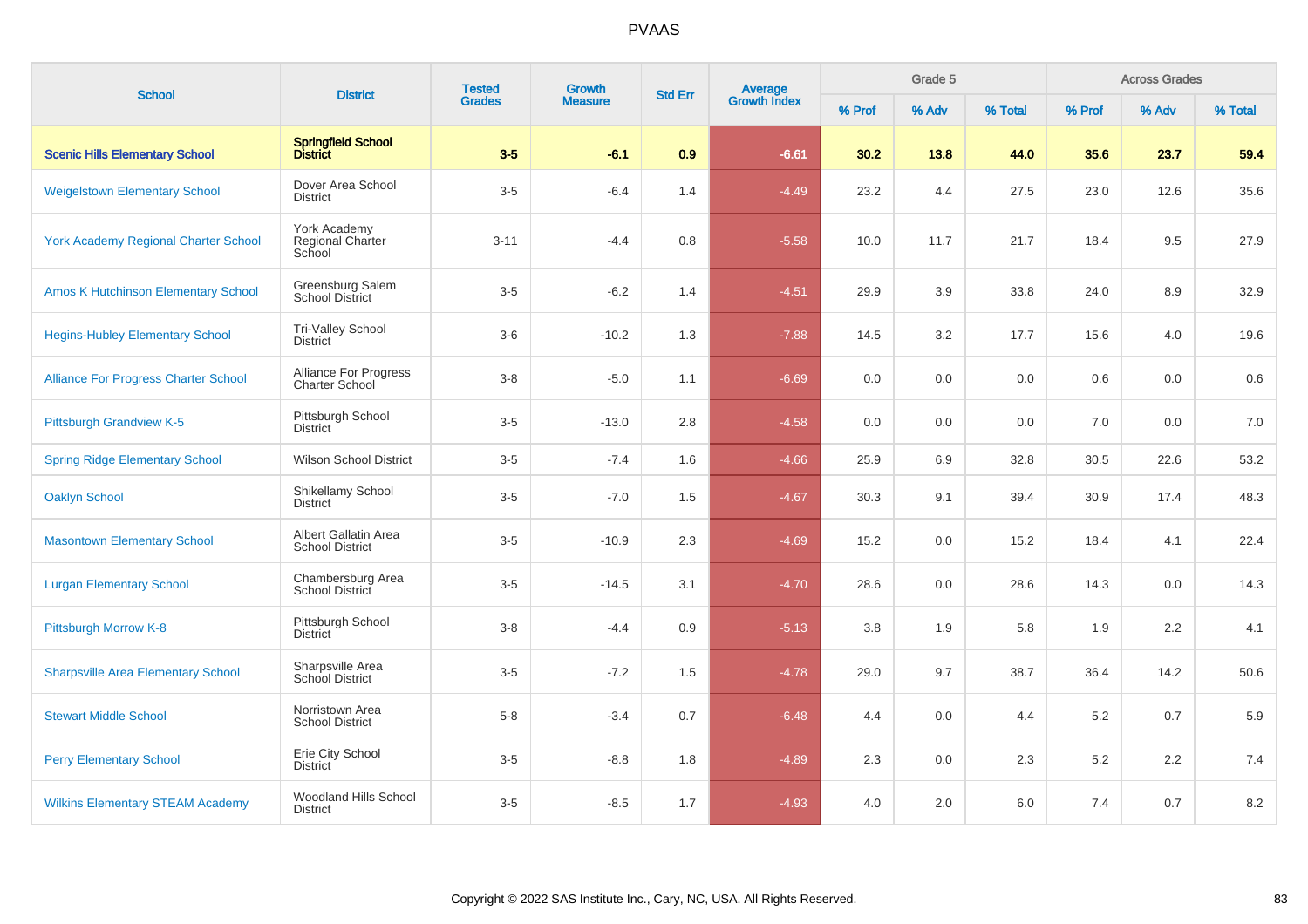| <b>School</b>                                   | <b>District</b>                                 | <b>Tested</b><br><b>Grades</b> | Growth         | <b>Std Err</b> |                                |        | Grade 5 |         |         | <b>Across Grades</b> |         |
|-------------------------------------------------|-------------------------------------------------|--------------------------------|----------------|----------------|--------------------------------|--------|---------|---------|---------|----------------------|---------|
|                                                 |                                                 |                                | <b>Measure</b> |                | <b>Average</b><br>Growth Index | % Prof | % Adv   | % Total | % Prof  | % Adv                | % Total |
| <b>Scenic Hills Elementary School</b>           | <b>Springfield School</b><br><b>District</b>    | $3-5$                          | $-6.1$         | 0.9            | $-6.61$                        | 30.2   | 13.8    | 44.0    | 35.6    | 23.7                 | 59.4    |
| <b>Goodnoe Elementary School</b>                | Council Rock School<br><b>District</b>          | $3-6$                          | $-3.9$         | 0.8            | $-6.69$                        | 23.7   | 26.8    | 50.5    | 33.6    | 29.4                 | 63.0    |
| Pittsburgh Faison K-5                           | Pittsburgh School<br><b>District</b>            | $3-5$                          | $-8.5$         | 1.7            | $-4.98$                        | 2.0    | 0.0     | 2.0     | 1.4     | 0.0                  | 1.4     |
| <b>State Elementary Center</b>                  | Wyoming Valley West<br>School District          | $3-5$                          | $-5.8$         | 1.2            | $-4.99$                        | 2.8    | 0.0     | 2.8     | 7.2     | 0.6                  | 7.8     |
| <b>Forge Road Elementary School</b>             | Palmyra Area School<br>District                 | $3-5$                          | $-7.5$         | 1.5            | $-4.99$                        | 33.8   | 3.1     | 36.9    | 35.6    | 12.6                 | 48.2    |
| <b>Newlonsburg Elementary School</b>            | Franklin Regional<br><b>School District</b>     | $3-5$                          | $-9.4$         | 1.9            | $-5.00$                        | 57.5   | 17.5    | 75.0    | 38.0    | 41.7                 | 79.6    |
| <b>East Norriton Middle School</b>              | Norristown Area<br><b>School District</b>       | $5-8$                          | $-3.1$         | 0.6            | $-5.78$                        | 16.8   | 1.6     | 18.4    | 14.4    | 2.8                  | 17.2    |
| Middle Smithfield Elementary School             | East Stroudsburg Area<br><b>School District</b> | $3-5$                          | $-9.9$         | 2.0            | $-5.04$                        | 24.4   | 0.0     | 24.4    | 17.9    | 6.5                  | 24.4    |
| Northwood Academy Charter School                | Northwood Academy<br><b>Charter School</b>      | $3 - 8$                        | $-3.7$         | 0.7            | $-5.33$                        | 6.6    | 1.3     | 7.9     | 6.3     | 0.9                  | 7.2     |
| New Brighton Area Elementary School             | New Brighton Area<br>School District            | $3-5$                          | $-6.3$         | 1.3            | $-5.06$                        | 18.0   | 1.1     | 19.1    | 15.5    | 2.5                  | 18.0    |
| <b>Rice Elementary School</b>                   | <b>Crestwood School</b><br><b>District</b>      | $3-6$                          | $-4.3$         | 0.8            | $-10.53$                       | 15.7   | 1.8     | 17.6    | 26.0    | 7.7                  | 33.7    |
| South Buffalo Elementary School                 | Freeport Area School<br>District                | $3-5$                          | $-9.2$         | 1.8            | $-5.16$                        | 20.4   | 9.1     | 29.6    | 27.7    | 21.0                 | 48.7    |
| <b>Wallenpaupack South Elementary</b><br>School | Wallenpaupack Area<br>School District           | $3-5$                          | $-10.6$        | 2.0            | $-5.16$                        | 37.5   | 6.2     | 43.8    | 32.6    | 15.8                 | 48.4    |
| <b>Tenth Street Elementary School</b>           | <b>Riverview School</b><br><b>District</b>      | $3-6$                          | $-6.8$         | 1.3            | $-6.43$                        | 36.1   | 2.8     | 38.9    | 36.3    | 17.9                 | 54.2    |
| Pittsburgh Weil K-8                             | Pittsburgh School<br><b>District</b>            | $3-5$                          | $-12.9$        | $2.5\,$        | $-5.23$                        | 0.0    | 0.0     | 0.0     | $3.0\,$ | 1.5                  | 4.6     |
| <b>Smithfield Elementary School</b>             | East Stroudsburg Area<br><b>School District</b> | $3-5$                          | $-10.2$        | 1.9            | $-5.26$                        | 25.6   | 12.8    | 38.5    | 21.0    | 11.6                 | 32.6    |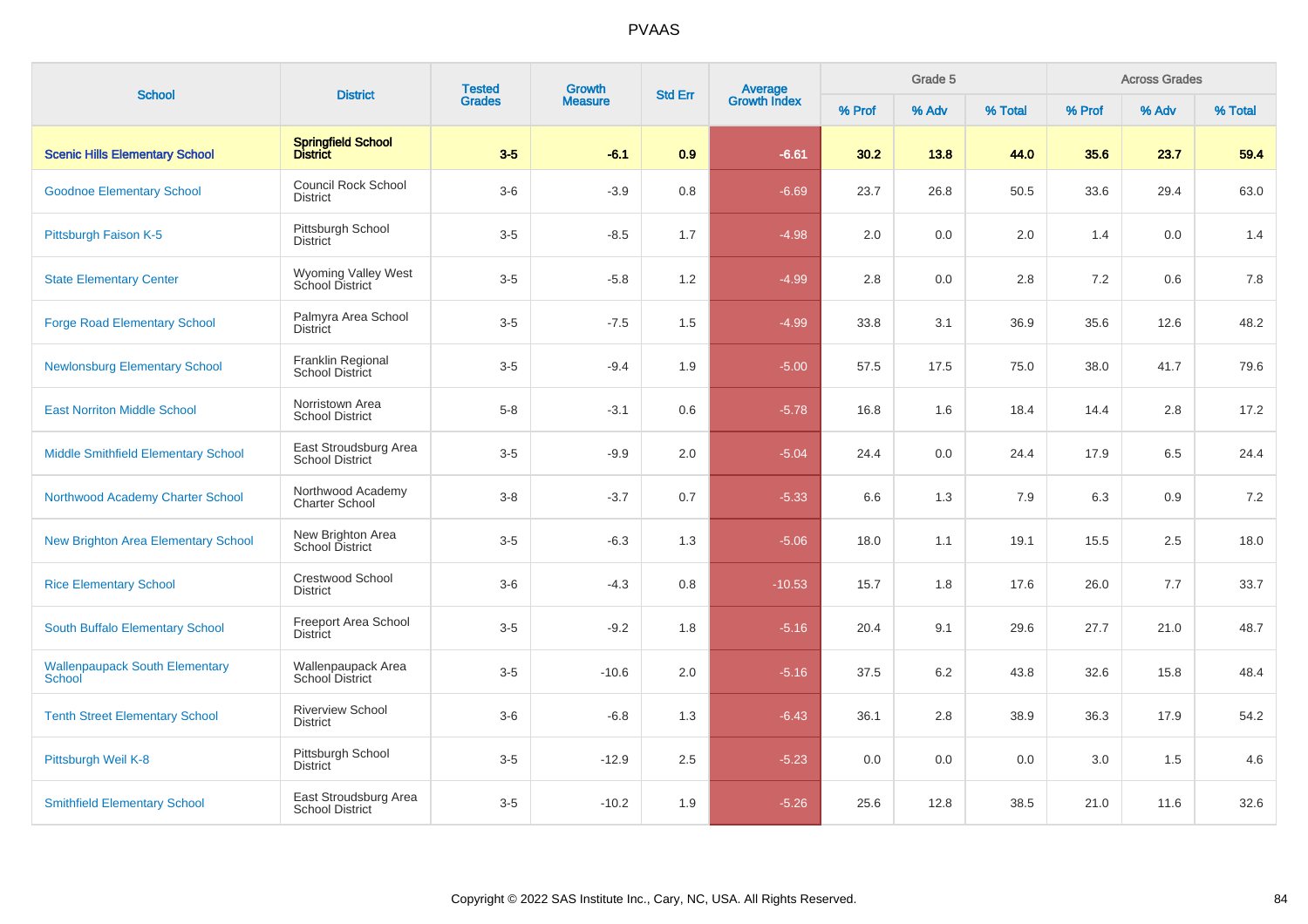| <b>School</b>                             | <b>Tested</b><br>Growth<br><b>District</b><br><b>Std Err</b> |               | Grade 5<br><b>Average</b><br>Growth Index |     |         |        | <b>Across Grades</b> |         |        |       |         |
|-------------------------------------------|--------------------------------------------------------------|---------------|-------------------------------------------|-----|---------|--------|----------------------|---------|--------|-------|---------|
|                                           |                                                              | <b>Grades</b> | <b>Measure</b>                            |     |         | % Prof | % Adv                | % Total | % Prof | % Adv | % Total |
| <b>Scenic Hills Elementary School</b>     | <b>Springfield School</b><br><b>District</b>                 | $3-5$         | $-6.1$                                    | 0.9 | $-6.61$ | 30.2   | 13.8                 | 44.0    | 35.6   | 23.7  | 59.4    |
| <b>St Marys Area Middle School</b>        | Saint Marys Area<br><b>School District</b>                   | $5 - 8$       | $-3.2$                                    | 0.6 | $-5.37$ |        |                      |         | 14.8   | 2.7   | 17.6    |
| <b>Bethlehem-Center Elementary School</b> | Bethlehem-Center<br><b>School District</b>                   | $3-5$         | $-7.8$                                    | 1.4 | $-5.38$ | 5.6    | 1.4                  | 7.0     | 16.9   | 7.5   | 24.4    |
| <b>State Street Elementary School</b>     | Ambridge Area School<br>District                             | $3-5$         | $-11.5$                                   | 2.1 | $-5.44$ | 9.7    | 0.0                  | 9.7     | 14.8   | 5.6   | 20.4    |
| <b>Prospect Park School</b>               | Interboro School<br>District                                 | $3 - 8$       | $-4.4$                                    | 0.8 | $-7.77$ | 14.5   | 4.8                  | 19.4    | 13.4   | 4.6   | 18.0    |
| <b>Reynolds Elementary School</b>         | Reynolds School<br><b>District</b>                           | $3-6$         | $-5.4$                                    | 1.0 | $-7.39$ | 13.0   | 1.4                  | 14.5    | 16.3   | 1.8   | 18.2    |
| <b>Mellon Elementary School</b>           | Ligonier Valley School<br><b>District</b>                    | $3-5$         | $-8.6$                                    | 1.5 | $-5.53$ | 18.3   | 1.7                  | 20.0    | 27.9   | 7.0   | 34.9    |
| <b>Chichester Middle School</b>           | <b>Chichester School</b><br><b>District</b>                  | $5 - 8$       | $-3.8$                                    | 0.7 | $-5.70$ | 6.8    | 1.1                  | 8.0     | 5.9    | 2.6   | 8.5     |
| <b>Bobtown Elementary School</b>          | Southeastern Greene<br><b>School District</b>                | $3-6$         | $-13.3$                                   | 1.5 | $-8.93$ | 34.5   | 13.8                 | 48.3    | 33.3   | 19.2  | 52.5    |
| <b>Sol Feinstone Elementary School</b>    | Council Rock School<br><b>District</b>                       | $3-6$         | $-4.9$                                    | 0.8 | $-6.00$ | 40.5   | 21.6                 | 62.1    | 39.1   | 24.5  | 63.6    |
| <b>Central Elementary School</b>          | Elizabeth Forward<br><b>School District</b>                  | $3-5$         | $-9.0$                                    | 1.6 | $-5.64$ | 25.4   | 16.4                 | 41.8    | 31.1   | 22.2  | 53.3    |
| Lehman Intermediate School                | East Stroudsburg Area<br><b>School District</b>              | $5-8$         | $-4.8$                                    | 0.8 | $-5.77$ |        |                      |         | 8.9    | 2.3   | 11.2    |
| <b>Fayetteville Elementary School</b>     | Chambersburg Area<br>School District                         | $3-5$         | $-8.4$                                    | 1.5 | $-5.77$ | 26.1   | 4.4                  | 30.4    | 21.2   | 7.1   | 28.3    |
| <b>Maritime Academy Charter School</b>    | Maritime Academy<br><b>Charter School</b>                    | $3 - 10$      | $-3.7$                                    | 0.6 | $-7.33$ | 3.5    | 1.2                  | 4.7     | 4.6    | 2.1   | 6.7     |
| <b>Manoa Elementary School</b>            | <b>Haverford Township</b><br><b>School District</b>          | $3-5$         | $-6.7$                                    | 1.1 | $-5.95$ | 24.6   | 13.6                 | 38.2    | 32.4   | 23.7  | 56.1    |
| Jefferson-Morgan Elementary School        | Jefferson-Morgan<br>School District                          | $3-6$         | $-6.4$                                    | 1.1 | $-9.62$ | 7.1    | 1.4                  | 8.6     | 17.1   | 5.6   | 22.6    |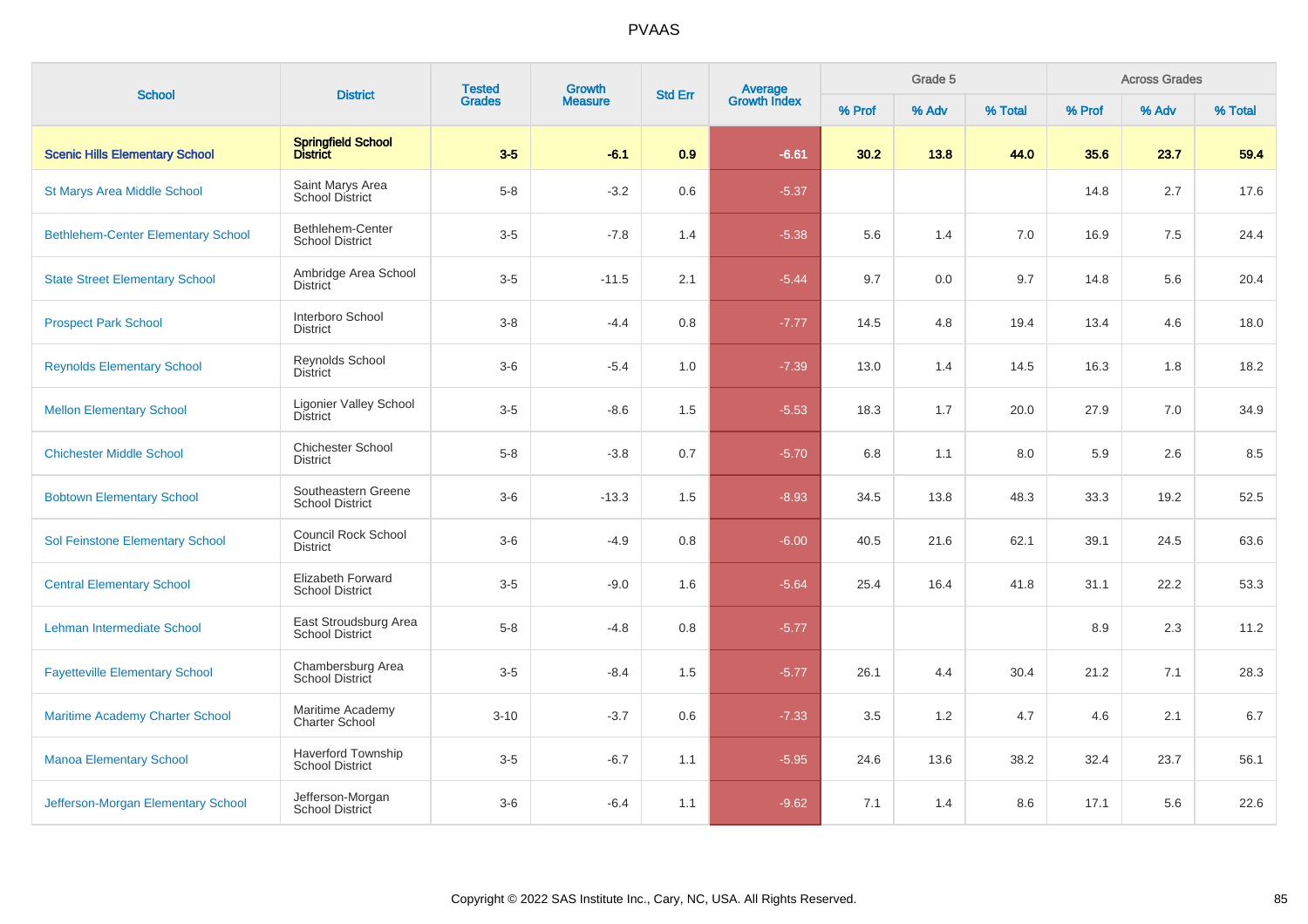| <b>School</b>                                                     | <b>District</b>                                                      | <b>Tested</b> | Growth         | <b>Std Err</b>   | Average<br>Growth Index |        | Grade 5 |         | <b>Across Grades</b> |       |         |  |
|-------------------------------------------------------------------|----------------------------------------------------------------------|---------------|----------------|------------------|-------------------------|--------|---------|---------|----------------------|-------|---------|--|
|                                                                   |                                                                      | <b>Grades</b> | <b>Measure</b> |                  |                         | % Prof | % Adv   | % Total | % Prof               | % Adv | % Total |  |
| <b>Scenic Hills Elementary School</b>                             | <b>Springfield School</b><br><b>District</b>                         | $3 - 5$       | $-6.1$         | 0.9 <sub>2</sub> | $-6.61$                 | 30.2   | 13.8    | 44.0    | 35.6                 | 23.7  | 59.4    |  |
| Masterman Julia R Sec School                                      | Philadelphia City<br>School District                                 | $5 - 10$      | $-7.7$         | 1.3              | $-6.40$                 | 45.2   | 47.6    | 92.9    | 49.1                 | 40.0  | 89.1    |  |
| <b>Worrall Elementary School</b>                                  | Marple Newtown<br>School District                                    | $3-5$         | $-8.9$         | 1.5              | $-6.08$                 | 44.4   | 25.4    | 69.8    | 35.5                 | 35.5  | 71.0    |  |
| <b>Community Academy Of Philadelphia</b><br><b>Charter School</b> | <b>Community Academy</b><br>Of Philadelphia<br><b>Charter School</b> | $3 - 11$      | $-5.7$         | 0.9              | $-6.24$                 | 4.9    | 2.4     | 7.3     | 2.4                  | 1.0   | 3.5     |  |
| <b>Penn Hills Elementary School</b>                               | Penn Hills School<br><b>District</b>                                 | $3-5$         | $-5.8$         | 0.9              | $-6.26$                 | 4.7    | 1.8     | 6.5     | 10.8                 | 3.4   | 14.2    |  |
| <b>South Allegheny Elementary School</b>                          | South Allegheny<br><b>School District</b>                            | $3-5$         | $-10.2$        | 1.6              | $-6.31$                 | 27.3   | 1.8     | 29.1    | 25.2                 | 3.1   | 28.2    |  |
| <b>Philipsburg Elementary School</b>                              | Philipsburg-Osceola<br>Area School District                          | $3-5$         | $-9.4$         | 1.5              | $-6.36$                 | 38.5   | 10.8    | 49.2    | 31.0                 | 20.1  | 51.1    |  |
| <b>Berwick Area Middle School</b>                                 | <b>Berwick Area School</b><br><b>District</b>                        | $5-8$         | $-3.7$         | 0.5              | $-7.82$                 | 18.5   | 6.8     | 25.3    | 17.1                 | 4.1   | 21.2    |  |
| Pittsburgh Whittier K-5                                           | Pittsburgh School<br><b>District</b>                                 | $3-5$         | $-18.7$        | 2.9              | $-6.41$                 | 5.9    | 0.0     | 5.9     | 12.5                 | 1.6   | 14.1    |  |
| Oil City Area Middle School                                       | Oil City Area School<br><b>District</b>                              | $5-8$         | $-3.7$         | 0.5              | $-7.13$                 | 15.5   | 2.8     | 18.3    | 9.5                  | 1.5   | 11.0    |  |
| <b>Fallsington Elementary School</b>                              | Pennsbury School<br><b>District</b>                                  | $3-5$         | $-10.5$        | 1.6              | $-6.47$                 | 25.5   | 15.7    | 41.2    | 29.8                 | 18.2  | 47.9    |  |
| <b>Southmoreland Elementary School</b>                            | Southmoreland School<br><b>District</b>                              | $3-5$         | $-7.8$         | 1.2              | $-6.52$                 | 12.6   | 4.2     | 16.8    | 23.4                 | 5.8   | 29.2    |  |
| <b>Osceola Mills Elementary School</b>                            | Philipsburg-Osceola<br>Area School District                          | $3-5$         | $-9.9$         | 1.5              | $-6.61$                 | 32.2   | 10.2    | 42.4    | 34.6                 | 19.0  | 53.6    |  |
| <b>Scenic Hills Elementary School</b>                             | <b>Springfield School</b><br><b>District</b>                         | $3-5$         | $-6.1$         | 0.9              | $-6.61$                 | 30.2   | 13.8    | 44.0    | 35.6                 | 23.7  | 59.4    |  |
| <b>Rolling Ridge Elementary School</b>                            | <b>Harbor Creek School</b><br><b>District</b>                        | $3-6$         | $-7.5$         | 1.0              | $-7.29$                 | 32.1   | 10.7    | 42.9    | 32.6                 | 21.6  | 54.2    |  |
| <b>School Lane Charter School</b>                                 | School Lane Charter<br>School                                        | $3 - 11$      | $-4.8$         | 0.7              | $-7.87$                 | 26.9   | 7.5     | 34.3    | 21.0                 | 6.5   | 27.5    |  |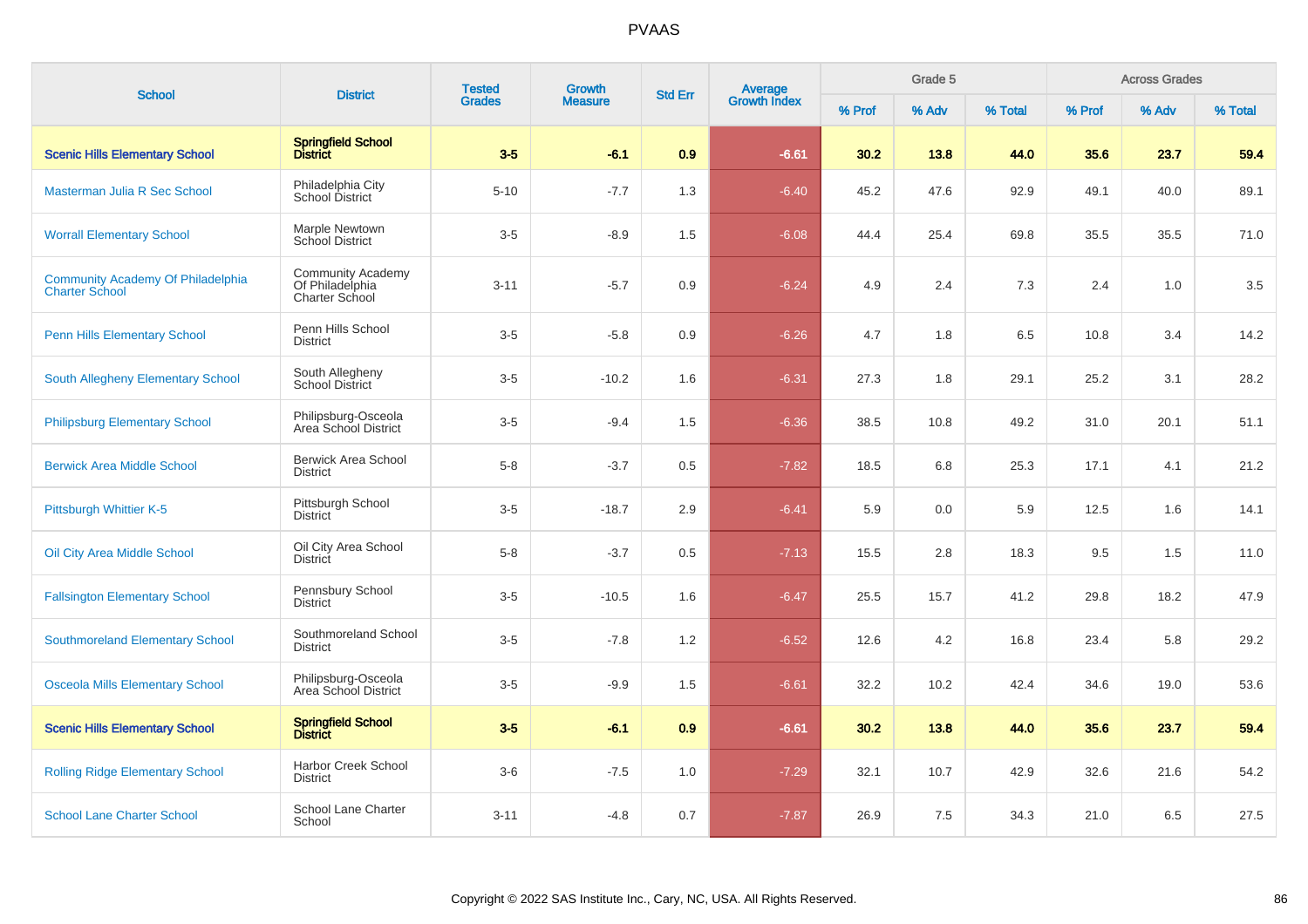| <b>School</b>                               | <b>District</b>                                    | <b>Tested</b> | Growth         | <b>Std Err</b> | Average<br>Growth Index |        | Grade 5 |         | <b>Across Grades</b> |       |         |  |
|---------------------------------------------|----------------------------------------------------|---------------|----------------|----------------|-------------------------|--------|---------|---------|----------------------|-------|---------|--|
|                                             |                                                    | <b>Grades</b> | <b>Measure</b> |                |                         | % Prof | % Adv   | % Total | % Prof               | % Adv | % Total |  |
| <b>Scenic Hills Elementary School</b>       | Springfield School<br>District                     | $3-5$         | $-6.1$         | 0.9            | $-6.61$                 | 30.2   | 13.8    | 44.0    | 35.6                 | 23.7  | 59.4    |  |
| <b>Burgettstown Elementary Center</b>       | <b>Burgettstown Area</b><br><b>School District</b> | $3-5$         | $-9.1$         | 1.4            | $-6.70$                 | 16.9   | 2.6     | 19.5    | 21.1                 | 5.2   | 26.3    |  |
| <b>Edgewood Elementary STEAM</b><br>Academy | <b>Woodland Hills School</b><br><b>District</b>    | $3-5$         | $-10.7$        | 1.6            | $-6.82$                 | 7.1    | 0.0     | 7.1     | 8.9                  | 0.7   | 9.6     |  |
| <b>Pottstown Middle School</b>              | Pottstown School<br><b>District</b>                | $5-8$         | $-5.0$         | 0.5            | $-10.19$                | 6.0    | 3.6     | 9.5     | 4.8                  | 1.2   | 6.0     |  |
| Pittsburgh West Liberty K-5                 | Pittsburgh School<br><b>District</b>               | $3-5$         | $-20.5$        | 2.9            | $-6.97$                 | 5.6    | 5.6     | 11.1    | 18.6                 | 2.9   | 21.4    |  |
| <b>Ringgold Middle School</b>               | Ringgold School<br><b>District</b>                 | $5 - 8$       | $-4.9$         | 0.4            | $-10.85$                | 13.5   | 1.8     | 15.3    | 8.3                  | 0.9   | 9.2     |  |
| <b>East Stroudsburg Elementary School</b>   | East Stroudsburg Area<br><b>School District</b>    | $3-5$         | $-10.9$        | 1.6            | $-7.01$                 | 15.2   | 5.1     | 20.3    | 26.2                 | 5.0   | 31.2    |  |
| <b>Trafford Elementary School</b>           | Penn-Trafford School<br><b>District</b>            | $3-5$         | $-13.7$        | 1.9            | $-7.13$                 | 39.5   | 5.3     | 44.7    | 36.5                 | 26.0  | 62.5    |  |
| Pittsburgh Fulton K-5                       | Pittsburgh School<br><b>District</b>               | $3-5$         | $-14.1$        | 2.0            | $-7.18$                 | 5.6    | 2.8     | 8.3     | 10.7                 | 3.6   | 14.3    |  |
| <b>Carmichaels Area Elementary Center</b>   | Carmichaels Area<br><b>School District</b>         | $3-5$         | $-9.6$         | 1.3            | $-7.18$                 | 13.8   | 1.2     | 15.0    | 18.5                 | 3.3   | 21.8    |  |
| <b>Pennell Elementary School</b>            | Penn-Delco School<br><b>District</b>               | $3-5$         | $-10.1$        | 1.4            | $-7.22$                 | 32.4   | 18.3    | 50.7    | 35.8                 | 15.6  | 51.4    |  |
| Pittsburgh Lincoln K-5                      | Pittsburgh School<br><b>District</b>               | $3-5$         | $-17.9$        | 2.5            | $-7.30$                 | 0.0    | 0.0     | 0.0     | 1.3                  | 0.0   | 1.3     |  |
| <b>Charleroi Area Elementary Center</b>     | Charleroi School<br><b>District</b>                | $3-5$         | $-9.2$         | 1.2            | $-7.59$                 | 10.8   | 1.0     | 11.8    | 14.2                 | 3.2   | 17.4    |  |
| <b>West View Elementary School</b>          | North Hills School<br><b>District</b>              | $3-5$         | $-11.4$        | 1.5            | $-7.70$                 | 28.6   | 6.4     | 34.9    | 29.7                 | 13.2  | 42.9    |  |
| Pittsburgh Concord K-5                      | Pittsburgh School<br><b>District</b>               | $3-5$         | $-12.1$        | 1.6            | $-7.72$                 | 8.8    | 1.8     | 10.5    | 14.1                 | 3.1   | 17.2    |  |
| <b>Pittsburgh Greenfield K-8</b>            | Pittsburgh School<br><b>District</b>               | $3 - 8$       | $-8.7$         | 1.1            | $-8.03$                 | 29.6   | 3.7     | 33.3    | 22.9                 | 6.5   | 29.4    |  |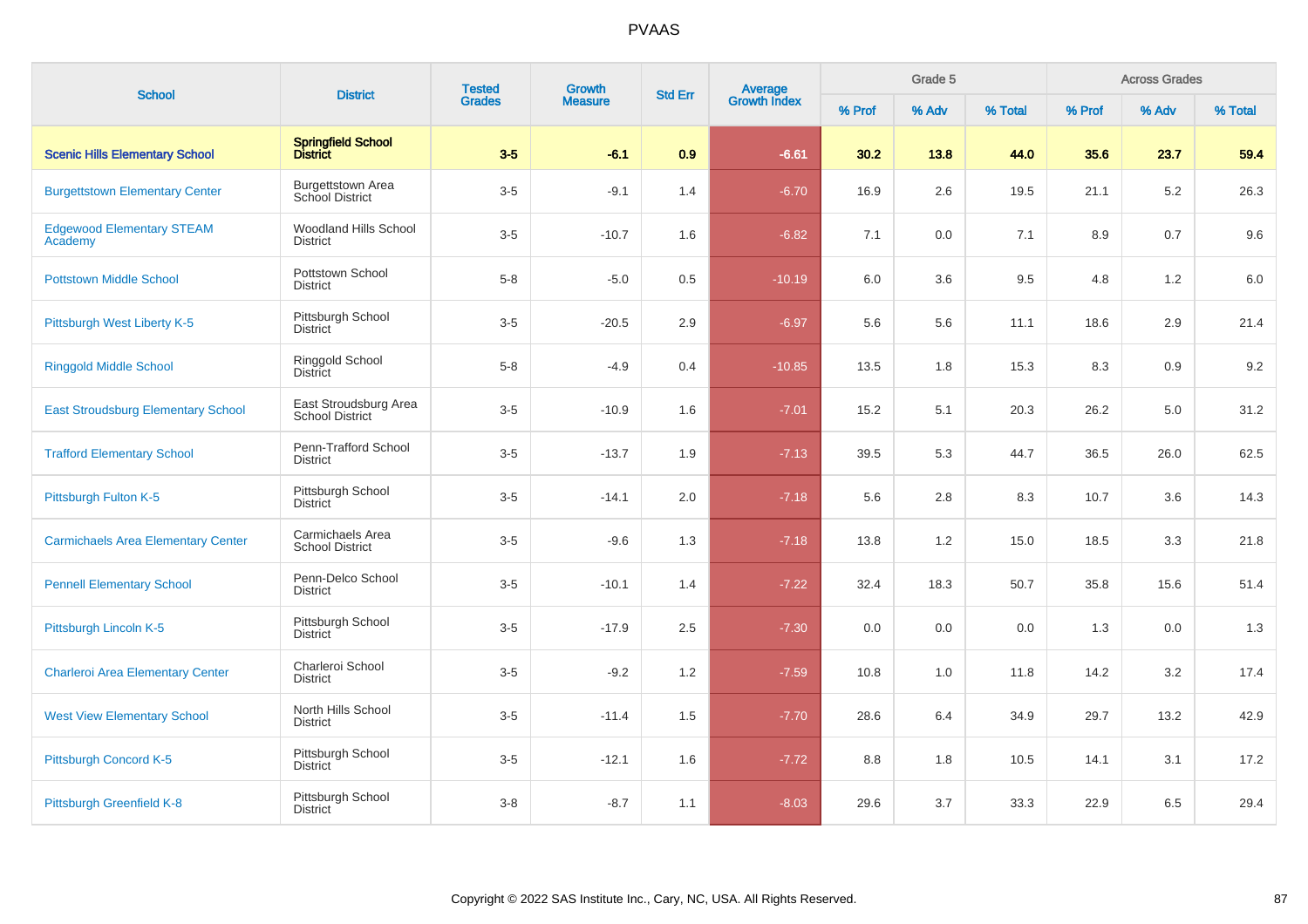| <b>School</b>                              | <b>District</b>                                    | <b>Tested</b> | Growth         | <b>Std Err</b> | <b>Average</b><br>Growth Index |        | Grade 5 |         | <b>Across Grades</b> |       |         |  |
|--------------------------------------------|----------------------------------------------------|---------------|----------------|----------------|--------------------------------|--------|---------|---------|----------------------|-------|---------|--|
|                                            |                                                    | <b>Grades</b> | <b>Measure</b> |                |                                | % Prof | % Adv   | % Total | % Prof               | % Adv | % Total |  |
| <b>Scenic Hills Elementary School</b>      | Springfield School<br>District                     | $3-5$         | $-6.1$         | 0.9            | $-6.61$                        | 30.2   | 13.8    | 44.0    | 35.6                 | 23.7  | 59.4    |  |
| Eden Hall Upper Elementary School          | Pine-Richland School<br><b>District</b>            | $4 - 6$       | $-3.6$         | 0.5            | $-11.72$                       | 35.1   | 21.7    | 56.8    | 34.3                 | 17.8  | 52.1    |  |
| <b>Ramsay Elementary School</b>            | Mount Pleasant Area<br><b>School District</b>      | $4 - 6$       | $-7.4$         | 0.7            | $-9.86$                        | 18.0   | 1.6     | 19.7    | 17.2                 | 1.7   | 18.9    |  |
| Morrisville Intermediate School (8380)     | Morrisville Borough<br><b>School District</b>      | $3-5$         | $-12.9$        | 1.6            | $-8.04$                        | 9.8    | 0.0     | 9.8     | 7.7                  | 1.2   | 8.9     |  |
| Pittsburgh Dilworth K-5                    | Pittsburgh School<br><b>District</b>               | $3-5$         | $-14.4$        | 1.8            | $-8.08$                        | 11.6   | 4.6     | 16.3    | 14.4                 | 6.4   | 20.8    |  |
| <b>Pleasant Valley Intermediate School</b> | Pleasant Valley<br>School District                 | $4 - 6$       | $-4.6$         | 0.6            | $-9.98$                        | 20.4   | 6.2     | 26.7    | 18.8                 | 5.1   | 23.9    |  |
| Pittsburgh Allegheny K-5                   | Pittsburgh School<br><b>District</b>               | $3-5$         | $-11.8$        | 1.4            | $-8.21$                        | 6.2    | 10.8    | 16.9    | 15.5                 | 8.2   | 23.7    |  |
| <b>MaST Community Charter School II</b>    | MaST Community<br>Charter School II                | $3 - 10$      | $-8.4$         | 0.7            | $-12.33$                       | 5.0    | 2.0     | 6.9     | 12.6                 | 3.2   | 15.8    |  |
| <b>C E Cole Intermediate School</b>        | Muhlenberg School<br><b>District</b>               | $4 - 6$       | $-6.1$         | 0.5            | $-11.12$                       | 8.1    | 0.5     | 8.5     | 6.1                  | 1.0   | 7.2     |  |
| <b>Moore School</b>                        | <b>Brentwood Borough</b><br><b>School District</b> | $3-5$         | $-17.0$        | 1.8            | $-9.33$                        | 19.5   | 7.3     | 26.8    | 26.9                 | 11.5  | 38.5    |  |
| <b>Moss Side Middle School</b>             | Gateway School<br><b>District</b>                  | $5-6$         | $-5.8$         | 0.6            | $-11.30$                       | 15.6   | 7.6     | 23.1    | 16.1                 | 7.3   | 23.4    |  |
| Wilson Area Intermediate School            | Wilson Area School<br><b>District</b>              | $5 - 8$       | $-11.7$        | 0.5            | $-23.16$                       | 17.2   | 6.0     | 23.2    | 13.6                 | 4.6   | 18.3    |  |
| <b>MaST Community Charter School</b>       | MaST Community<br><b>Charter School</b>            | $3 - 10$      | $-8.7$         | 0.6            | $-15.16$                       | 30.0   | 3.0     | 33.0    | 23.1                 | 3.6   | 26.7    |  |
| <b>Pittston Area Middle School</b>         | <b>Pittston Area School</b><br><b>District</b>     | $5-8$         | $-8.4$         | 0.7            | $-12.68$                       | 5.7    | 0.0     | 5.7     | 5.3                  | 1.1   | 6.4     |  |
| Kiski Area Upper Elementary School         | Kiski Area School<br><b>District</b>               | $5-6$         | $-8.7$         | $0.6\,$        | $-15.29$                       | 15.5   | 5.6     | 21.1    | 13.4                 | 3.5   | 16.9    |  |
| <b>West Mifflin Area Middle School</b>     | West Mifflin Area<br><b>School District</b>        | $4 - 11$      | $-8.5$         | 0.5            | $-18.36$                       | 18.6   | 5.7     | 24.3    | 9.5                  | 2.0   | 11.6    |  |